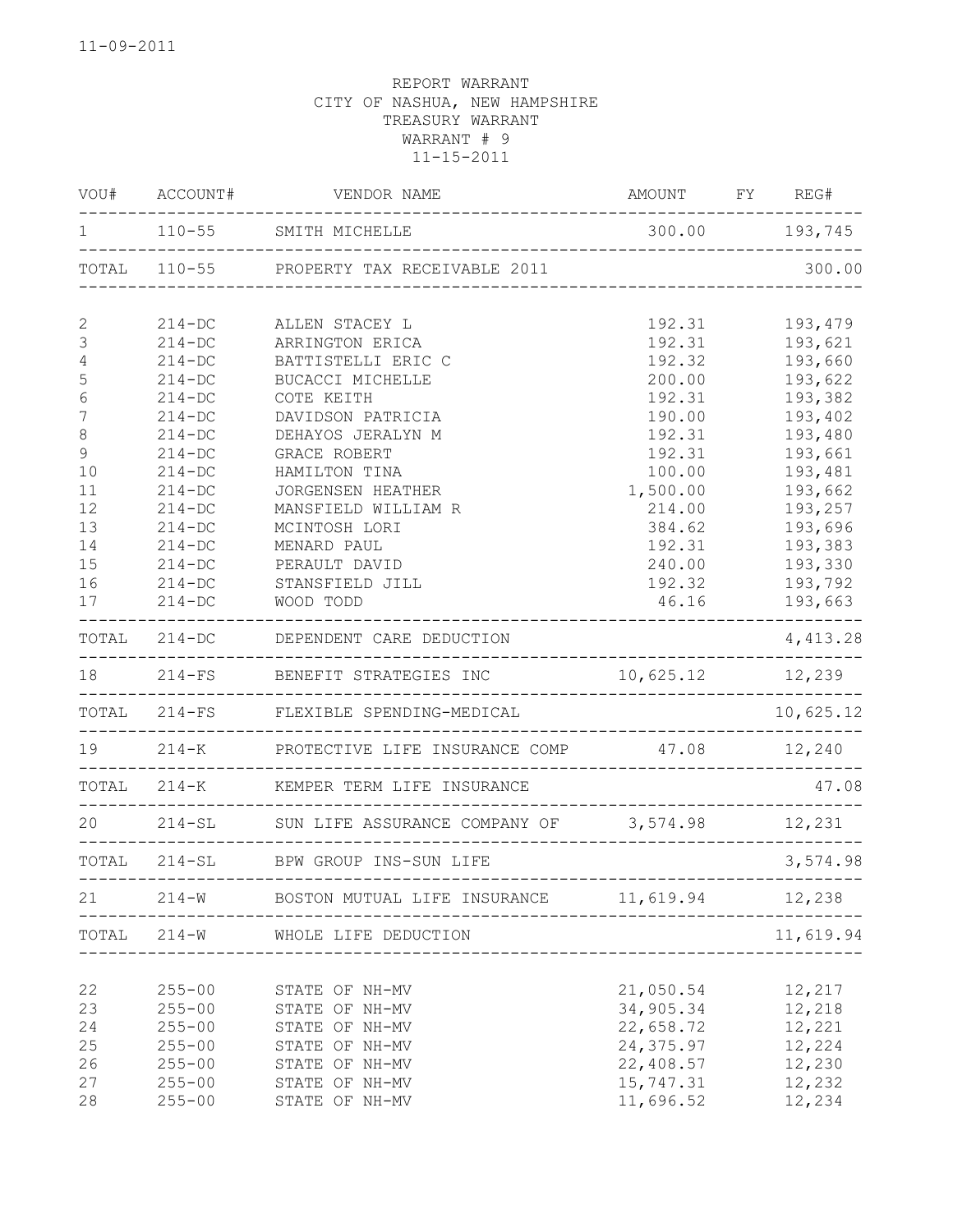|    | VOU# ACCOUNT# | VENDOR NAME                                          | AMOUNT FY REG#                            |               |
|----|---------------|------------------------------------------------------|-------------------------------------------|---------------|
|    |               | 29 255-00 STATE OF NH-MV<br>30 255-00 STATE OF NH-MV | 15, 293.92 12, 235<br>15, 103. 40 12, 241 |               |
|    | TOTAL 255-00  | STATE MVR                                            |                                           | 183, 240.29   |
|    |               | 31 255-05 STATE OF NH                                | 57.75 193,862                             |               |
|    |               | TOTAL 255-05 STATE OF NH-FBI FINGERPRNT FEE          |                                           | 57.75         |
| 32 | $257 - 00$    | BOLAND TAHLEA                                        | 45.00                                     | 193,733       |
| 33 | $257 - 00$    | BRADY KAREN                                          | 30.00                                     | 193,729       |
| 34 | $257 - 00$    | CASALE VINCENT                                       | 68.00                                     | 193,730       |
| 35 | $257 - 00$    | COSTA ADAM                                           | 30.00                                     | 193,727       |
| 36 | $257 - 00$    | ELMER KEVIN CHARLES                                  | 30.00                                     | 193,725       |
| 37 | $257 - 00$    | HARBOR HOMES INC                                     | 49.80                                     | 193,340       |
| 38 | $257 - 00$    | MANGOLD ANDREA                                       | 30.00                                     | 193,731       |
| 39 | $257 - 00$    | MARCHIONDA GUIDO                                     | 10.00                                     | 193,728       |
| 40 | $257 - 00$    | METRO SWIFT SPRINKLER CORP                           | 134.20                                    | 193,737       |
| 41 | $257 - 00$    | ORTIS LUCIANE                                        | 239.40                                    | 193,735       |
| 42 | $257 - 00$    | POLIQUIN JESSICA                                     | 253.20                                    | 193,736       |
| 43 | $257 - 00$    | ROSS JOHN                                            | 30.00                                     | 193,724       |
| 44 | $257 - 00$    | SHAW LORI                                            | 30.00                                     | 193,734       |
| 45 | $257 - 00$    | WATTERSON RICHARD                                    | 45.00                                     | 193,732       |
|    |               | TOTAL 257-00 MV REFUND PENDING                       |                                           | 1,024.60      |
|    |               | 46 258-00 BOGGIS ERIC                                |                                           | 10.00 193,738 |
|    |               | TOTAL 258-00 TVB REFUND PENDING                      |                                           | 10.00         |
|    |               |                                                      |                                           |               |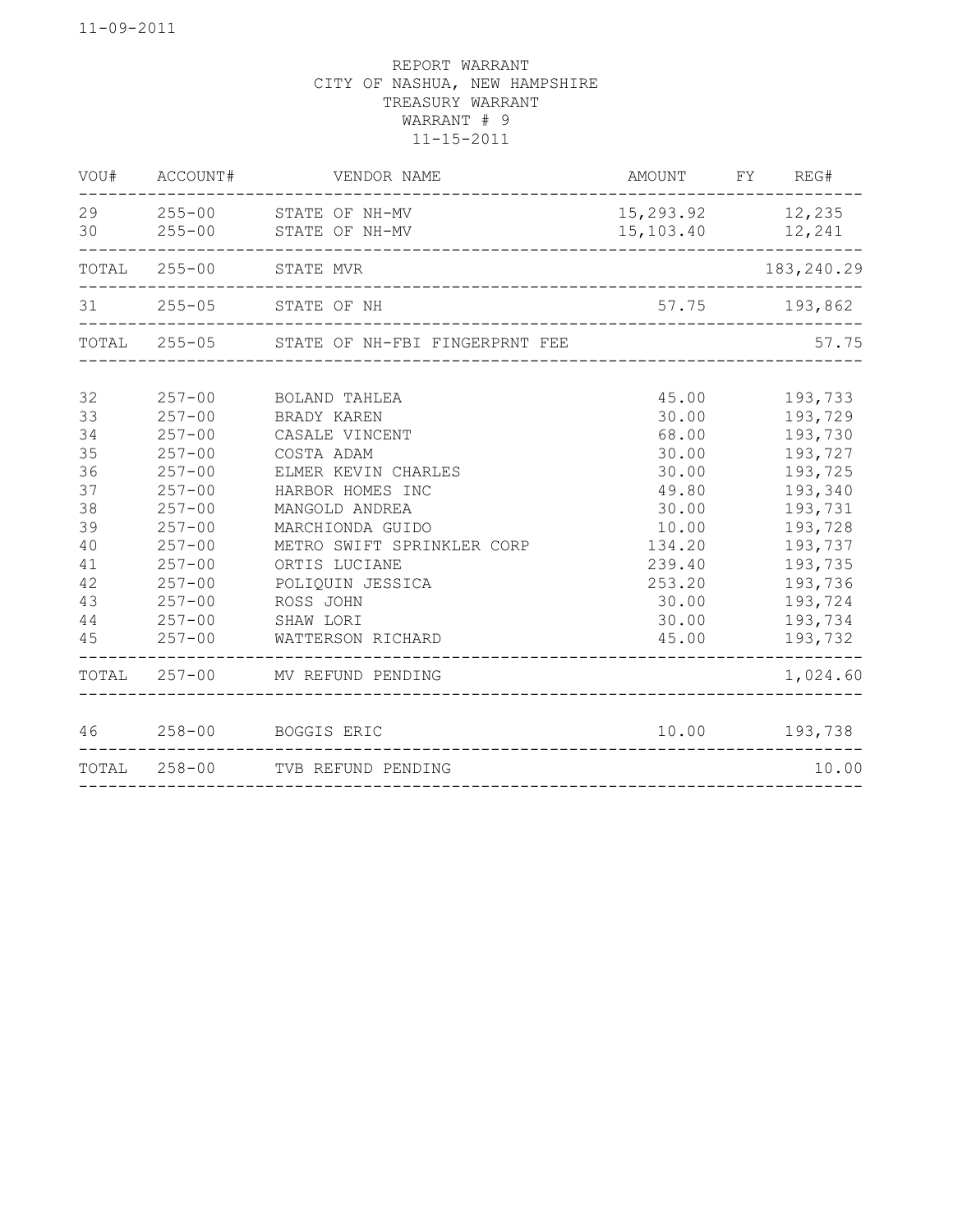| VOU#  | ACCOUNT#  | VENDOR NAME                    | AMOUNT           | FY | REG#     |
|-------|-----------|--------------------------------|------------------|----|----------|
| 47    | 305-18061 | GRAHAM DONNA                   | 165.00           |    | 193,653  |
| 48    | 305-32005 | PUBLIC SERVICE OF NEW HAMPSHIR | 236.87           |    | 193,250  |
| 49    | 305-41015 | PETTY CASH                     | 20.94            |    | 193,248  |
| 50    | 305-41015 | STAPLES ADVANTAGE              | 61.46            |    | 193,473  |
| 51    | 305-59100 | NEXTEL COMMUNICATIONS          | 20.45            |    | 193,838  |
| 52    | 305-59286 | JEYNES MIKE                    | 275.00           |    | 193,486  |
| 53    | 305-59286 | KING THOMAS                    | 100.00           |    | 193,403  |
| 54    | 305-59286 | MCLEAN JIM                     | 200.00           |    | 193,384  |
| 55    | 305-59286 | O'NEIL TIM                     | 337.50           |    | 193,387  |
| 56    | 305-59286 | RICHER RYAN                    | 100.00           |    | 193,720  |
| 57    | 305-95010 | ALLIANCE FOR COMMUNITY MEDIA   | 350.00           |    | 193,866  |
| TOTAL | 305       | SRF - CIVIC & COMM ACTIVITIES  | ________________ |    | 1,867.22 |
|       |           |                                |                  |    |          |
| 58    | 308-31050 | NEXTEL COMMUNICATIONS          | 33.68            |    | 193,838  |
| 59    | 308-59400 | NORTHEAST DELTA                | 6,738.16         |    | 12,242   |
| 59    | 308-59402 | NORTHEAST DELTA                | 3,807.06         |    | 12,242   |
| 60    | 308-83010 | ANTHEM BLUE CROSS BLUE SHIELD  | 46, 144.94       |    | 12,226   |
| 61    | 308-83010 | ANTHEM BLUE CROSS BLUE SHIELD  | 60,879.65        |    | 12,236   |
| 62    | 308-83011 | ANTHEM BLUE CROSS BLUE SHIELD  | 19.09            |    | 12,226   |
| 62    | 308-83012 | ANTHEM BLUE CROSS BLUE SHIELD  | 206, 931.07      |    | 12,226   |
| 63    | 308-83012 | ANTHEM BLUE CROSS BLUE SHIELD  | 183,685.77       |    | 12,236   |
| 64    | 308-83012 | RAPSIS JOANNE                  | 934.88           |    | 193,726  |
| 65    | 308-83012 | SIMEONE LITA                   | 650.35           |    | 193,504  |
| 66    | 308-83013 | ANTHEM BLUE CROSS BLUE SHIELD  | 213,206.16       |    | 12,226   |
| 67    | 308-83013 | ANTHEM BLUE CROSS BLUE SHIELD  | 168,629.99       |    | 12,236   |
| 68    | 308-83016 | HARVARD PILGRIM HEALTH CARE    | 114,397.85       |    | 12,228   |
| 69    | 308-83016 | SYKES HOLLY L                  | 678.67           |    | 193,493  |
| 70    | 308-83017 | HARVARD PILGRIM HEALTH CARE    | 34, 477.12       |    | 12,228   |
| 71    | 308-83018 | ANTHEM BLUE CROSS BLUE SHIELD  | 42, 335.87       |    | 12,226   |
| 72    | 308-83018 | ANTHEM BLUE CROSS BLUE SHIELD  | 40,033.44        |    | 12,236   |
| 73    | 308-83018 | SKILLING SOLANGE               | 762.57           |    | 193,562  |
| 74    | 308-83019 | ANTHEM BLUE CROSS BLUE SHIELD  | 29,640.10        |    | 12,226   |
| 75    | 308-83019 | ANTHEM BLUE CROSS BLUE SHIELD  | 59,650.39        |    | 12,236   |
| 76    | 308-83020 | NORTHEAST DELTA                | 13,675.82        |    | 12,227   |
| 77    | 308-83020 | NORTHEAST DELTA                | 16,715.92        |    | 12,242   |
| 78    | 308-83020 | RAYMOND RICHARD                | 211.08           |    | 193,323  |
| 79    | 308-83021 | NORTHEAST DELTA                | 4,166.33         |    | 12,227   |
| 80    | 308-83021 | NORTHEAST DELTA                | 4,782.34         |    | 12,242   |
| 81    | 308-83022 | NORTHEAST DELTA                | 175, 102.99      |    | 12,227   |
| 82    | 308-83022 | TAFE DANIEL                    | 96.17            |    | 193,723  |
| 83    | 308-83025 | FRED C CHURCH INSURANCE        | 6,063.00         |    | 12,233   |
| 84    | 308-83026 | NORTHERN NEW ENGLAND BENEFIT T | 33, 927.20       |    | 12,229   |
| 85    | 308-83030 | ITT HARTFORD                   | 14,784.66        |    | 12,237   |
| 85    | 308-83031 | ITT HARTFORD                   | 17,352.23        |    | 12,237   |
| 86    | 308-83041 | CULLENCOLLIMORE PLLC           | 2,699.50         |    | 193,464  |
| 87    | 308-83051 | CLEVELAND WATERS & BASS PA     | 1,224.78         |    | 193,249  |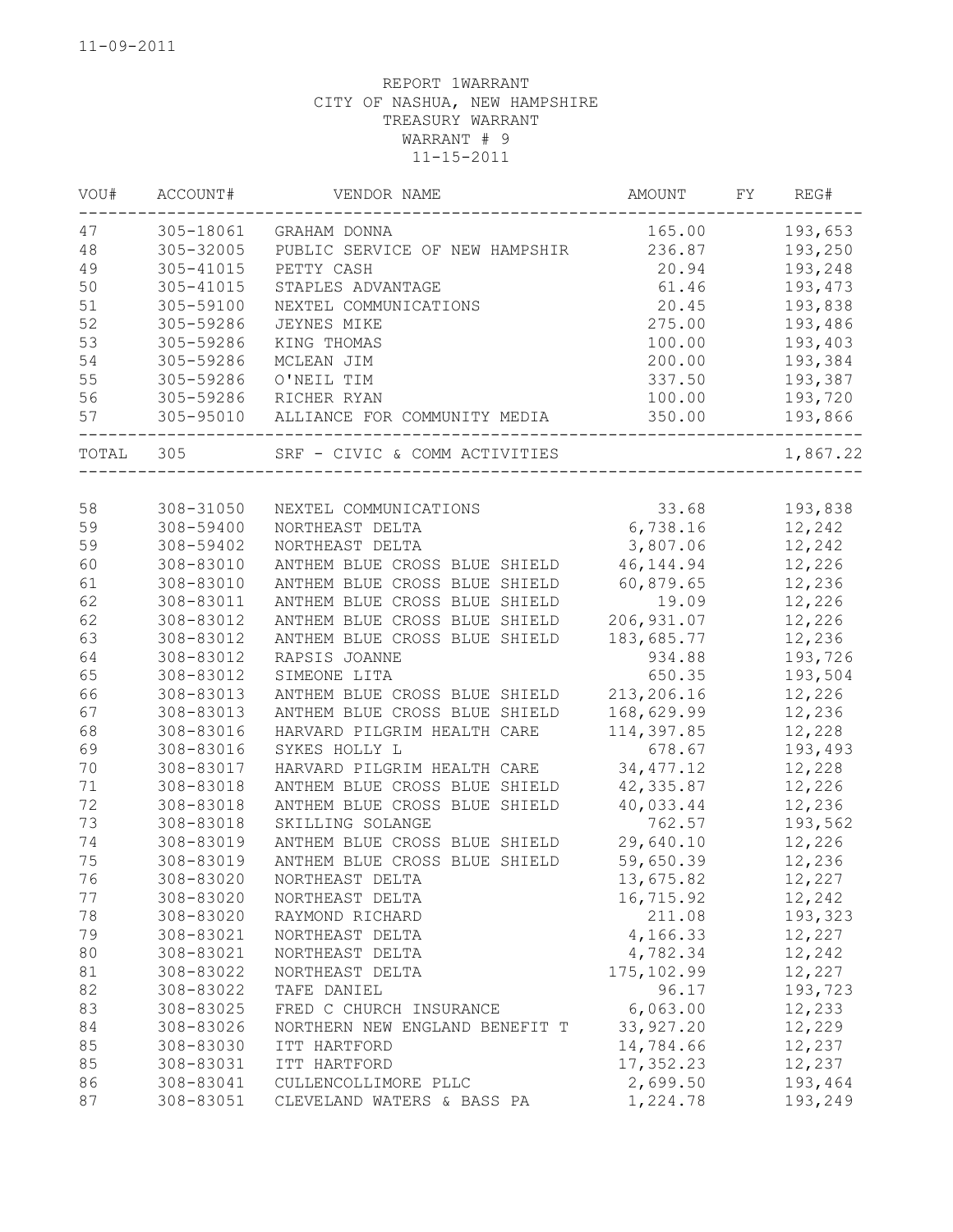| VOU#  | ACCOUNT#           | VENDOR NAME                    | AMOUNT     | FY | REG#         |
|-------|--------------------|--------------------------------|------------|----|--------------|
| 88    | 308-83053          | APPLE NASHUA LLC               | 1,290.00   |    | 193,303      |
| 89    | 308-83053          | APPLE THERAPY SERICES MANCHEST | 1,365.00   |    | 193,393      |
| 90    | 308-83053          | CONSTANTINEAU WILLIAM          | 286.54     |    | 193,688      |
| 91    | 308-83053          | FOUR SEASONS ORTHOPAEDIC CTR P | 1,190.00   |    | 193,427      |
| 92    | 308-83053          | GREATER NASHUA EMERGENCY PHYS  | 68.00      |    | 193, 417     |
| 93    | 308-83053          | INJURED WORKERS PHARMACY LLC   | 197.83     |    | 193,623      |
| 94    | 308-83053          | MEDICAL & RENAL CARE PA        | 215.00     |    | 193,353      |
| 95    | 308-83053          | NASHUA RADIOLOGY PA            | 25.00      |    | 193,408      |
| 96    | 308-83053          | PERFORMANCE REHAB INC          | 340.00     |    | 193,316      |
| 97    | 308-83054          | ASSOCIATED RADIOLOGISTS PA     | 79.00      |    | 193,407      |
| 98    | 308-83054          | CPTE-NASHUA                    | 1,330.00   |    | 193,290      |
| 99    | 308-83054          | DARTMOUTH-HITCHCOCK CLINIC     | 1,634.22   |    | 193,444      |
| 100   | 308-83054          | FOUR SEASONS ORTHOPAEDIC CTR P | 536.00     |    | 193,427      |
| 101   | 308-83054          | MOREAU MARC                    | 136.10     |    | 193,642      |
| 102   | 308-83054          | PERFORMANCE REHAB INC          | 835.00     |    | 193,316      |
| 103   | 308-83054          | SO NH REGIONAL MEDICAL CENTER  | 1,098.53   |    | 193,409      |
| 104   | 308-83054          | ST JOSEPH'S HOSPITAL           | 7,776.35   |    | 193,295      |
| 105   | 308-83054          | STONERIVER PHARMACY SOLUTIONS  | 870.39     |    | 193,419      |
| 106   | 308-83055          | DEVINE MILLIMET & BRANCH PA    | 3,660.48   |    | 193,412      |
| 107   | 308-83055          | NH MOTOR TRANSPORT ASSOCIATION | 320.00     |    | 193,709      |
| 108   | 308-83063          | MARVELL PLATE GLASS INC        | 149.00     |    | 193,422      |
| 109   | 308-83075          | SPAULDING JUDITH               | 750.00     |    | 193,708      |
| 110   | 308-83076          | FRED C CHURCH INSURANCE        | 58, 514.34 |    | 12,233       |
| 111   | 308-83199          | STANLEY ELEVATOR CO INC        | 4,076.28   |    | 193,385      |
| 112   | 308-91005          | DUGAS ROSS                     | 103.79     |    | 193,793      |
| TOTAL | 308                | SRF - INSURANCE                |            |    | 1,591,285.68 |
|       |                    |                                |            |    |              |
|       | 232,023 3092-49075 | COSTA FRUIT & PRODUCE CO INC   | 56.84      |    | 193,674      |
|       | 232,024 3092-49075 | MANSFIELD PAPER CO INC         | 31.96      |    | 193,631      |
|       | 232,025 3092-49085 | M SAUNDERS INC                 | 5,474.68   |    | 193,543      |
| TOTAL | 309                | FY12 FRESH FRUIT & VEG GRANT   |            |    | 5,563.48     |
|       |                    |                                |            |    |              |
|       | 232,026 3097-44005 | ACE PRINTING COMPANY           | 740.00     |    | 193,421      |
|       | 232,027 3097-49075 | CENTRAL PAPER                  | 283.50     |    | 193,529      |
|       | 232,028 3097-49075 | MANSFIELD PAPER CO INC         | 5, 315.83  |    | 193,631      |
|       | 232,029 3097-49085 | BOSTON PIE INC                 | 296.40     |    | 193,640      |
|       | 232,030 3097-49085 | COCA-COLA BOTTLING COMPANY     | 2,291.50   |    | 193,510      |
|       | 232,031 3097-49085 | COSTA FRUIT & PRODUCE CO INC   | 16,563.03  |    | 193,674      |
|       | 232,031 3097-49085 | COSTA FRUIT & PRODUCE CO INC   | 30,944.18  |    | 193,675      |
|       | 232,032 3097-49085 | FANTINI BAKING CO., INC.       | 3,185.40   |    | 193,571      |
|       | 232,033 3097-49085 | GARELICK FARMS LLC             | 32,378.07  |    | 193,400      |
|       | 232,034 3097-49085 | GILL'S PIZZA CO.               | 3,417.00   |    | 193,554      |
|       | 232,035 3097-49085 | GREAT STATE BEVERAGES INC      | 613.07     |    | 193,530      |
|       | 232,036 3097-49085 | M SAUNDERS INC                 | 2,742.19   |    | 193,543      |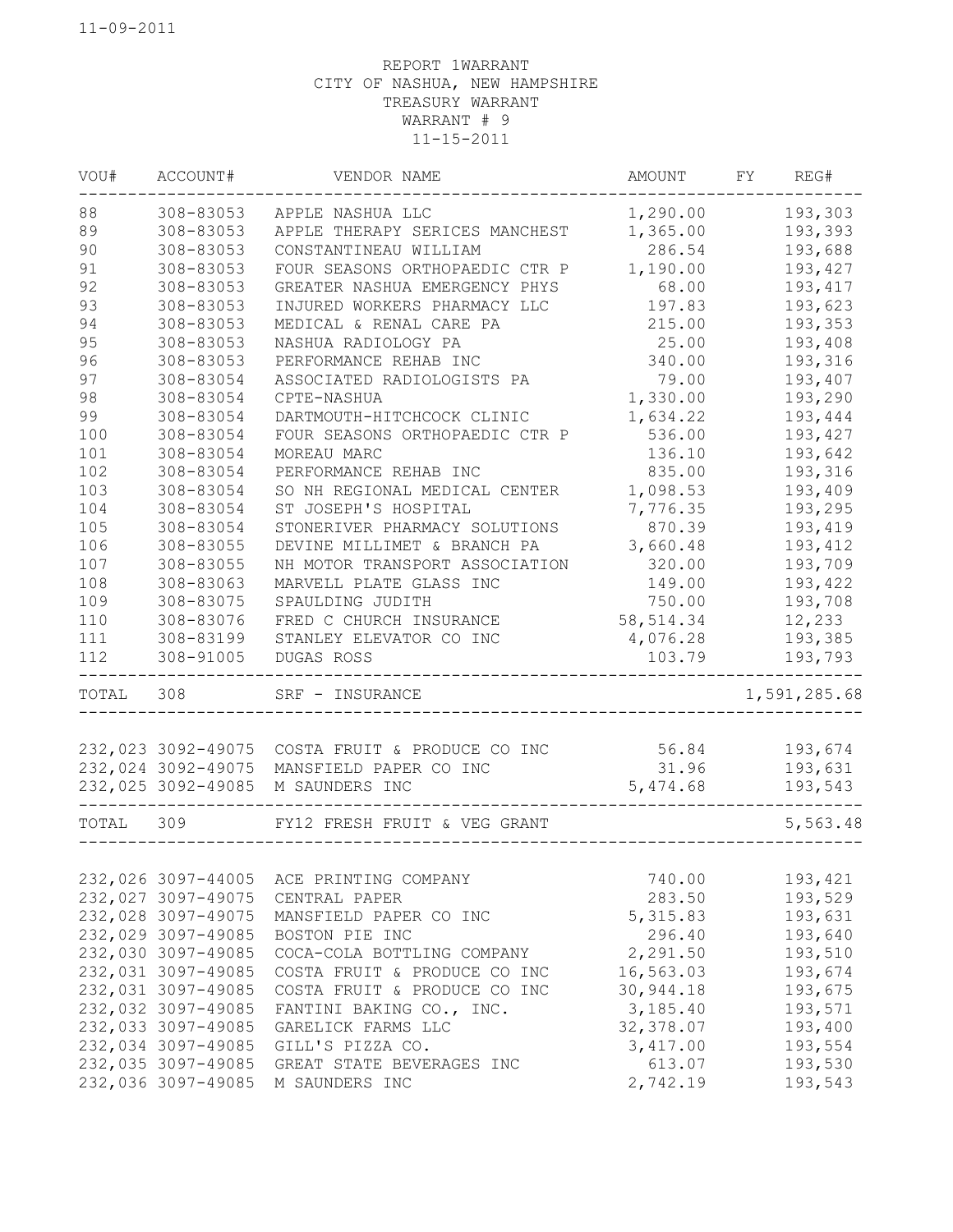| VOU#      | ACCOUNT#           | VENDOR NAME                              | AMOUNT                    | FY REG#        |
|-----------|--------------------|------------------------------------------|---------------------------|----------------|
|           | 232,036 3097-49085 | M SAUNDERS INC                           | 3,275.68                  | 193,544        |
|           | 232,037 3097-49085 | MCKEE FOODS CORP                         | 247.84                    | 193,350        |
|           | 232,038 3097-49085 | NEW ENGLAND ICE CREAM CORP               | 2,538.66                  | 193,563        |
|           | 232,039 3097-49085 | ORIGINAL CRISPY PIZZA CRUST CO           | 5,516.84                  | 193,371        |
|           | 232,040 3097-74092 | AFFILIATED HVAC SERVICES LLC             | 107.00                    | 193,518        |
|           | 232,041 3097-74092 | BASSETT SERVICES CORPORATION             | 88.30                     | 193,520        |
|           | 232,042 3097-91005 | <b>GUSTIN KAREN</b>                      | 115.88                    | 193,539        |
|           | 232,043 3097-94005 | AXNE EVA                                 | 75.00                     | 193,525        |
|           | 232,044 3097-94005 | <b>BLOUIN KATHLEEN</b>                   | 75.00                     | 193,536        |
|           | 232,045 3097-94005 | KEHOE DEANA                              | 75.00                     | 193,589        |
|           | 232,046 3097-94005 | LANCTOT SANDRA M                         | 75.00                     | 193,556        |
|           | 232,047 3097-94005 | RALPH PAULE                              | 75.00                     | 193,495        |
|           | 232,048 3097-94005 | RIOUX CLAIRE                             | 75.00                     | 193,537        |
|           | 232,049 3097-94005 | SWINDELL JOAN                            | 75.00                     | 193,586        |
| TOTAL 309 |                    | SRF - FOOD SERVICES                      |                           | 111, 185.37    |
|           |                    |                                          |                           |                |
| 113       | 312-43005          | PRINTGRAPHICS OF MAINE                   | 56.47                     | 12,219         |
| 114       | 312-43005          | PRINTGRAPHICS OF MAINE                   | 800.00                    | 12,225         |
| 115       | 312-59100          | CINTAS DOCUMENT MANAGEMENT               | 35.00                     | 193,583        |
| 116       | 312-59182          | PRINTGRAPHICS OF MAINE                   | 140.72                    | 12,219         |
| 117       | $312 - 705$        | 1ST PRIORITY TOWING AND RECOVE           | 440.00                    | 193,695        |
| 118       | 312-705            | D & R TOWING INC                         | 1,040.00                  | 193,627        |
| 119       | 312-705            | QUICK RESPONSE TOWING LLC                | 535.00                    | 193,423        |
| 120       |                    | 312-78007 CARPARTS OF NASHUA             | 20.48                     | 193,267        |
| TOTAL     | 312                | SRF - FINANCIAL SERVICES                 |                           | 3,067.67       |
|           |                    | 232,050 3122-705 PARKER LINDA            |                           | 105.00 193,783 |
|           |                    | 232,051 3122-705 TARIQ IRUM              | 55.00                     | 193,567        |
|           |                    |                                          |                           |                |
|           |                    | TOTAL 312 ADULT ED/CONTINUING ED         |                           | 160.00         |
|           |                    | 232,052 3247-46040 PRIME TIME SPORTS INC | 2,582.00                  | 193,786        |
| TOTAL 324 |                    | ATHLETICS-ENTERPRISE FUND                | _________________________ | 2,582.00       |
|           |                    |                                          |                           |                |
| 121       | 331-01420          | CASH                                     | 9,500.00                  | 193,246        |
| 122       | 331-01500          | LAW WAREHOUSE INC                        | 416.67                    | 193,336        |
| 123       | 331-01500          | LITCHFIELD VANTAGE LLC                   | 1,583.33                  | 193,794        |
| 124       | 331-01662          | THE YOUTH COUNCIL                        | 900.00                    | 193,276        |
| 125       | $331 - 309$        | CROWN NAILS                              | 200.17                    | 193,719        |
| 126       | 331-31050          | VERIZON WIRELESS                         | 562.36                    | 193,861        |
| 127       | 331-45220          | BATTERIES PLUS                           | 141.98                    | 193,457        |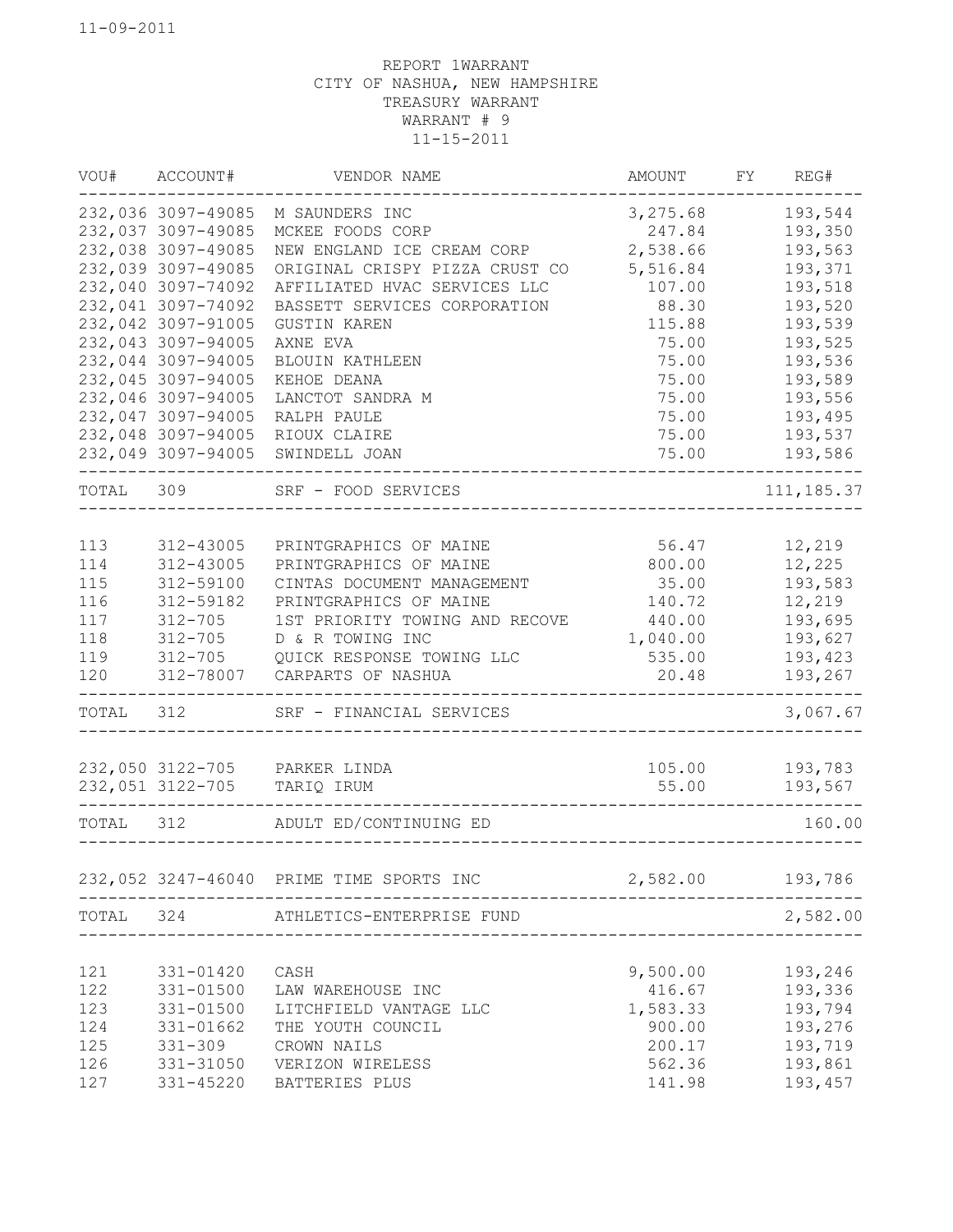| VOU#  | ACCOUNT#           | VENDOR NAME                                                | AMOUNT          | FY | REG#               |
|-------|--------------------|------------------------------------------------------------|-----------------|----|--------------------|
| 128   | 331-59100          | COMCAST                                                    | 229.82          |    | 193,852            |
| 129   | 331-59100          | LEXISNEXIS RISK DATA MGMT INC                              | 50.00           |    | 193,860            |
| 130   | 331-59166          | KEMP CHARLES                                               | 6,545.00        |    | 193,744            |
| 131   | 331-78007          | CARPARTS OF NASHUA                                         | 62.63           |    | 193,267            |
| 132   | 331-78007          | MAYNARD & LESIEUR INCORPORATED                             | 816.80          |    | 193,638            |
| 133   | 331-78007          | NASHUA MITSUBISHI                                          | 43.06           |    | 193,435            |
| 134   | 331-78007          | TOWERS MOTOR PARTS CORP                                    | 29.26           |    | 193,437            |
| 135   | 331-94005          | CITIZENS BANK                                              | 865.24          |    | 12,220             |
| TOTAL | 331                | SRF - POLICE DEPARTMENT                                    |                 |    | 21,946.32          |
|       |                    |                                                            |                 |    |                    |
| 136   | 332-64192          | KBK INNOVATIONS INC                                        | 13,826.89       |    | 193,710            |
| 137   | 332-64192          | MOORE MEDICAL LLC                                          | 255.95          |    | 193,442            |
| TOTAL | 332                | SRF - FIRE DEPARTMENT                                      |                 |    | 14,082.84          |
|       |                    |                                                            |                 |    |                    |
| 138   | 341-31045          | NEXTEL COMMUNICATIONS                                      | 144.40          |    | 193,838            |
| 138   | 341-31050          | NEXTEL COMMUNICATIONS                                      | 79.98           |    | 193,838            |
| 139   | 341-41015          | STAPLES ADVANTAGE                                          | 243.76          |    | 193,473            |
| 140   | $341 - 701$        | TREASURER STATE OF NH                                      | 702.99          |    | 193,796            |
| 141   | 341-91025          | CONLEY ASHLEY                                              | 198.74          |    | 193,475            |
| 142   | 341-91025          | PETTY CASH                                                 | 116.78          |    | 193,795            |
| 142   | 341-94014          | PETTY CASH                                                 | 13.25           |    | 193,795            |
| 143   | 341-94016          | CITIZENS BANK                                              | 286.25          |    | 12,220             |
| TOTAL | 341                | SRF - COMMUNITY SERVICES                                   |                 |    | 1,786.15           |
| 144   |                    | 342-01945  SHAW'S / OSCO PHARMACY #7513                    | 200.00          |    | 193,797            |
| 145   | 342-91025          | CALOPE-YAKLIN THERESA                                      | 53.40           |    | 193,669            |
|       |                    |                                                            |                 |    |                    |
| TOTAL | 342                | SRF - COMMUNITY HEALTH                                     |                 |    | 253.40             |
|       | 232,053 3440-49075 | AC MOORE INC                                               | 23.82           |    | 193,528            |
|       | 232,054 3440-49075 | ALMEIDA SUSAN                                              | 226.36          |    | 193,527            |
|       | 232,055 3440-49075 | GARELICK FARMS LLC                                         | 294.01          |    | 193,401            |
|       | 232,056 3440-49075 |                                                            |                 |    |                    |
|       | 232,057 3440-49075 | MARKET BASKET                                              | 20.96           |    | 193,368            |
|       | 232,058 3440-53103 | NEW ENGLAND ICE CREAM CORP<br>STATE OF NH CRIMINAL RECORDS | 222.30<br>55.25 |    | 193,563<br>193,798 |
| TOTAL | 344                | AFTER SCHOOL PROGRAM                                       |                 |    | 842.70             |
|       |                    |                                                            |                 |    |                    |
|       |                    | 232,059 3462-49075 AC MOORE INC                            | 93.36           |    | 193,528            |
|       |                    | 232,060 3462-49075 ALMEIDA SUSAN                           | 149.34          |    | 193,527            |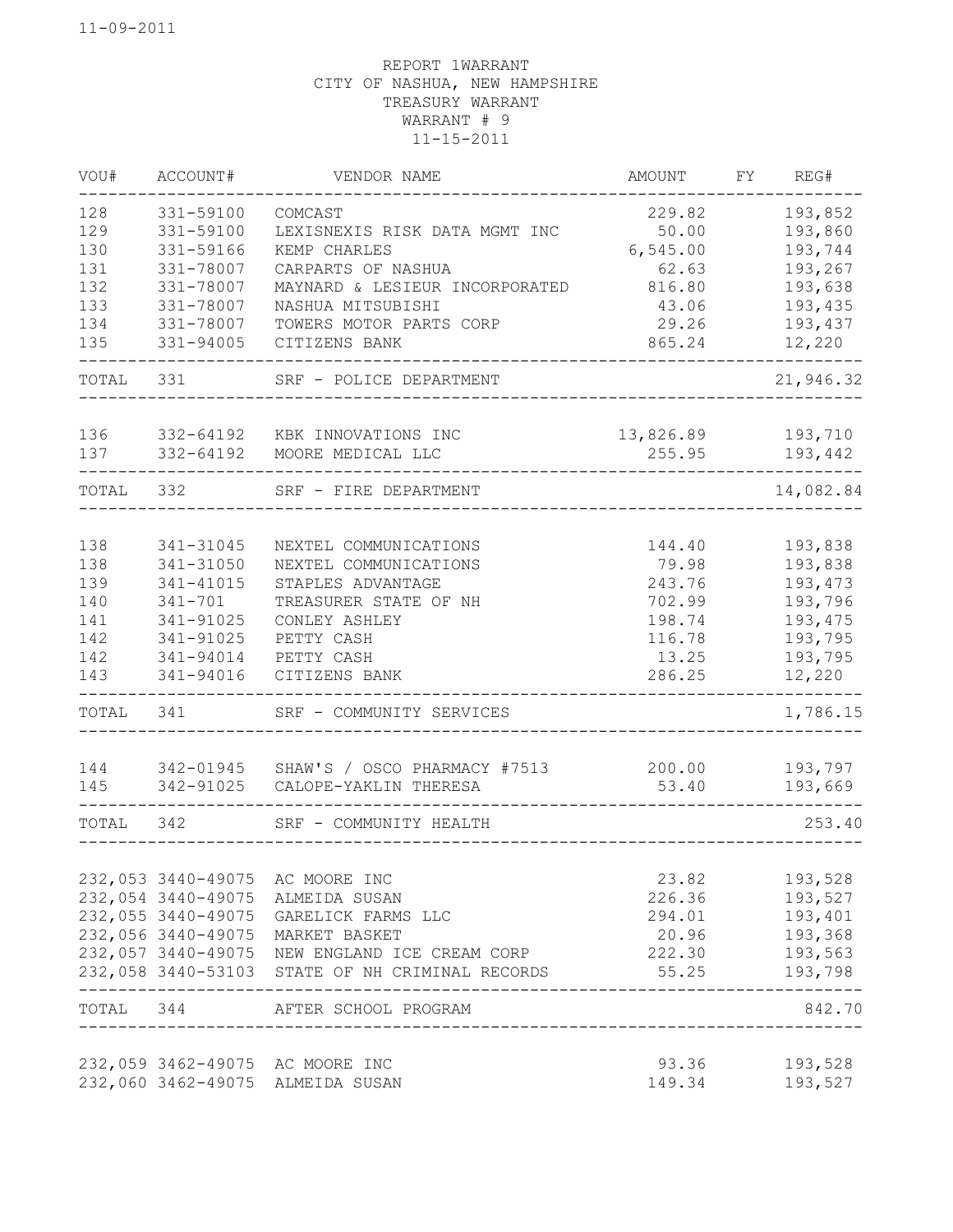|     | VOU# ACCOUNT#      | VENDOR NAME                              | AMOUNT FY REG# |              |
|-----|--------------------|------------------------------------------|----------------|--------------|
|     |                    | 232,061 3462-49075 GARELICK FARMS LLC    | 57.90          | 193,401      |
|     | 232,062 3462-49075 | GRAY TRACY                               | 119.79         | 193,765      |
|     | 232,063 3462-49075 | HINES SHAUNA                             | 3.16           | 193,612      |
|     | 232,064 3462-49075 | M SAUNDERS INC                           | 58.90          | 193,544      |
|     | 232,065 3462-49075 | MARKET BASKET                            | 66.15          | 193,368      |
|     | 232,066 3462-49075 | NEW ENGLAND ICE CREAM CORP               | 111.15         | 193,563      |
|     | 232,067 3462-49075 | SAM'S CLUB                               | 174.20         | 193,900      |
|     | 232,068 3462-49075 | STAPLES BUSINESS ADVANTAGE               | 144.34         | 193,418      |
|     | 232,069 3462-49075 | WALMART COMMUNITY                        | 29.06          | 193,476      |
|     | 232,070 3462-91040 | BOSTEELS DIANE                           | 48.40          | 193,568      |
|     |                    | TOTAL 346 TITLE IV 21ST CENTURY MIDDLE   |                | 1,055.75     |
|     |                    | 3468-91040 CITIZENS BANK                 | 1,676.00       | 12,220       |
|     |                    | 232,071 3468-91040 PERINGER ROBIN        | 133.20         | 193,499      |
|     |                    | TOTAL 346 SMALLER LEARNING COMMUNITY     |                | 1,809.20     |
|     |                    |                                          |                |              |
|     |                    | 3471-49075 CITIZENS BANK                 |                | 33.33 12,220 |
|     |                    | TOTAL 347 CSSR-SECONDARY SCHOOL REDESIGN |                | 33.33        |
|     |                    |                                          |                |              |
|     | 232,072 3501-49035 | BARNES & NOBLE INC                       | 43.28          | 193,252      |
|     | 232,073 3501-91040 | BUSTEED MARIANNE                         | 41.07          | 193,564      |
|     | 232,074 3501-91040 | COCHRANE DONALD                          | 589.94         | 193,605      |
|     | 232,075 3501-91040 | JOSEPH LYNNE                             | 41.07          | 193,601      |
|     | 232,076 3501-91040 | NHASCD                                   | 1,057.50       | 193,555      |
|     | 232,077 3501-91040 | PAPANICOLAOU PAULA                       | 41.07          | 193,513      |
|     | 232,078 3501-91040 | PARADIS KELLEY I                         | 41.07          | 193,507      |
|     | 232,079 3501-91040 | SCHAPPLER PHILIP                         | 33.08          | 193,500      |
|     | 232,080 3501-91040 | SHEAFF ALTHEA                            | 41.07          | 193,550      |
|     | TOTAL 350          | TITLE IIA QUALITY TEACHERS               |                | 1,929.15     |
|     |                    |                                          |                |              |
| 147 | 352-49075          | HOME DEPOT CREDIT SERVICES               | 127.64         | 193,843      |
| 148 | 352-49075          | NASHUA FARMERS EXCHANGE INC              | 521.00         | 193,649      |
| 149 | 352-59020          | PETTY CASH                               | 29.47          | 193,799      |
| 151 | 352-59020          | THE COACH COMPANY                        | 1,069.20       | 193,247      |
| 150 | 352-59020          | THE COACH COMPANY                        | 4,050.00       | 193,327      |
| 152 | 352-59100          | FASTENAL COMPANY                         | 146.66         | 193,396      |
| 153 | 352-75021          | NORTHEAST NURSERY INC                    | 984.50         | 193,609      |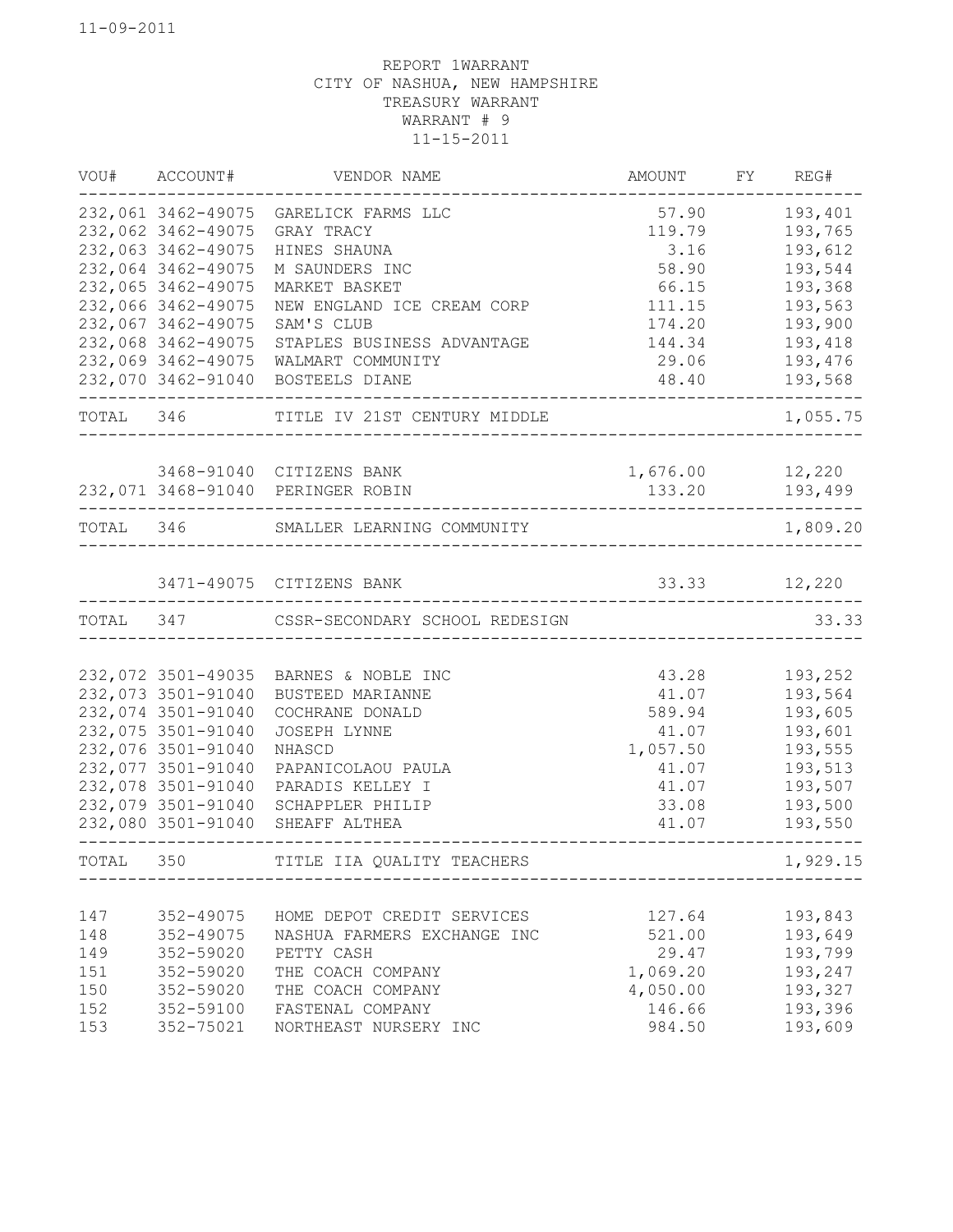|                                 |                                                                                                                                                                              | VOU# ACCOUNT# VENDOR NAME<br>----------------------------------                                                                                                                                                                                                            | AMOUNT FY REG#                                                                           |                                                                                                                  |
|---------------------------------|------------------------------------------------------------------------------------------------------------------------------------------------------------------------------|----------------------------------------------------------------------------------------------------------------------------------------------------------------------------------------------------------------------------------------------------------------------------|------------------------------------------------------------------------------------------|------------------------------------------------------------------------------------------------------------------|
|                                 |                                                                                                                                                                              | TOTAL 352 SRF - PARKS AND RECREATION                                                                                                                                                                                                                                       | ___________________________                                                              | 6,928.47                                                                                                         |
|                                 |                                                                                                                                                                              | 232,081 3532-49075 BARNES & NOBLE INC<br>232,082 3532-55020 NASHUA TRANSIT<br>. _ _ _ _ _ _ _ _ _                                                                                                                                                                          |                                                                                          | 120.00 193,252<br>$100.00$ 193,800<br>______________                                                             |
|                                 |                                                                                                                                                                              | TOTAL 353 ADULT BASIC ED DIPLOMA PROGRAM                                                                                                                                                                                                                                   | ____________________________                                                             | 220.00                                                                                                           |
|                                 |                                                                                                                                                                              | 232,083 3657-49050 EDUCATIONAL OUTFITTERS                                                                                                                                                                                                                                  |                                                                                          | 976.00 193,753                                                                                                   |
|                                 |                                                                                                                                                                              | TOTAL 365 NHS - PAW SHOP                                                                                                                                                                                                                                                   |                                                                                          | 976.00                                                                                                           |
|                                 |                                                                                                                                                                              | 232,084 3658-49050 PHOENIX SCREEN PRINTING                                                                                                                                                                                                                                 | 435.00 193,454                                                                           |                                                                                                                  |
|                                 |                                                                                                                                                                              | TOTAL 365 SOUTH STUDENT SHOP                                                                                                                                                                                                                                               |                                                                                          | 435.00                                                                                                           |
| 154<br>155<br>156<br>157<br>158 | 374-07135<br>374-07235<br>374-07253<br>374-07340<br>374-07506                                                                                                                | NASHUA YOUTH COUNCIL AND<br>HILLSBOROUGH COUNTY TREASURER<br><b>BRIDGES</b><br>HILLSBOROUGH COUNTY TREASURER<br>FREEWHEEL CYCLES LLC                                                                                                                                       | 25,975.00<br>62.00<br>4,000.00<br>58.88<br>60.00                                         | 193,801<br>193,644<br>193,342<br>193,644<br>193,707                                                              |
|                                 |                                                                                                                                                                              | TOTAL 374 SRF - URBAN PROGRAMS                                                                                                                                                                                                                                             |                                                                                          | --------<br>30, 155.88                                                                                           |
| 159                             |                                                                                                                                                                              | 375-45220 TELEVEND SERVICES INC<br>-------------------                                                                                                                                                                                                                     |                                                                                          | 179.10 193,705                                                                                                   |
| TOTAL                           | 375 376                                                                                                                                                                      | SRF - PUBLIC LIBRARIES                                                                                                                                                                                                                                                     | ______________________________________                                                   | 179.10                                                                                                           |
|                                 | 232,087 3762-49035<br>232,088 3762-49050<br>232,089 3762-49050<br>232,090 3762-49050<br>232,090 3762-49075<br>232,091 3762-53101<br>232,092 3762-95010<br>232,093 3762-95010 | 232,085 3762-44005 ROCCA SUSAN<br>232,086 3762-49035 BARNES & NOBLE INC<br>FRANKLIN COVEY<br>HAYES SCHOOL PUBLISHING CO<br>REALLY GOOD STUFF INC<br>SCHOOL SPECIALTY INC<br>SCHOOL SPECIALTY INC<br>EDWARDS EDUCATIONAL SERVICES,<br>SCHOLASTIC MAGAZINES<br>TIME FOR KIDS | 204.24<br>374.52<br>14.73<br>78.92<br>680.66<br>155.66<br>2,908.04<br>249.50<br>1,194.00 | 72.00 193,496<br>193,252<br>193,758<br>193,526<br>193,498<br>193,508<br>193,508<br>193,602<br>193,381<br>193,641 |
| TOTAL                           | 376                                                                                                                                                                          | TITLE IA                                                                                                                                                                                                                                                                   |                                                                                          | 5,932.27                                                                                                         |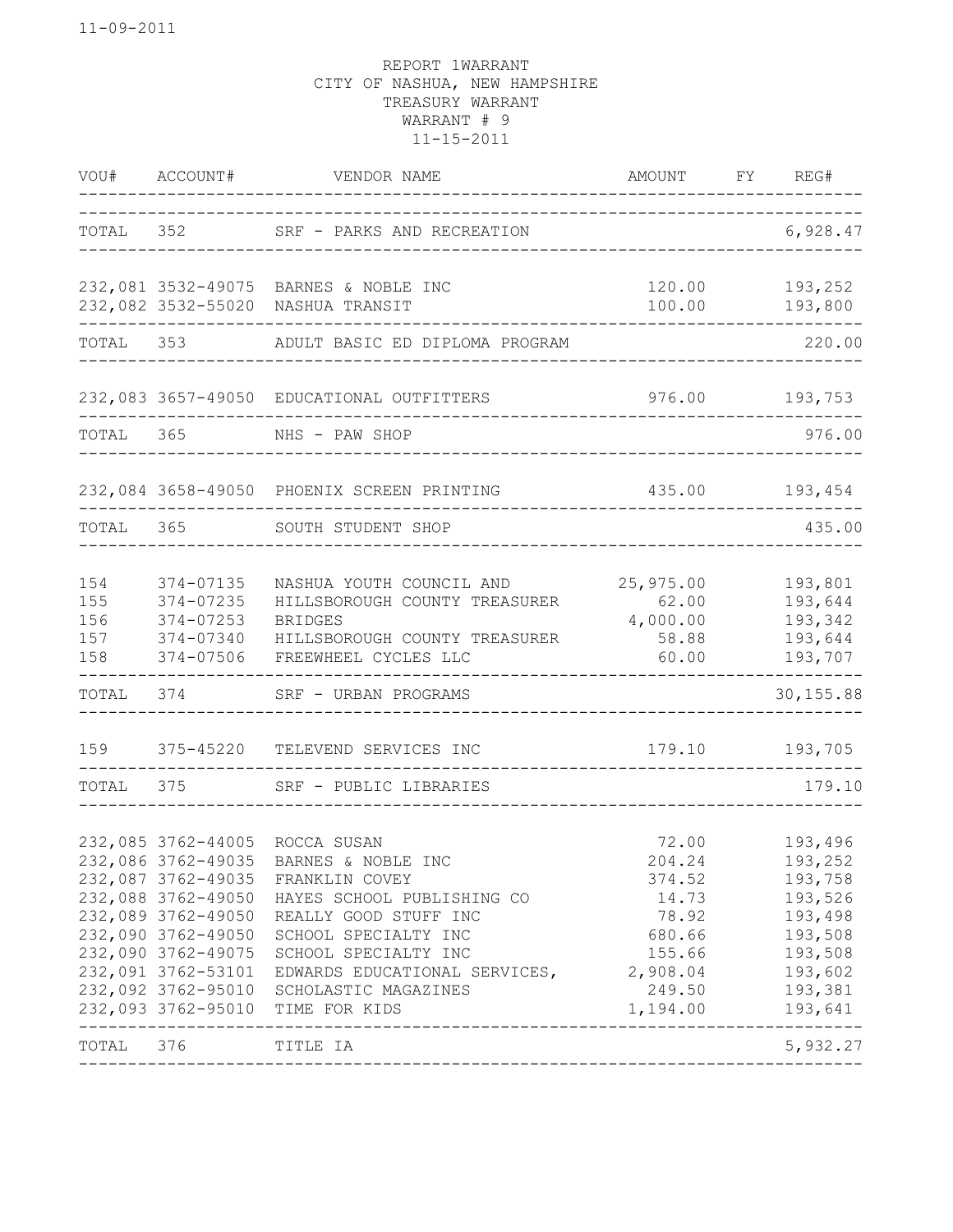|       | VOU# ACCOUNT#      | VENDOR NAME                                  | AMOUNT         | FY REG#    |
|-------|--------------------|----------------------------------------------|----------------|------------|
|       |                    | 232,094 3771-91040 MACKINNON SARA            | 350.00 193,766 |            |
| TOTAL | 377                | TITLE III ENHANCING ENG LANG                 |                | 350.00     |
| 160   | 378-09031          | LOOMIS                                       | 158.82         | 193,694    |
| 161   | 378-09061          | CAMEROTA TRUCK PARTS                         | 1,170.00       | 193,335    |
| 162   | 378-09061          | CINTAS #016                                  | 43.15          | 193,701    |
| 163   | 378-09061          | MAYNARD & LESIEUR INCORPORATED               | 255.00         | 193,638    |
| 164   | 378-09061          | NEXTEL COMMUNICATIONS                        | 765.49         | 193,838    |
| 165   | 378-09061          | SAFETY-KLEEN SYSTEMS INC                     | 482.71         | 193,292    |
| 166   | 378-09071          | CITY OF NASHUA/TAX COLLECTOR'S               | 226.58         | 193,802    |
| 167   | 378-09071          | GLOBAL MONTELLO GROUP CORP                   | 33,889.99      | 193,867    |
| 168   | 378-09091          | CAMEROTA TRUCK PARTS                         | 3,720.76       | 193,335    |
| 169   | 378-09091          | CENTRAL PAPER PRODUCTS CO                    | 309.26         | 193,469    |
| 170   | 378-09091          | GILLIG LLC                                   | 487.31         | 193,414    |
| 171   | 378-09091          | HOME DEPOT CREDIT SERVICES                   | 101.59         | 193,843    |
| 172   | 378-09091          | MAYNARD & LESIEUR INCORPORATED               | 27.50          | 193,638    |
| 173   | 378-09091          | NAPA AUTO PARTS                              | 302.39         | 193,428    |
| 174   | 378-09091          | NASHUA OUTDOOR POWER EQUIPMENT               | 28.53          | 193,362    |
| 175   | 378-09091          | NORTHERN BUS SALES INC                       | 97.95          | 193,345    |
| 176   | 378-09091          | RYDER FLEET PRODUCTS.COM INC                 | 151.54         | 193,429    |
| 177   | 378-09091          | STAPLES ADVANTAGE                            | 60.48          | 193,473    |
| 178   | 378-09101          | PSNH                                         | 1,246.54       | 193,879    |
| 179   | 378-09102          | PUBLIC SERVICE OF NEW HAMPSHIR               | 876.40         | 193,250    |
| 180   | 378-09104          | PSNH                                         | 292.18         | 193,879    |
| 181   | 378-09230          | FIRST TRANSIT INC                            | 126,303.42     | 193,836    |
| 182   | 378-09261          | PURE WATERS OF NEW ENGLAND LLC               | 31.50          | 193,399    |
| TOTAL | 378                | TRANSPORTATION                               |                | 171,029.09 |
|       |                    | 232,095 3902-91040 KNOETIG CHRISTOPHER       | 173.28         | 193,516    |
| TOTAL | 390                | VOC ED SECONDARY PERKINS                     |                | 173.28     |
|       |                    |                                              |                |            |
|       | 232,096 3927-49050 | GENERAL LINEN SERVICE INC                    | 60.70          | 193,616    |
|       | 232,097 3927-49050 | HANNAFORD                                    | 26.97          | 193,463    |
|       | 232,098 3927-49050 | MARKET BASKET                                | 51.66          | 193,368    |
|       | 232,099 3927-49050 | NORTHCENTER FOODSERVICES LLC                 | 1,299.04       | 193,519    |
|       | 232,100 3927-53100 | D A BUCCI & SONS INC                         | 27.00          | 193,285    |
| TOTAL | 392                | CULINARY ARTS                                |                | 1,465.37   |
|       |                    | 232,101 3930-49035 HANDWRITING WITHOUT TEARS | 5,085.19       | 193,749    |
|       |                    | 232,102 3930-49075 SCHOOL SPECIALTY INC      | 76.75          | 193,508    |
|       |                    |                                              |                |            |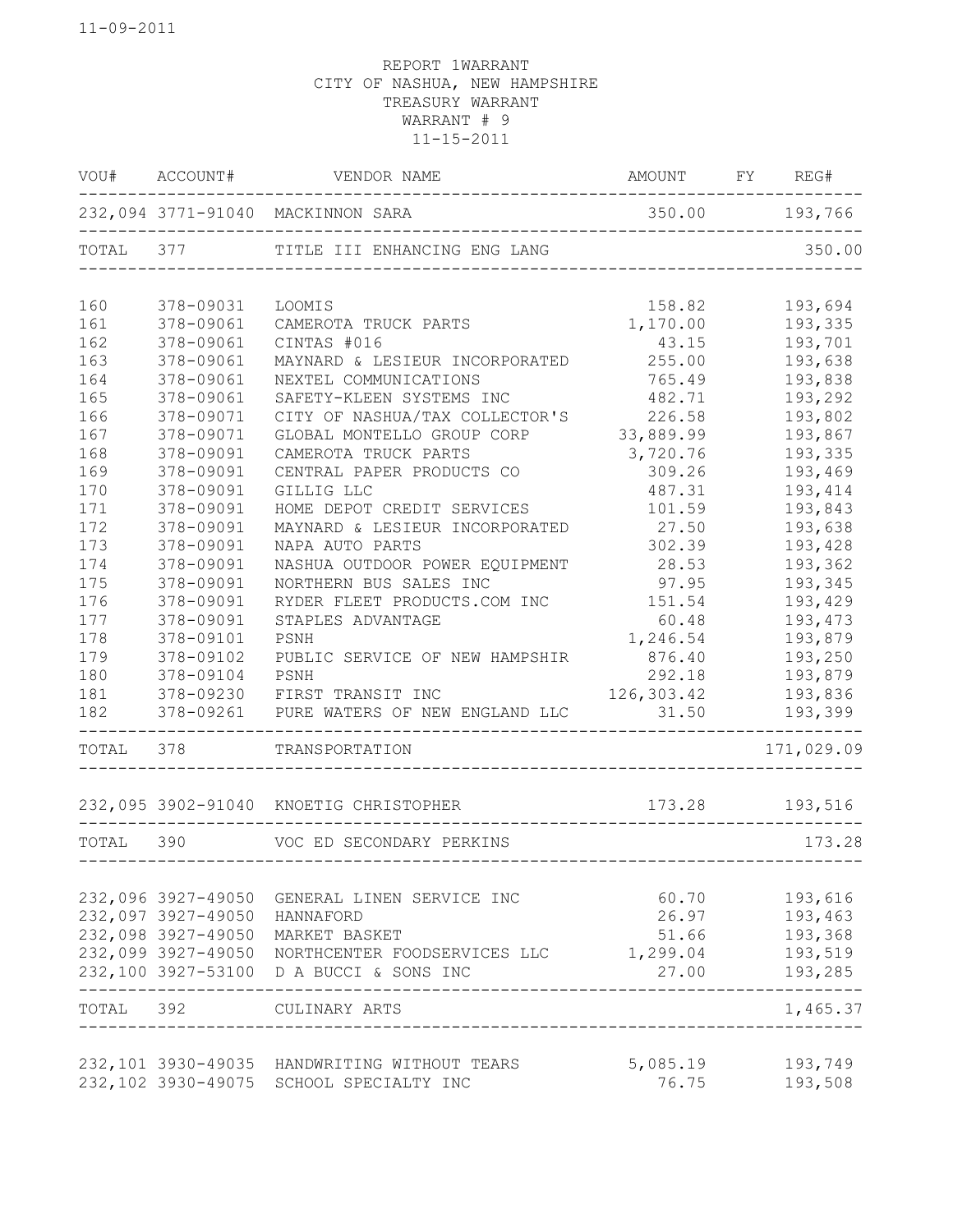| VOU# ACCOUNT#       | VENDOR NAME                                                                                | AMOUNT FY REG#                    |                    |
|---------------------|--------------------------------------------------------------------------------------------|-----------------------------------|--------------------|
|                     | 232,103 3930-63085 LAKESHORE LEARNING MATERIALS<br>232,104 3930-63085 SCHOOL SPECIALTY INC | 821.10<br>888.89                  | 193,328<br>193,508 |
| TOTAL 393           | ARRA IDEA PRESCHOOL                                                                        |                                   | 6,871.93           |
|                     |                                                                                            |                                   |                    |
| 3940-49035          | CITIZENS BANK                                                                              | 1,029.97                          | 12,220             |
| 232, 105 3940-49035 | CPI INC                                                                                    | 5,339.92                          | 193,538            |
| 232,106 3940-49035  | GANDER PUBLISHING                                                                          | 895.24                            | 193,542            |
| 232,107 3940-49035  | INNOVATIVE LEARNING CONCEPTS I                                                             | 2,495.90                          | 193,658            |
| 232,108 3940-49035  | MCGRAW HILL COMPANIES                                                                      | 2,282.18                          | 193,339            |
| 232,109 3940-49035  | NCS PEARSON INC                                                                            | 1,292.11                          | 193,517            |
| 232,110 3940-49035  | PCI EDUCATIONAL PUBLISHING                                                                 | 199.95                            | 193,487            |
| 232, 111 3940-49035 | SCHOLASTIC INCORPORATED                                                                    | 927.00                            | 193,650            |
| 232, 112 3940-49035 | WILSON LANGUAGE TRAINING CORP                                                              | 2,133.13                          | 193,552            |
| 232, 113 3940-49075 | BEST BUY BUSINESS ADVANTAGE AC                                                             | 417.34                            | 193,763            |
| 232, 114 3940-49075 | PATTERSON MEDICAL SUPPLY INC                                                               | 1,139.83                          | 193,776            |
| 232, 115 3940-49075 | SCHOOL SPECIALTY INC                                                                       | 2,428.80                          | 193,508            |
| 232, 116 3940-49075 | SOUTHPAW ENTERPRISES INC                                                                   | 398.72                            | 193,273            |
| 232, 117 3940-49075 | UNITED PARCEL SERVICE                                                                      | 6.88                              | 193,485            |
| 232, 118 3940-53102 | BOLICK TERESA DBA BOLICK TERES                                                             | 800.00                            | 193,492            |
| 232, 119 3940-64045 | ABLENET INC                                                                                | 676.82                            | 193,676            |
| 232, 119 3940-64192 | ABLENET INC                                                                                | 183.00                            | 193,676            |
| 232, 120 3940-64192 | ADAPTIVEMALL.COM LLC                                                                       | 2,721.85                          | 193,775            |
| 232, 121 3940-64192 | PATTERSON MEDICAL SUPPLY INC                                                               | 1,771.63                          | 193,776            |
| 232, 122 3940-64192 | REHABMART LLC                                                                              | 236.30                            | 193,785            |
| 232, 123 3940-64192 | RIFTON EQUIPMENT                                                                           | 5,904.75                          | 193,611            |
| 232, 124 3940-64192 | SCHOOL SPECIALTY INC                                                                       | 2,434.32                          | 193,508            |
| 232, 125 3940-64192 | SOUTHPAW ENTERPRISES INC                                                                   | 237.12                            | 193,273            |
|                     | TOTAL 394 ARRA IDEA SPEC ED                                                                | --------------------------------- | 35, 952.76         |
|                     |                                                                                            |                                   |                    |
|                     | 232,126 3952-53109 BOLICK TERESA DBA BOLICK TERES 6,100.00 193,492                         |                                   |                    |
| 232, 127 3952-53109 | HAMILTON JEANNA                                                                            | 12.50                             | 193,777            |
| 232, 128 3952-53109 | REGENCY NURSING CARE LLC                                                                   | 3,221.00                          | 193,773            |
|                     | TOTAL 395 IDEA B SPECIAL EDUCATION                                                         |                                   | 9,333.50           |
|                     | 232,129 3977-53109 INTERIM HEALTHCARE OF THE NORT 1,716.00 193,394                         |                                   |                    |
|                     |                                                                                            |                                   |                    |
|                     | TOTAL 397 SPECIAL ED LOCAL                                                                 |                                   | 1,716.00           |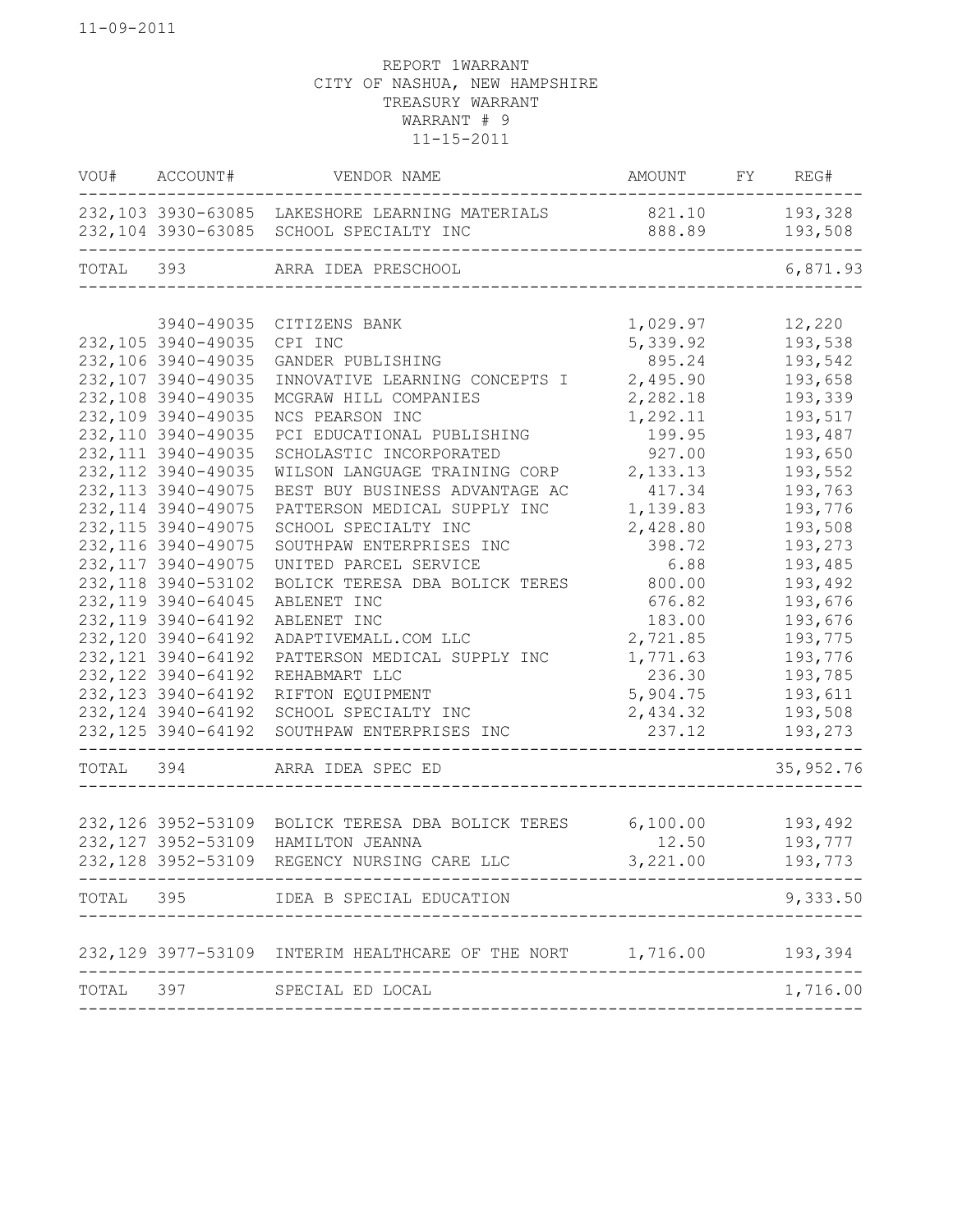| VOU#              | ACCOUNT#                                  | VENDOR NAME                                        | AMOUNT                    | FY. | REG#                          |
|-------------------|-------------------------------------------|----------------------------------------------------|---------------------------|-----|-------------------------------|
| 184               | 412-162                                   | HILLSBOROUGH COUNTY TREASURER                      | 207.04                    |     | 193,644                       |
| TOTAL             | $412 - 16$                                | FINANCIAL SERVICES<br>INT & COST ON REDEMPTION     |                           |     | 207.04                        |
| 185<br>186<br>187 | $412 - 180$<br>$412 - 180$<br>$412 - 180$ | GARLAND PETER<br>OSULLIVAN SHARON<br>ZOMPETTI LENA | 76.00<br>203.00<br>154.00 |     | 193,740<br>193,741<br>193,739 |
| TOTAL             | $412 - 18$                                | FINANCIAL SERVICES<br>AUTO PERMITS                 |                           |     | 433.00                        |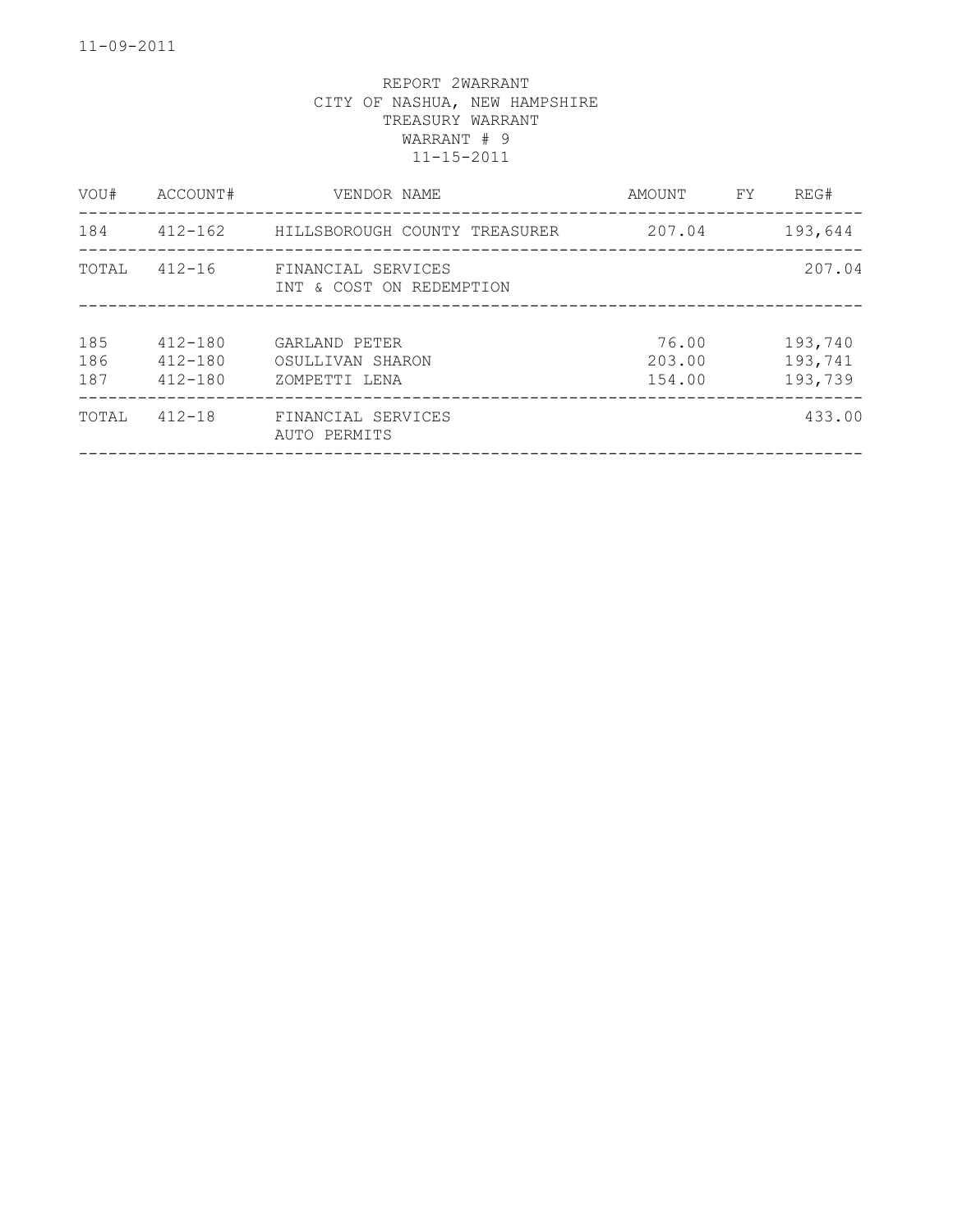| VOU#       | ACCOUNT#               | VENDOR NAME                               | <b>AMOUNT</b>      | FΥ | REG#               |
|------------|------------------------|-------------------------------------------|--------------------|----|--------------------|
| 188        | 501-98015              | CITIZENS BANK                             | 71.95              |    | 12,220             |
| 188        | 501-98029              | CITIZENS BANK                             | 148.86             |    | 12,220             |
| 189        | 501-98029              | SAM'S CLUB DIRECT                         | 52.58              |    | 193,849            |
| TOTAL      | 501                    | MAYOR'S OFFICE                            |                    |    | 273.39             |
| 190        | 502-91015              | PETTY CASH                                | 96.80              |    | 193,248            |
| 191        | $502 - 41005$          | STAPLES ADVANTAGE                         | 196.60             |    | 193,473            |
| 191        | 502-41015              | STAPLES ADVANTAGE                         | 129.54             |    | 193,473            |
| TOTAL      | 502                    | LEGAL DEPARTMENT                          |                    |    | 422.94             |
| 192        | 505-81058              | <b>BRIDGES</b>                            | 5,225.00           |    | 193,342            |
| 193        | 505-81039              | HUMANE SOCIETY OF NEW ENGLAND             | 8,256.75           |    | 193,331            |
| TOTAL      | 505                    | CIVIC & COMM. ACTIVITIES                  |                    |    | 13,481.75          |
|            |                        |                                           |                    |    |                    |
| 194        | 506-31005              | BAYRING COMMUNICATIONS                    | 2,303.89           |    | 193,863            |
| 195        | 506-31005              | FAIRPOINT COMMUNICATIONS                  | 535.05             |    | 193,864            |
| 196        | 506-31005              | LOVERING SUE                              | 33.00              |    | 193,803            |
| 197        | 506-31005              | PAETEC COMMUNICATIONS INC                 | 600.00             |    | 193,831            |
| TOTAL      | 506                    | TELECOMMUNICATIONS                        |                    |    | 3, 471.94          |
| 198        | 508-83100              | STATE OF NH UC                            | 6,059.00           |    | 193,890            |
| 198        | 508-83101              | STATE OF NH UC                            | 14,634.60          |    | 193,890            |
| TOTAL      | 508                    | INSURANCE-EMPLOYEE BENEFITS               |                    |    | 20,693.60          |
|            |                        |                                           |                    |    |                    |
| 199        | 512-94005              | CITIZENS BANK                             | 881.00             |    | 12,220             |
| 200<br>201 | 512-52010<br>512-91015 | MELANSON HEATH & COMPANY PC<br>PETTY CASH | 26,250.00<br>81.70 |    | 193,344<br>193,248 |
| 202        | 512-43005              | PRINTGRAPHICS OF MAINE                    | 56.47              |    | 12,219             |
| 203        | 512-43005              | PRINTGRAPHICS OF MAINE                    | 800.00             |    | 12,225             |
| 204        | 512-59182              | PRINTGRAPHICS OF MAINE                    | 797.44             |    | 12,219             |
| 205        | 512-41010              | STAPLES ADVANTAGE                         | 234.37             |    | 193,473            |
| 205        | 512-41015              | STAPLES ADVANTAGE                         | 82.89              |    | 193,473            |
| 206        | 512-41010              | SURPLUS OFFICE EQUIPMENT INC              | 206.00             |    | 193,452            |
| 207        | 512-66025              | US BANCORP EQUIPMENT FINANCE I 26.55      | __________________ |    | 193,877<br>------- |
| TOTAL 512  |                        | FINANCIAL SERVICES                        |                    |    | 29, 416.42         |
|            |                        |                                           |                    |    |                    |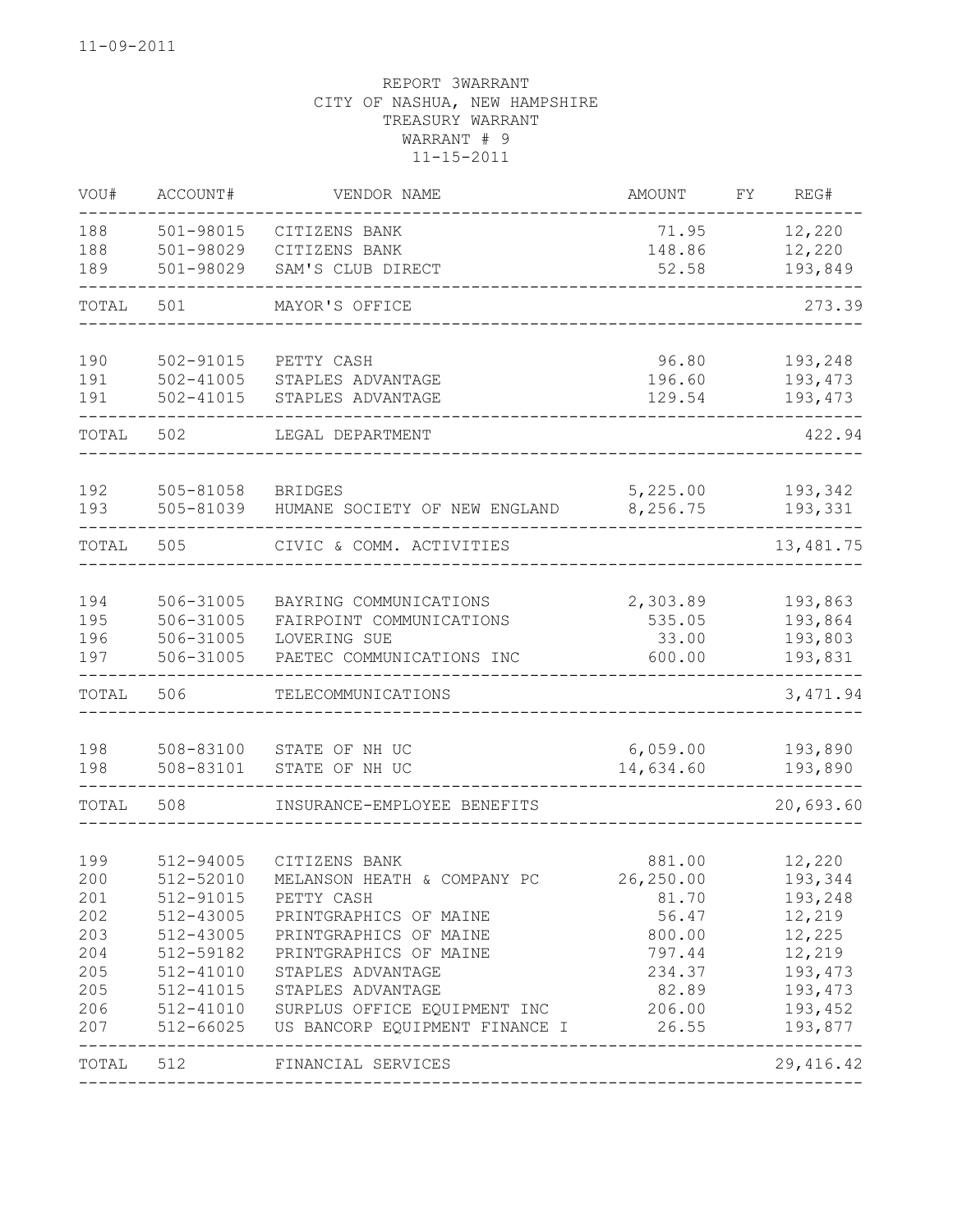| VOU#  | ACCOUNT#  | VENDOR NAME                                       | <b>AMOUNT</b>                   | FY REG#             |
|-------|-----------|---------------------------------------------------|---------------------------------|---------------------|
| 208   | 513-41015 | GAYLORD BROS INC                                  | 50.35                           | 193,645             |
| 208   | 513-43005 | GAYLORD BROS INC                                  | 10.61                           | 193,645             |
| 209   | 513-41015 | PETTY CASH                                        | 35.55                           | 193,248             |
| 209   | 513-43005 | PETTY CASH                                        | 41.95                           | 193,248             |
| TOTAL | 513       | CITY CLERK'S OFFICE                               |                                 | 138.46              |
| 210   | 515-49025 | ANDRUSKEVICH PHOTOGRAPHY/JOSEP                    | 165.00                          | 193,466             |
| 211   | 515-41015 | CITIZENS BANK                                     | 54.00                           | 12,220              |
| 212   | 515-59125 | OFFICETEAM                                        | 800.00                          | 193,598             |
| 213   | 515-41005 | STAPLES ADVANTAGE                                 | 101.34                          | 193,473             |
| 213   | 515-41015 | STAPLES ADVANTAGE                                 | 52.96                           | 193,473             |
| TOTAL | 515       | HUMAN RESOURCES<br>______________________________ |                                 | -------<br>1,173.30 |
| 214   |           | 516-54016 UNION LEADER CORPORATION                | 542.56 193,837                  |                     |
| TOTAL | 516       | PURCHASING DEPARTMENT                             |                                 | 542.56              |
|       |           |                                                   |                                 |                     |
| 215   |           | 517-75023 BLUE TARP FINANCIAL, INC                | 22.60 193,868                   |                     |
| 216   | 517-31050 | NEXTEL COMMUNICATIONS                             | 69.17                           | 193,838             |
| 217   | 517-32005 | PSNH                                              | 2,359.27                        | 193,879             |
| TOTAL | 517       | BUILDING MAINT - CITY ADMIN                       | _______________________________ | 2,451.04            |
| 218   | 519-91005 | MARINO ANGELO                                     | 236.51                          | 193,804             |
| 219   | 519-95010 | MATTHEW BENDER & CO INC                           | 36.47                           | 193,451             |
| 220   | 519-94005 | NH DEPT OF REVENUE                                | 25.00                           | 193,874             |
| 221   | 519-95005 | <b>NRAAO</b>                                      | 30.00                           | 193,891             |
| 222   | 519-91005 | TURGISS GARY                                      | 73.82                           | 193,322             |
| TOTAL | 519       | ASSESSORS                                         |                                 | 401.80              |
| 223   | 520-32005 | PSNH                                              | 324.55                          | 193,879             |
| TOTAL | 520       | HUNT BUILDING                                     |                                 | 324.55              |
|       |           |                                                   |                                 |                     |
| 224   | 522-64040 | CITIZENS BANK                                     | 125.40                          | 12,220              |
| 224   | 522-74035 | CITIZENS BANK                                     | 99.00                           | 12,220              |
| 225   | 522-74800 | CONWAY OFFICE PRODUCTS LLC                        | 7,067.00                        | 193,333             |
| 226   | 522-31050 | NEXTEL COMMUNICATIONS                             | 99.33                           | 193,838             |
| 227   | 522-74035 | PITNEY BOWES GLOBAL FINANCIAL                     | 323.58                          | 193,869             |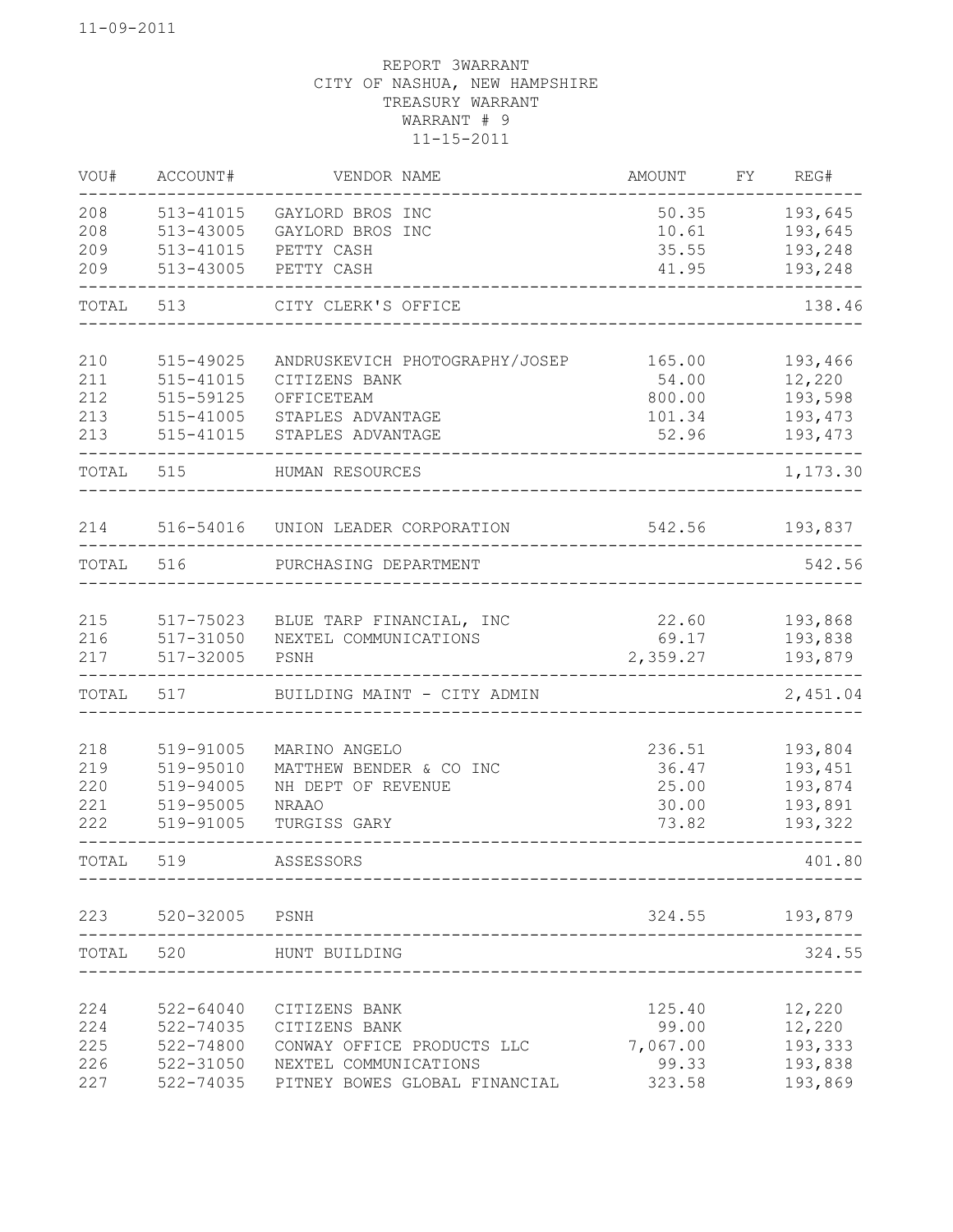| VOU#      | ACCOUNT#  | VENDOR NAME                                                | AMOUNT FY REG#            |          |
|-----------|-----------|------------------------------------------------------------|---------------------------|----------|
|           |           | 228 522-41015 STAPLES ADVANTAGE                            | 55.80                     | 193,473  |
|           |           | 229 522-31050 VERIZON WIRELESS                             | 38.71                     | 193,892  |
| TOTAL 522 |           | INFORMATION TECHNOLOGY                                     |                           | 7,808.82 |
|           |           | 230 524-64040 SHI INTERNATIONAL CORP 541.00 541.00 193,618 |                           |          |
|           | TOTAL 524 | COMPUTERS - CITYWIDE                                       | _________________________ | 541.00   |
|           |           |                                                            |                           |          |
| 231       |           | 531-59100 1ST PRIORITY TOWING AND RECOVE                   | 165.00                    | 193,695  |
| 232       | 531-53056 | AAA CREDIT SCREENING SERV LLC                              | 100.00                    | 193,266  |
| 233       | 531-78007 | AHC CORPORATION                                            | 847.90                    | 193,477  |
| 234       | 531-53070 | ANIMAL HOSPITAL OF NASHUA INC                              | 194.29                    | 193,443  |
| 235       | 531-75023 | B & S LOCKSMITH INC                                        | 25.00                     | 193,389  |
| 236       | 531-78007 | BELLETETES INC                                             | 52.98                     | 193,356  |
| 237       | 531-46030 | BEN'S UNIFORMS                                             | 1,370.00                  | 193,654  |
| 237       | 531-46040 | BEN'S UNIFORMS                                             | 1,006.83                  | 193,654  |
| 238       | 531-78007 | BEST FORD                                                  | 123.11                    | 193,268  |
| 238       | 531-78075 | BEST FORD                                                  | 52.67                     | 193,268  |
| 239       | 531-94010 | BOURGEOIS FRANCIS                                          | 696.50                    | 193,805  |
| 240       | 531-78007 | CARPARTS OF NASHUA                                         | 69.81                     | 193,267  |
| 241       | 531-53125 | CARTIER JENNIFER                                           | 200.00                    | 193,810  |
| 242       | 531-42000 | CENTRAL PAPER PRODUCTS CO                                  | 535.33                    | 193,469  |
| 243       | 531-94005 | CITIZENS BANK                                              | 1,760.26                  | 12,220   |
| 243       | 531-98035 | CITIZENS BANK                                              | 26.67                     | 12,220   |
| 244       | 531-46040 | COLLINS KEVIN                                              | 76.00                     | 193,806  |
| 245       | 531-31025 | COMCAST                                                    | 224.59                    | 193,852  |
| 246       | 531-78007 | DEPENDABLE LOCK SERVICE INC                                | 45.00                     | 193,447  |
| 247       | 531-46040 | DEWITT JOSEPH                                              | 77.36                     | 193,809  |
| 248       | 531-46040 | DIFAVA MATTHEW                                             | 418.48                    | 193,811  |
| 249       | 531-41015 | EMPLOYEE DATA FORMS                                        | 93.75                     | 193,432  |
| 250       | 531-31025 | FAIRPOINT COMMUNICATIONS                                   | 28.51                     | 193,864  |
| 251       | 531-78007 | FISHER AUTO PARTS                                          | 510.63                    | 193,697  |
| 252       | 531-78065 | GOODYEAR WHOLESALE TIRE CENTER                             | 3,363.60                  | 193,436  |
| 253       | 531-41015 | GOVCONNECTION INC                                          | 129.60                    | 193,261  |
| 254       | 531-75023 | HOME DEPOT CREDIT SERVICES                                 | 108.24                    | 193,854  |
| 255       | 531-75130 | J LAWRENCE HALL INC                                        | 1,466.22                  | 193,667  |
| 256       | 531-45005 | LAW ENFORCEMENT TARGETS INC                                | 103.00                    | 193,392  |
| 257       | 531-75023 | LOWE'S                                                     | 462.55                    | 193,855  |
| 258       | 531-78007 | MAC MULKIN CHEVROLET INC                                   | 39.36                     | 193,629  |
| 259       | 531-46040 | MARQUIS JACLYN                                             | 143.17                    | 193,808  |
| 259       | 531-91025 | MARQUIS JACLYN                                             | 44.40                     | 193,808  |
| 260       | 531-31025 | MOBIL SATELLITE TECHNOLOGIES                               | 1,199.88                  | 193,334  |
| 261       | 531-59100 | NASHUA MILLYARD ASSOCIATES, IN                             | 489.13                    | 193,671  |
| 262       | 531-64192 | NASHUA OUTDOOR POWER EQUIPMENT                             | 28.19                     | 193,362  |
| 263       | 531-78007 | NEW G.H. BERLIN OIL COMPANY                                | 60.68                     | 193,379  |
|           |           |                                                            |                           |          |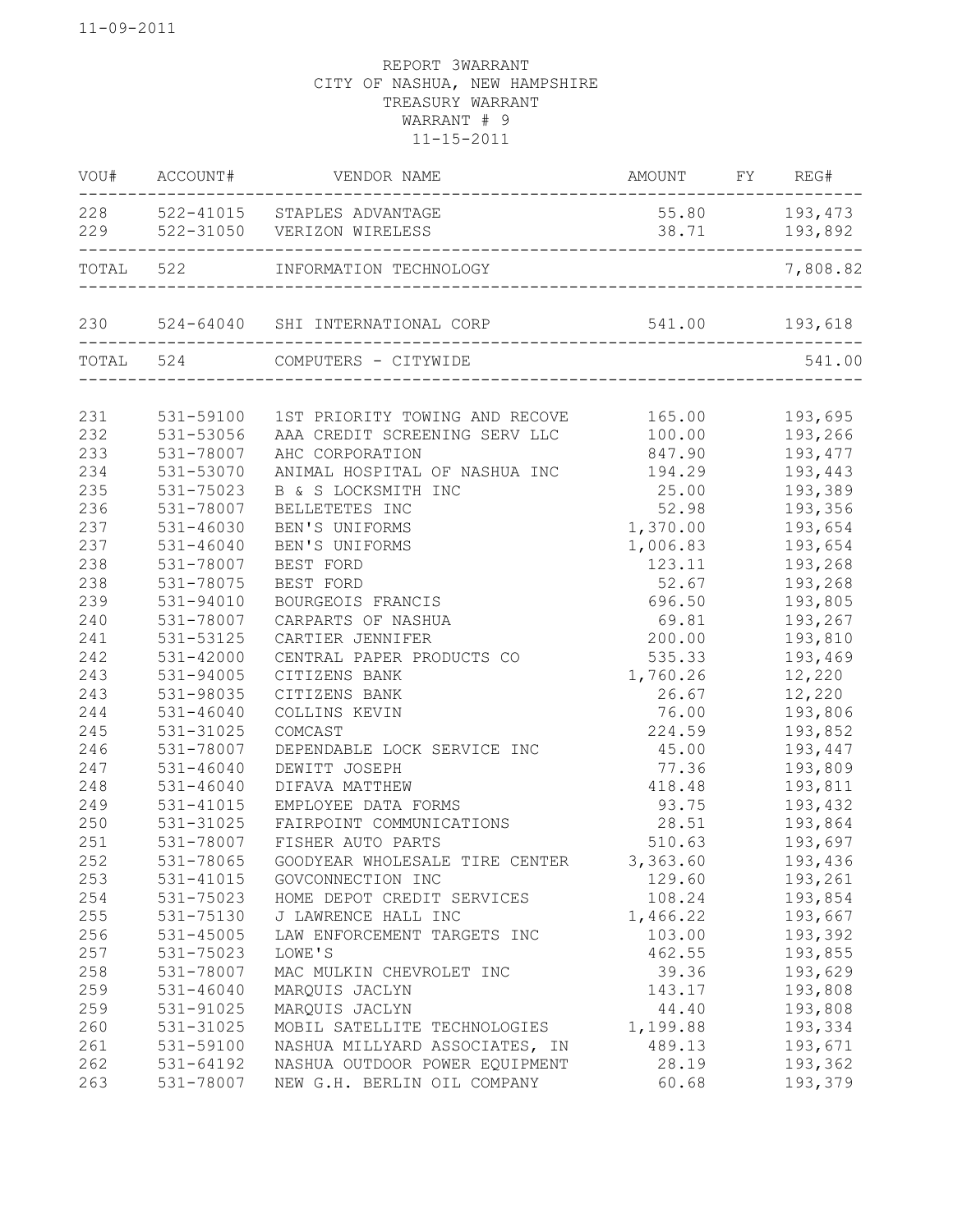| VOU#      | ACCOUNT#  | VENDOR NAME                    | <b>AMOUNT</b>  | FY | REG#          |
|-----------|-----------|--------------------------------|----------------|----|---------------|
| 264       |           | 531-75023 NORMAN E DAY INC     | 475.00 193,253 |    |               |
| 265       | 531-78007 | NORTHERN FOREIGN CAR PARTS INC | 48.48          |    | 193,678       |
| 266       | 531-45005 | NORTHERN SAFETY CO INC         | 297.26         |    | 193,301       |
| 267       | 531-78007 | NYTECH SUPPLY CO               | 77.57          |    | 193,283       |
| 268       | 531-33005 | PENNICHUCK WATER               | 20.34          |    | 193,845       |
| 269       | 531-41015 | PETTY CASH                     | 7.44           |    | 193,807       |
| 269       | 531-59100 | PETTY CASH                     | 25.00          |    | 193,807       |
| 269       | 531-91025 | PETTY CASH                     | 41.50          |    | 193,807       |
| 269       | 531-98035 | PETTY CASH                     | 109.16         |    | 193,807       |
| 270       | 531-32035 | PSNH                           | 110.45         |    | 193,879       |
| 271       | 531-32005 | PUBLIC SERVICE OF NEW HAMPSHIR | 12,864.28      |    | 193,250       |
| 271       | 531-32035 | PUBLIC SERVICE OF NEW HAMPSHIR | 402.67         |    | 193,250       |
| 272       | 531-98025 | SAM'S CLUB DIRECT              | 317.16         |    | 193,849       |
| 273       | 531-34015 | SHATTUCK MALONE OIL CO         | 2,528.01       |    | 193,829       |
| 274       | 531-75023 | SIEMENS INDUSTRY, INC          | 247.74         |    | 193,553       |
| 275       | 531-69025 | SNAP ON TOOLS                  | 77.30          |    | 193,293       |
| 276       | 531-41005 | STAPLES ADVANTAGE              | 196.60         |    | 193,473       |
| 276       | 531-41015 | STAPLES ADVANTAGE              | 1,158.85       |    | 193,473       |
| 277       | 531-46030 | STARPACKER                     | 254.65         |    | 193,456       |
| 278       | 531-74145 | STATE OF NEW HAMPSHIRE         | 164.00         |    | 193,839       |
| 279       | 531-78075 | STATEWIDE COLLISION LLC        | 323.37         |    | 193,343       |
| 280       | 531-42000 | THE DURKIN CO INC              | 376.41         |    | 193,378       |
| 281       | 531-78007 | TOWERS MOTOR PARTS CORP        | 50.11          |    | 193,437       |
| 282       | 531-95000 | UNION LEADER CORP              |                |    | 78.00 193,830 |
| 283       | 531-43005 | UNITED PARCEL SERVICE          | 90.34 193,894  |    |               |
| 284       | 531-31025 | VERIZON WIRELESS               | 992.65         |    | 193,853       |
| 285       |           | 531-46040 YURCAK JOHN          | 49.61          |    | 193,812       |
| TOTAL 531 |           | POLICE DEPARTMENT              |                |    | 37,722.64     |
|           |           |                                |                |    |               |
| 286       | 532-75160 | AE MECHANICAL INC              | 921.15         |    | 193,608       |
| 287       | 532-46040 | AGAN WAYNE                     | 39.00          |    | 193,351       |
| 288       | 532-94010 | ALLISON JEFFREY                | 540.00         |    | 193,814       |
| 289       | 532-46040 | FLYNN STEPHEN                  | 254.70         |    | 193,287       |
| 290       | 532-94010 | HEBERT JOSEPH                  | 185.00         |    | 193,743       |
| 291       | 532-75023 | HOME DEPOT CREDIT SERVICES     | 58.87          |    | 193,843       |
| 292       | 532-95005 | IMSA                           | 80.00          |    | 193,878       |
| 293       | 532-78095 | JACK YOUNG COMPANY INC         | 32.08          |    | 193,643       |
| 293       | 532-78100 | JACK YOUNG COMPANY INC         | 95.72          |    | 193,643       |
| 294       | 532-94010 | LEBLOND DAVID                  | 185.00         |    | 193,746       |
| 295       | 532-75105 | M & M ELECTRICAL SUPPLY CO INC | 68.30          |    | 193,625       |
| 296       | 532-78075 | MIKE'S CUSTOM KANVAS           | 75.00          |    | 193,270       |
| 297       | 532-47010 | MOORE MEDICAL LLC              | 250.70         |    | 193,442       |
| 298       | 532-46045 | MORRISSEY BRIAN                | 310.50         |    | 193,813       |
| 299       | 532-42005 | NEW ENGLAND PAPER & SUPPLY     | 259.56         |    | 193,374       |
| 299       | 532-42010 | NEW ENGLAND PAPER & SUPPLY     | 256.97         |    | 193,374       |
| 299       | 532-42020 | NEW ENGLAND PAPER & SUPPLY     | 337.60         |    | 193,374       |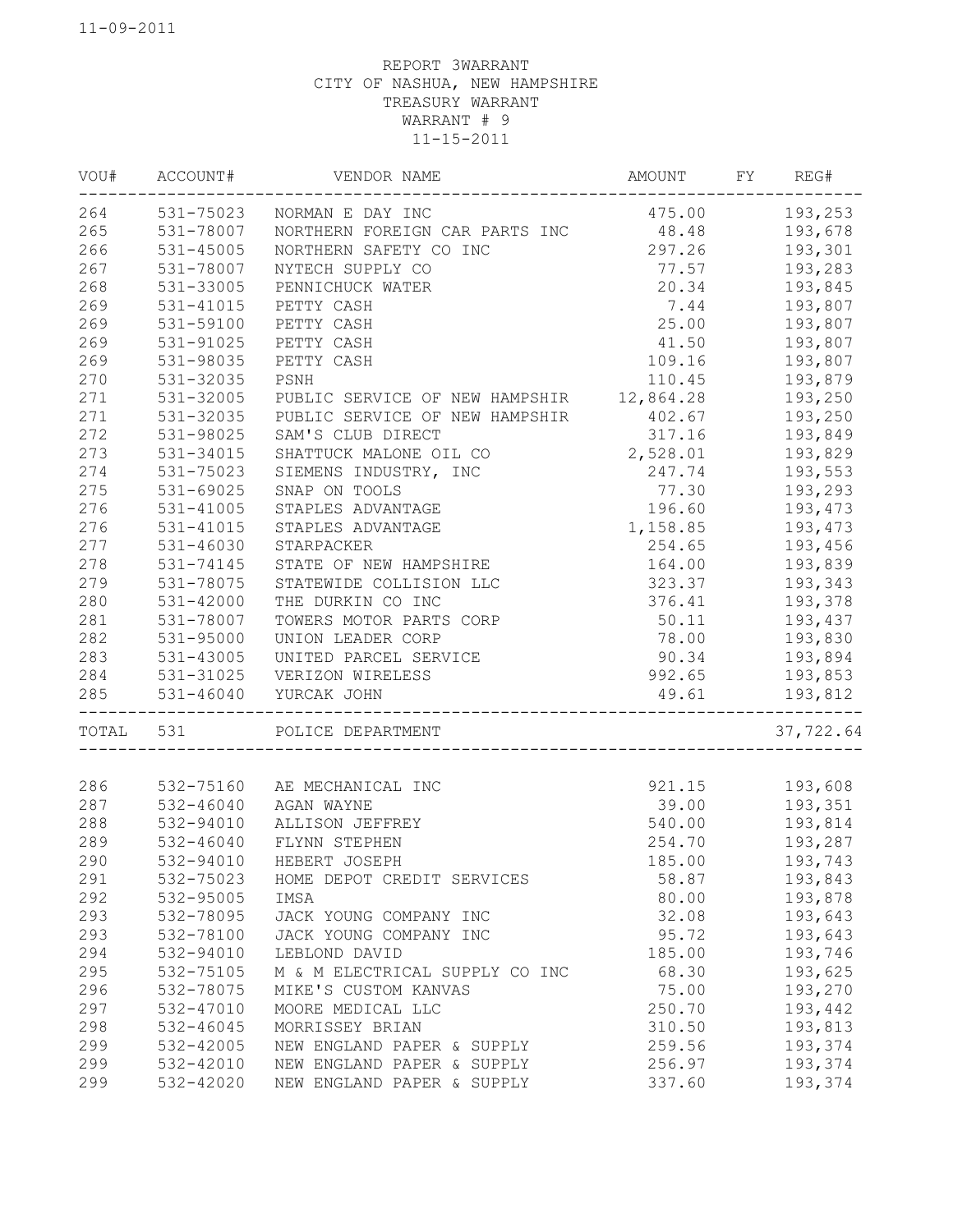| VOU#       | ACCOUNT#                   | VENDOR NAME                                        | AMOUNT            | FY | REG#               |
|------------|----------------------------|----------------------------------------------------|-------------------|----|--------------------|
| 300        | 532-79005                  | NEWINGTON FIRE & RESCUE                            | 1,000.00          |    | 193,722            |
| 300        | 532-79045                  | NEWINGTON FIRE & RESCUE                            | 1,000.00          |    | 193,722            |
| 301        | 532-31040                  | NEXTEL COMMUNICATIONS                              | 252.35            |    | 193,838            |
| 302        | 532-46030                  | NORTHEAST RESCUE SYSTEMS                           | 907.00            |    | 193,462            |
| 303        | 532-74038                  | POWERARC, INC                                      | 605.25            |    | 193,470            |
| 304        | 532-79025                  | PROGRESSIVE ALARM SERVICES,<br>ΙN                  | 190.00            |    | 193,557            |
| 305        | 532-32005<br>$532 - 46040$ | PSNH<br>RAPAGLIA MARK                              | 7,760.61<br>49.95 |    | 193,879            |
| 306<br>307 | 532-79045                  | <b>REXEL</b>                                       | 46.11             |    | 193,258<br>193,706 |
| 308        | 532-78100                  | SANEL AUTO PARTS CO                                | 11.17             |    | 193,359            |
| 309        | 532-41005                  | STAPLES ADVANTAGE                                  | 65.53             |    | 193,473            |
| 309        | 532-41015                  | STAPLES ADVANTAGE                                  | 770.45            |    | 193,473            |
| 310        | 532-78080                  | TOWNSEND FORD                                      | 201.72            |    | 193,388            |
| 311        | 532-78095                  | TST EQUIPMENT INC                                  | 62.24             |    | 193,337            |
| TOTAL      | 532                        | FIRE DEPARTMENT                                    |                   |    | 16,872.53          |
| 312        | 534-32020                  | PSNH                                               | 304.28            |    | 193,879            |
| 313        |                            | 534-32020 PUBLIC SERVICE OF NEW HAMPSHIR 60,754.47 |                   |    | 193,250            |
| TOTAL      | 534                        | STREET LIGHTING                                    |                   |    | 61,058.75          |
|            |                            |                                                    |                   |    |                    |
| 314<br>315 | 536-74150<br>536-53065     | CARPARTS OF NASHUA<br>CITIZENS BANK                | 133.50<br>951.10  |    | 193,267<br>12,220  |
| 316        | 536-74150                  | DELMMAR COMMUNICATIONS                             | 11.85             |    | 193,684            |
| 317        | 536-59100                  | MANSFIELD WILLIAM                                  | 125.00            |    | 193,815            |
| 318        | 536-32035                  | PSNH                                               | 604.78            |    | 193,879            |
| TOTAL      | 536                        | CITYWIDE COMMUNICATIONS                            |                   |    | 1,826.23           |
| 319        |                            | 541-41015 STAPLES ADVANTAGE                        | 335.23            |    | 193,473            |
| TOTAL      | 541                        | COMMUNITY SERVICES DIVISION                        |                   |    | 335.23             |
|            |                            |                                                    |                   |    |                    |
| 320        | 542-91005                  | BISSELL NANCY                                      | 175.72            |    | 193,450            |
| 321        | 542-59100                  | LETHBRIDGE JOHN                                    | 46.00             |    | 193,816            |
| 322<br>323 | 542-31050                  | NEXTEL COMMUNICATIONS                              | 32.68             |    | 193,838<br>193,369 |
| 324        | 542-91005                  | 542-91005 PORRES LUIS<br>WENDT BETTY               | 87.14<br>69.60    |    | 193,453            |
| TOTAL 542  |                            | COMMUNITY HEALTH                                   |                   |    | 411.14             |
| 325        | 543-49070                  | FISHER SCIENTIFIC                                  | 404.98            |    | 193,873            |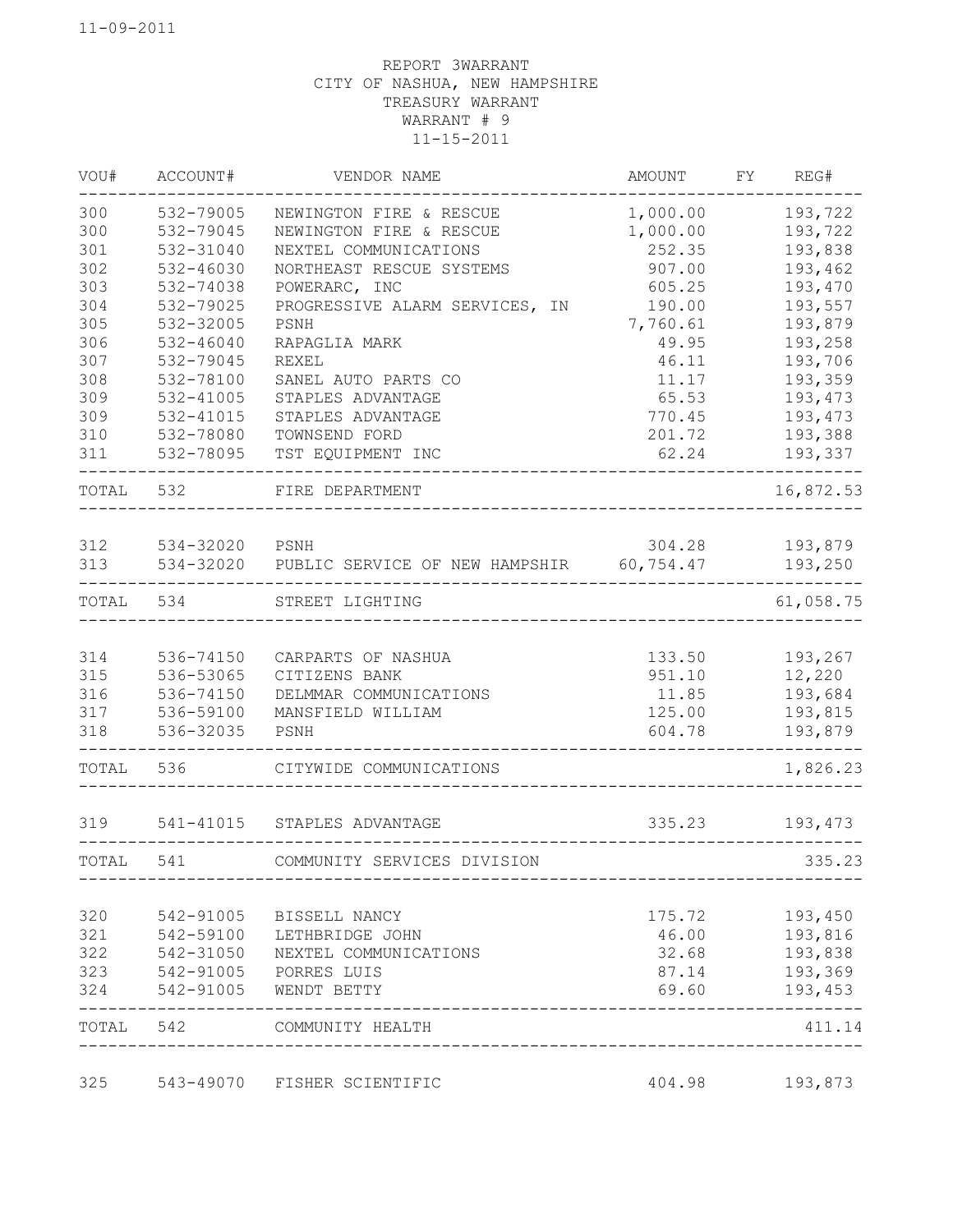| WOU#   | ACCOUNT#  | VENDOR NAME                    | AMOUNT   | FY | REG#      |
|--------|-----------|--------------------------------|----------|----|-----------|
| 326    | 543-49070 | LAB SAFETY SUPPLY INC          | 75.86    |    | 193,265   |
| 327    | 543-31050 | NEXTEL COMMUNICATIONS          | 12.67    |    | 193,838   |
| 328    | 543-49075 | PETTY CASH                     | 3.69     |    | 193,817   |
| 329    | 543-91005 | TORHAN APRIL                   | 130.46   |    | 193,406   |
| 330    | 543-53025 | TREASURER STATE OF NH          | 235.00   |    | 193,896   |
|        | TOTAL 543 | ENVIRONMENTAL HEALTH DEPT.     |          |    | 862.66    |
| 331    |           | 544-91005 MARTINEZ VICTOR      | 29.30    |    | 193,692   |
|        | TOTAL 544 | WELFARE ADMINISTRATION         |          |    | 29.30     |
| 332    | 545-97020 | 12 EAST PEARL LLC              | 1,000.00 |    | 193,483   |
| 333    | 545-97020 | 188 CONCORD ST LLC DBA LILLIAN | 812.00   |    | 193,404   |
| 334    | 545-97020 | 23-25 TEMPLE ST REALTY LLC     | 716.42   |    | 193,413   |
| 335    | 545-97020 | 243 MAIN STREET, LLC           | 400.00   |    | 193,690   |
| 336    | 545-97020 | 35-37 CROWN ST REALTY LLC      | 600.00   |    | 193,405   |
| 337    | 545-97020 | CONSTANT NORMAND               | 800.00   |    | 193,256   |
| 338    | 545-97020 | COUNTRY BARN MOTEL             | 783.00   |    | 193,357   |
| 339    | 545-97020 | DAVIS FUNERAL HOME             | 750.00   |    | 193,280   |
| 340    | 545-97020 | DROUIN ROBERT G                | 175.00   |    | 193,415   |
| 341    | 545-97020 | GAUTHIER REALTY/CONNIE GAUTHIE | 1,151.29 |    | 193,467   |
| 342    | 545-97020 | LATVIS FAMILY PARTNERSHIP      | 351.42   |    | 193,304   |
| 343    | 545-97020 | LEVESQUE NORMAND               | 461.14   |    | 193,482   |
| 344    | 545-97020 | MOTEL 6                        | 1,554.91 |    | 193,434   |
| 345    | 545-97015 | NATIONAL GRID                  | 233.48   |    | 193,898   |
| 346    | 545-97020 | ORTIZ NELLIE                   | 336.25   |    | 193,300   |
| 347    | 545-97020 | PSALEDAKIS WILLIAM             | 602.04   |    | 193,282   |
| 348    | 545-97015 | PSNH                           | 511.28   |    | 193,884   |
| 349    | 545-97020 | SILVA ANA                      | 785.87   |    | 193,262   |
| 350    | 545-97020 | THIBODEAU JULIETTE             | 320.00   |    | 193,286   |
| 351    | 545-97020 | URQUHART DIANE                 | 650.00   |    | 193,307   |
| TOTAL. | 545       | WELFARE COSTS                  |          |    | 12,994.10 |
|        |           |                                |          |    |           |
| 352    | 551-94005 | APWA                           | 250.00   |    | 193,888   |
| 353    | 551-62022 | GRAINGER                       | 147.57   |    | 193,373   |
| 354    | 551-59100 | JAN-PRO CLEANING SYSTEMS NORTH | 665.00   |    | 193,665   |
| 355    | 551-75023 | M & M ELECTRICAL SUPPLY CO INC | 168.47   |    | 193,625   |
| 356    | 551-41015 | NEW ENGLAND PAPER & SUPPLY     | 70.59    |    | 193,374   |
| 357    | 551-31050 | NEXTEL COMMUNICATIONS          | 208.26   |    | 193,838   |
| 358    | 551-32005 | PUBLIC SERVICE OF NEW HAMPSHIR | 852.71   |    | 193,250   |
| 359    | 551-41015 | STAPLES ADVANTAGE              | 194.08   |    | 193,473   |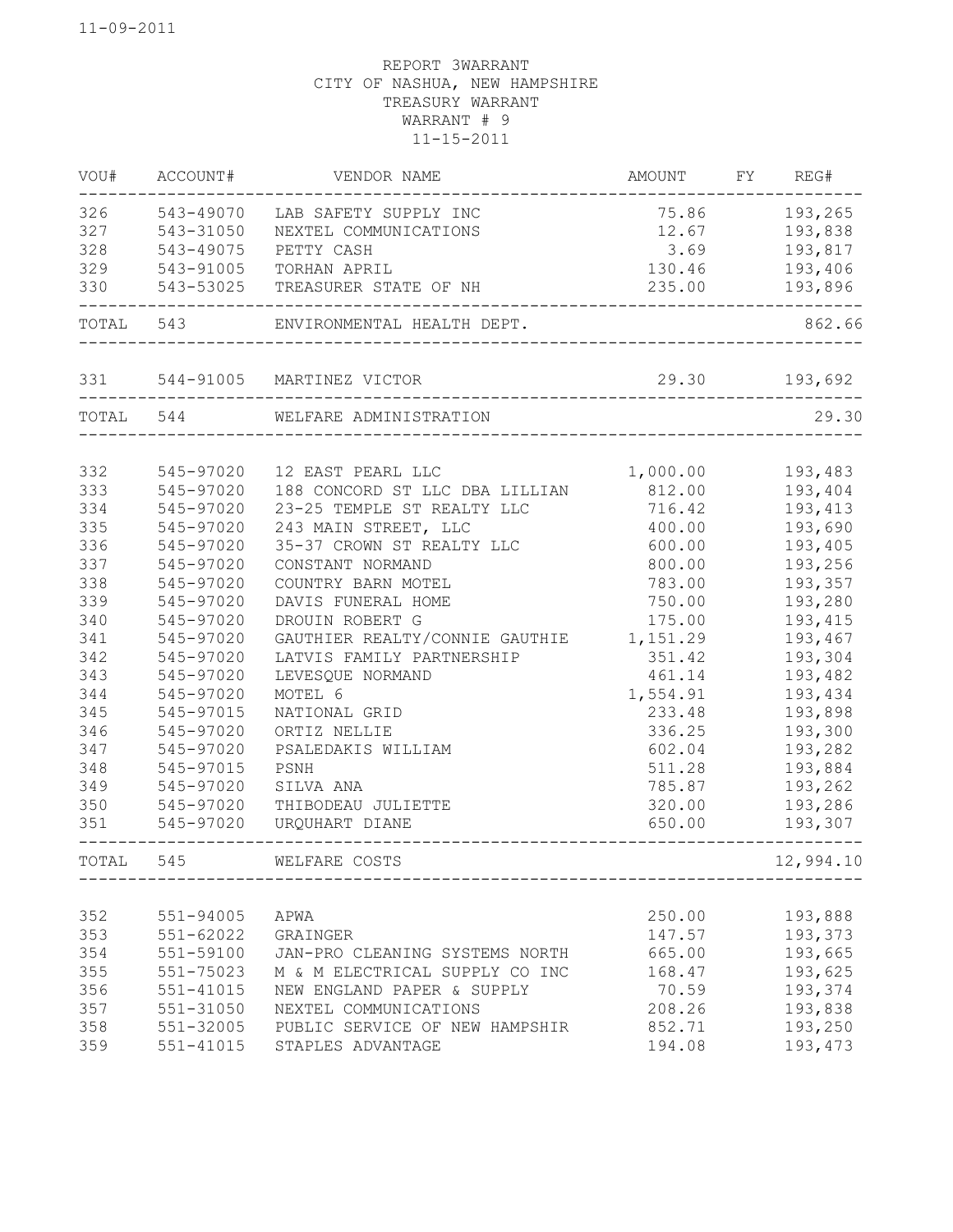| VOU#      | ACCOUNT#  | VENDOR NAME                    | <b>AMOUNT</b><br>-------------------------------- | REG#<br>FY |
|-----------|-----------|--------------------------------|---------------------------------------------------|------------|
| TOTAL 551 |           | PUBLIC WORKS DIV & ENGINEERING |                                                   | 2,556.68   |
|           |           |                                |                                                   |            |
| 360       | 552-95005 | APWA                           | 50.00                                             | 193,888    |
| 361       | 552-75022 | BELLETETES INC                 | 12.17                                             | 193,356    |
| 361       | 552-75040 | BELLETETES INC                 | 6.29                                              | 193,356    |
| 362       | 552-75021 | BROX INDUSTRIES INC            | 146.20                                            | 193,294    |
| 363       | 552-78007 | CARPARTS OF NASHUA             | 122.52                                            | 193,267    |
| 364       | 552-78007 | CHAPPELL TRACTOR SALES,<br>INC | 184.18                                            | 193,682    |
| 365       | 552-75021 | F W WEBB COMPANY               | 52.58                                             | 193,315    |
| 366       | 552-45110 | FILLION ASSOCIATES INC         | 476.17                                            | 193,297    |
| 367       | 552-46045 | GRAINGER                       | 217.44                                            | 193,306    |
| 367       | 552-64192 | GRAINGER                       | 176.22                                            | 193,306    |
| 368       | 552-75021 | HOME DEPOT CREDIT SERVICES     | 165.45                                            | 193,843    |
| 368       | 552-75135 | HOME DEPOT CREDIT SERVICES     | 91.83                                             | 193,843    |
| 369       | 552-46030 | HUDSON SMALL ENGINE            | 87.00                                             | 193,348    |
| 370       | 552-75022 | M & M ELECTRICAL SUPPLY CO INC | 270.56                                            | 193,625    |
| 371       | 552-45285 | MARSHALL SIGNS INC             | 525.00                                            | 193,656    |
| 372       | 552-78065 | MAYNARD & LESIEUR INCORPORATED | 332.00                                            | 193,638    |
| 373       | 552-78007 | NAPA AUTO PARTS                | 13.93                                             | 193,428    |
| 374       | 552-31050 | NEXTEL COMMUNICATIONS          | 112.00                                            | 193,838    |
| 375       | 552-75021 | OMEGA INDUSTRIAL SUPPLY INC    | 653.64                                            | 193,397    |
| 376       | 552-32005 | PSNH                           | 1,729.94                                          | 193,879    |
| 376       | 552-32005 | PSNH                           | 6,610.08                                          | 193,880    |
| 376       | 552-32005 | PSNH                           | 123.04                                            | 193,881    |
| 376       | 552-32030 | PSNH                           | 371.81                                            | 193,879    |
| 376       | 552-32030 | PSNH                           | 1,757.66                                          | 193,880    |
| 376       | 552-32030 | PSNH                           | 1,079.19                                          | 193,881    |
| 377       | 552-32040 | PUBLIC SERVICE OF NEW HAMPSHIR | 4,848.40                                          | 193,250    |
| 378       | 552-78007 | SANEL AUTO PARTS CO            | 57.47                                             | 193,359    |
| 379       | 552-59180 | SOUTHERN NH TREE & LANDSCAPE L | 850.00                                            | 193,439    |
| 380       | 552-41015 | STAPLES ADVANTAGE              | 122.70                                            | 193,473    |
| 381       | 552-75021 | TREASURER STATE OF NH          | 800.00                                            | 193,846    |
| 382       | 552-46045 | UNIFIRST CORPORATION           | 38.25                                             | 193,446    |
| TOTAL     | 552       | PARKS AND RECREATION           |                                                   | 22,083.72  |
|           |           |                                |                                                   |            |
| 383       | 553-94005 | APWA                           | 50.00                                             | 193,888    |
| 384       | 553-49075 | BELLETETES INC                 | 48.76                                             | 193,356    |
| 384       | 553-69025 | BELLETETES INC                 | 26.08                                             | 193,356    |
| 385       | 553-59160 | BELTRAN LYDIA                  | 907.50                                            | 193,871    |
| 386       | 553-59160 | BENTLEY MANAGEMENT GROUP INC   | 916.88                                            | 193,857    |
| 387       | 553-78100 | BEST FORD                      | 176.84                                            | 193,268    |
| 388       | 553-45015 | BROX INDUSTRIES INC            | 916.56                                            | 193,294    |
| 388       | 553-45025 | BROX INDUSTRIES INC            | 100.00                                            | 193,294    |
| 388       | 553-45030 | BROX INDUSTRIES INC            | 7,889.85                                          | 193,294    |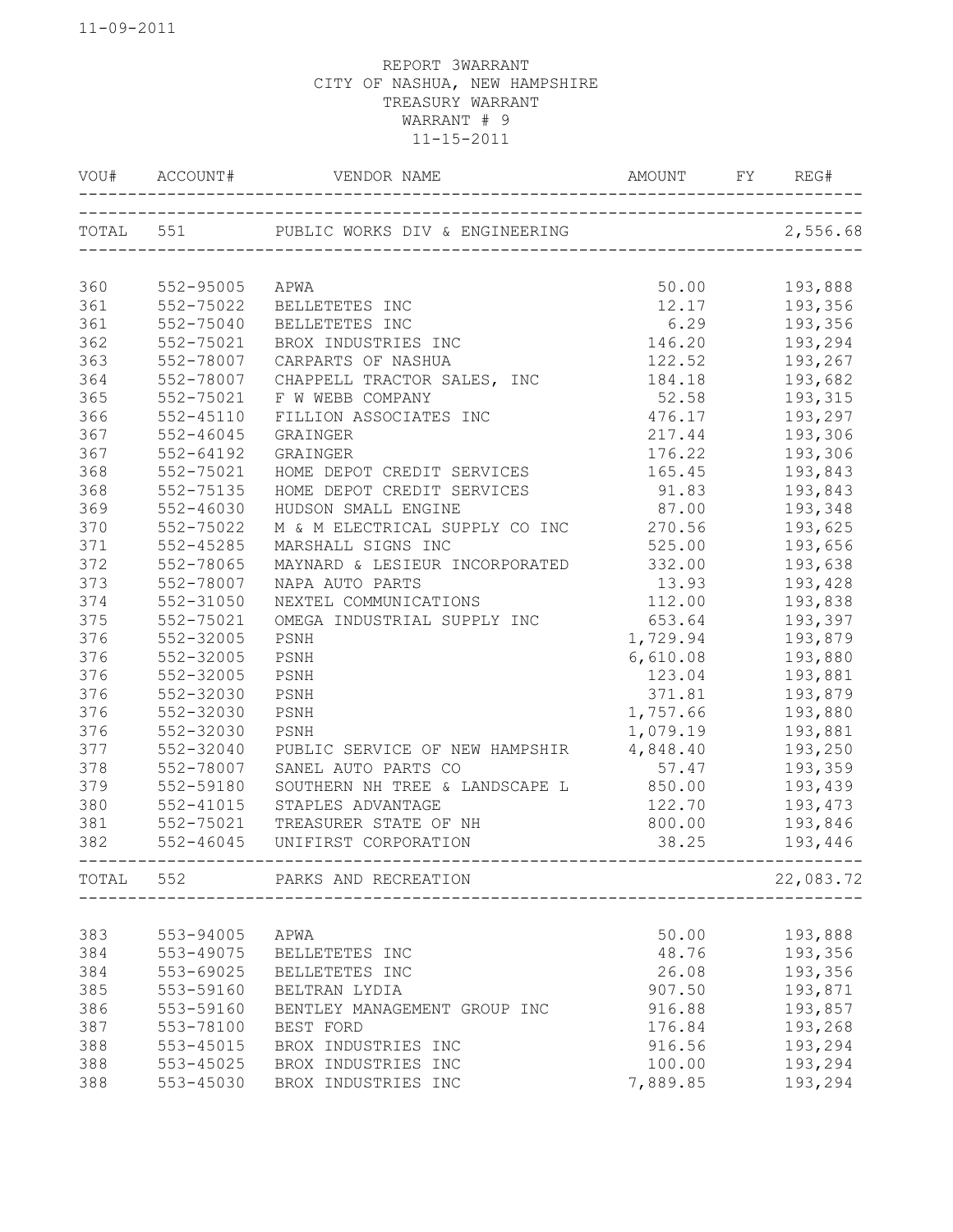| VOU#       | ACCOUNT#  | VENDOR NAME                                  | AMOUNT           | FY | REG#    |
|------------|-----------|----------------------------------------------|------------------|----|---------|
| 389        |           | 553-59160 CADY PATRICK T                     | 1,464.00         |    | 193,856 |
| 390        | 553-45060 | CORRIVEAU ROUTHIER INC                       | 132.25           |    | 193,626 |
| 390        | 553-69025 | CORRIVEAU ROUTHIER INC                       | 15.18            |    | 193,626 |
| 391        | 553-48015 | DENNIS K BURKE INC                           | 17,030.77        |    | 193,895 |
| 392        | 553-78100 | DONOVAN EQUIPMENT CO INC                     | 2,112.07         |    | 193,291 |
| 393        | 553-59160 | DUMAIS KENT                                  | 893.75           |    | 193,858 |
| 394        | 553-59100 | EASTERN NE HYDRAULICS INC                    | 395.00           |    | 193,471 |
| 395        | 553-78100 | FREIGHTLINER OF NH INC                       | 191.45           |    | 193,445 |
| 396        | 553-45060 | GATE CITY FENCE CO INC                       | 225.00           |    | 193,338 |
| 397        | 553-69025 | GRAINGER                                     | 118.00           |    | 193,321 |
| 397        | 553-78100 | GRAINGER                                     | 536.63           |    | 193,321 |
| 398        | 553-45260 | GRANITE STATE MINERALS INC                   | 3,798.38         |    | 193,255 |
| 399        | 553-59187 | HEALTH STOP INC                              | 94.00            |    | 193,347 |
| 400        | 553-45060 | HOME DEPOT CREDIT SERVICES                   | 39.98            |    | 193,843 |
| 401        | 553-59105 | JAN-PRO CLEANING SYSTEMS NORTH               | 620.00           |    | 193,665 |
| 402        | 553-59135 | JP PEST SERVICES                             | 65.00            |    | 193,354 |
| 403        | 553-49075 | LIBERTY INTN'L TRUCKS OF NH LL               | 24.66            |    | 193,634 |
| 403        | 553-78100 | LIBERTY INTN'L TRUCKS OF NH LL               | 2,316.82         |    | 193,634 |
| 404        | 553-49075 | MAC MULKIN CHEVROLET INC                     | 72.41            |    | 193,629 |
| 405        | 553-59160 | MARINO JOHN                                  | 991.88           |    | 193,847 |
| 406        | 553-78065 | MAYNARD & LESIEUR INCORPORATED               | 2,927.17         |    | 193,638 |
| 407        | 553-78100 | MCDEVITT TRUCKS INC                          | 2,060.63         |    | 193,459 |
| 408        | 553-78100 | MILL METALS CORP                             | 450.00           |    | 193,416 |
| 409        | 553-59160 | MORIN STEPHAN                                | 1,060.88         |    | 193,876 |
| 410        | 553-49075 | NAPA AUTO PARTS                              | 307.39           |    | 193,428 |
| 410        | 553-78035 | NAPA AUTO PARTS                              | 195.76           |    | 193,428 |
| 410        | 553-78100 | NAPA AUTO PARTS                              | 2,105.52         |    | 193,428 |
| 411        | 553-45060 | NASHUA LUMBER COMPANY INC                    | 100.00           |    | 193,624 |
| 412        | 553-78035 | NEW G.H. BERLIN OIL COMPANY                  | 3, 148.34        |    | 193,379 |
|            | 553-31050 |                                              |                  |    |         |
| 413<br>414 | 553-46045 | NEXTEL COMMUNICATIONS<br>NH BRAGG & SONS INC | 139.60<br>400.04 |    | 193,838 |
|            | 553-78100 |                                              |                  |    | 193,263 |
| 415        |           | NORTHLAND INDUSTRIAL TRUCK CO.               | 74.33            |    | 193,699 |
| 416        | 553-43005 | PETTY CASH                                   | 17.60            |    | 193,248 |
| 416        | 553-49075 | PETTY CASH                                   | 1.00             |    | 193,248 |
| 416        | 553-98021 | PETTY CASH                                   | 23.94            |    | 193,248 |
| 417        | 553-78100 | PINE MOTOR PARTS                             | 1.06             |    | 193,639 |
| 418        | 553-32005 | PUBLIC SERVICE OF NEW HAMPSHIR               | 2,742.44         |    | 193,250 |
| 419        | 553-49075 | RO-BRAND PRODUCTS INC                        | 112.57           |    | 193,441 |
| 420        | 553-42010 | ROCHESTER MIDLAND CORPORATION                | 788.20           |    | 193,647 |
| 421        | 553-59160 | RWC ENTERPRISES/CHAMPAGNE ROBE               | 2,453.88         |    | 193,859 |
| 422        | 553-49075 | SANEL AUTO PARTS CO                          | 140.88           |    | 193,359 |
| 422        | 553-69025 | SANEL AUTO PARTS CO                          | 10.58            |    | 193,359 |
| 422        | 553-78035 | SANEL AUTO PARTS CO                          | 45.80            |    | 193,359 |
| 422        | 553-78100 | SANEL AUTO PARTS CO                          | 634.93           |    | 193,359 |
| 423        | 553-48005 | SHATTUCK MALONE OIL CO                       | 33, 943. 98      |    | 193,829 |
| 424        | 553-45030 | SKILLINGS & SONS INC                         | 195.00           |    | 193,313 |
| 425        | 553-78100 | SOUTHWORTH MILTON INC                        | 177.05           |    | 193,284 |
| 426        | 553-46045 | UNIFIRST CORPORATION                         | 892.34           |    | 193,446 |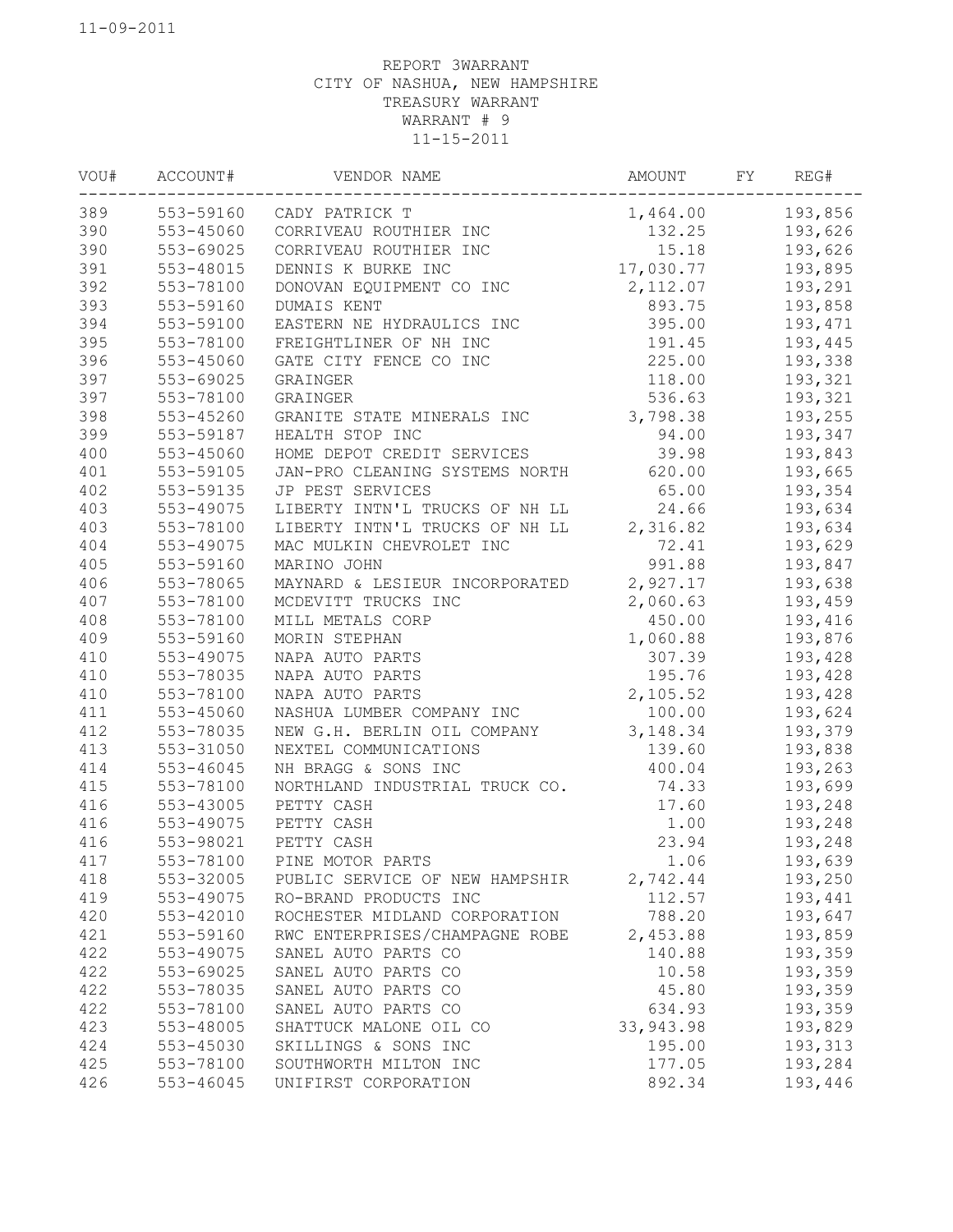| VOU#  | ACCOUNT#  | VENDOR NAME                                                     | AMOUNT                       | FY | REG#           |
|-------|-----------|-----------------------------------------------------------------|------------------------------|----|----------------|
| 427   | 553-75100 | UNLIMITED DOOR SERVICE/STEVEN                                   | 730.00                       |    | 193,655        |
| 428   | 553-78100 | USP OF NEW ENGLAND                                              | 848.19                       |    | 193,424        |
| 429   | 553-59160 | WAYE JASON                                                      | 862.50                       |    | 193,851        |
| TOTAL | 553       | STREET DEPARTMENT                                               |                              |    | 99,761.30      |
| 430   | 555-94005 | APWA                                                            | 50.00                        |    | 193,888        |
| 431   | 555-59170 | HI-WAY SAFETY SYSTEMS INC                                       | 896.01                       |    | 193,305        |
| 432   | 555-59105 | JAN-PRO CLEANING SYSTEMS NORTH                                  | 235.00                       |    | 193,665        |
| 433   | 555-31050 | NEXTEL COMMUNICATIONS                                           | 220.41                       |    | 193,838        |
| 434   | 555-45285 | PERMA-LINE CORP OF NEW ENGLAND                                  | 98.35                        |    | 193,279        |
| 435   | 555-32025 | PSNH                                                            | 1,458.64                     |    | 193,881        |
| 435   | 555-32025 | PSNH                                                            | 1,810.00                     |    | 193,882        |
| 435   | 555-32025 | PSNH                                                            | 446.36                       |    | 193,883        |
| 436   | 555-41015 | STAPLES ADVANTAGE                                               | 49.61                        |    | 193,473        |
| 437   | 555-75023 | UNIFIRST CORPORATION                                            | 26.55                        |    | 193,446        |
| 438   | 555-75023 | UNLIMITED DOOR SERVICE/STEVEN                                   | 975.00                       |    | 193,655        |
| TOTAL | 555       | TRAFFIC DEPARTMENT                                              |                              |    | 6, 265.93      |
|       |           |                                                                 |                              |    |                |
| 439   | 557-49075 | BLUE TARP FINANCIAL, INC                                        | 31.88                        |    | 193,868        |
| 440   | 557-49075 | HOME DEPOT CREDIT SERVICES                                      | 237.01                       |    | 193,843        |
| 441   | 557-59100 | LOOMIS                                                          | 28.86                        |    | 193,694        |
| 442   | 557-64035 | MUNICIPAL SUPPLY SALES CO                                       | 212.50                       |    | 193,398        |
| 443   | 557-64035 | NAPA AUTO PARTS                                                 | 83.66                        |    | 193,428        |
| 444   | 557-59100 | NEXTEL COMMUNICATIONS                                           | 1.35                         |    | 193,838        |
| 445   | 557-64035 | PEABODY SUPPLY COMPANY                                          | 1,004.89                     |    | 193,683        |
| 446   | 557-46045 | PLOURDE PHILIP                                                  | 100.00                       |    | 193,818        |
| 447   | 557-64035 | POM INCORPORATED                                                | 255.91                       |    | 193,685        |
| 448   | 557-32005 | PSNH                                                            | 896.93                       |    | 193,883        |
| 449   | 557-41015 | STAPLES ADVANTAGE                                               | 82.55                        |    | 193,473        |
| 450   | 557-59100 | UNITED SITE SERVICES NORTHEAST                                  | 54.97                        |    | 193,865        |
| TOTAL | 557       | PARKING LOTS                                                    |                              |    | 2,990.51       |
|       |           | 451 560-69035 PETTY CASH                                        |                              |    | 100.90 193,248 |
|       |           | _______________________________<br>TOTAL 560 PINE WOOD CEMETERY |                              |    | 100.90         |
|       |           |                                                                 | ____________________________ |    |                |
| 452   | 561-78007 | CARPARTS OF NASHUA                                              | 26.27                        |    | 193,267        |
| 453   | 561-48015 | DENNIS K BURKE INC                                              | 555.05                       |    | 193,895        |
| 454   | 561-74085 | NASHUA OUTDOOR POWER EQUIPMENT                                  | 19.87                        |    | 193,362        |
| 455   | 561-75160 | PETTY CASH                                                      | 29.16                        |    | 193,248        |
| 456   | 561-32005 | PSNH                                                            | 90.28                        |    | 193,883        |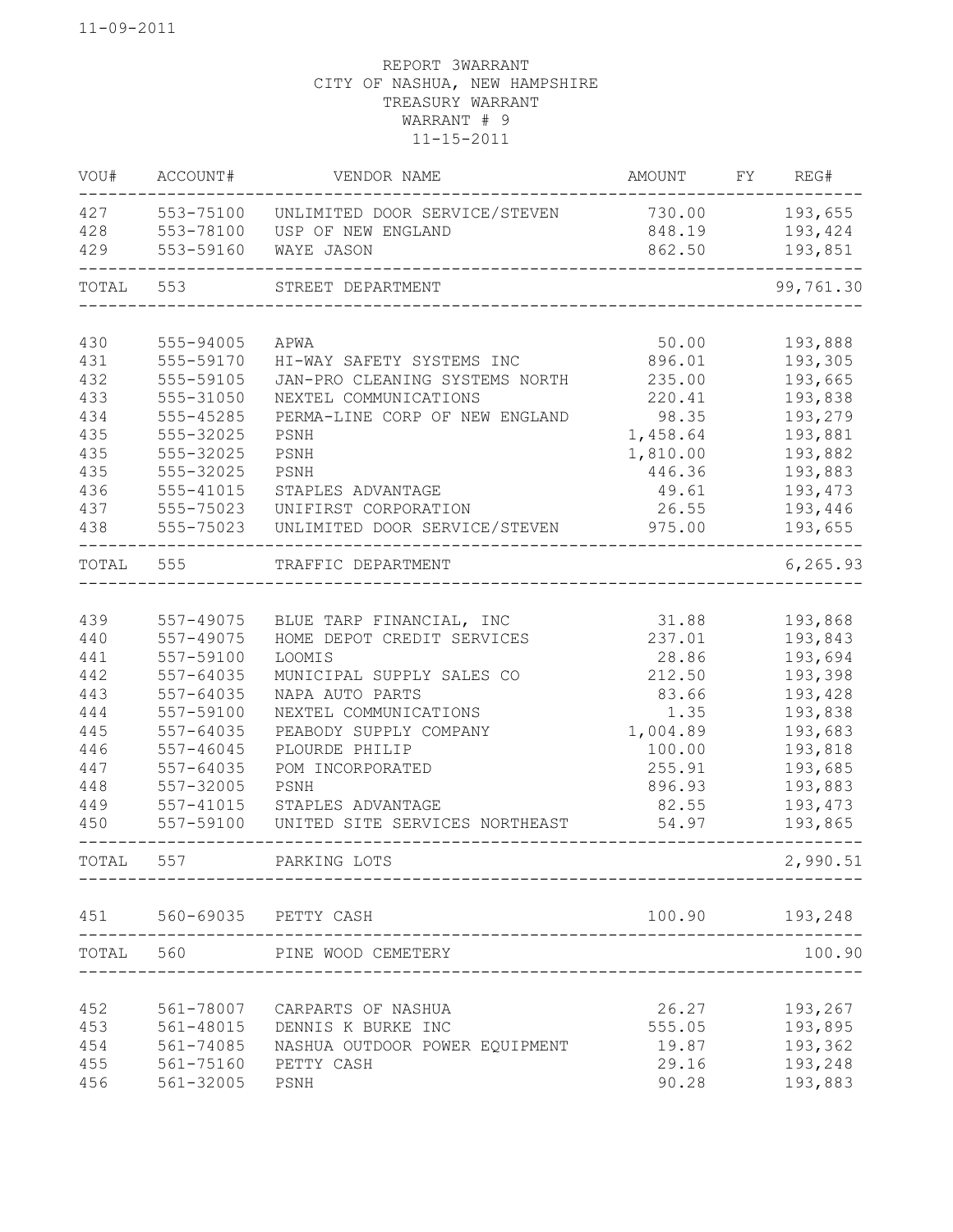| WOU#  | ACCOUNT#      | VENDOR NAME                      | AMOUNT   | FY | REG#     |
|-------|---------------|----------------------------------|----------|----|----------|
| 457   |               | 561-59100 SHATTUCK MALONE OIL CO | 207.86   |    | 193,829  |
| TOTAL | 561           | EDGEWOOD CEMETERY                |          |    | 928.49   |
| 458   | 563-75023     | HOME DEPOT CREDIT SERVICES       | 225.35   |    | 193,843  |
| 459   | 563-74085     | MAC MULKIN CHEVROLET INC         | 110.52   |    | 193,629  |
| 460   | 563-74092     | MAYNARD & LESIEUR INCORPORATED   | 29.80    |    | 193,638  |
| 461   | 563-74085     | NASHUA OUTDOOR POWER EQUIPMENT   | 435.58   |    | 193,362  |
| 462   | 563-75903     | NASHUA WALLPAPER & PAINT CO      | 439.80   |    | 193,365  |
| 463   | 563-75023     | PETTY CASH                       | 49.94    |    | 193,248  |
| 464   | 563-32005     | PSNH                             | 201.16   |    | 193,883  |
| 465   | 563-78007     | SANEL AUTO PARTS CO              | 35.78    |    | 193,359  |
| TOTAL | 563           | WOODLAWN CEMETERY                |          |    | 1,527.93 |
|       |               |                                  |          |    |          |
| 466   | 571-41005     | STAPLES ADVANTAGE                | 67.56    |    | 193,473  |
| 466   | 571-41015     | STAPLES ADVANTAGE                | 91.15    |    | 193,473  |
| TOTAL | 571           | COMMUNITY DEVELOPMENT            |          |    | 158.71   |
|       |               |                                  |          |    |          |
| 467   | 572-95005     | AMERICAN PLANNING ASSOC          | 405.00   |    | 193,897  |
| 468   | 572-43005     | FEDEX                            | 22.33    |    | 193,832  |
| 469   | 572-98046     | NH ASSOCIATION OF CONSERVATION   | 865.00   |    | 193,698  |
| 470   | 572-91005     | PETTY CASH                       | 47.73    |    | 193,248  |
| 470   | 572-98029     | PETTY CASH                       | 65.57    |    | 193,248  |
| TOTAL | 572           | PLANNING DEPARTMENT              |          |    | 1,405.63 |
| 471   | 573-91005     | GALLIGANI THOMAS                 | 212.28   |    | 193,819  |
| TOTAL | 573           | ECONOMIC DEVELOPMENT             |          |    | 212.28   |
|       |               |                                  |          |    |          |
| 472   | 575-45220     | 3M                               | 3,384.27 |    | 193,545  |
| 473   | 575-45090     | AC MOORE INC                     | 22.87    |    | 193,375  |
| 474   | 575-45050     | BAKER & TAYLOR                   | 1,599.02 |    | 193,311  |
| 474   | 575-45050     | BAKER & TAYLOR                   | 193.59   |    | 193,312  |
| 475   | 575-45085     | BAKER & TAYLOR ENTERTAINMENT     | 5.91     |    | 193,308  |
| 475   | 575-45315     | BAKER & TAYLOR ENTERTAINMENT     | 1,044.11 |    | 193,308  |
| 476   | 575-45220     | BRODART COMPANY                  | 2.40     |    | 193,633  |
| 477   | $575 - 45050$ | CENTER POINT LARGE PRINT         | 52.01    |    | 193,298  |
| 478   | 575-45220     | GAYLORD BROS INC                 | 332.00   |    | 193,645  |
| 479   | 575-45903     | INFOGROUP INC                    | 7,000.00 |    | 193,870  |
| 480   | $575 - 45050$ | INGRAM LIBRARY SERVICES INC      | 1,739.86 |    | 193,468  |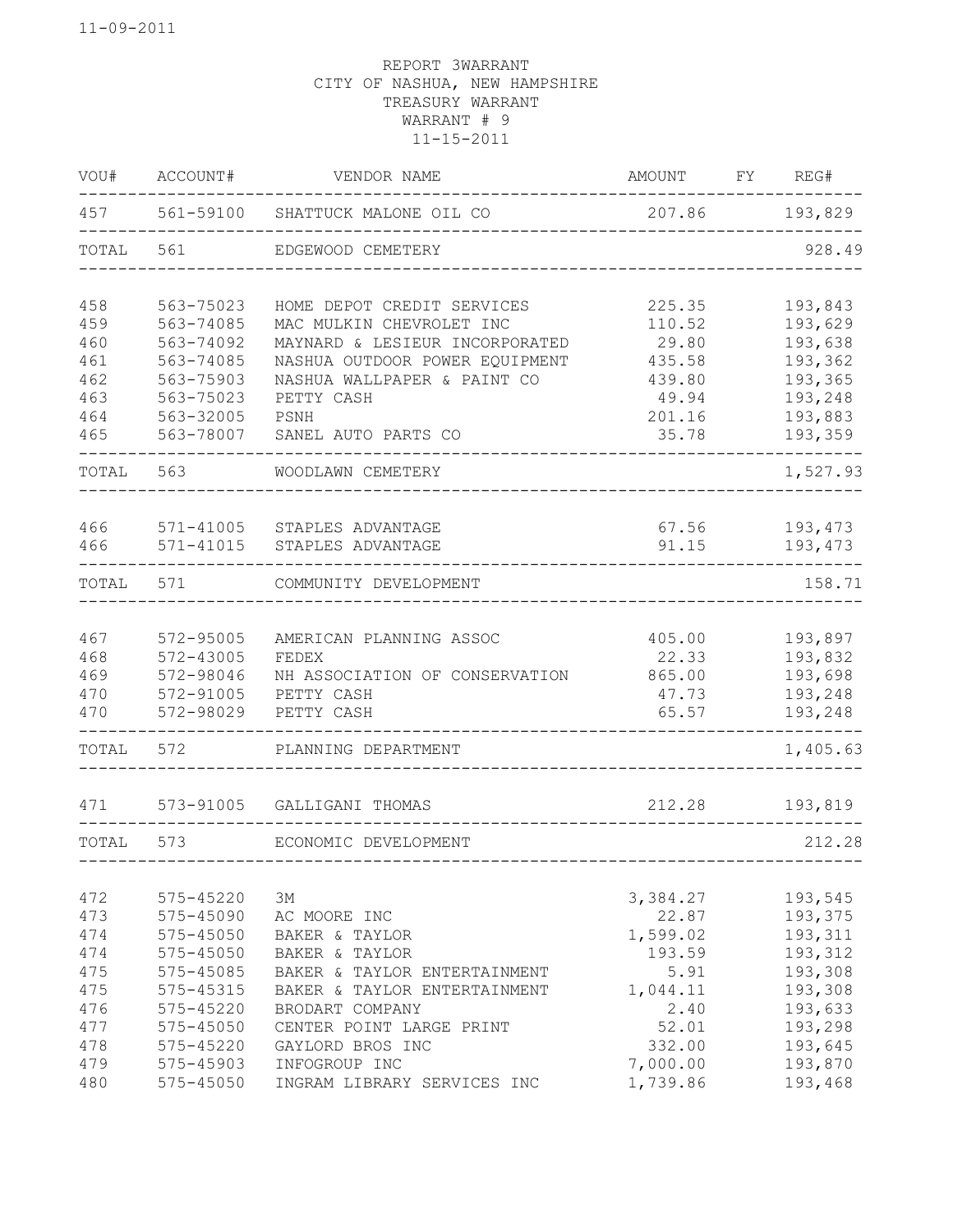| WOU#      | ACCOUNT#           | VENDOR NAME                                       | AMOUNT    | FY REG#   |
|-----------|--------------------|---------------------------------------------------|-----------|-----------|
| 481       | 575-95005          | ISABELLA STEWART GARDNER MUSEU                    | 175.00    | 193,885   |
| 482       | 575-45050          | MATTHEW BENDER & CO INC                           | 116.96    | 193,893   |
| 483       | 575-45085          | MICROMARKETING LLC                                | 528.90    | 193,355   |
| 484       | 575-64165          | NASHUA OUTDOOR POWER EQUIPMENT                    | 20.00     | 193,362   |
| 485       | 575-45050          | NATIONAL BOOK NETWORK                             | 162.89    | 193,691   |
| 486       | 575-31040          | NEXTEL COMMUNICATIONS                             | 13.24     | 193,838   |
| 487       | 575-45090          | PETTY CASH                                        | 18.94     | 193,820   |
| 487       | 575-45150          | PETTY CASH                                        | 30.93     | 193,820   |
| 487       | 575-45315          | PETTY CASH                                        | 14.96     | 193,820   |
| 487       | 575-75023          | PETTY CASH                                        | 10.99     | 193,820   |
| 488       | 575-75023          | PIANOARTS INC                                     | 90.00     | 193,524   |
| 489       | 575-32005          | PUBLIC SERVICE OF NEW HAMPSHIR                    | 5,999.70  | 193,250   |
| 490       | 575-45085          | RANDOM HOUSE INC                                  | 38.25     | 193,478   |
| 491       | 575-45085          | RECORDED BOOKS LLC                                | 173.20    | 193,449   |
| 492       | 575-45050          | SIMON & SCHUSTER                                  | 35.22     | 193,309   |
| 493       | 575-41015          | STAPLES ADVANTAGE                                 | 213.44    | 193,473   |
| TOTAL 575 |                    | PUBLIC LIBRARIES                                  |           | 23,018.66 |
|           |                    |                                                   |           |           |
| 494       |                    | 576-95005 AMERICAN INSTITUTE OF ARCHITEC          | 433.00    | 193,842   |
| 495       | 576-95010          | EDM PUBLISHERS INC                                | 99.00     | 193,848   |
| TOTAL     | 576                | BUILDING DEPARTMENT                               |           | 532.00    |
|           |                    |                                                   |           |           |
| 496       | 577-94005          | CITIZENS BANK                                     | 349.30    | 12,220    |
| 497       | 577-31050          | NEXTEL COMMUNICATIONS                             | 42.18     | 193,838   |
| 497       | 577-31065          | NEXTEL COMMUNICATIONS                             | 79.98     | 193,838   |
| 498       | 577-91005          | ORTEGA NELSON                                     | 251.90    | 193,821   |
| 498       | 577-94005          | ORTEGA NELSON                                     | 405.06    | 193,821   |
| TOTAL     | 577                | CODE ENFORCEMENT                                  |           | 1,128.42  |
|           |                    |                                                   |           |           |
|           |                    | 232,130  581-53103  ACUCARE NURSING PROFESSIONALS | 300.65    | 193,502   |
|           | 232, 131 581-53101 | ADULT LEARNING CENTER                             | 27,000.00 | 193,448   |
|           | 232, 131 581-84030 | ADULT LEARNING CENTER                             | 53,700.00 | 193,448   |
|           | 232, 132 581-42110 | ALARMAX DISTRIBUTORS INC                          | 1,361.36  | 193,489   |
|           | 232, 133 581-72065 | ALTERNATIVE COMMUNICATIONS SER                    | 200.00    | 193,426   |
|           | 232, 134 581-41015 | ANCO SIGNS & STAMPS INC                           | 162.00    | 193,834   |
|           | 232, 135 581-59130 | ANDRUS WILLIAM                                    | 60.00     | 193,632   |
|           | 232, 136 581-59130 | ANDRUSKEVICH GREGORY                              | 60.00     | 193,576   |
|           | 232, 137 581-49050 | APPLE COMPUTER INC                                | 499.00    | 193,522   |
|           | 232, 137 581-64045 | APPLE COMPUTER INC                                | 2,686.00  | 193,522   |
|           | 232, 137 581-64192 | APPLE COMPUTER INC                                | 1,199.95  | 193,522   |
|           | 232, 138 581-91005 | ARCARO JANICE                                     | 108.78    | 193,501   |
|           | 232, 139 581-49050 | ASCD                                              | 769.14    | 193,899   |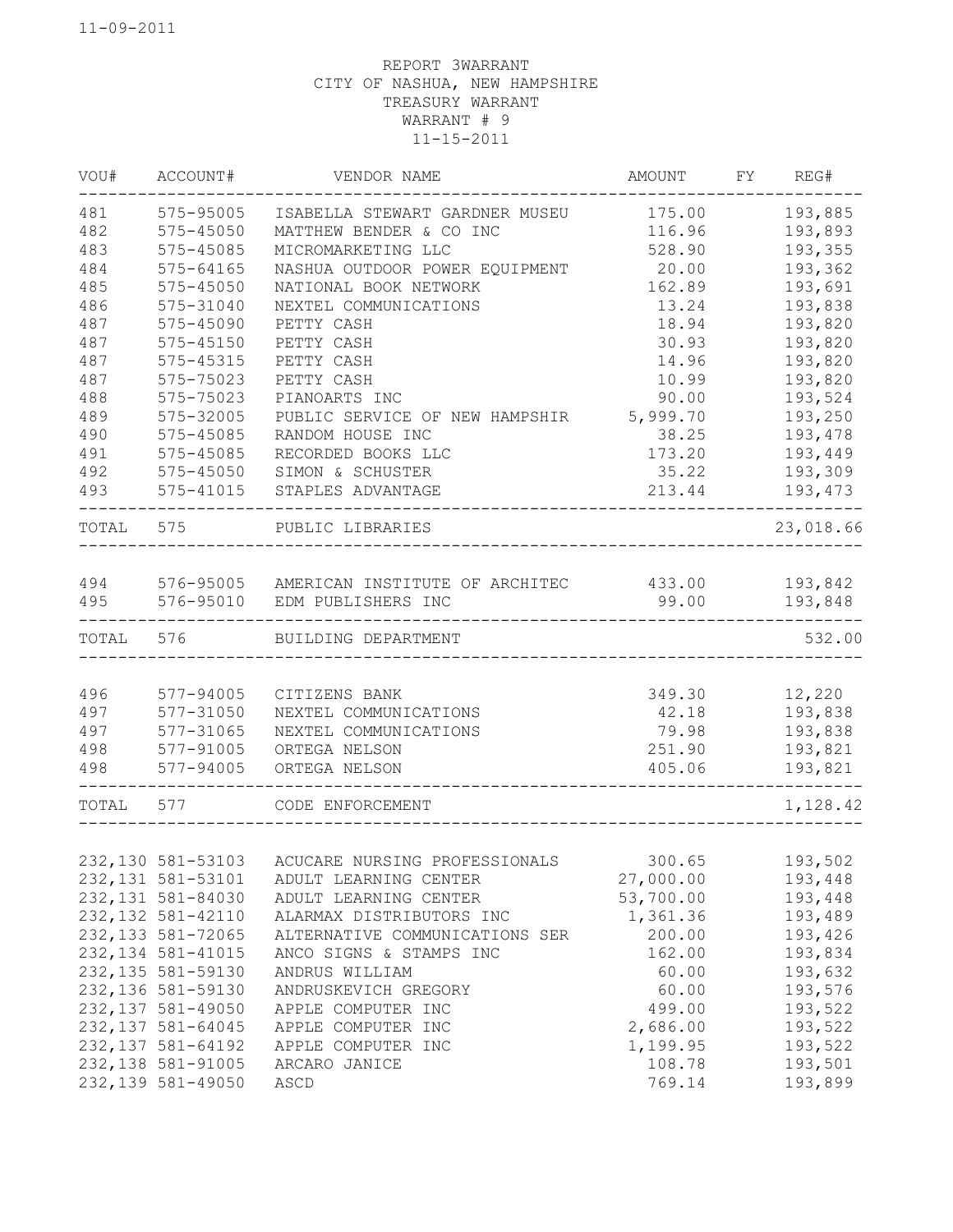| VOU# | ACCOUNT#           | VENDOR NAME                    | AMOUNT    | FY | REG#    |
|------|--------------------|--------------------------------|-----------|----|---------|
|      | 232,139 581-95005  | ASCD                           | 89.00     |    | 193,899 |
|      | 232, 140 581-49075 | B & S LOCKSMITH INC            | 182.88    |    | 193,389 |
|      | 232, 141 581-91005 | BAGLEY MARCIA                  | 158.41    |    | 193,595 |
|      | 232, 142 581-49035 | BARNES & NOBLE INC             | 3, 145.32 |    | 193,252 |
|      | 232, 143 581-42110 | BATTERY SPECIALISTS OF NH LLC  | 194.34    |    | 193,604 |
|      | 232, 144 581-42130 | BEARINGS SPECIALTY CO INC      | 23.92     |    | 193,672 |
|      | 232, 145 581-59130 | BEGLEY TIMOTHY J               | 80.00     |    | 193,272 |
|      | 232, 146 581-59130 | BELAND JEREMY                  | 50.00     |    | 193,770 |
|      | 232, 147 581-49050 | BELLETETES INC                 | 134.77    |    | 193,356 |
|      | 232, 147 581-49075 | BELLETETES INC                 | 398.23    |    | 193,356 |
|      | 232, 148 581-49075 | BLAINE WINDOW HARDWARE INC     | 49.25     |    | 193,346 |
|      | 232, 149 581-94030 | BOAL UTTARA                    | 56.00     |    | 193,789 |
|      | 232,150 581-53100  | BOB'S FLOOR SVC OF NH INC      | 3,490.12  |    | 193,433 |
|      | 232, 151 581-59130 | BOURASSA DANA                  | 90.00     |    | 193,575 |
|      | 232, 152 581-59130 | BRACCI STEVE                   | 50.00     |    | 193,679 |
|      | 232, 153 581-45910 | BRAINPOP LLC                   | 275.00    |    | 193,541 |
|      | 232, 154 581-59130 | BRENNAN DANIEL                 | 85.00     |    | 193,779 |
|      | 232, 155 581-91005 | CALABRIA PAUL                  | 50.28     |    | 193,772 |
|      | 232, 156 581-55015 | CANFIELD BRAD                  | 1,054.50  |    | 193,540 |
|      | 232, 157 581-49050 | CARD TECH ID                   | 256.89    |    | 193,681 |
|      | 232, 158 581-49050 | CARTRIDGE WORLD NASHUA         | 343.00    |    | 193,580 |
|      |                    | CCM & SUPPLY CO LLC            | 34.32     |    | 193,606 |
|      | 232, 159 581-42010 | CED                            | 26.00     |    |         |
|      | 232,160 581-42110  |                                |           |    | 193,310 |
|      | 232, 161 581-49035 | CENGAGE LEARNING INC           | 1,552.55  |    | 193,603 |
|      | 232,162 581-95010  | CENTER FOR EDUCATION & EMPLOYM | 164.00    |    | 193,904 |
|      | 232, 163 581-42010 | CENTRAL PAPER PRODUCTS CO      | 16,038.24 |    | 193,646 |
|      | 232, 163 581-42020 | CENTRAL PAPER PRODUCTS CO      | 2,488.80  |    | 193,646 |
|      | 232, 164 581-59130 | CHESTNUTT DAVE                 | 120.00    |    | 193,296 |
| 499  | 581-49050          | CITIZENS BANK                  | 1,046.44  |    | 12,220  |
| 499  | 581-49075          | CITIZENS BANK                  | 240.54    |    | 12,220  |
| 499  | 581-91040          | CITIZENS BANK                  | 8.00      |    | 12,220  |
|      | 232, 165 581-53103 | CLARK ASSOCIATES/DEBRA P CLARK | 31,826.50 |    | 193,299 |
|      | 232,166 581-59130  | CLARK KEVIN                    | 80.00     |    | 193,780 |
|      | 232, 167 581-43005 | CMRS-POC                       | 2,000.00  |    | 193,902 |
|      | 232,168 581-91005  | COCHRANE DONALD                | 44.96     |    | 193,605 |
|      | 232,169 581-49075  | COFFEE PAUSE                   | 36.90     |    | 193,617 |
|      | 232,170 581-49050  | COLLINS EDUCATION ASSOCIATES L | 300.00    |    | 193,546 |
|      | 232, 171 581-53103 | COMPASSIONATE STAFFING LLC     | 607.50    |    | 193,370 |
|      | 232, 172 581-41015 | COMPUTER HUT OF N E INC        | 245.25    |    | 193,652 |
|      | 232, 172 581-49050 | COMPUTER HUT OF N E INC        | 269.90    |    | 193,652 |
|      | 232, 172 581-49110 | COMPUTER HUT OF N E INC        | 224.99    |    | 193,652 |
|      | 232, 172 581-64045 | COMPUTER HUT OF N E INC        | 849.95    |    | 193,652 |
|      | 232, 172 581-64192 | COMPUTER HUT OF N E INC        | 1,149.95  |    | 193,652 |
|      | 232, 173 581-55015 | CRATEAU SALLY                  | 790.32    |    | 193,748 |
|      | 232, 174 581-49095 | CURRICULUM ASSOCIATES, INC     | 3,312.00  |    | 193,511 |
|      | 232, 175 581-53101 | DAILEANES MARK                 | 321.88    |    | 193,497 |
|      | 232, 176 581-49075 | DEPENDABLE LOCK SERVICE INC    | 78.00     |    | 193,447 |
|      | 232, 177 581-59130 | DESROCHERS GERARD              | 90.00     |    | 193,578 |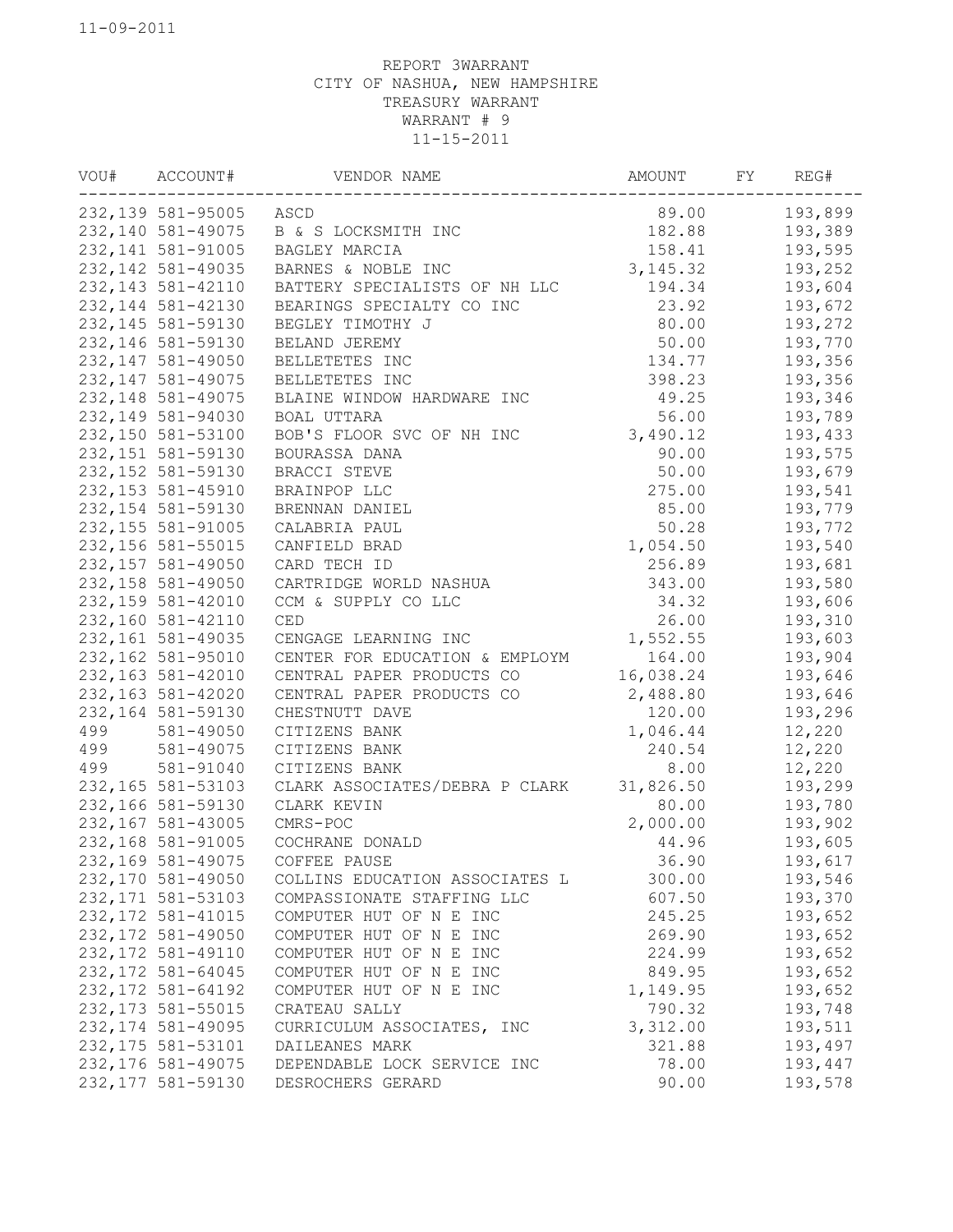| VOU# | ACCOUNT#           | VENDOR NAME                    | AMOUNT    | FΥ | REG#    |
|------|--------------------|--------------------------------|-----------|----|---------|
|      | 232,178 581-59130  | DOMINICI DAVID                 | 60.00     |    | 193,570 |
|      | 232, 179 581-49050 | DONORSCHOOSE.ORG               | 25,000.00 |    | 193,767 |
|      | 232,180 581-91005  | DONOVAN DANIEL                 | 16.26     |    | 193,750 |
|      | 232, 181 581-94010 | DOYON JENNIFER                 | 1,344.00  |    | 193,760 |
|      | 232, 182 581-59130 | DRAPER DANA                    | 130.00    |    | 193,782 |
|      | 232, 183 581-59130 | DROWN JOYCE                    | 60.00     |    | 193,420 |
|      | 232,184 581-53100  | DTS.COMMUNICATIONS LLC         | 337.41    |    | 193,756 |
|      | 232, 185 581-59130 | DUBISZ MICHAEL                 | 130.00    |    | 193,572 |
|      | 232,186 581-53100  | DUDA MONIQUE                   | 555.00    |    | 193,600 |
|      | 232, 187 581-59130 | ENGELHARDT ELAINE              | 180.00    |    | 193,581 |
|      | 232, 188 581-49035 | EPS/SCHOOLSPECIALTY INTERVENTI | 113.03    |    | 193,754 |
|      | 232,189 581-91005  | ESSON VIRGINIA                 | 12.21     |    | 193,506 |
|      | 232,190 581-42130  | F W WEBB COMPANY               | 1,159.64  |    | 193,315 |
|      | 232, 191 581-31005 | FAIRPOINT COMMUNICATIONS INC   | 28.53     |    | 193,905 |
|      | 232, 192 581-34015 | FAIRPOINT COMMUNICATIONS INC   | 56.98     |    | 193,907 |
|      | 232, 193 581-34015 | FAIRPOINT COMMUNICATIONS INC   | 31.48     |    | 193,908 |
|      | 232, 194 581-34015 | FAIRPOINT COMMUNICATIONS INC   | 28.51     |    | 193,909 |
|      | 232, 195 581-31005 | FAIRPOINT COMMUNICATIONS INC   | 28.51     |    | 193,910 |
|      | 232, 196 581-91005 | FARRENKOPF RICHARD             | 86.03     |    | 193,551 |
|      | 232, 197 581-75023 | FASTENAL CO                    | 28.21     |    | 193,281 |
|      | 232,198 581-55010  | FIRST STUDENT INC              | 414.44    |    | 193,515 |
|      | 232, 199 581-49030 | FOLLETT LIBRARY RESOURCES      | 306.09    |    | 193,277 |
|      | 232,200 581-42120  | FRANK P MCCARTIN CO INC        | 1,612.85  |    | 193,488 |
|      | 232, 201 581-59130 | FULTON JOHN                    | 90.00     |    | 193,573 |
|      | 232, 202 581-53100 | GRANITE STATE SHUTTLE SERVICE  | 160.00    |    | 193,615 |
|      | 232, 203 581-91005 | GREENBERG ELLEN                | 691.46    |    | 193,592 |
|      | 232, 204 581-94010 | GUNNULFSEN CATHERINE           | 1,280.00  |    | 193,762 |
|      | 232, 205 581-59130 | HAMILTON MICHAEL               | 90.00     |    | 193,582 |
|      | 232,206 581-78007  | HANSON'S AUTOMOTIVE SERVICE    | 732.05    |    | 193,565 |
|      | 232, 207 581-59130 | HARRINGTON KENNETH             | 60.00     |    | 193,635 |
|      | 232, 208 581-42130 | HEATING SPECIALTIES OF NH INC  | 530.94    |    | 193,628 |
|      | 232, 209 581-59130 | HELLER BARRY                   | 170.00    |    | 193,574 |
|      | 232, 210 581-74092 | HILLYARD/MANCHESTER            | 881.47    |    | 193,757 |
|      | 232, 211 581-49050 | HM RECEIVABLES CO LLC          | 16,998.68 |    | 193,613 |
|      | 232, 211 581-49095 | HM RECEIVABLES CO LLC          | 202.40    |    | 193,613 |
|      | 232, 212 581-49050 | HOME DEPOT CREDIT SERVICES     | 1,086.30  |    | 193,533 |
|      | 232, 213 581-49050 | HOME DEPOT CREDIT SERVICES     | 115.61    |    | 193,559 |
|      | 232, 214 581-59130 | HURLEY JR DANIEL               | 120.00    |    | 193,585 |
|      | 232, 215 581-41015 | INTEGRATED OFFICE SOLUTIONS    | 1,669.75  |    | 193,599 |
|      | 232, 215 581-72010 | INTEGRATED OFFICE SOLUTIONS    | 1,013.00  |    | 193,599 |
|      | 232, 216 581-49050 | J W PEPPER & SON INC           | 1,292.37  |    | 193,324 |
|      | 232, 217 581-94010 | JOHNSON PATRICK                | 1,080.00  |    | 193,751 |
|      | 232, 218 581-53100 | JP PEST SERVICES               | 307.65    |    | 193,354 |
|      | 232, 219 581-49050 | KARVELAS KATHLEEN              | 101.56    |    | 193,747 |
|      | 232, 220 581-59130 | KEANE MARCIA                   | 90.00     |    | 193,579 |
|      | 232, 221 581-49050 | KENDALL HUNT PUBLISHING CO     | 35.07     |    | 193,275 |
|      | 232, 222 581-59130 | KONSTANT ROGER                 | 60.00     |    | 193,558 |
|      | 232, 223 581-49050 | KORNEY BOARDS AIDS INC         | 899.00    |    | 193,514 |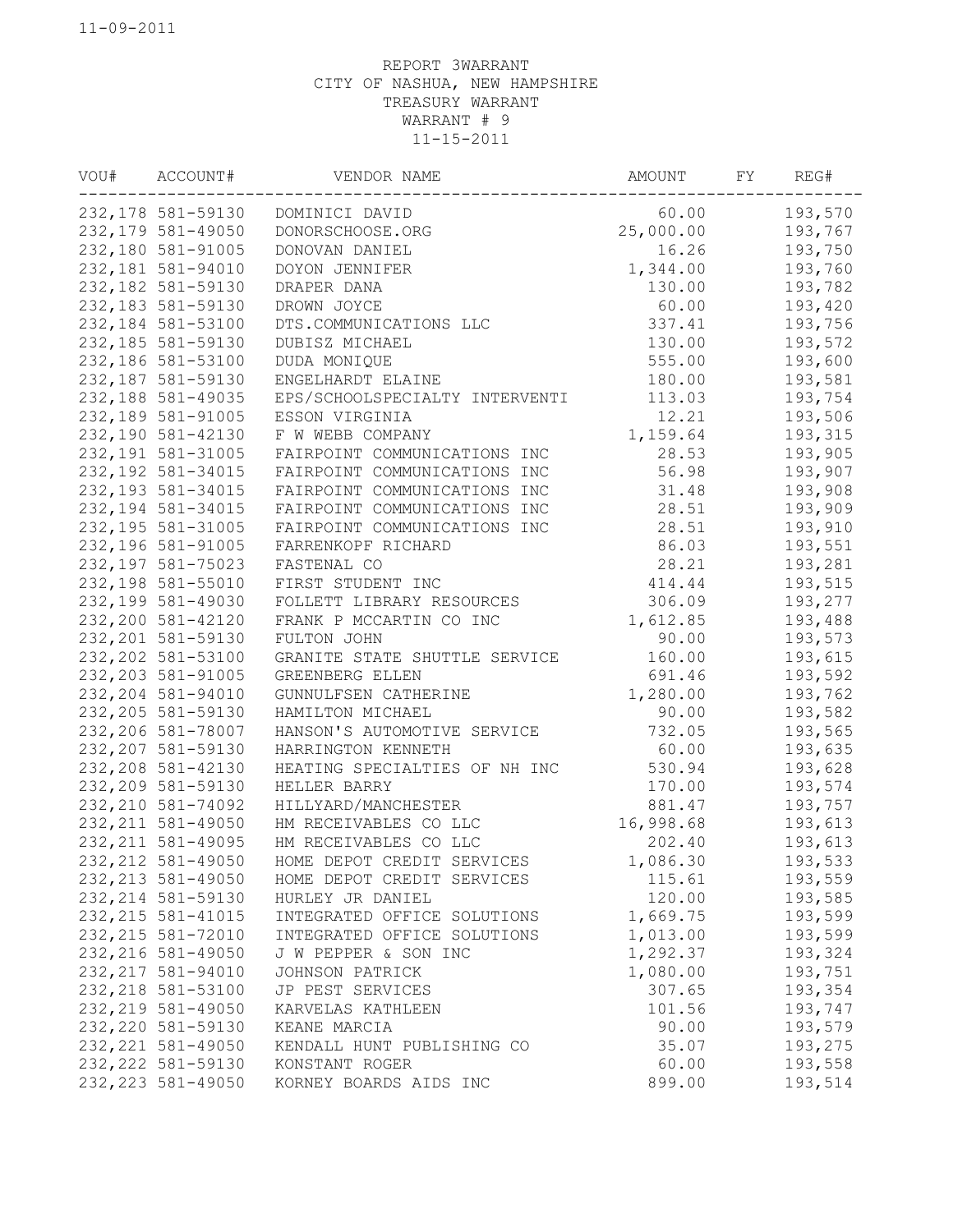| VOU# | ACCOUNT#           | VENDOR NAME                    | AMOUNT    | FY | REG#    |
|------|--------------------|--------------------------------|-----------|----|---------|
|      | 232, 224 581-59130 | KURTA JOSEPH                   | 60.00     |    | 193,329 |
|      | 232, 225 581-94030 | LANGILLE KYLE M                | 200.00    |    | 193,494 |
|      | 232, 226 581-91005 | 225.75<br>LAQUERRE MARC        |           |    | 193,523 |
|      | 232, 227 581-59130 | LAROSE IAN                     | 80.00     |    | 193,781 |
|      | 232, 228 581-91005 | LATINA DONNA                   | 52.03     |    | 193,532 |
|      | 232, 229 581-59130 | LAWLOR ALBERT                  | 80.00     |    | 193,364 |
|      | 232, 230 581-49030 | LIBRARIAN'S BOOK EXPRESS       | 351.66    |    | 193,610 |
|      | 232, 231 581-49050 | LINDENMEYR MUNROE              | 1,042.71  |    | 193,659 |
|      | 232, 232 581-94010 | LINSCOTT LAUREN                | 499.34    |    | 193,774 |
|      | 232, 233 581-91005 | LUCAS MARK                     | 46.07     |    | 193,620 |
|      | 232, 234 581-59130 | LUSIGNAU BRIAN                 | 80.00     |    | 193,569 |
|      | 232, 235 581-42110 | M & M ELECTRICAL SUPPLY CO INC | 1,472.03  |    | 193,625 |
|      | 232, 235 581-49050 | M & M ELECTRICAL SUPPLY CO INC | 141.84    |    | 193,625 |
|      | 232, 236 581-49050 | MAINE OXY                      | 118.99    |    | 193,410 |
|      | 232, 237 581-75090 | MARVELL PLATE GLASS INC        | 287.79    |    | 193,271 |
|      | 232, 238 581-53103 | MAS MEDICAL STAFFING           | 184.50    |    | 193,778 |
|      | 232, 239 581-78007 | MAYNARD & LESIEUR INCORPORATED | 1,081.50  |    | 193,638 |
|      | 232, 240 581-53103 | MCCARTNEY AMY                  | 19,169.58 |    | 193,593 |
|      | 232, 241 581-59130 | MELANSON WILLIAM J             | 60.00     |    | 193,752 |
|      | 232, 242 581-34015 | METROMEDIA ENERGY INC          | 5, 271.70 |    | 193,903 |
|      | 232, 243 581-59130 | MOYLAN DANIEL                  | 92.00     |    | 193,764 |
|      | 232, 244 581-59130 | MOYLAN JAMES JR                | 80.00     |    | 193,431 |
|      | 232, 245 581-53100 | MULTI-STATE BILLING SERVICES L | 2.53      |    | 193,594 |
|      | 232, 246 581-59130 | MURPHY BRIAN                   | 80.00     |    | 193,637 |
|      | 232, 247 581-91005 | NAAS DANA                      | 29.42     |    | 193,319 |
|      | 232, 248 581-78007 | NAPA AUTO PARTS                | 1,233.87  |    | 193,428 |
|      | 232, 249 581-49050 | NASCO                          | 49.46     |    | 193,648 |
|      | 232, 250 581-49050 | NASHUA OUTDOOR POWER EQUIPMENT | 30.97     |    | 193,362 |
|      | 232, 251 581-95005 | NATIONAL ACADEMY FOUNDATION    | 1,000.00  |    | 193,901 |
|      | 232, 252 581-34015 | NATIONAL GRID                  | 954.29    |    | 193,911 |
|      | 232, 253 581-64040 | NAVIANCE INC                   | 12,666.25 |    | 193,790 |
|      | 232, 254 581-45410 | NAWGJ                          | 60.00     |    | 193,761 |
|      | 232, 255 581-95005 | NELMS                          | 275.00    |    | 193,840 |
|      | 232, 256 581-42110 | NORTHEAST ELECTRICAL DISTRIBUT | 95.69     |    | 193,630 |
|      | 232, 257 581-49050 | NORTHEAST FOOD SVC EQUIPMENT & | 175.00    |    | 193,289 |
|      | 232, 258 581-74092 | OFFTECH NEW ENGLAND            | 260.00    |    | 193,455 |
|      | 232, 259 581-94010 | ORCUTT KATE                    | 1,344.00  |    | 193,788 |
|      | 232,260 581-94030  | PAETZOLD KATHY                 | 202.34    |    | 193,597 |
|      | 232, 261 581-49075 | PASEK CORP                     | 551.08    |    | 193,484 |
|      | 232, 262 581-49050 | PAXTON/PATTERSON LLC           | 240.00    |    | 193,372 |
|      | 232, 263 581-42120 | PEABODY SUPPLY CO INC          | 2,100.47  |    | 193,755 |
|      | 232, 264 581-49050 | PEARSON EDUCATION INC          | 1,072.01  |    | 193,547 |
|      | 232, 265 581-49050 | PEARSON EDUCATION INC          | 127.88    |    | 193,548 |
|      | 232, 266 581-33005 | PENNICHUCK WATER WORKS INC     | 9,486.08  |    | 193,833 |
|      | 232, 267 581-41015 | PETTY CASH                     | 9.00      |    | 193,822 |
|      | 232, 267 581-43005 | PETTY CASH                     | 5.59      |    | 193,822 |
|      | 232, 267 581-49050 | PETTY CASH                     | 104.80    |    | 193,822 |
|      | 232, 268 581-41045 | PETTY CASH                     | 32.96     |    | 193,823 |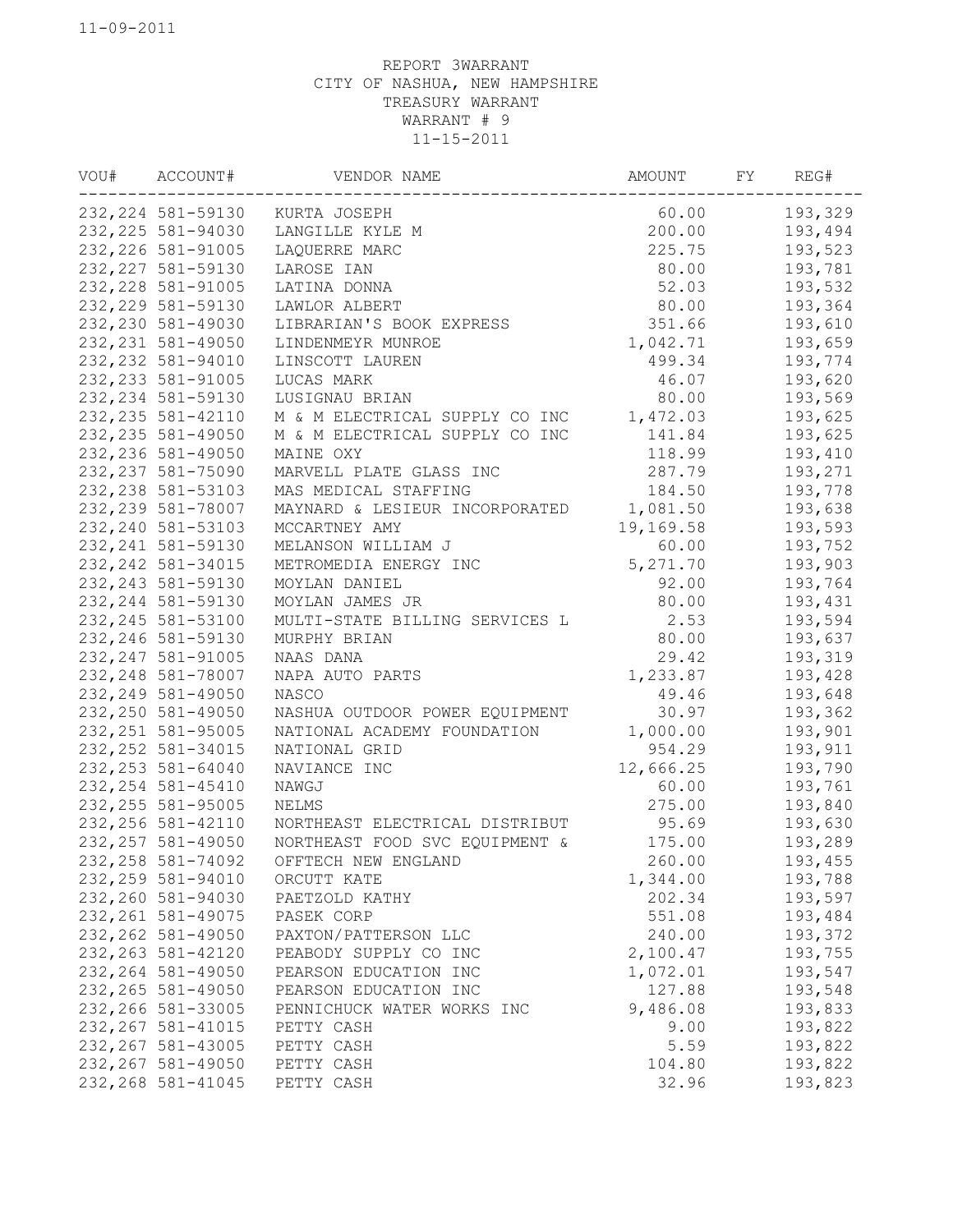| VOU# | ACCOUNT#<br>VENDOR NAME |                                | AMOUNT<br>FY |  | REG#    |  |
|------|-------------------------|--------------------------------|--------------|--|---------|--|
|      | 232, 268 581-43005      | PETTY CASH                     | 71.44        |  | 193,823 |  |
|      | 232, 268 581-49050      | PETTY CASH                     | 14.28        |  | 193,823 |  |
|      | 232, 269 581-43005      | PETTY CASH                     | 193,824      |  |         |  |
|      | 232, 269 581-49050      | PETTY CASH                     | 90.73        |  | 193,824 |  |
|      | 232, 270 581-49050      | PETTY CASH                     | 9.96         |  | 193,825 |  |
|      | 232, 271 581-53103      | PHONAK LLC                     | 4,737.33     |  | 193,549 |  |
|      | 232, 272 581-43005      | PITNEY BOWES INCORPORATED      | 128.55       |  | 193,651 |  |
|      | 232, 273 581-49050      | PORTLAND POTTERY SUPPLY        | 308.00       |  | 193,534 |  |
|      | 232, 274 581-53100      | PRO AV SYSTEMS INC             | 999.00       |  | 193,584 |  |
|      | 232, 274 581-64192      | PRO AV SYSTEMS INC             | 2,685.00     |  | 193,584 |  |
|      | 232, 275 581-32005      | PSNH                           | 2,324.69     |  | 193,889 |  |
|      | 232, 276 581-32005      | PUBLIC SERVICE OF NH           | 36,001.30    |  | 193,887 |  |
|      | 232, 277 581-91005      | RAUSSEO DAVID                  | 46.34        |  | 193,827 |  |
|      | 232, 278 581-78007      | RAYMOND J LEVESQUE & SONS      | 2,806.60     |  | 193,503 |  |
|      | 232, 279 581-46040      | RED BRICK CLOTHING CO          | 443.70       |  | 193,386 |  |
|      | 232,280 581-43005       | RESERVE ACCOUNT                | 1,500.00     |  | 193,886 |  |
|      | 232, 281 581-42110      | REXEL                          | 596.02       |  | 193,706 |  |
|      | 232, 282 581-59130      | ROBICHAUD ROGER                | 60.00        |  | 193,438 |  |
|      | 232, 283 581-91005      | RYAN DAVID                     | 336.16       |  | 193,590 |  |
|      | 232, 284 581-74092      | SAFETY KLEEN INC               | 874.96       |  | 193,380 |  |
|      | 232, 285 581-49050      | SALT GROUP LLC                 | 140.00       |  | 193,784 |  |
|      | 232, 286 581-78007      | SANEL AUTO PARTS CO            | 80.07        |  | 193,359 |  |
|      | 232, 286 581-78007      | SANEL AUTO PARTS CO            | 95.92        |  | 193,360 |  |
|      | 232, 287 581-59130      | SAREN JOEL                     | 60.00        |  | 193,251 |  |
|      | 232, 288 581-49050      | SCANTRON CORP                  | 104.05       |  | 193,588 |  |
|      | 232, 289 581-49050      | SCHOLASTIC MAGAZINES           | 90.75        |  | 193,381 |  |
|      | 232, 290 581-47010      | SCHOOL HEALTH CORP             | 214.17       |  | 193,274 |  |
|      | 232, 291 581-47010      | SCHOOL NURSE SUPPLY INC        | 583.30       |  | 193,491 |  |
|      | 232, 292 581-49050      | SCHOOL SPECIALTY INC           | 753.25       |  | 193,508 |  |
|      | 232, 292 581-49050      | SCHOOL SPECIALTY INC           | 793.66       |  | 193,509 |  |
|      | 232, 292 581-49110      | SCHOOL SPECIALTY INC           | 618.06       |  | 193,509 |  |
|      | 232, 292 581-64192      | SCHOOL SPECIALTY INC           | 724.28       |  | 193,508 |  |
|      | 232, 293 581-91040      | SERESC                         | 175.00       |  | 193,264 |  |
|      | 232, 294 581-31005      | SHEEHY FREDERICK JR            | 426.90       |  | 193,512 |  |
|      | 232, 295 581-59130      | SILVERMAN JOEL                 | 140.00       |  | 193,769 |  |
|      | 232, 296 581-49050      | SIROIS & SON APPLIANCE REPAIRS | 89.00        |  | 193,657 |  |
|      | 232, 297 581-59130      | SMITH RUSSELL                  | 50.00        |  | 193,771 |  |
|      | 232, 298 581-59130      | SNOW ROBERT                    | 90.00        |  | 193,759 |  |
|      | 232, 299 581-75015      | SOUTHWORTH MILTON INC          | 3,120.00     |  | 193,284 |  |
|      | 232,300 581-31005       | SPRINT                         | 12.86        |  | 193,906 |  |
|      | 232,301 581-94030       | ST PETER TRACIE                | 56.00        |  | 193,787 |  |
|      | 232,302 581-41015       | STAPLES BUSINESS ADVANTAGE     | 307.73       |  | 193,418 |  |
|      | 232,302 581-49050       | STAPLES BUSINESS ADVANTAGE     | 3,641.46     |  | 193,418 |  |
|      | 232,302 581-64045       | STAPLES BUSINESS ADVANTAGE     | 59.99        |  | 193,418 |  |
|      | 232,303 581-95005       | STATE OF NH                    | 15.00        |  | 193,841 |  |
|      | 232,304 581-53100       | STATE OF NH CRIMINAL RECORDS   | 794.25       |  | 193,826 |  |
|      | 232,305 581-94030       | STEWART-SOARES SALLY           | 56.00        |  | 193,531 |  |
|      | 232,306 581-59130       | TENCZA DAVID                   | 50.00        |  | 193,636 |  |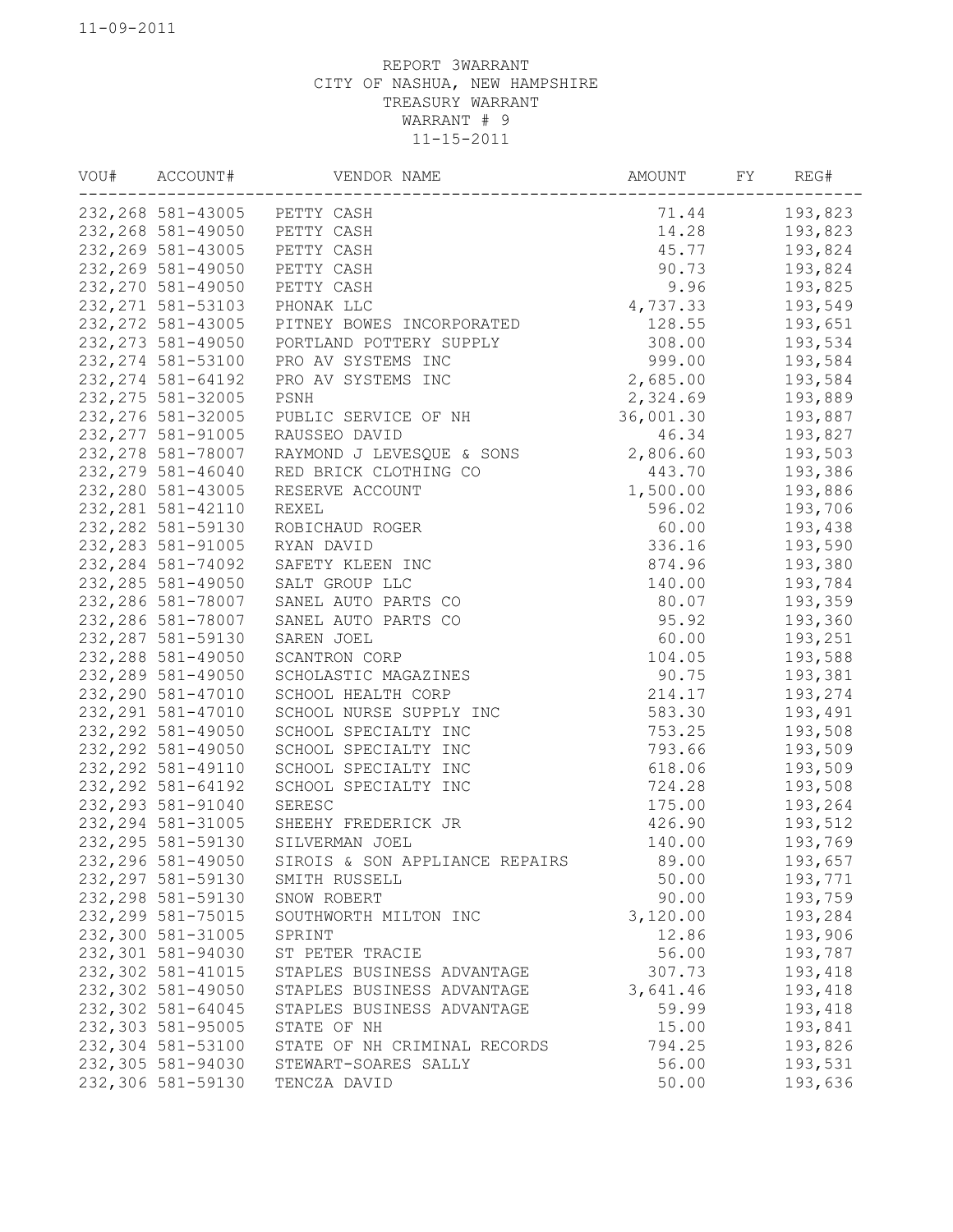| WOU#  | ACCOUNT#               | VENDOR NAME                         | AMOUNT           | REG#<br>FY         |
|-------|------------------------|-------------------------------------|------------------|--------------------|
|       | 232,307 581-53100      | TERMINIX PROCESSING CENTER          | 195.00           | 193,561            |
|       | 232,308 581-78007      | TOWERS MOTOR PARTS CORP             | 51.50            | 193,437            |
|       | 232,309 581-55010      | U-HAUL INTERNATIONAL                | 84.54            | 193,505            |
|       | 232,310 581-42110      | UNITED PARCEL SERVICE               | 14.23            | 193,485            |
|       | 232, 311 581-49050     | VALUK JANET                         | 79.66            | 193,566            |
|       | 232, 312 581-75180     | VIKING ROOFING, INC.                | 4,699.00         | 193,560            |
|       | 232, 313 581-91040     | WAGNER ANN                          | 175.00           | 193,614            |
|       | 232,314 581-49050      | WALMART COMMUNITY                   | 99.49            | 193,476            |
|       | 232, 315 581-41045     | WB MASON COMPANY INC                | 5,631.82         | 193,288            |
|       | 232,316 581-59130      | WILLIAMS BRIAN                      | 80.00            | 193,577            |
|       | 232, 317 581-49035     | WINANS ANN                          | 45.50            | 193,521            |
|       | 232, 318 581-49025     | WOLFF FRED                          | 500.00           | 193,607            |
|       | 232, 319 581-53101     | YOUTH COUNCIL (THE)                 | 6,012.50         | 193,535            |
|       | 232,320 581-53100      | YOUTH EDUCATIONAL EMPLOYMENT S      | 176.45           | 193,835            |
|       | 232, 321 581-49075     | ZAX SIGNAGE                         | 71.70            | 193,326            |
| TOTAL | 581                    | SCHOOL DEPARTMENT                   |                  | 371,991.37         |
| 501   |                        |                                     |                  |                    |
| 502   | 590-23531<br>590-24531 | DELL MARKETING LP<br>BEN'S UNIFORMS | 8,676.00         | 193,320<br>193,654 |
|       | 232,322 590-24581      | BOB'S FLOOR SVC OF NH INC           | 510.00<br>866.00 | 193,433            |
|       | 232, 323 590-24581     | HM RECEIVABLES CO LLC               | 4, 411.82        | 193,613            |
|       | 232, 324 590-24581     | X2 DEVELOPMENT CORP                 | 600.00           | 193,587            |
| TOTAL | 590                    | PRIOR YEAR OBLIGATIONS              |                  | 15,063.82          |
|       |                        |                                     |                  |                    |
| 503   | 592-85005              | FEDEX                               | 35.88            | 193,832            |
| 504   | 592-85005              | US BANK                             | 1,500.00         | 193,302            |
| 505   | 592-85010              | US BANK NA (091000022)              | 553.45           | 12,222             |
| 506   | 592-85010              | US BANK NA (091000022)              | 1,277.00         | 12,222             |
| 507   | 592-85015              | US BANK NA (091000022)              | 71,080.93        | 12,222             |
| 508   | 592-85015              | US BANK NA (091000022)              | 5,160.00         | 12,222             |
| 509   | 592-85020              | US BANK NA (091000022)              | 5,385.95         | 12,222             |
| 510   | 592-85020              | US BANK NA (091000022)              | 47,500.00        | 12,222             |
| 511   | 592-85025              | US BANK NA (091000022)              | 694,614.05       | 12,222             |
| 512   | 592-85025              | US BANK NA (091000022)              | 192,000.00       | 12,222             |
| TOTAL | 592                    | BONDED DEBT SERVICE                 |                  | 1,019,107.26       |
|       |                        |                                     |                  |                    |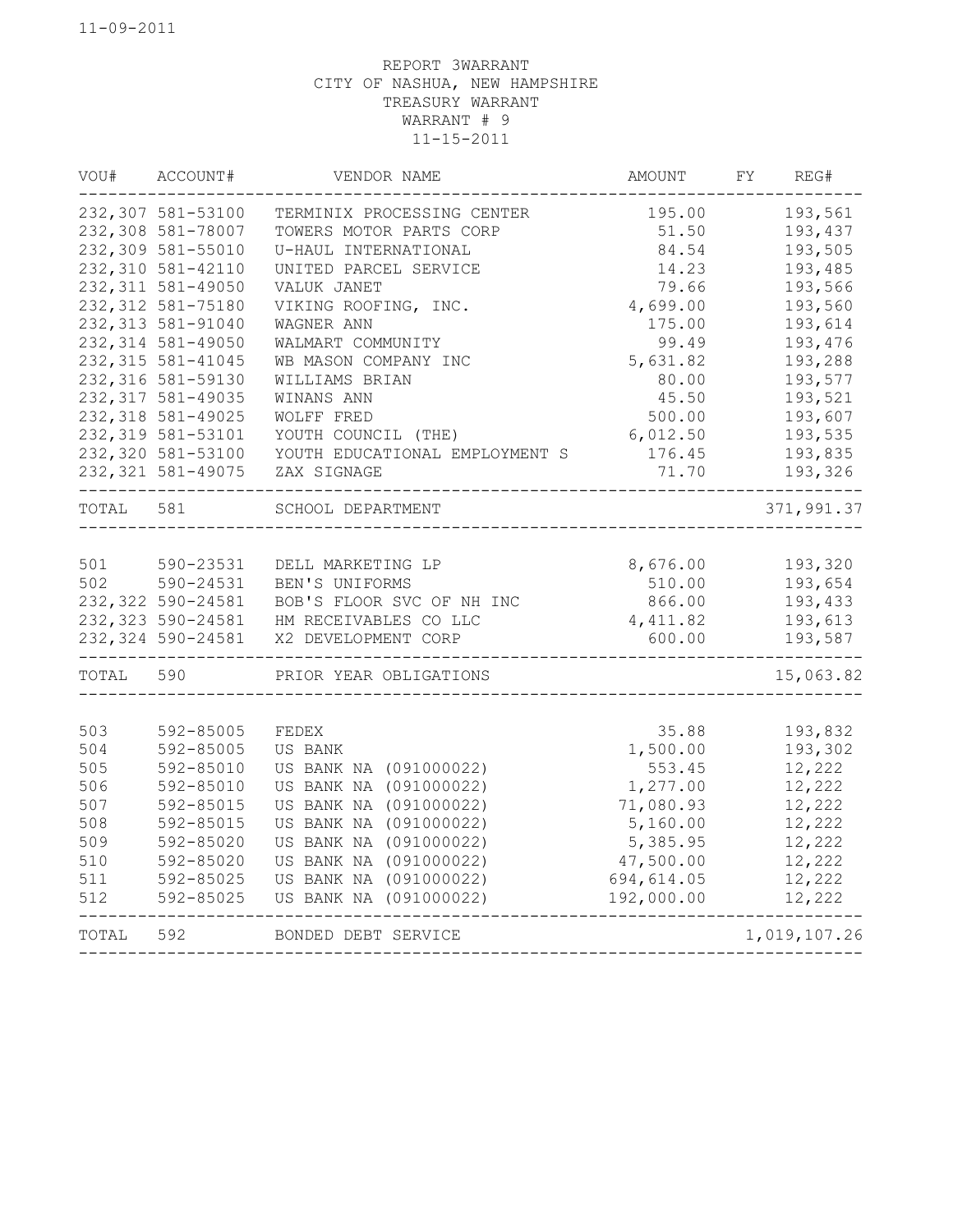| VENDOR NAME                            |                                                                                                                                              | FY                                                    | REG#                                      |
|----------------------------------------|----------------------------------------------------------------------------------------------------------------------------------------------|-------------------------------------------------------|-------------------------------------------|
|                                        |                                                                                                                                              |                                                       | 193,460                                   |
| SIDEWALK CONSTR & REPLACEMENT          |                                                                                                                                              |                                                       | 2,472.50                                  |
|                                        |                                                                                                                                              |                                                       | 193,294<br>193,425                        |
| SIDEWALK PROGRAM FY10                  |                                                                                                                                              |                                                       | 11,968.32                                 |
|                                        |                                                                                                                                              |                                                       | 193,294                                   |
| STRET PAVING PROGRAM FY12              |                                                                                                                                              |                                                       | 25,938.60                                 |
| ACCOUNT#<br>653-28<br>653-28<br>653-33 | 653-20 CAP IMP - STREET DEPT<br>BROX INDUSTRIES INC<br>PICHETTE BROS CONSTRUCTION INC<br>653-28 CAP IMP - STREET DEPT<br>BROX INDUSTRIES INC | 513 653-20 GRANITE STATE CONCRETE CO INC<br>11,167.00 | AMOUNT<br>2,472.50<br>801.32<br>25,938.60 |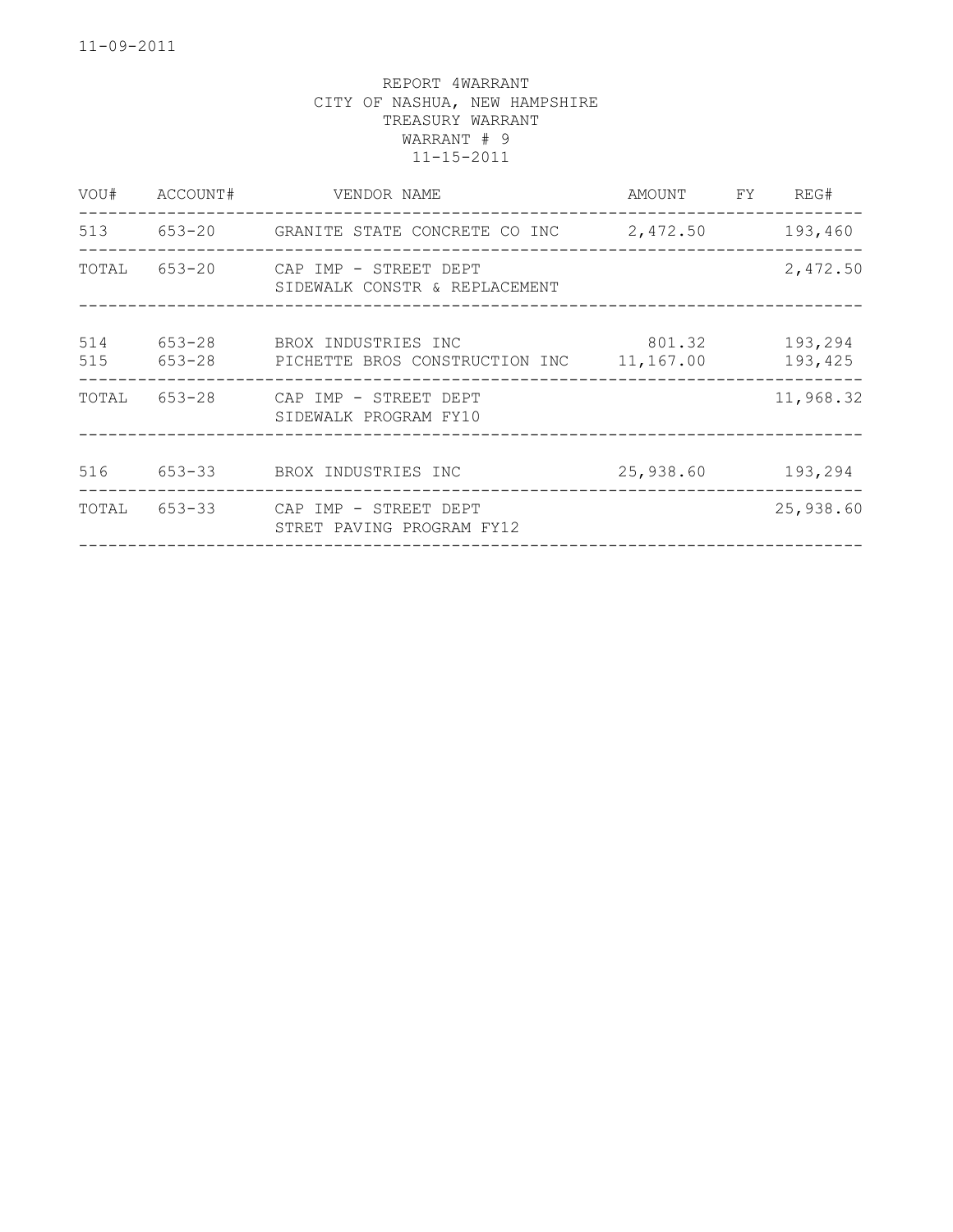| VOU#      | ACCOUNT#           | PROGRAM<br>VENDOR NAME                                           |             | AMOUNT FY REG#   |
|-----------|--------------------|------------------------------------------------------------------|-------------|------------------|
| 517       |                    | 701-53025 3753 PATENAUDE JOHN L                                  |             | 6,835.66 193,680 |
| 518       |                    | 701-98029 3753 CITIZENS BANK                                     | 31.58       | 12,220           |
| TOTAL     | 701                | CPF-MAYOR'S OFFICE                                               | 6,867.24    |                  |
|           |                    |                                                                  |             |                  |
| 519       |                    | 720-53186 3738 SCHROEDER CONSTRUCTION MANAGEM 172,294.76 193,702 |             |                  |
| TOTAL 720 |                    | CPF - HUNT BUILDING                                              | 172, 294.76 |                  |
| 520       | 722-12890          | 3735 CAREER CONNECTIONS                                          | 826.01      | 193,332          |
| 521       | 722-12890          | 3735 OFFICETEAM                                                  | 800.00      | 193,317          |
| 522       | 722-12890          | 3735 OFFICETEAM                                                  | 1,510.00    | 193,598          |
| 523       | 722-41060          | 3735 STAPLES ADVANTAGE                                           | 51.96       | 193, 473         |
| 524       | 722-43005          | 3735 FEDEX                                                       | 18.38       | 193,832          |
| 525       | 722-53029          | 3735 AFFILIATED COMPUTER SERVICES I                              | 13,584.00   | 193,700          |
| 526       | 722-53036          | 3735 COURTYARD BY MARRIOTT                                       | 2,692.00    | 193,693          |
| 527       | 722-53036          | 3735 CROWNE PLAZA HOTEL                                          | 1,523.00    | 193,367          |
| 528       | 722-53036          | 3735 VELOCITY TECHNOLOGY SOLUTIONS                               | 18,593.79   | 193,689          |
| 529       | 722-53140          | 3735 CAREER CONNECTIONS                                          | 826.00      | 193,332          |
| 530       | $722 - 64040$      | 3735 HYLAND SOFTWARE INC                                         | 42, 112.12  | 193,721          |
| 531       | 722-91075          | 3735 CITIZENS BANK                                               | 184.63      | 12,220           |
| 532       | 722-98033          | 3735 PETTY CASH                                                  | 12.75       | 193,248          |
| TOTAL     | 722                | CPF-INFORMATION TECHNOLOGY                                       | 82,734.64   |                  |
|           |                    |                                                                  |             |                  |
|           | 232,325 781-01310  | 3761 D & M STRIPING                                              | 1,404.00    | 193,269          |
|           | 232,326 781-01310  | 3775 HARVEY CONSTRUCTION CO                                      | 226,601.98  | 193,254          |
|           | 232,327 781-01680  | 3775 ENVIROVANTAGE INC                                           | 4,500.00    | 193,596          |
|           | 232,328 781-01680  | 3775 PAGE STREET LEASING, LLC                                    | 380.00      | 193,260          |
|           | 232,329 781-01695  | 3775 CX ASSOCIATES LLC                                           | 18,662.00   | 193,768          |
|           | 232,330 781-01695  | 3775 HARVEY CONSTRUCTION CO                                      | 301,024.17  | 193,254          |
|           | 232, 331 781-53095 | 3775 TURNER BUILDING SCIENCE LLC                                 | 9,121.80    | 193,591          |
| TOTAL     | 781                | --------------<br>CPF-SCHOOL DEPARTMENT                          | 561,693.95  |                  |
| 533       |                    | 791-53030 3788 SANBORN HEAD & ASSOCIATES INC 9,283.87 193,341    |             |                  |
| TOTAL     | 791                | CPF-SOLID WASTE DISPOSAL                                         | 9,283.87    |                  |
|           |                    |                                                                  |             |                  |
| 534       |                    | 792-53075 3745 HAZEN & SAWYER, PC                                | 22, 122.37  | 193, 472         |
| 535       |                    | 792-59231 3744 BROX INDUSTRIES INC                               | 1,252.81    | 193,294          |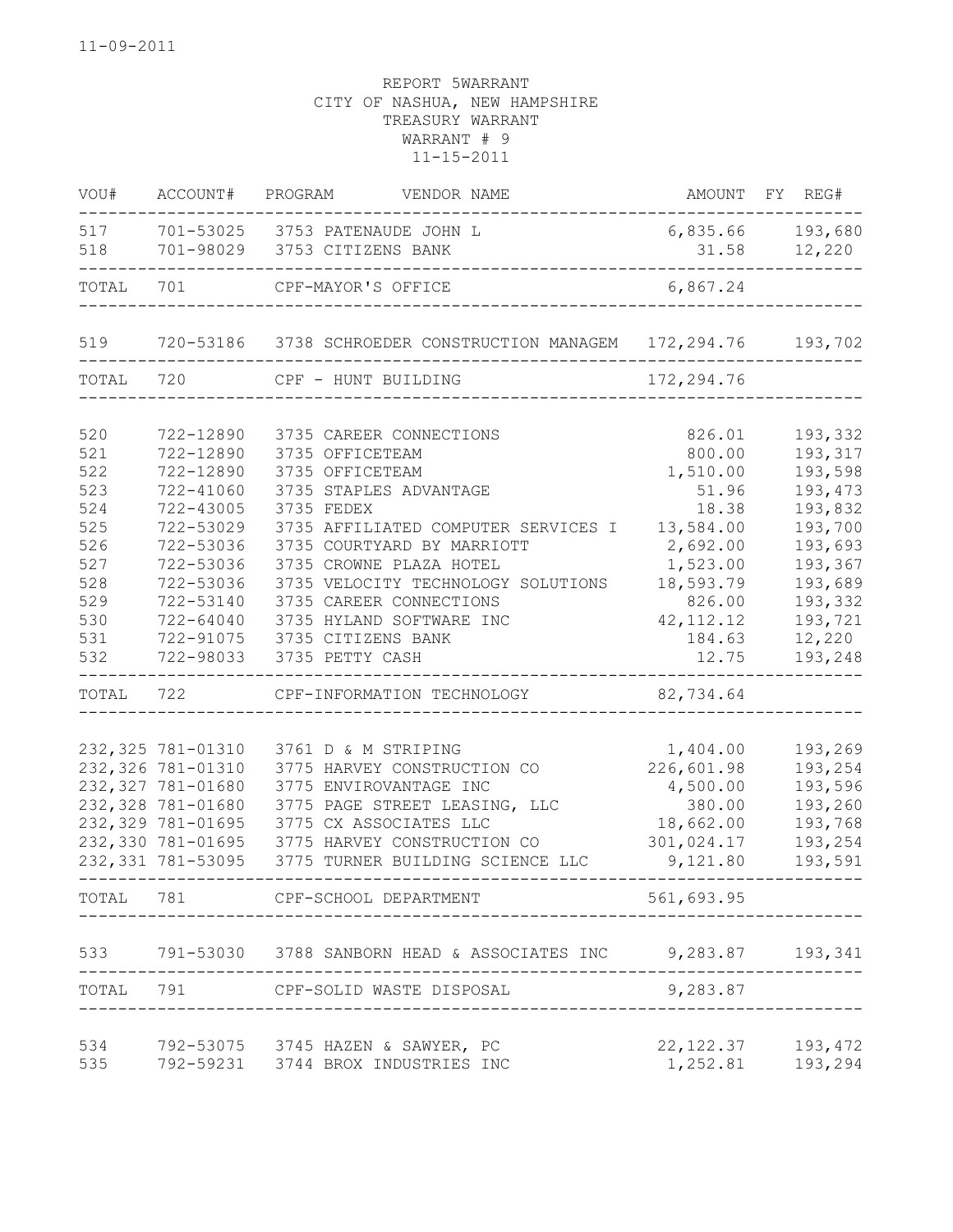| VOU#       | ACCOUNT# PROGRAM |                          | VENDOR NAME | AMOUNT FY REG# |  |
|------------|------------------|--------------------------|-------------|----------------|--|
|            |                  |                          |             |                |  |
| тотат. 792 |                  | CPF-WASTEWATER USER FUND |             | 23,375.18      |  |
|            |                  |                          |             |                |  |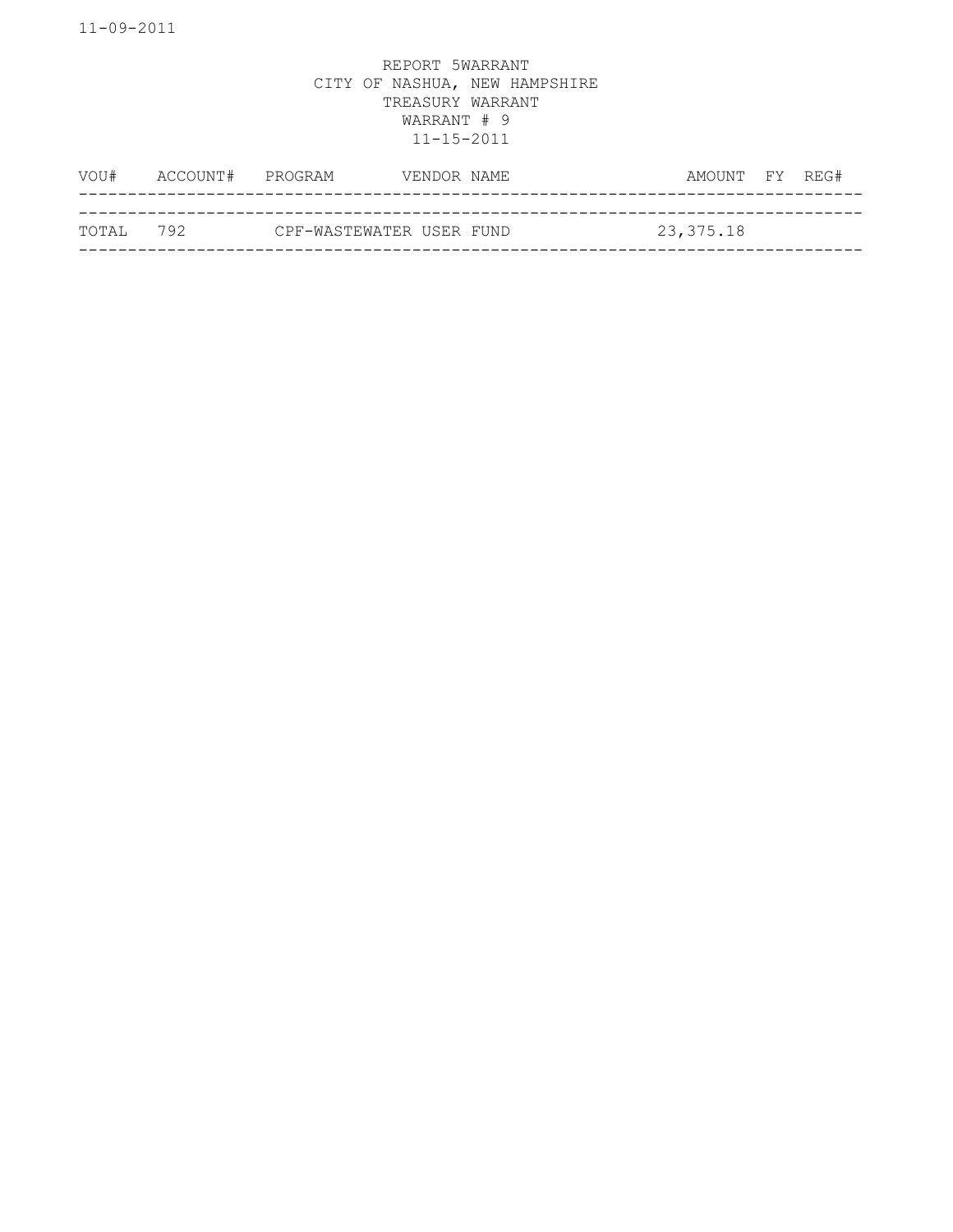| VOU#  | ACCOUNT#         | VENDOR NAME                         |           | FY | REG#       |
|-------|------------------|-------------------------------------|-----------|----|------------|
| 536   |                  | 801-151-01 111 COBURN WOODS ASSOC   | 40.00     |    | 193,668    |
| 537   | $801 - 151 - 01$ | 499.80<br>RIVIER COLLEGE            |           |    | 193,366    |
| 538   | $801 - 151 - 01$ | 25.00<br>SOUTHERN NH MEDICAL CENTER |           |    | 193,390    |
| 539   | 801-31005        | COMCAST                             | 68.48     |    | 193,850    |
| 540   | 801-31050        | NEXTEL COMMUNICATIONS               | 111.43    |    | 193,838    |
| 541   | 801-32005        | PSNH                                | 213.93    |    | 193,883    |
| 542   | 801-32005        | PUBLIC SERVICE OF NEW HAMPSHIR      | 504.51    |    | 193,250    |
| 543   | 801-34015        | ENERGYNORTH PROPANE                 | 1,045.93  |    | 193,844    |
| 544   | 801-41015        | STAPLES ADVANTAGE                   | 13.82     |    | 193,473    |
| 545   | 801-44005        | RYDIN DECAL                         | 3,035.50  |    | 193,411    |
| 546   | 801-48005        | SHATTUCK MALONE OIL CO              | 11,343.15 |    | 193,829    |
| 546   | 801-48005        | SHATTUCK MALONE OIL CO              | 9,863.63  |    | 193,829    |
| 546   | 801-48005        | SHATTUCK MALONE OIL CO              | 3,452.26  |    | 193,829    |
| 547   | 801-49040        | HUFF & GAUTHIER INC                 | 560.00    |    | 193,465    |
| 548   | 801-52010        | MELANSON HEATH & COMPANY PC         | 5,225.00  |    | 193,344    |
| 549   | 801-53030        | EASTERN ANALYTICAL INC              | 633.75    |    | 193,358    |
| 550   | 801-59100        | TOTER INC                           | 9,561.32  |    | 193,314    |
| 551   | 801-59100        | UNIVERSAL RECYCLING TECH LLC        | 1,074.22  |    | 193,664    |
| 552   | 801-59238        | US BANCORP EQUIPMENT FINANCE I      | 26.55     |    | 193,877    |
| 553   | 801-59245        | D & R TOWING INC                    | 165.00    |    | 193,627    |
| 554   | 801-74020        | ARIVA DISTRIBUTION INC              | 302.36    |    | 193,704    |
| 555   | 801-75023        | BELLETETES INC                      | 48.67     |    | 193,356    |
| 556   | 801-75023        | F W WEBB COMPANY                    | 52.10     |    | 193,315    |
| 557   | 801-75023        | GATE CITY FENCE CO INC              | 4,325.00  |    | 193,338    |
| 558   | 801-75023        | GRAINGER                            | 301.64    |    | 193,321    |
| 559   | 801-75023        | HOME DEPOT CREDIT SERVICES          | 272.67    |    | 193,843    |
| 560   | 801-75023        | LOWE'S                              | 395.78    |    | 193,855    |
| 561   | 801-77020        | BAYNE MACHINE WORKS                 | 2,546.28  |    | 193,349    |
| 562   | 801-77020        | POWERPLAN                           | 70.23     |    | 193,461    |
| 563   | 801-78065        | MAYNARD & LESIEUR INCORPORATED      | 320.30    |    | 193,638    |
| 563   | 801-78065        | MAYNARD & LESIEUR INCORPORATED      | 857.72    |    | 193,638    |
| 564   | 801-94005        | APWA                                | 95.00     |    | 193,888    |
| 564   | 801-94005        | APWA                                | 100.00    |    | 193,888    |
| TOTAL | 801              | SOLID WASTE DISPOSAL                |           |    | 57, 151.03 |
|       |                  |                                     |           |    |            |
| 565   | $802 - 215 - 00$ | GEDDES BRAD                         | 40.96     |    | 193,713    |
| 566   | $802 - 215 - 00$ | JNT REALTY                          | 5.06      |    | 193,717    |
| 567   | $802 - 215 - 00$ | JOHNSON KIM                         | 24.56     |    | 193,715    |
| 568   | $802 - 215 - 00$ | LUFBOURROW BLAKE                    | 51.08     |    | 193,714    |
| 569   | $802 - 215 - 00$ | OLIVIERA STEVEN & SONIA             | 45.71     |    | 193,712    |
| 570   | $802 - 215 - 00$ | RENZI PAUL & SHARON                 | 47.91     |    | 193,716    |
| 571   | $802 - 215 - 00$ | WELBORN REALTY DEV LLC              | 84.00     |    | 193,711    |
| 572   | 802-31005        | BAYRING COMMUNICATIONS              | 60.42     |    | 193,863    |
| 573   | 802-31005        | FAIRPOINT COMMUNICATIONS            | 63.00     |    | 193,864    |
| 574   | 802-31005        | NEXTEL COMMUNICATIONS               | 86.84     |    | 193,838    |
| 574   | 802-31005        | NEXTEL COMMUNICATIONS               | 124.95    |    | 193,838    |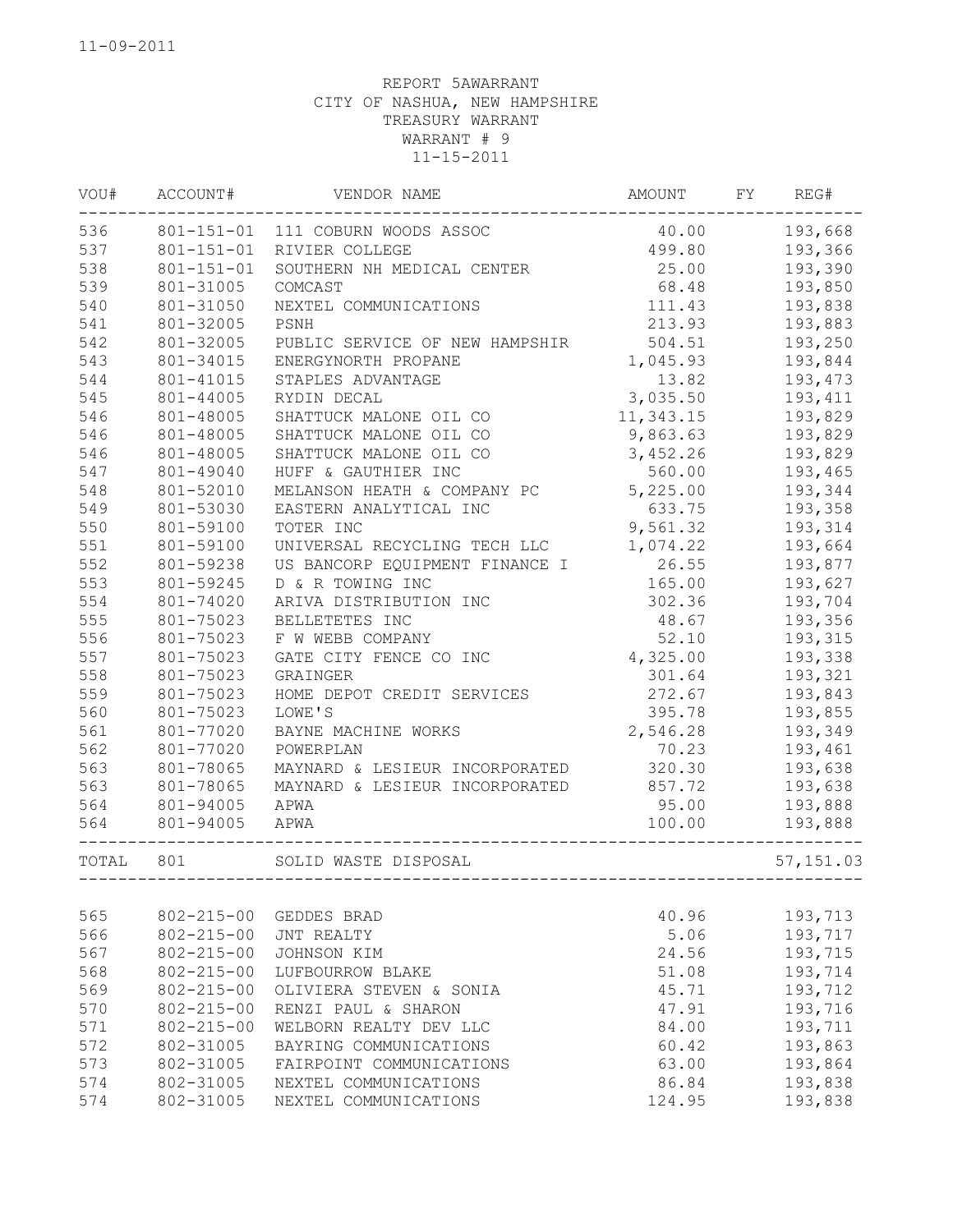| VOU# | VENDOR NAME<br>ACCOUNT# |                                | AMOUNT<br>FY |  | REG#    |  |
|------|-------------------------|--------------------------------|--------------|--|---------|--|
| 575  | 802-32005               | PSNH                           | 1,710.80     |  | 193,883 |  |
| 576  | 802-41015               | PETTY CASH                     | 193,248      |  |         |  |
| 577  | 802-41015               | 13.82<br>STAPLES ADVANTAGE     |              |  | 193,473 |  |
| 577  | 802-41015               | STAPLES ADVANTAGE              | 282.51       |  | 193,473 |  |
| 578  | 802-43005               | PETTY CASH                     | 14.26        |  | 193,248 |  |
| 579  | 802-45101               | BASF CORPORATION               | 12,593.35    |  | 193,677 |  |
| 580  | 802-45103               | JCI JONES                      | 6,431.79     |  | 193,686 |  |
| 580  | 802-45104               | JCI JONES                      | 4,790.85     |  | 193,686 |  |
| 581  | 802-45105               | HOLLAND COMPANY INC            | 5,716.80     |  | 193,325 |  |
| 582  | 802-45116               | KEMIRA WATER SOLUTIONS INC     | 2,418.51     |  | 193,376 |  |
| 583  | 802-46045               | UNIFIRST CORPORATION           | 68.22        |  | 193,446 |  |
| 583  | 802-46045               | UNIFIRST CORPORATION           | 370.05       |  | 193,446 |  |
| 584  | $802 - 467$             | HILLSBOROUGH COUNTY TREASURER  | 65.76        |  | 193,644 |  |
| 585  | 802-48005               | SHATTUCK MALONE OIL CO         | 4,770.84     |  | 193,829 |  |
| 585  | 802-48005               | SHATTUCK MALONE OIL CO         | 4,770.85     |  | 193,829 |  |
| 586  | 802-49070               | VWR INTERNATIONAL INC          | 986.64       |  | 193,474 |  |
| 587  | 802-49075               | BAHR SALES INC                 | 365.92       |  | 193,673 |  |
| 588  | 802-52010               | MELANSON HEATH & COMPANY PC    | 8,525.00     |  | 193,344 |  |
| 589  | 802-53030               | EASTERN ANALYTICAL INC         | 65.00        |  | 193,358 |  |
| 590  | 802-59100               | NOREL SERVICE COMPANY INC      | 868.00       |  | 193,619 |  |
| 591  | 802-59105               | GREENLEAF WILLIAM              | 850.00       |  | 193,395 |  |
| 592  | 802-59225               | RESOURCE MANAGEMENT INC        | 15,884.16    |  | 193,670 |  |
| 593  | 802-59230               | BROX INDUSTRIES INC            | 145.42       |  | 193,294 |  |
| 594  | 802-59230               | CONCRETE SYSTEMS INC           | 240.00       |  | 193,666 |  |
| 595  | 802-59230               | CORRIVEAU ROUTHIER INC         | 15.95        |  | 193,626 |  |
| 596  | 802-59230               | E J PRESCOTT INC               | 467.20       |  | 193,318 |  |
| 597  | 802-59230               | SERVPRO OF NASHUA & DUANE ERIC | 800.00       |  | 193,875 |  |
| 598  | 802-59238               | US BANCORP EQUIPMENT FINANCE I | 26.55        |  | 193,877 |  |
| 599  | 802-64040               | PITNEY BOWES GLOBAL FINANCIAL  | 323.58       |  | 193,869 |  |
| 600  | 802-64095               | HOME DEPOT CREDIT SERVICES     | 127.84       |  | 193,843 |  |
| 601  | 802-64192               | GRAINGER                       | 166.59       |  | 193,321 |  |
| 602  | 802-64192               | HOME DEPOT CREDIT SERVICES     | 39.95        |  | 193,843 |  |
| 603  | 802-64192               | M & M ELECTRICAL SUPPLY CO INC | 36.99        |  | 193,625 |  |
| 604  | 802-64192               | NASHUA OUTDOOR POWER EQUIPMENT | 8.60         |  | 193,362 |  |
| 605  | 802-77065               | M & M ELECTRICAL SUPPLY CO INC | 891.15       |  | 193,625 |  |
| 606  | 802-77066               | EASTERN INDUSTRIAL AUTOMATION  | 694.54       |  | 193,687 |  |
| 607  | 802-77066               | FASTENAL COMPANY               | 61.92        |  | 193,396 |  |
| 608  | 802-77067               | EASTERN INDUSTRIAL AUTOMATION  | 1,775.90     |  | 193,687 |  |
| 609  | 802-77067               | FASTENAL COMPANY               | 8.67         |  | 193,396 |  |
| 610  | 802-77067               | M & M ELECTRICAL SUPPLY CO INC | 580.27       |  | 193,625 |  |
| 611  | 802-77067               | PEABODY SUPPLY COMPANY         | 53.40        |  | 193,683 |  |
| 612  | 802-77069               | ATCO INTERNATIONAL             | 850.00       |  | 193,458 |  |
| 613  | 802-77069               | FASTENAL COMPANY               | 58.13        |  | 193,396 |  |
| 614  | 802-77069               | GRAINGER                       | 14.96        |  | 193,321 |  |
| 615  | 802-77069               | HACH COMPANY                   | 658.95       |  | 193,440 |  |
| 616  | 802-77069               | MCMASTER-CARR SUPPLY CO        | 519.87       |  | 193,352 |  |
| 617  | 802-77069               | PEABODY SUPPLY COMPANY         | 40.98        |  | 193,683 |  |
| 618  | 802-77069               | PROGRESSIVE ELECTRICAL SERVICE | 2,034.00     |  | 193,703 |  |
|      |                         |                                |              |  |         |  |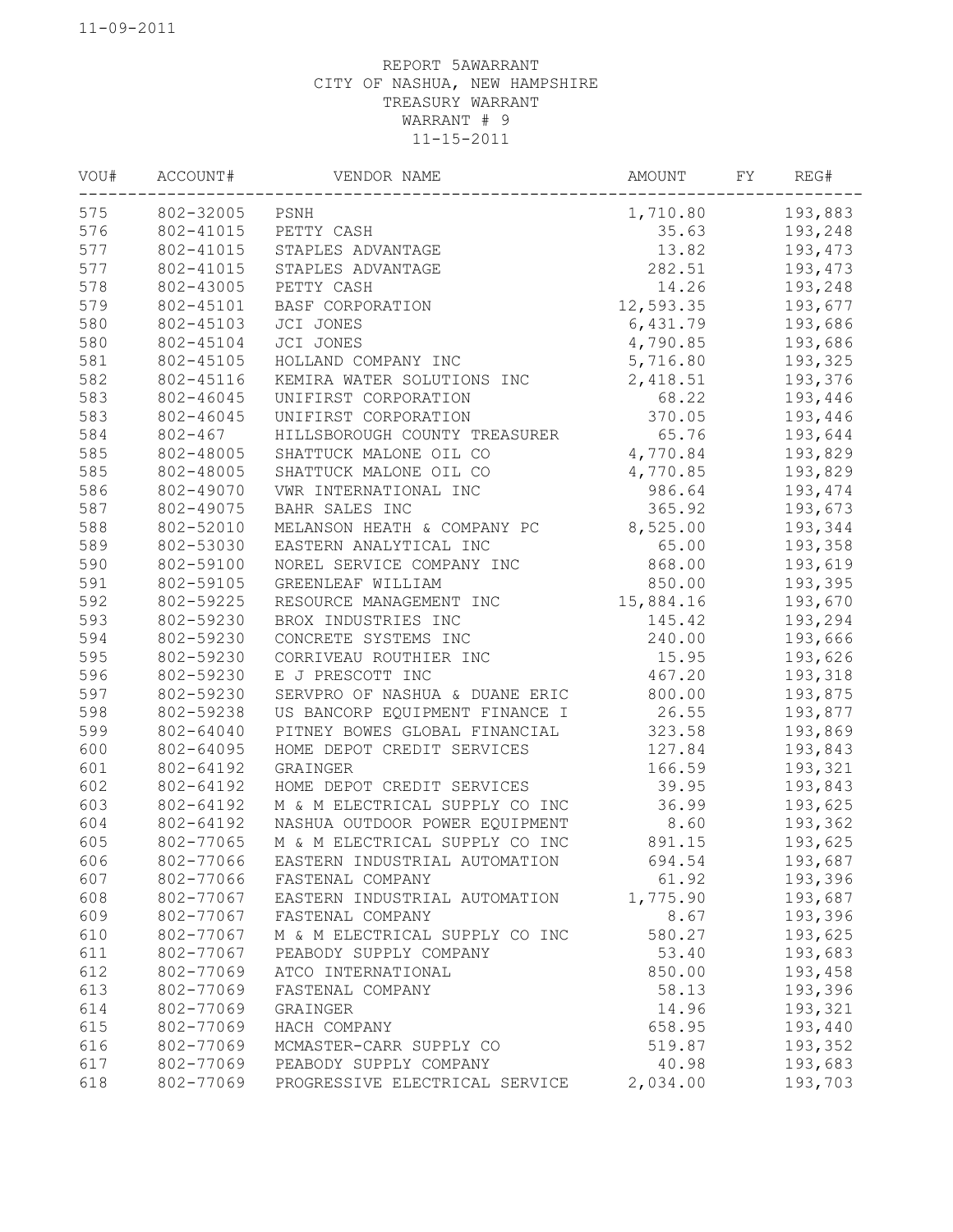| VOU#  | ACCOUNT#  | VENDOR NAME                       | AMOUNT     | REG#<br>FY   |
|-------|-----------|-----------------------------------|------------|--------------|
| 619   | 802-77070 | PINE MOTOR PARTS                  | 10.90      | 193,639      |
| 620   | 802-85040 | US BANK NA (091000022)            | 7,000.50   | 12,222       |
| 620   | 802-85045 | US BANK NA (091000022)            | 260,500.00 | 12,222       |
| 621   | 802-85060 | TREASURER-STATE OF NEW<br>HAMPSHI | 735,000.00 | 12,223       |
| 621   | 802-85065 | TREASURER-STATE OF NEW<br>HAMPSHI | 412,246.80 | 12,223       |
| 622   | 802-94005 | APWA                              | 105.00     | 193,888      |
| 622   | 802-94005 | APWA                              | 95.00      | 193,888      |
| 623   | 802-94005 | TREASURER STATE OF NEW HAMPSHI    | 50.00      | 193,872      |
| 623   | 802-94005 | TREASURER STATE OF NEW HAMPSHI    | 200.00     | 193,872      |
| 624   | 802-96004 | ATLANTIC PUMP & ENGINEERING IN    | 6,800.00   | 193,791      |
| TOTAL | 802       | SEWERAGE DISPOSAL SYSTEM          |            | 1,504,882.86 |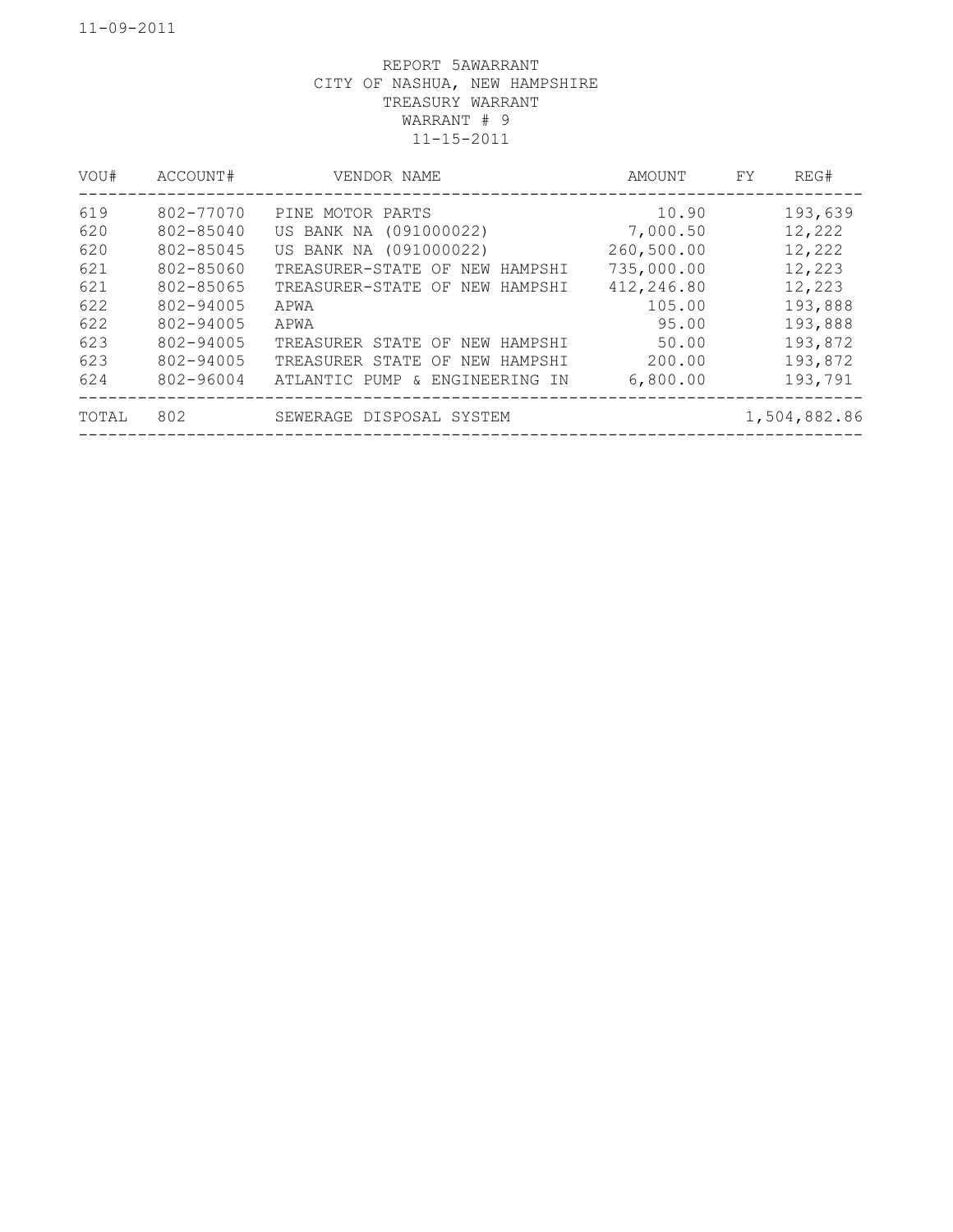| VOU#                                   | ACCOUNT#<br>VENDOR NAME                                                                 |                                                                                                                                                        | FY<br>AMOUNT                                                  |  | REG#                                                           |  |
|----------------------------------------|-----------------------------------------------------------------------------------------|--------------------------------------------------------------------------------------------------------------------------------------------------------|---------------------------------------------------------------|--|----------------------------------------------------------------|--|
| 625                                    | 901-59100                                                                               | UNIVERSAL RECYCLING TECH LLC                                                                                                                           | 130.52                                                        |  | 193,664                                                        |  |
| TOTAL                                  | 901                                                                                     | SOLID WASTE TRUST FUND                                                                                                                                 |                                                               |  | 130.52                                                         |  |
| 626                                    | 915-94010                                                                               | STANSFIELD JILL                                                                                                                                        | 699.75                                                        |  |                                                                |  |
| TOTAL                                  | 915                                                                                     | HUMAN RESOURCE TRUST FUND                                                                                                                              |                                                               |  | 699.75                                                         |  |
| 627<br>628                             | 931-59100<br>931-59100                                                                  | CKC PHOTOGRAPHY<br>HUDSON TROPHY COMPANY                                                                                                               | 84.00<br>70.00                                                |  | 193,718<br>193,361                                             |  |
| TOTAL                                  | 931                                                                                     | POLICE TRUST FUND                                                                                                                                      |                                                               |  | 154.00                                                         |  |
| 629<br>630<br>631<br>632<br>633<br>633 | $951 - 05058$<br>$951 - 05058$<br>$951 - 05058$<br>$951 - 22$<br>951-59170<br>951-59170 | BROX INDUSTRIES INC<br>GRANITE STATE CONCRETE CO INC<br>TRI-STATE CURB INC<br>FRANCOEUR GARY<br>HI-WAY SAFETY SYSTEMS INC<br>HI-WAY SAFETY SYSTEMS INC | 1,104.49<br>783.00<br>5,616.00<br>32.22<br>999.63<br>1,626.52 |  | 193,294<br>193,460<br>193,430<br>193,742<br>193,305<br>193,305 |  |
| TOTAL                                  | 951                                                                                     | PWD & ENG TRUST FUND                                                                                                                                   |                                                               |  | 10,161.86                                                      |  |
| 634<br>635<br>636                      | 952-05058<br>952-05058<br>952-08041                                                     | B & S LOCKSMITH INC<br>TUCKAHOE TURF FARMS INC<br>DMX INC                                                                                              | 2.25<br>420.00<br>190.00                                      |  | 193,389<br>193,278<br>193,377                                  |  |
| TOTAL                                  | 952                                                                                     | PARK & RECREATION TRUST FUND                                                                                                                           |                                                               |  | 612.25                                                         |  |
| 637<br>638                             | 961-45185<br>961-59100                                                                  | HARDY DORIC INC<br>CARLSON TREE SERVICE                                                                                                                | 585.00<br>500.00                                              |  | 193,363<br>193,391                                             |  |
|                                        |                                                                                         | TOTAL 961 EDGEWOOD CEMETERY TRUST FUND                                                                                                                 |                                                               |  | $\qquad \qquad - - - - -$<br>1,085.00                          |  |
|                                        |                                                                                         | 639 963-48015 DENNIS K BURKE INC                                                                                                                       | 738.09 193,895                                                |  |                                                                |  |
|                                        |                                                                                         | TOTAL 963 WOODLAWN CEMETERY TRUST FUND                                                                                                                 |                                                               |  | 738.09                                                         |  |
|                                        |                                                                                         | 640 972-45035 PICHETTE BROS CONSTRUCTION INC 28,833.00 193,425                                                                                         |                                                               |  |                                                                |  |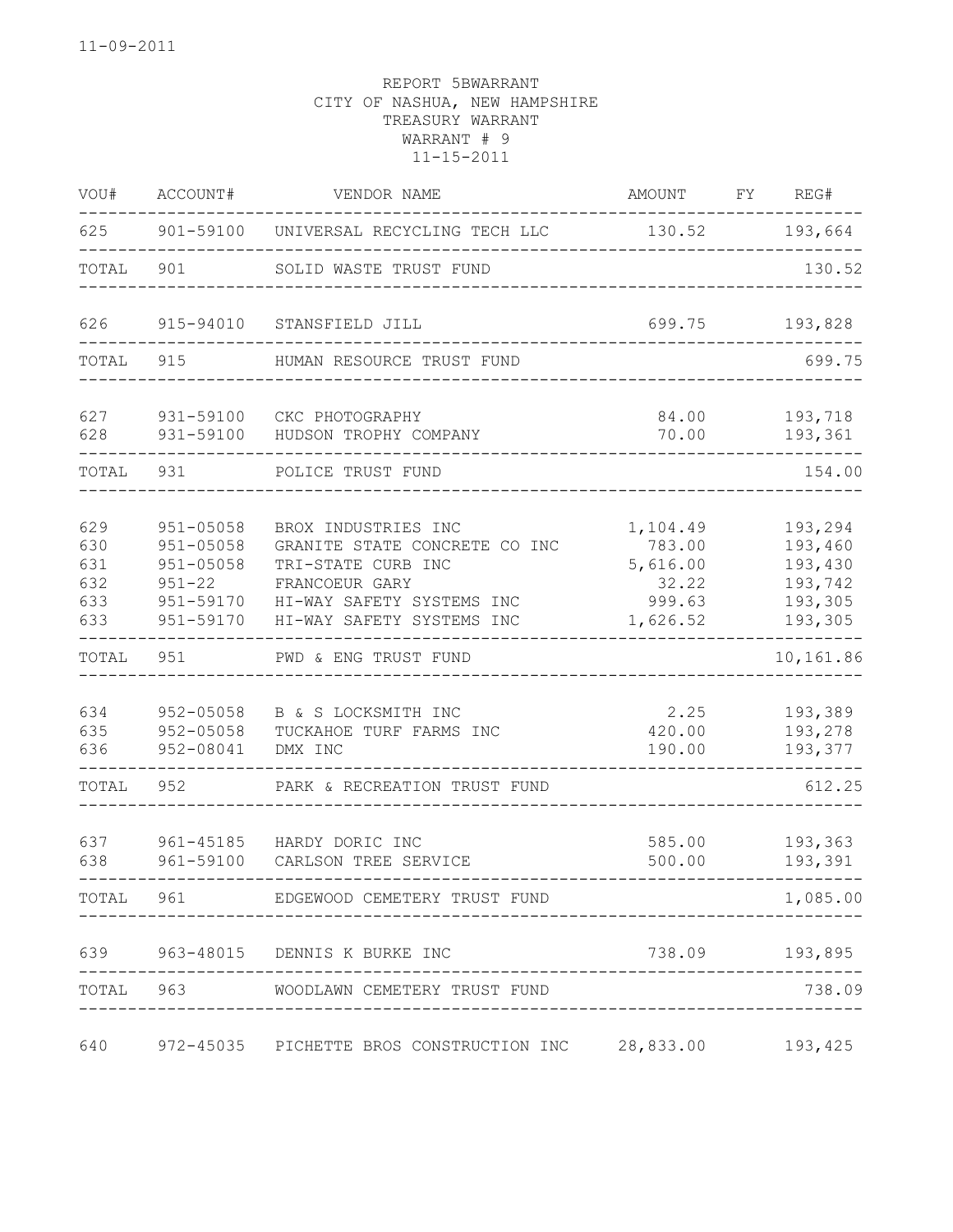| VOU#             | ACCOUNT#               | VENDOR NAME                                         | <b>FY</b><br>AMOUNT | REG#               |
|------------------|------------------------|-----------------------------------------------------|---------------------|--------------------|
| TOTAL            | 972                    | --------------------<br>PLANNING TRUST FUND         |                     | 28,833.00          |
| 641<br>642       | 975-31040<br>975-32005 | BAYRING COMMUNICATIONS<br>PSNH                      | 25.00<br>36.99      | 193,863<br>193,883 |
| TOTAL            | 975                    | LIBRARY TRUST FUND                                  |                     | 61.99              |
| 232,33<br>232,33 | 981-49050              | WEST MUSIC<br>981-64192 B & H PHOTO VIDEO PRO AUDIO | 403.97<br>350.00    | 193,490<br>193,259 |
| TOTAL            | 981                    | SCHOOL TRUST FUND                                   |                     | 753.97             |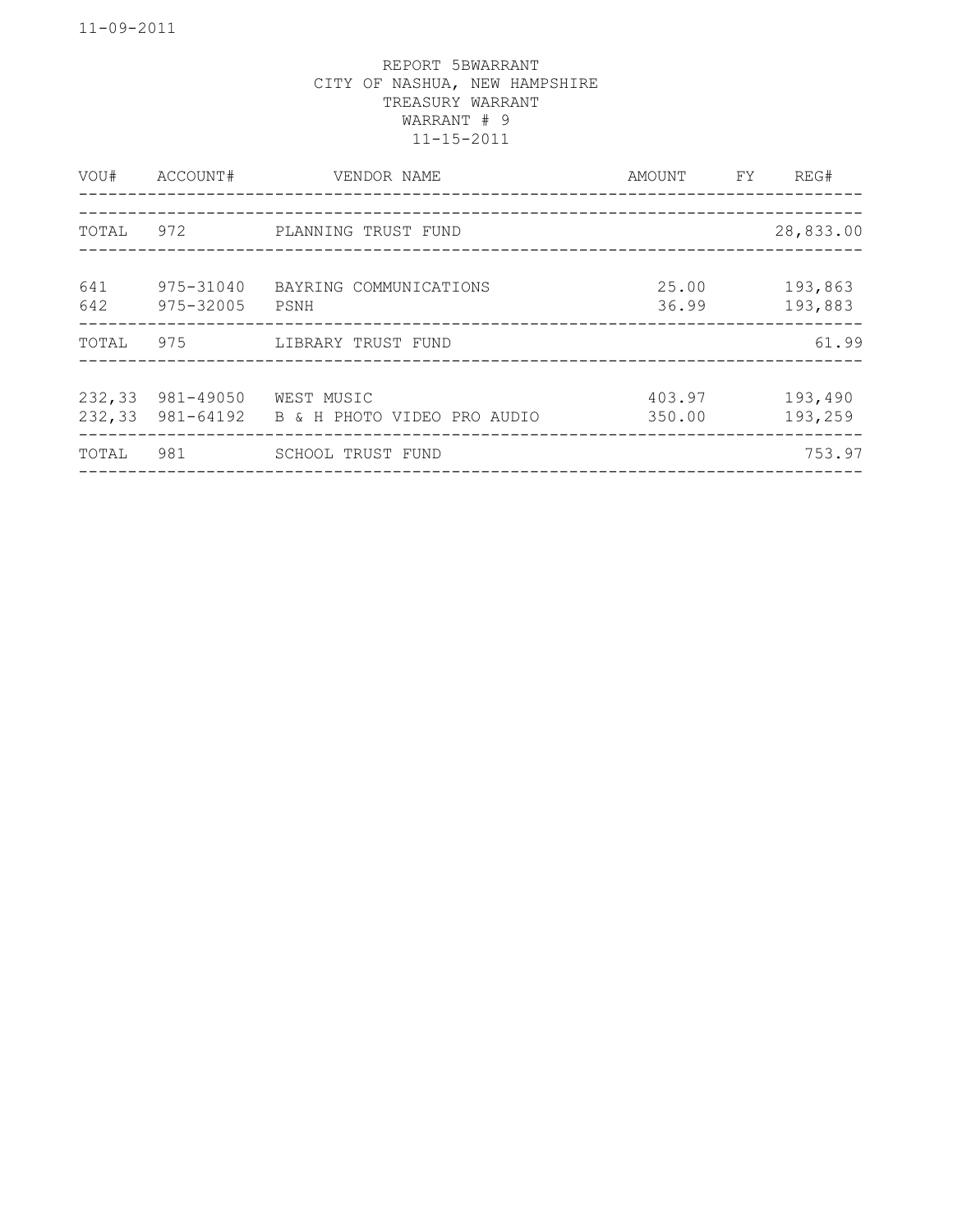|           | ACCOUNT# PAYROLL WEEK ENDING |  | AMOUNT |
|-----------|------------------------------|--|--------|
|           |                              |  |        |
| TOTAL 951 |                              |  |        |
|           |                              |  |        |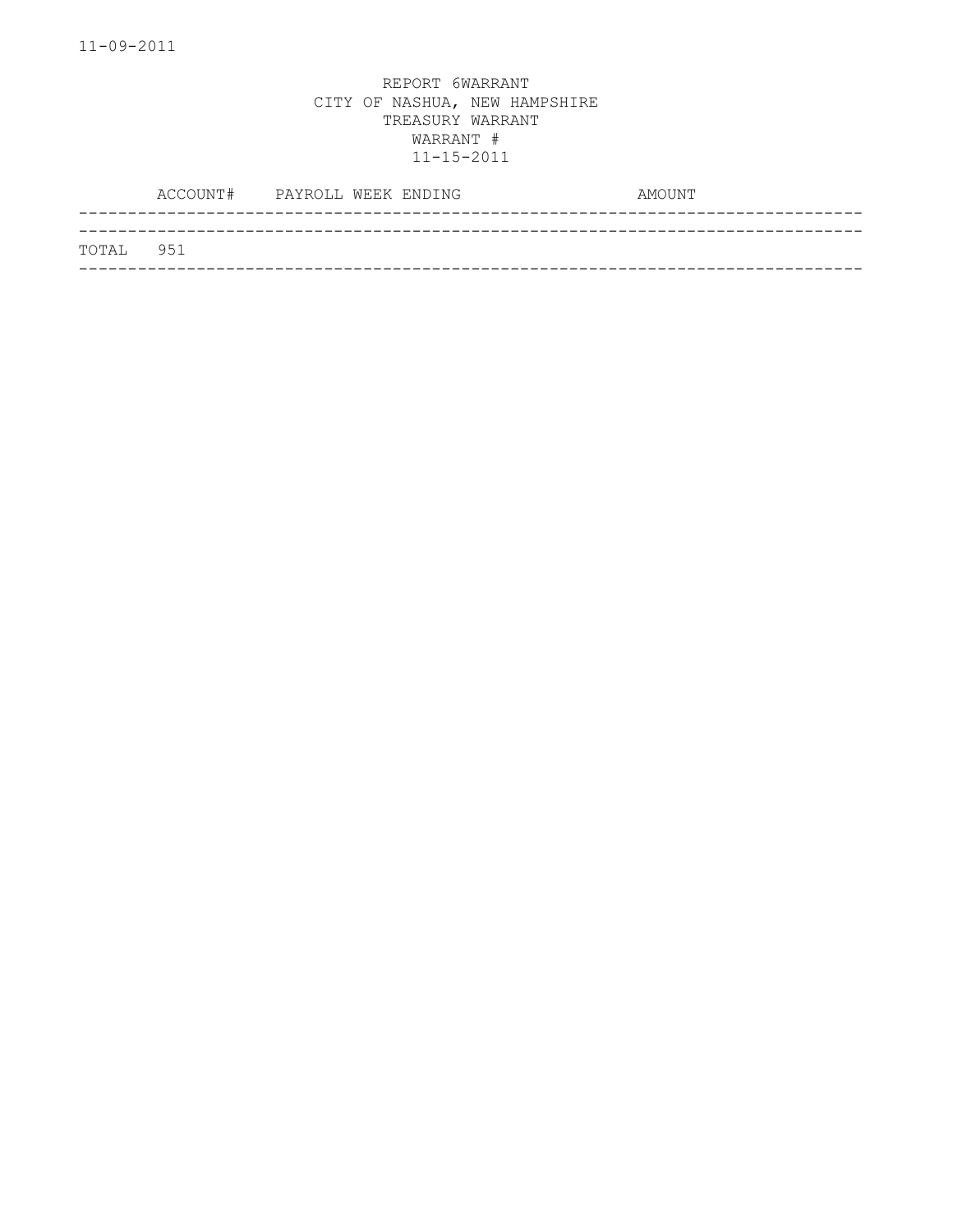|       | ACCOUNT#   | PAYROLL WEEK ENDING           | AMOUNT   |           |
|-------|------------|-------------------------------|----------|-----------|
|       | 305-11125  | 05-NOV-2011                   | 962.06   |           |
|       | 305-11125  | 29-OCT-2011                   | 962.06   |           |
|       | 305-11239  | 05-NOV-2011                   | 1,080.52 |           |
|       | 305-11239  | 29-OCT-2011                   | 1,080.52 |           |
| TOTAL | 305        | SRF - CIVIC & COMM ACTIVITIES |          | 4,085.16  |
|       |            |                               |          |           |
|       | 308-11130  | 05-NOV-2011                   | 862.73   |           |
|       | 308-11130  | 29-OCT-2011                   | 862.73   |           |
|       | 308-11418  | 05-NOV-2011                   | 496.00   |           |
|       | 308-11418  | 29-OCT-2011                   | 496.00   |           |
|       | 308-11441  | 05-NOV-2011                   | 1,453.63 |           |
|       | 308-11441  | 29-OCT-2011                   | 1,453.63 |           |
|       | 308-11446  | 05-NOV-2011                   | 1,156.28 |           |
|       | 308-11446  | 29-OCT-2011                   | 1,156.28 |           |
|       | 308-11447  | 05-NOV-2011                   | 257.36   |           |
|       | 308-11447  | 29-OCT-2011                   | 257.36   |           |
|       | 308-11540  | 05-NOV-2011                   | 1,083.90 |           |
|       | 308-11540  | 29-OCT-2011                   | 1,083.90 |           |
|       | 308-11578  | 05-NOV-2011                   | 997.84   |           |
|       | 308-11578  | 29-OCT-2011                   | 997.83   |           |
|       | 308-11589  | 05-NOV-2011                   | 1,080.53 |           |
|       | 308-11589  | 29-OCT-2011                   | 648.31   |           |
|       | 308-11608  | 05-NOV-2011                   | 976.17   |           |
|       | 308-11608  | 29-OCT-2011                   | 976.17   |           |
|       | 308-83051  | 05-NOV-2011                   | 4,275.74 |           |
|       | 308-83051  | 29-OCT-2011                   | 3,726.22 |           |
|       | 308-83052  | 05-NOV-2011                   |          |           |
|       | 308-83052  | 29-OCT-2011                   | 3,065.38 |           |
|       |            |                               | 1,530.79 |           |
|       | 308-83102  | 05-NOV-2011                   | 1,384.62 |           |
|       | 308-83102  | 29-OCT-2011                   | 1,384.62 |           |
| TOTAL | 308        | SRF - INSURANCE               |          | 31,664.02 |
|       |            |                               |          |           |
|       | 3092-13004 | 05-NOV-2011                   | 777.05   |           |
|       |            | 3092-13004 29-OCT-2011        | 652.32   |           |
| TOTAL | 309        | FRESH FRUIT & VEGETABLE GRANT |          | 1,429.37  |
|       |            |                               |          |           |
|       | 3097-11162 | 05-NOV-2011                   | 645.75   |           |
|       | 3097-11162 | 29-OCT-2011                   | 645.75   |           |
|       | 3097-11408 | 05-NOV-2011                   | 1,382.43 |           |
|       | 3097-11408 | 29-OCT-2011                   | 839.67   |           |
|       | 3097-12112 | 05-NOV-2011                   | 131.16   |           |
|       | 3097-12112 | 29-OCT-2011                   | 470.98   |           |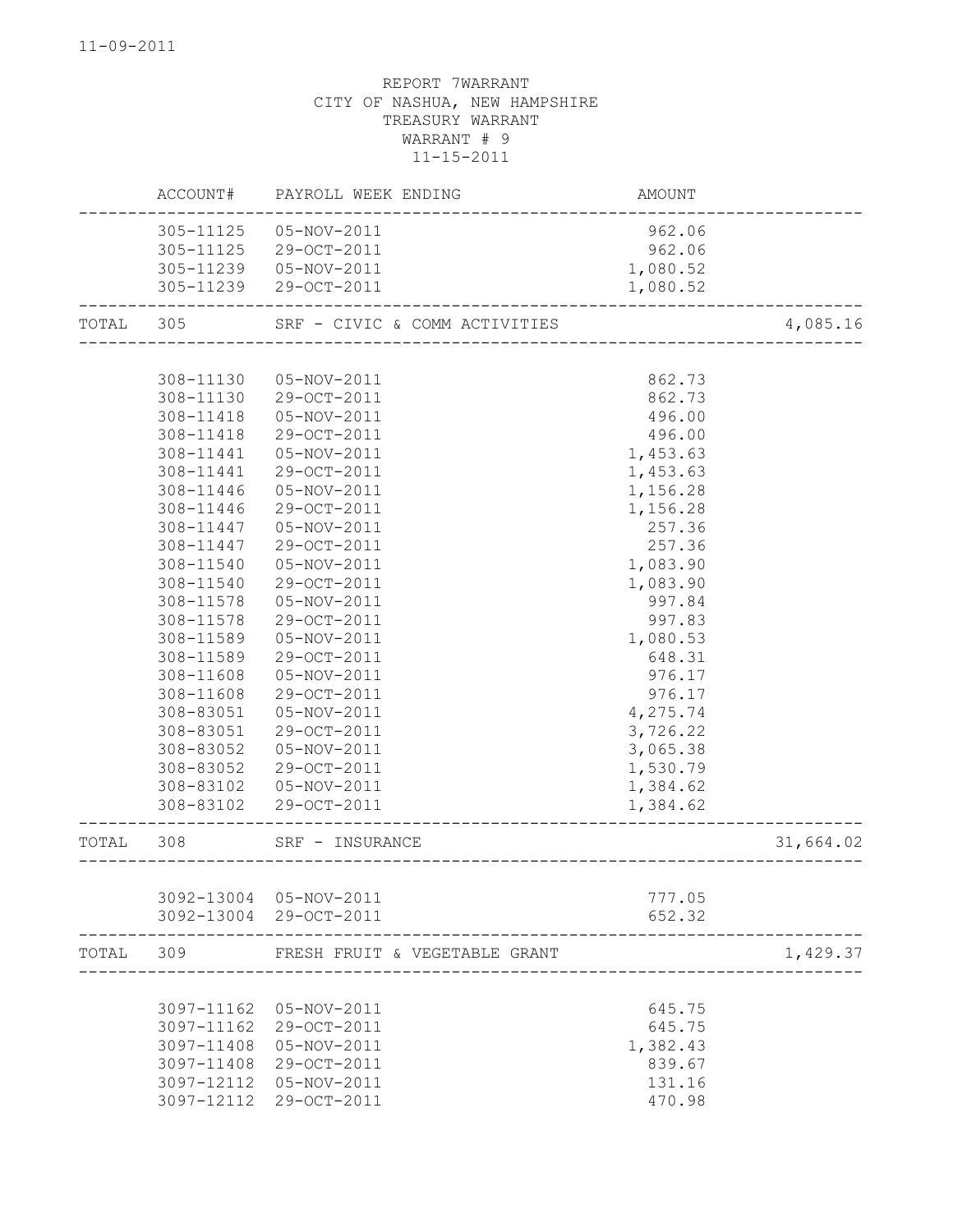|           |            | ACCOUNT# PAYROLL WEEK ENDING | AMOUNT                                 |           |
|-----------|------------|------------------------------|----------------------------------------|-----------|
|           | 3097-12830 | 05-NOV-2011                  | 3,623.58                               |           |
|           | 3097-12830 | 29-OCT-2011                  | 148.37                                 |           |
|           | 3097-19138 | 05-NOV-2011                  | 3,029.28                               |           |
|           | 3097-19139 | 05-NOV-2011                  | 14, 217.22                             |           |
|           | 3097-19140 | 05-NOV-2011                  | 2,187.12                               |           |
|           | 3097-19140 | 29-OCT-2011                  | 8,890.00                               |           |
|           | 3097-19540 | 05-NOV-2011                  | 5,046.94                               |           |
|           | 3097-19540 | 29-OCT-2011                  | 24,403.77                              |           |
|           | 3097-19544 | 05-NOV-2011                  | 186.08                                 |           |
|           | 3097-19544 | 29-OCT-2011                  | 655.74                                 |           |
|           | 3097-19545 | 05-NOV-2011                  | 358.40                                 |           |
|           |            | 3097-19545 29-OCT-2011       | 2,264.33                               |           |
| TOTAL 309 |            | SRF - FOOD SERVICES          | ___________________________________    | 69,126.57 |
|           |            |                              |                                        |           |
|           |            | 3117-12006 05-NOV-2011       | 850.00                                 |           |
|           |            | 3117-12006 29-OCT-2011       | 875.00                                 |           |
|           |            | 3117-13032 29-OCT-2011       | 54.21                                  |           |
| TOTAL 311 |            | DRIVER'S EDUCATION           | ______________________________________ | 1,779.21  |
|           |            |                              |                                        |           |
|           | 312-11165  | 05-NOV-2011                  | 557.37                                 |           |
|           | 312-11165  | 29-OCT-2011                  | 557.36                                 |           |
|           | 312-11191  | 05-NOV-2011                  | 827.27                                 |           |
|           | 312-11191  | 29-OCT-2011                  | 827.27                                 |           |
|           | 312-11445  | 05-NOV-2011                  | 109.36                                 |           |
|           | 312-11445  | 29-OCT-2011                  | 109.36                                 |           |
|           | 312-11547  | 05-NOV-2011                  | 2,224.37                               |           |
|           | 312-11547  | 29-OCT-2011                  | 2,224.37                               |           |
|           | 312-12052  | 05-NOV-2011                  | 701.06                                 |           |
|           | 312-12052  | 29-OCT-2011                  | 680.99                                 |           |
|           | 312-12116  | 05-NOV-2011                  | 593.16                                 |           |
|           | 312-12116  | 29-OCT-2011                  | 593.16                                 |           |
|           | 312-13004  | 05-NOV-2011                  | 227.28                                 |           |
|           | 312-13004  | 29-OCT-2011                  | 401.13                                 |           |
| TOTAL     | 312        | SRF - FINANCIAL SERVICES     |                                        | 10,633.51 |
|           |            |                              |                                        |           |
|           | 3122-12006 | 05-NOV-2011                  | 300.00                                 |           |
|           | 3122-12006 | 29-OCT-2011                  | 150.00                                 |           |
| TOTAL     | 312        | ADULT ED/CONTINUING ED       |                                        | 450.00    |

3212-12006 05-NOV-2011 150.00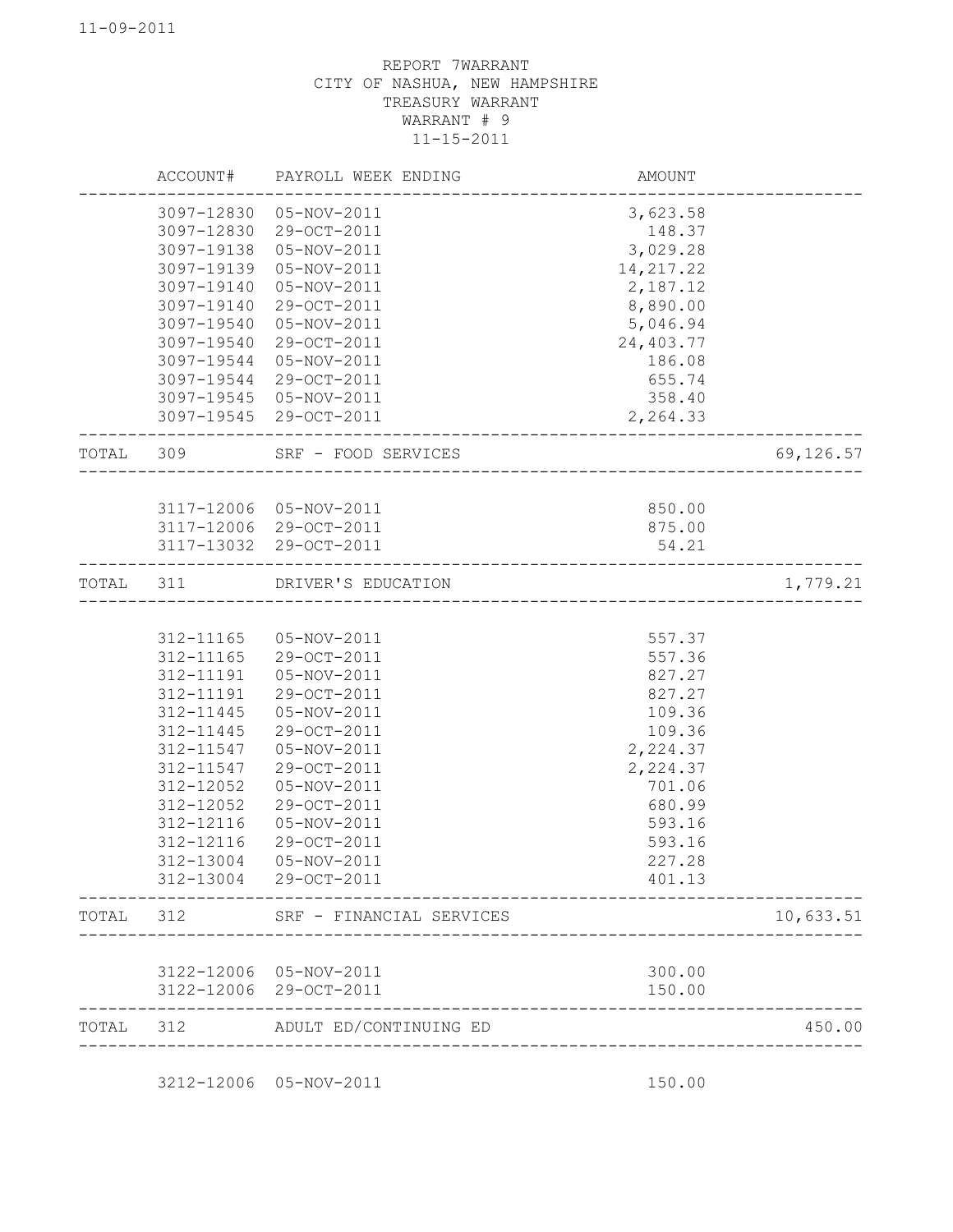|           |           | ACCOUNT# PAYROLL WEEK ENDING           | AMOUNT                               |            |
|-----------|-----------|----------------------------------------|--------------------------------------|------------|
|           |           | TOTAL 321 ADULT ED/COLLEGE TRANSITIONS | ____________________________________ | 150.00     |
|           |           | 3262-11860 05-NOV-2011                 | 2,211.46                             |            |
|           |           | TOTAL 326 NH ALTERNATE ASSES COACH     |                                      | 2,211.46   |
|           |           |                                        |                                      |            |
|           | 331-11250 | 05-NOV-2011                            | 717.44                               |            |
|           | 331-11250 | 29-OCT-2011                            | 717.44                               |            |
|           | 331-11561 | 05-NOV-2011                            | 1,173.90                             |            |
|           | 331-11561 | 29-OCT-2011                            | 1,173.90                             |            |
|           | 331-12115 | 05-NOV-2011                            | 555.49                               |            |
|           | 331-12115 | 29-OCT-2011                            | 555.49                               |            |
|           | 331-13038 | 05-NOV-2011                            | 567.71                               |            |
|           | 331-13044 | 05-NOV-2011                            | 3,526.43                             |            |
|           | 331-13044 | 29-OCT-2011                            | 3,900.29                             |            |
|           | 331-18036 | 05-NOV-2011                            | 16,720.26                            |            |
|           | 331-18036 | 29-OCT-2011                            | 16,855.89                            |            |
| TOTAL     | 331       | SRF - POLICE DEPARTMENT                |                                      | 46, 464.24 |
|           |           | 332-18084  05-NOV-2011                 | 394.97                               |            |
|           |           | 332-18084 29-OCT-2011                  | 105.32                               |            |
| TOTAL 332 |           | SRF - FIRE DEPARTMENT                  |                                      | 500.29     |
|           |           |                                        |                                      |            |
|           | 341-01210 | 05-NOV-2011                            | 437.49                               |            |
|           |           | 341-01210 29-OCT-2011                  | 437.49                               |            |
|           | 341-11024 | 05-NOV-2011                            | 264.35                               |            |
|           | 341-11024 | 29-OCT-2011                            | 264.35                               |            |
|           | 341-11235 | 05-NOV-2011                            | 1,217.17                             |            |
|           | 341-11235 | 29-OCT-2011                            | 1,217.17                             |            |
|           | 341-11484 | 05-NOV-2011                            | 963.20                               |            |
|           | 341-11484 | 29-OCT-2011                            | 963.20                               |            |
|           | 341-11563 | 05-NOV-2011                            | 1,019.33                             |            |
|           | 341-11563 | 29-OCT-2011                            | 1,019.33                             |            |
| TOTAL     | 341       | SRF - COMMUNITY SERVICES               |                                      | 7,803.08   |
|           |           |                                        |                                      |            |
|           | 342-12000 | 05-NOV-2011                            | 518.10                               |            |
|           | 342-12000 | 29-OCT-2011                            | 518.10                               |            |
|           | 342-12199 | 05-NOV-2011                            | 959.35                               |            |
|           | 342-12199 | 29-OCT-2011                            | 959.35                               |            |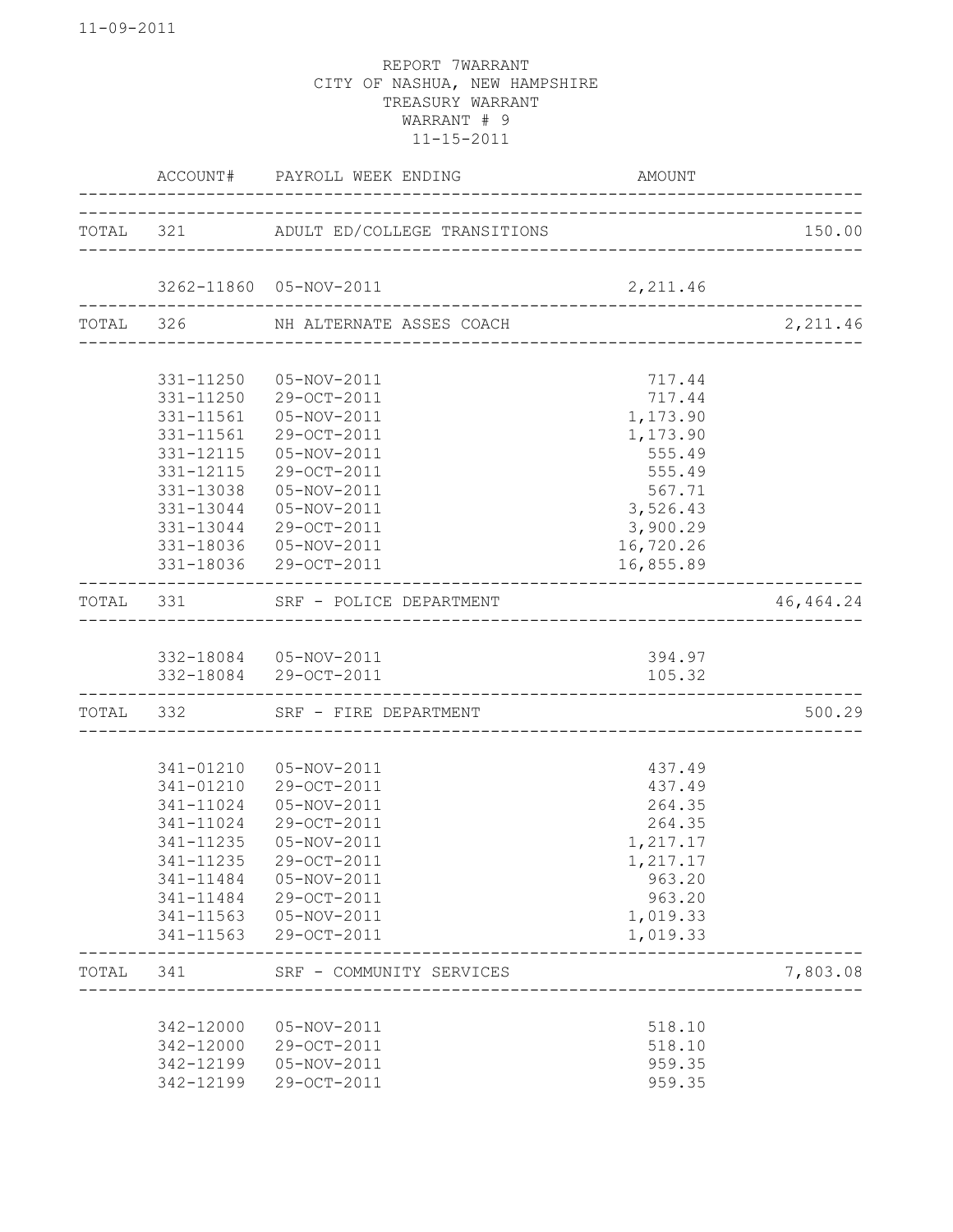|       | ACCOUNT#                                                           | PAYROLL WEEK ENDING                                                     | <b>AMOUNT</b>                                        |             |
|-------|--------------------------------------------------------------------|-------------------------------------------------------------------------|------------------------------------------------------|-------------|
|       | 342-12582                                                          | 342-12582  05-NOV-2011<br>29-OCT-2011                                   | 838.02<br>838.02                                     |             |
| TOTAL | 342                                                                | SRF - COMMUNITY HEALTH                                                  |                                                      | 4,630.94    |
|       | 3452-11162<br>3452-11162<br>3452-11860<br>3452-12006<br>3452-12006 | 05-NOV-2011<br>29-OCT-2011<br>05-NOV-2011<br>05-NOV-2011<br>29-OCT-2011 | 445.80<br>711.38<br>7,073.01<br>2,467.24<br>4,080.84 |             |
| TOTAL | 345                                                                | TITLE IV 21ST CENT ELEM                                                 |                                                      | 14,778.27   |
|       | 3462-11860<br>3462-12006<br>3462-12006                             | 05-NOV-2011<br>05-NOV-2011<br>29-OCT-2011                               | 3,647.31<br>2,013.04<br>1,220.20                     |             |
| TOTAL | 346                                                                | TITLE IV 21ST CENT MIDDLE                                               |                                                      | 6,880.55    |
|       | 3468-11162<br>3468-11162<br>3468-11870<br>3468-19230               | 05-NOV-2011<br>29-OCT-2011<br>05-NOV-2011<br>05-NOV-2011                | 404.67<br>645.75<br>4,488.23<br>1,062.50             |             |
| TOTAL | 346                                                                | SMALLER LEARNING COMMUNITY                                              |                                                      | 6,601.15    |
|       | 3471-12201<br>3471-12201                                           | 05-NOV-2011<br>29-OCT-2011                                              | 31.00<br>496.00                                      |             |
| TOTAL | 347                                                                | CSSR-SECONDARY SCHOOL REDESIGN                                          |                                                      | 527.00      |
|       | 3502-11726<br>3502-11803<br>3502-12201                             | 05-NOV-2011<br>05-NOV-2011<br>29-OCT-2011                               | 11,874.07<br>1,105.04<br>155.00                      |             |
| TOTAL | 350                                                                | TITLE IIA HQT                                                           |                                                      | 13, 134. 11 |
|       | 352-11562<br>352-11562                                             | 05-NOV-2011<br>29-OCT-2011                                              | 462.55<br>420.52                                     |             |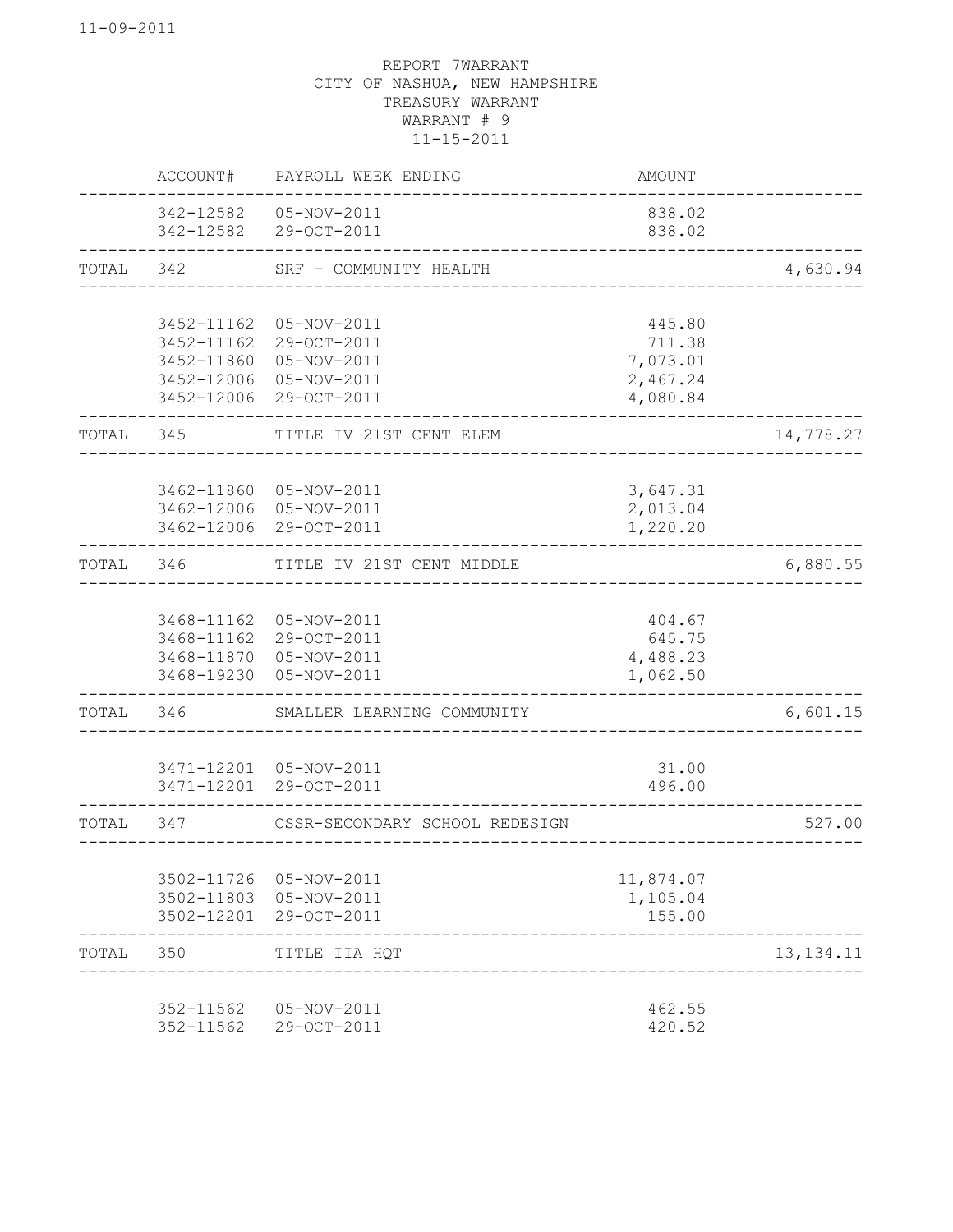|           | ACCOUNT#                 | PAYROLL WEEK ENDING                  | AMOUNT                            |           |
|-----------|--------------------------|--------------------------------------|-----------------------------------|-----------|
|           |                          | TOTAL 352 SRF - PARKS AND RECREATION | _________________________________ | 883.07    |
|           |                          | 3530-12006 29-OCT-2011               | 256.53                            |           |
| TOTAL     | 353                      |                                      |                                   | 256.53    |
|           |                          |                                      |                                   |           |
|           | 3532-11870               | 05-NOV-2011                          | 300.00                            |           |
|           | 3532-12006               | 05-NOV-2011                          | 850.00                            |           |
|           | 3532-12006               | 29-OCT-2011                          | 1,693.47                          |           |
|           |                          | 3532-13032 29-OCT-2011               | 151.56                            |           |
| TOTAL     | 353                      | ADULT ED/HS DIPLOMA PROGRAM          |                                   | 2,995.03  |
|           |                          |                                      |                                   |           |
|           |                          | 3612-11515  05-NOV-2011              | 4,177.23                          |           |
|           |                          | 3612-12111 05-NOV-2011               | 9,979.09                          |           |
|           |                          | 3612-12111 29-OCT-2011               | 14,543.19                         |           |
| TOTAL     | 361                      | ED JOBS                              |                                   | 28,699.51 |
|           |                          | 371-12029 29-OCT-2011                | 37.04                             |           |
| TOTAL 371 |                          | SRF - COMMUNITY DEVELOPMENT          |                                   | 37.04     |
|           |                          | 373-53075 29-OCT-2011                | 148.18                            |           |
|           | TOTAL 373                | SRF - ECONOMIC DEVELOPMENT           |                                   | 148.18    |
|           |                          |                                      |                                   |           |
|           |                          | 374-0705P 05-NOV-2011                | 1,780.29                          |           |
|           |                          | 374-0705P 29-OCT-2011                | 1,780.29                          |           |
|           | 374-07235                | 05-NOV-2011                          | 564.09                            |           |
|           | 374-07235                | 29-OCT-2011                          | 564.09                            |           |
|           | 374-07340                | 05-NOV-2011                          | 464.38                            |           |
|           | 374-07340                | 29-OCT-2011                          | 464.38                            |           |
|           | 374-0734P                | 05-NOV-2011                          | 1,081.59                          |           |
|           | 374-0734P                | 29-OCT-2011                          | 1,081.59                          |           |
| TOTAL     | 374                      | SRF - URBAN PROGRAMS                 |                                   | 7,780.70  |
|           |                          |                                      |                                   |           |
|           | 3762-11726<br>3762-11802 | 05-NOV-2011<br>05-NOV-2011           | 17,264.51<br>2,064.08             |           |
|           |                          |                                      |                                   |           |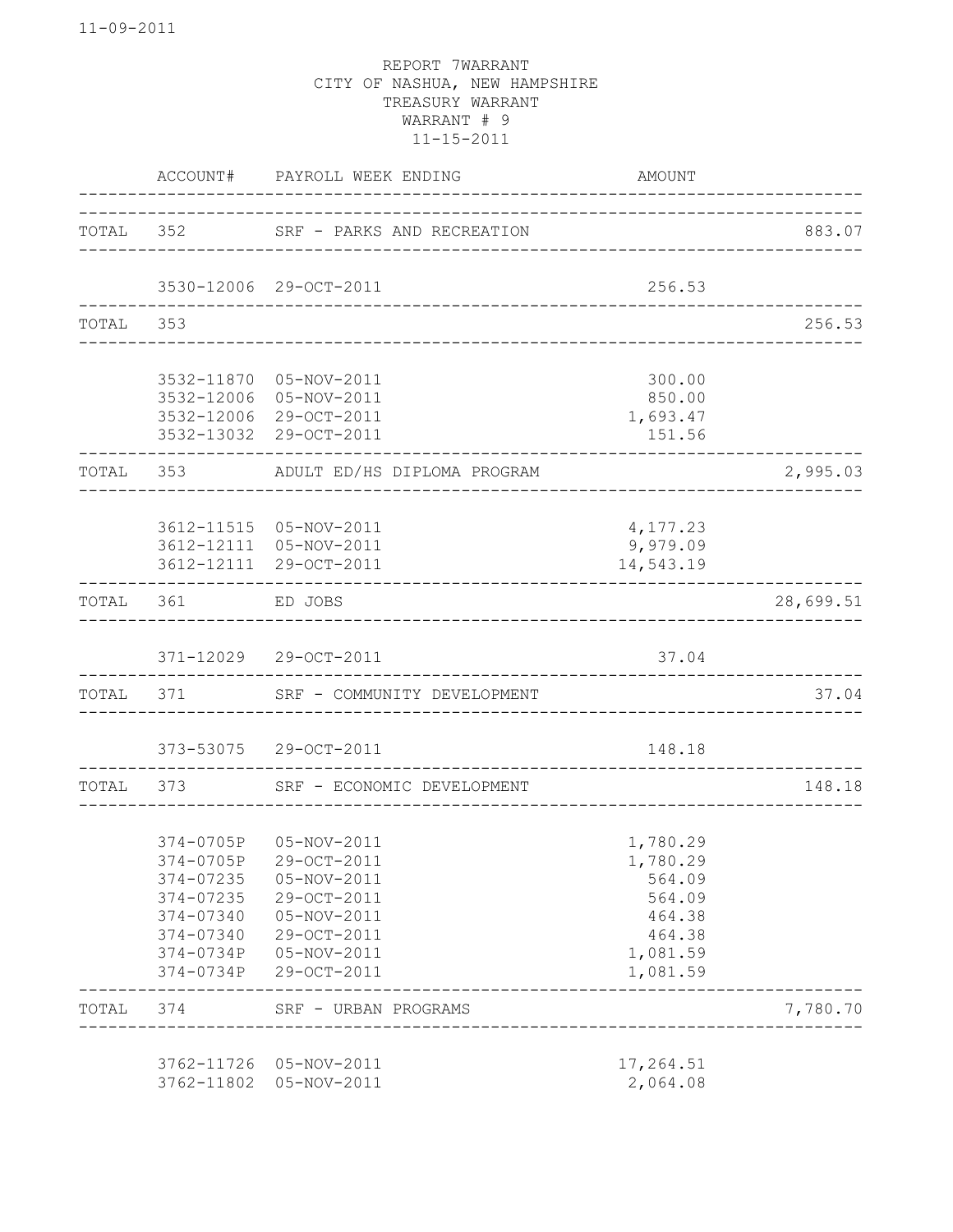|           |            | ACCOUNT# PAYROLL WEEK ENDING     | AMOUNT     |           |
|-----------|------------|----------------------------------|------------|-----------|
|           | 3762-11870 | 05-NOV-2011                      | 2,860.09   |           |
|           | 3762-12111 | 05-NOV-2011                      | 3,977.50   |           |
|           | 3762-12111 | 29-OCT-2011                      | 5,738.37   |           |
|           | 3762-12126 | 05-NOV-2011                      | 123.31     |           |
|           | 3762-12126 | 29-OCT-2011                      | 455.28     |           |
|           | 3762-12135 | 29-OCT-2011                      | 30.90      |           |
|           | 3762-12198 | 05-NOV-2011                      | 53, 952.22 |           |
|           | 3762-12201 | 05-NOV-2011                      | 52.70      |           |
|           | 3762-12201 | 29-OCT-2011                      | 488.29     |           |
|           | 3762-13137 | 05-NOV-2011                      | 191.08     |           |
|           | 3762-19000 | 05-NOV-2011                      | 968.39     |           |
|           | 3762-19000 | 29-OCT-2011                      | 4,481.70   |           |
| TOTAL 376 |            | TITLE IA                         |            | 92,648.42 |
|           |            |                                  |            |           |
|           |            | 3771-11515  05-NOV-2011          | 300.00     |           |
|           | 3771-11515 | 29-OCT-2011                      | 237.50     |           |
|           | 3771-12006 | 05-NOV-2011                      |            |           |
|           |            | 3771-12006 29-OCT-2011           | 192.50     |           |
| TOTAL     |            | 377 TITLE III ENHANCING ENG LANG |            | 730.00    |
|           |            |                                  |            |           |
|           | 378-01210  | 05-NOV-2011                      | 550.37     |           |
|           | 378-01210  | 29-OCT-2011                      | 550.36     |           |
|           | 378-09003  | 05-NOV-2011                      | 550.37     |           |
|           | 378-09003  | 29-OCT-2011                      | 550.37     |           |
|           | 378-11676  | 05-NOV-2011                      | 934.06     |           |
|           | 378-11676  | 29-OCT-2011                      | 934.06     |           |
|           | 378-11679  | 05-NOV-2011                      | 928.77     |           |
|           | 378-11679  | 29-OCT-2011                      | 928.77     |           |
|           | 378-11680  | 05-NOV-2011                      | 833.90     |           |
|           | 378-11680  | 29-OCT-2011                      | 833.90     |           |
|           | 378-11683  | 05-NOV-2011                      | 1,684.45   |           |
|           | 378-11683  | 29-OCT-2011                      | 1,684.45   |           |
|           | 378-11688  | 05-NOV-2011                      | 620.56     |           |
|           | 378-11688  | 29-OCT-2011                      | 620.56     |           |
|           | 378-11751  | 05-NOV-2011                      | 1,384.39   |           |
|           | 378-11751  | 29-OCT-2011                      | 1,384.39   |           |
|           | 378-12188  | 05-NOV-2011                      | 148.61     |           |
|           | 378-12188  | 29-OCT-2011                      | 148.61     |           |
|           | 378-13004  | 05-NOV-2011                      | 222.02     |           |
| TOTAL     | 378        | TRANSPORTATION                   |            | 15,492.97 |

3937-19000 05-NOV-2011 846.77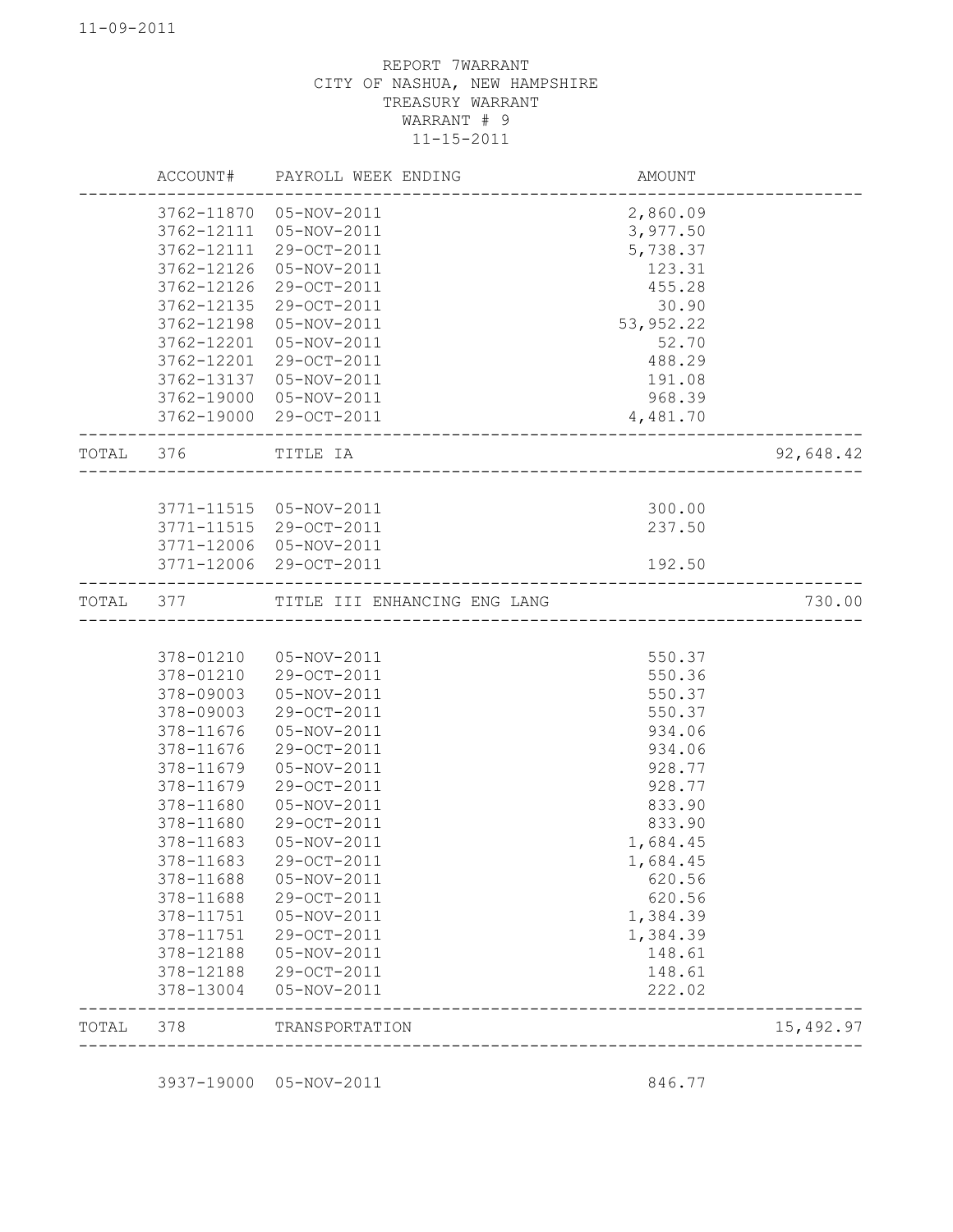| 846.77<br>TOTAL 393 DAY CARE<br>3940-11726 05-NOV-2011<br>1,346.77<br>1,346.77<br>TOTAL 394 ARRA IDEA SPEC ED<br>3952-11726 05-NOV-2011<br>67,108.13<br>3952-12201 29-OCT-2011<br>248.00<br>67, 356.13<br>TOTAL 395 IDEA B SPECIAL EDUCATION<br>3962-11726 05-NOV-2011<br>1,702.98<br>1,702.98<br>TOTAL 396 IDEA PRESCHOOL<br>3977-12111 05-NOV-2011<br>1,011.42<br>3977-12111 29-OCT-2011<br>1,616.70<br>TOTAL 397 SPECIAL ED LOCAL<br>2,628.12 |  | ACCOUNT# PAYROLL WEEK ENDING | AMOUNT |  |
|--------------------------------------------------------------------------------------------------------------------------------------------------------------------------------------------------------------------------------------------------------------------------------------------------------------------------------------------------------------------------------------------------------------------------------------------------|--|------------------------------|--------|--|
|                                                                                                                                                                                                                                                                                                                                                                                                                                                  |  |                              |        |  |
|                                                                                                                                                                                                                                                                                                                                                                                                                                                  |  |                              |        |  |
|                                                                                                                                                                                                                                                                                                                                                                                                                                                  |  |                              |        |  |
|                                                                                                                                                                                                                                                                                                                                                                                                                                                  |  |                              |        |  |
|                                                                                                                                                                                                                                                                                                                                                                                                                                                  |  |                              |        |  |
|                                                                                                                                                                                                                                                                                                                                                                                                                                                  |  |                              |        |  |
|                                                                                                                                                                                                                                                                                                                                                                                                                                                  |  |                              |        |  |
|                                                                                                                                                                                                                                                                                                                                                                                                                                                  |  |                              |        |  |
|                                                                                                                                                                                                                                                                                                                                                                                                                                                  |  |                              |        |  |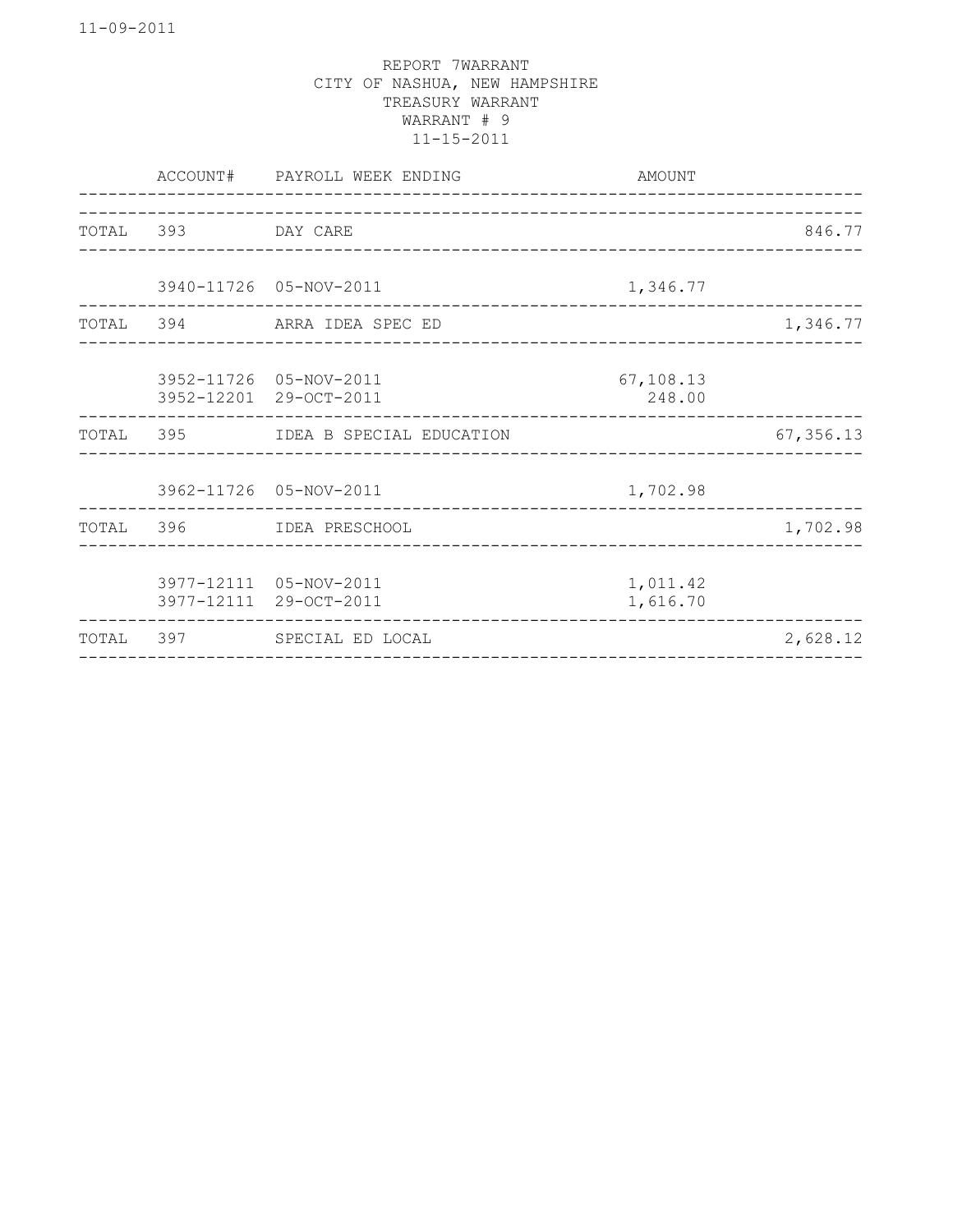|       | ACCOUNT#               | PAYROLL WEEK ENDING        | AMOUNT           |           |
|-------|------------------------|----------------------------|------------------|-----------|
|       | 501-11033              | 05-NOV-2011                | 852.14           |           |
|       | 501-11033              | 29-OCT-2011                | 852.14           |           |
|       | 501-11445              | 05-NOV-2011                | 437.44           |           |
|       | 501-11445              | 29-OCT-2011                | 437.43           |           |
|       | 501-11463              | 05-NOV-2011                | 802.30           |           |
|       | 501-11463              | 29-OCT-2011                | 802.30           |           |
|       | 501-11470              | 05-NOV-2011                | 877.27           |           |
|       | 501-11470              | 29-OCT-2011                | 877.26           |           |
|       | 501-11471              | 05-NOV-2011                | 2,033.79         |           |
|       | 501-11471              | 29-OCT-2011                | 2,033.79         |           |
|       | 501-11611<br>501-11611 | 05-NOV-2011<br>29-OCT-2011 | 549.53<br>549.53 |           |
|       |                        |                            |                  |           |
| TOTAL | 501                    | MAYOR'S OFFICE             |                  | 11,104.92 |
|       |                        |                            |                  |           |
|       | 502-11195              | 05-NOV-2011                | 2,059.24         |           |
|       | 502-11195              | 29-OCT-2011                | 2,059.24         |           |
|       | 502-11219              | 05-NOV-2011                | 3,711.27         |           |
|       | 502-11219              | 29-OCT-2011                | 3,711.27         |           |
|       |                        | 502-11518  05-NOV-2011     | 1,776.36         |           |
|       |                        | 502-11518 29-OCT-2011      | 1,776.36         |           |
| TOTAL | 502                    | LEGAL DEPARTMENT           |                  | 15,093.74 |
|       |                        |                            |                  |           |
|       |                        | 503-11071  05-NOV-2011     | 1,293.15         |           |
|       | 503-11071              | 29-OCT-2011                | 1,293.14         |           |
|       | 503-12092              | 05-NOV-2011                | 522.45           |           |
|       | 503-12092              | 29-OCT-2011                | 522.45           |           |
| TOTAL | 503                    | BOARD OF ALDERMEN          |                  | 3,631.19  |
|       |                        |                            |                  |           |
|       | 511-11247              | 05-NOV-2011                | 670.29           |           |
|       | 511-11247              | 29-OCT-2011                | 670.28           |           |
|       | 511-11248              | 05-NOV-2011                | 1,442.84         |           |
|       | 511-11248              | 29-OCT-2011                | 1,442.84         |           |
| TOTAL | 511                    | CITI-STAT                  |                  | 4,226.25  |
|       |                        |                            |                  |           |
|       | 512-11005              | 05-NOV-2011                | 863.55           |           |
|       | 512-11005              | 29-OCT-2011                | 863.56           |           |
|       | 512-11050              | 05-NOV-2011                | 742.06           |           |
|       | 512-11050              | 29-OCT-2011                | 856.98           |           |
|       | 512-11064              | 05-NOV-2011                | 1,017.55         |           |
|       | 512-11064              | 29-OCT-2011                | 1,017.56         |           |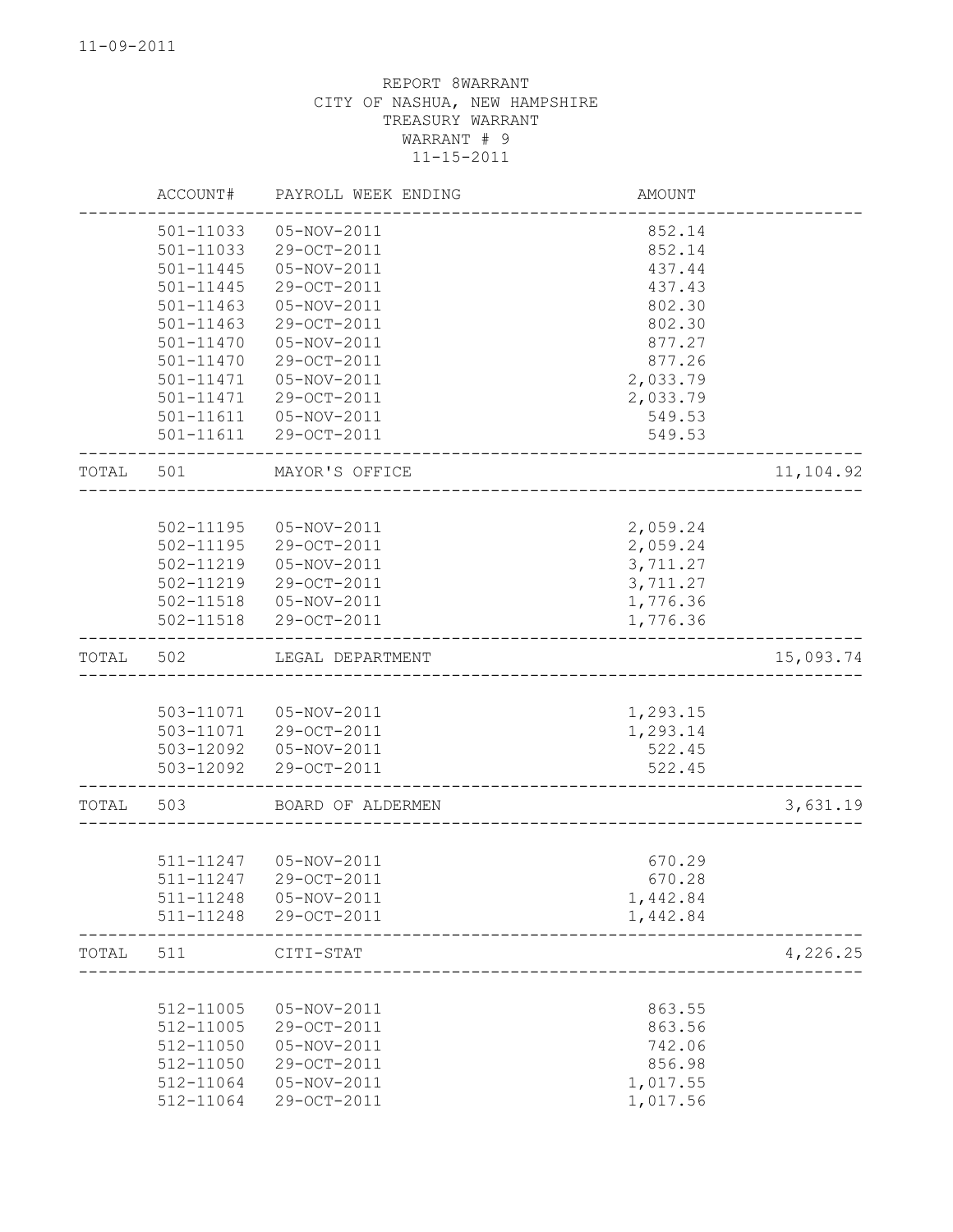|       |           | ACCOUNT# PAYROLL WEEK ENDING | AMOUNT   |            |
|-------|-----------|------------------------------|----------|------------|
|       |           | 512-11073  05-NOV-2011       | 1,627.84 |            |
|       | 512-11073 | 29-OCT-2011                  | 1,627.85 |            |
|       | 512-11134 | 05-NOV-2011                  | 796.65   |            |
|       | 512-11134 | 29-OCT-2011                  | 796.66   |            |
|       | 512-11165 | 05-NOV-2011                  | 1,605.06 |            |
|       | 512-11165 | 29-OCT-2011                  | 1,605.06 |            |
|       | 512-11167 | 05-NOV-2011                  | 580.90   |            |
|       | 512-11167 | 29-OCT-2011                  | 580.90   |            |
|       | 512-11173 | 05-NOV-2011                  | 1,453.64 |            |
|       | 512-11173 | 29-OCT-2011                  | 1,453.63 |            |
|       | 512-11177 | 05-NOV-2011                  | 1,895.15 |            |
|       | 512-11177 | 29-OCT-2011                  | 1,895.14 |            |
|       | 512-11222 | 05-NOV-2011                  | 1,020.07 |            |
|       | 512-11222 | 29-OCT-2011                  | 1,020.07 |            |
|       | 512-11224 | 05-NOV-2011                  | 1,005.33 |            |
|       | 512-11224 | 29-OCT-2011                  | 1,005.33 |            |
|       | 512-11265 | 05-NOV-2011                  | 888.18   |            |
|       | 512-11265 | 29-OCT-2011                  | 888.18   |            |
|       | 512-11431 | 05-NOV-2011                  | 2,203.82 |            |
|       | 512-11431 | 29-OCT-2011                  | 2,203.81 |            |
|       | 512-11531 | 05-NOV-2011                  | 1,693.76 |            |
|       | 512-11531 | 29-OCT-2011                  | 1,693.75 |            |
|       | 512-11673 | 05-NOV-2011                  | 1,062.19 |            |
|       | 512-11673 | 29-OCT-2011                  | 1,062.19 |            |
|       | 512-11684 | 05-NOV-2011                  | 877.26   |            |
|       | 512-11684 | 29-OCT-2011                  | 877.27   |            |
|       | 512-11714 | 05-NOV-2011                  | 962.06   |            |
|       | 512-11714 | 29-OCT-2011                  | 962.06   |            |
|       | 512-11740 | 05-NOV-2011                  | 1,678.70 |            |
|       | 512-11740 | 29-OCT-2011                  | 1,678.70 |            |
|       | 512-12033 | 05-NOV-2011                  | 619.05   |            |
|       | 512-12033 | 29-OCT-2011                  | 619.05   |            |
|       | 512-12056 | 05-NOV-2011                  | 363.07   |            |
|       | 512-12056 | 29-OCT-2011                  | 363.06   |            |
|       | 512-12749 | 05-NOV-2011                  | 622.72   |            |
|       | 512-12749 | 29-OCT-2011                  | 622.72   |            |
|       | 512-13004 | 05-NOV-2011                  | 65.64    |            |
|       | 512-13004 | 29-OCT-2011                  | 21.57    |            |
|       |           |                              |          |            |
| TOTAL | 512       | FINANCIAL SERVICES           |          | 47, 359.35 |
|       |           |                              |          |            |
|       | 513-11117 | 05-NOV-2011                  | 1,626.12 |            |
|       | 513-11117 | 29-OCT-2011                  | 1,626.12 |            |
|       | 513-11171 | 05-NOV-2011                  | 2,056.01 |            |
|       | 513-11171 | 29-OCT-2011                  | 2,056.01 |            |
|       | 513-11213 | 05-NOV-2011                  | 1,299.58 |            |
|       | 513-11213 | 29-OCT-2011                  | 1,299.58 |            |
|       |           |                              |          |            |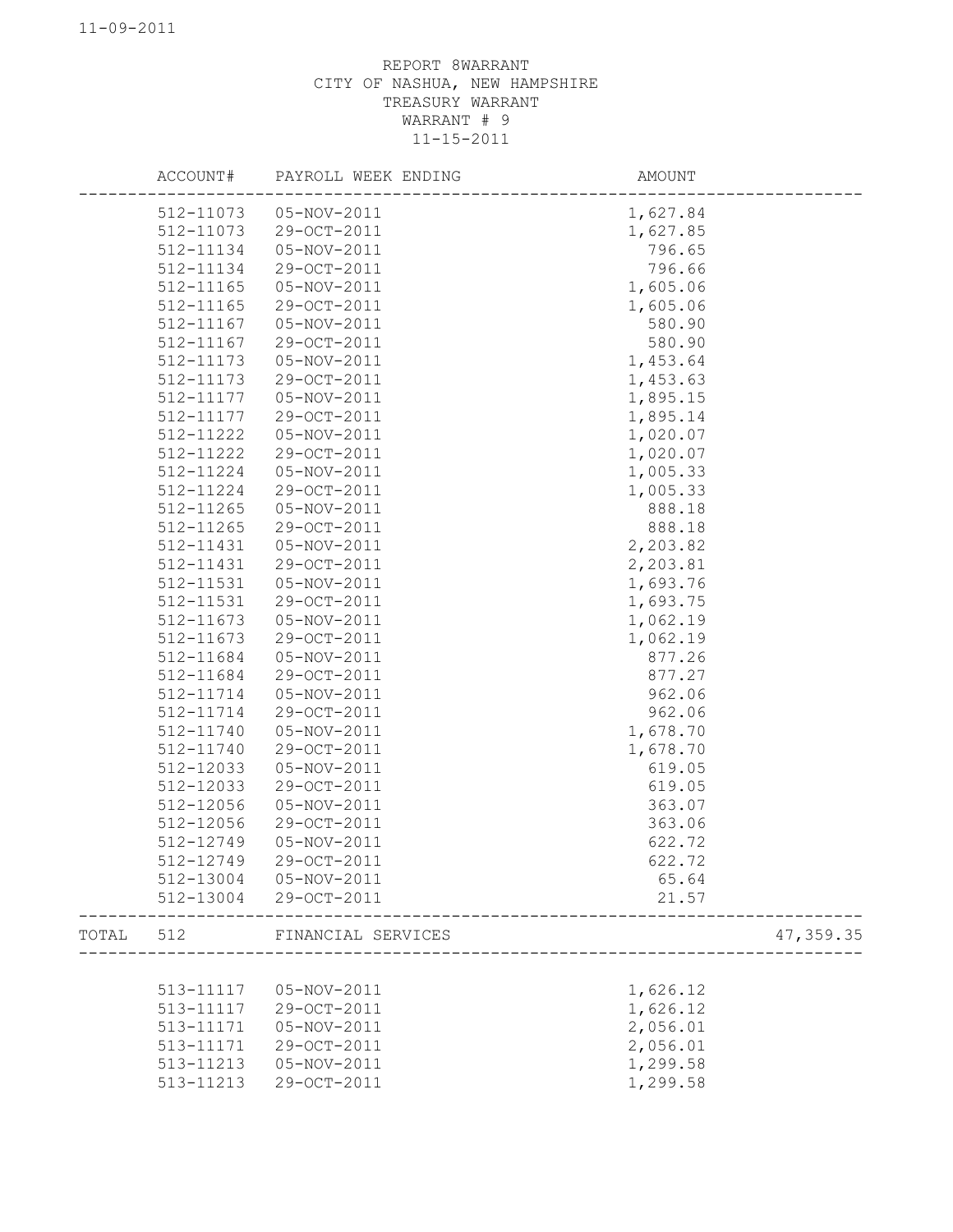|       | ACCOUNT#               | PAYROLL WEEK ENDING         | AMOUNT             |           |
|-------|------------------------|-----------------------------|--------------------|-----------|
|       | 513-11223              | 05-NOV-2011                 | 774.95             |           |
|       | 513-11223              | 29-OCT-2011                 | 774.94             |           |
|       | 513-12085              | 05-NOV-2011                 | 200.00             |           |
|       | 513-12085              | 29-OCT-2011                 | 250.00             |           |
| TOTAL | 513                    | CITY CLERK'S OFFICE         |                    | 11,963.31 |
|       |                        |                             |                    |           |
|       | 515-11185              | 05-NOV-2011                 | 1,004.32           |           |
|       | 515-11185              | 29-OCT-2011                 | 764.32             |           |
|       | 515-11350              | 05-NOV-2011                 | 962.06             |           |
|       | 515-11350              | 29-OCT-2011                 | 962.06             |           |
|       | 515-11447              | 05-NOV-2011                 | 1,458.37           |           |
|       | 515-11447              | 29-OCT-2011                 | 1,458.37           |           |
|       | 515-12028<br>515-12028 | 05-NOV-2011<br>29-OCT-2011  | 608.34<br>582.08   |           |
| TOTAL | 515                    | HUMAN RESOURCES             |                    | 7,799.92  |
|       |                        |                             |                    |           |
|       | 516-11147              | 05-NOV-2011                 | 637.19             |           |
|       | 516-11147              | 29-OCT-2011                 | 637.19             |           |
|       | 516-11148              | 05-NOV-2011                 | 985.60             |           |
|       | 516-11148              | 29-OCT-2011                 | 985.60             |           |
|       | 516-11459              | 05-NOV-2011                 | 1,293.15           |           |
|       | 516-11459              | 29-OCT-2011                 | 1,293.15           |           |
|       | 516-11573              | 05-NOV-2011                 | 939.11             |           |
|       | 516-11573              | 29-OCT-2011                 | 939.11             |           |
| TOTAL | 516                    | PURCHASING DEPARTMENT       |                    | 7,710.10  |
|       |                        |                             |                    |           |
|       | 517-11198              | 05-NOV-2011                 | 1,127.96           |           |
|       | 517-11198<br>517-11266 | 29-OCT-2011<br>05-NOV-2011  | 1,127.96<br>641.15 |           |
|       | 517-11266              | 29-OCT-2011                 | 641.15             |           |
|       | 517-11420              | 05-NOV-2011                 | 747.87             |           |
|       | 517-11420              | 29-OCT-2011                 | 747.87             |           |
|       | 517-13020              | 05-NOV-2011                 | 12.02              |           |
|       | 517-13020              | 29-OCT-2011                 | 84.14              |           |
| TOTAL | 517                    | BUILDING MAINT - CITY ADMIN |                    | 5,130.12  |
|       |                        |                             |                    |           |
|       | 519-11014              | 05-NOV-2011                 | 1,122.77           |           |
|       | 519-11014              | 29-OCT-2011                 | 1,122.77           |           |
|       | 519-11016              | 05-NOV-2011                 | 985.60             |           |
|       | 519-11016              | 29-OCT-2011                 | 985.60             |           |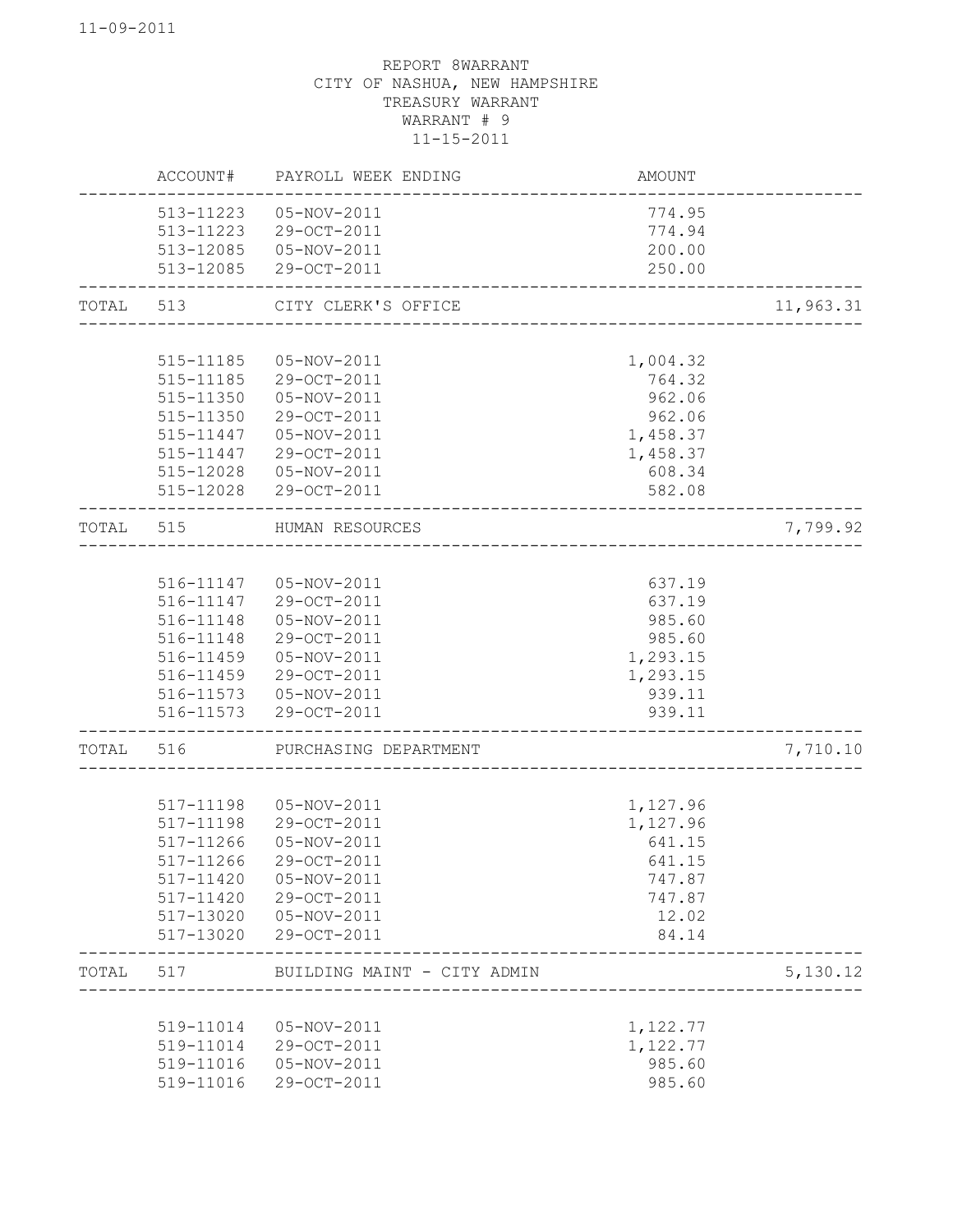| TOTAL     | 522                    | INFORMATION TECHNOLOGY     |                    | 26,719.88 |
|-----------|------------------------|----------------------------|--------------------|-----------|
|           | 522-13004              | 05-NOV-2011                | 232.10             |           |
|           | 522-11729              | 29-OCT-2011                | 2,231.11           |           |
|           | 522-11729              | 05-NOV-2011                | 2,231.11           |           |
|           | 522-11724              | 29-OCT-2011                | 1,377.84           |           |
|           | 522-11724              | 05-NOV-2011                | 1,377.85           |           |
|           | 522-11721              | 29-OCT-2011                | 1,556.11           |           |
|           | 522-11721              | 05-NOV-2011                | 1,556.12           |           |
|           | 522-11652              | 29-OCT-2011                | 1,496.80           |           |
|           | 522-11652              | 05-NOV-2011                | 1,496.80           |           |
|           | 522-11641              | 29-OCT-2011                | 1,409.37           |           |
|           | 522-11641              | 05-NOV-2011                | 1,409.39           |           |
|           | 522-11496              | 29-OCT-2011                | 1,537.47           |           |
|           | 522-11496              | 05-NOV-2011                | 1,537.48           |           |
|           | 522-11429              | 29-OCT-2011                | 1,873.49           |           |
|           | 522-11286<br>522-11429 | 29-OCT-2011<br>05-NOV-2011 | 608.85<br>1,873.48 |           |
|           | 522-11286              | 05-NOV-2011                | 608.85             |           |
|           | 522-11128              | 29-OCT-2011                | 1,152.83           |           |
|           | 522-11128              | 05-NOV-2011                | 1,152.83           |           |
| TOTAL 520 |                        | HUNT BUILDING              |                    | 554.06    |
|           |                        | 520-12077 29-OCT-2011      |                    |           |
|           |                        | 520-12077  05-NOV-2011     | 277.03<br>277.03   |           |
| TOTAL 519 |                        | ASSESSORS                  |                    | 18,485.78 |
|           |                        | 519-11241 29-OCT-2011      | 1,367.59           |           |
|           | 519-11241              | 05-NOV-2011                | 1,367.59           |           |
|           | 519-11205              | 29-OCT-2011                | 815.21             |           |
|           | 519-11205              | 05-NOV-2011                | 815.21             |           |
|           | 519-11154              | 29-OCT-2011                | 652.12             |           |
|           | 519-11154              | 05-NOV-2011                | 652.11             |           |
|           | 519-11153              | 05-NOV-2011<br>29-OCT-2011 | 620.56<br>620.55   |           |
|           | 519-11146<br>519-11153 | 29-OCT-2011                | 858.42             |           |
|           | 519-11146              | 05-NOV-2011                | 858.42             |           |
|           | 519-11115              | 29-OCT-2011                | 1,996.63           |           |
|           | 519-11115              | 05-NOV-2011                | 1,996.63           |           |
|           | 519-11017              | 29-OCT-2011                | 824.00             |           |
|           | 519-11017              | 05-NOV-2011                | 824.00             |           |
|           |                        |                            |                    |           |
|           | ACCOUNT#               | PAYROLL WEEK ENDING        | AMOUNT             |           |

523-11332 05-NOV-2011 1,006.34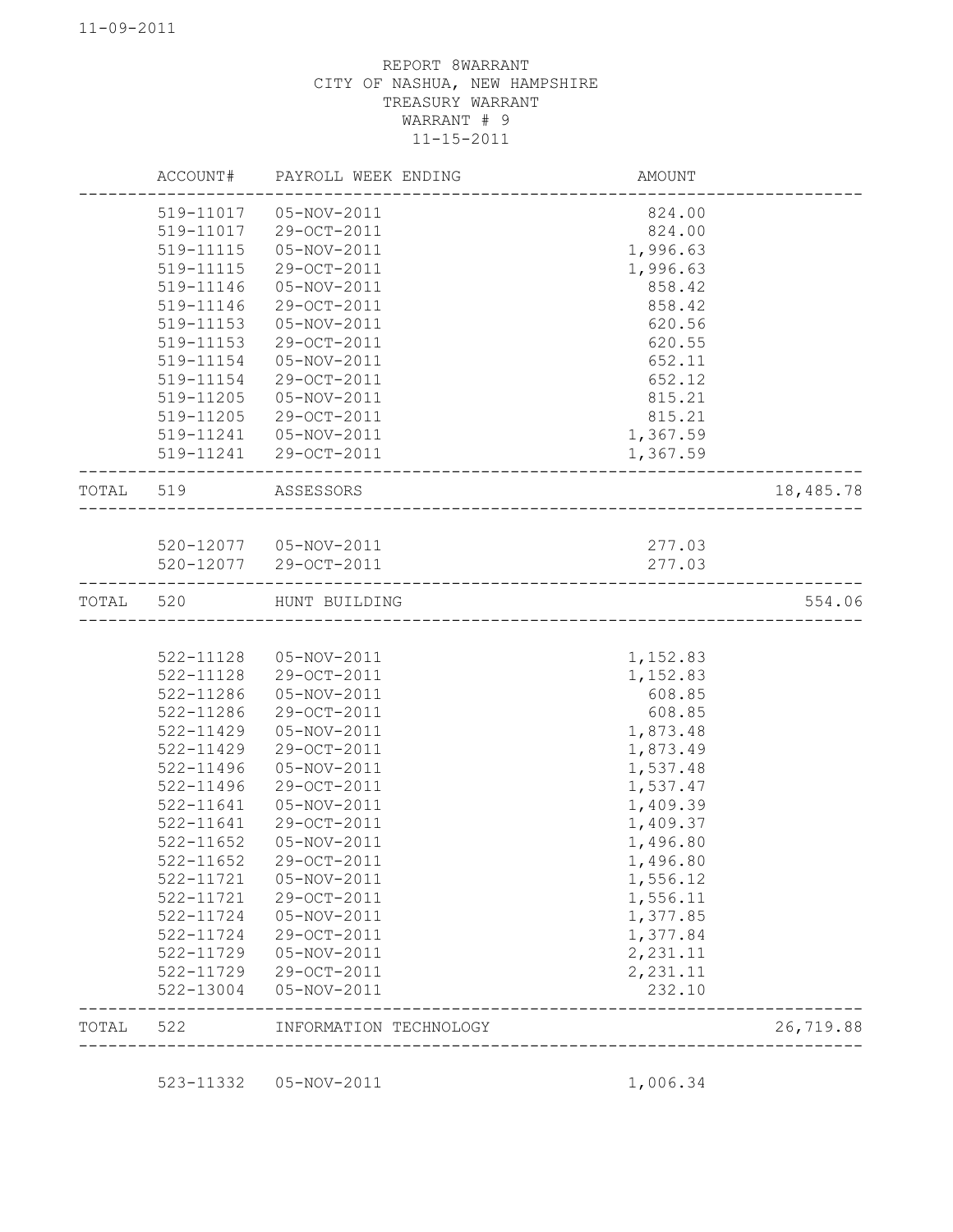|           |           | ACCOUNT# PAYROLL WEEK ENDING                                                                    | AMOUNT   |          |
|-----------|-----------|-------------------------------------------------------------------------------------------------|----------|----------|
|           |           | ____________________<br>523-11332 29-OCT-2011<br>----------------------------- <sup>-</sup> --- | 1,006.33 |          |
| TOTAL 523 |           | GIS                                                                                             |          | 2,012.67 |
|           |           |                                                                                                 |          |          |
|           | 531-11065 | 05-NOV-2011                                                                                     | 1,149.02 |          |
|           | 531-11065 | 29-OCT-2011                                                                                     | 1,149.02 |          |
|           | 531-11085 | 05-NOV-2011                                                                                     | 922.04   |          |
|           | 531-11085 | 29-OCT-2011                                                                                     | 922.04   |          |
|           | 531-11114 | 05-NOV-2011                                                                                     | 2,355.27 |          |
|           | 531-11114 | 29-OCT-2011                                                                                     | 2,355.27 |          |
|           | 531-11129 | 05-NOV-2011                                                                                     | 1,352.53 |          |
|           | 531-11129 | 29-OCT-2011                                                                                     | 1,352.53 |          |
|           | 531-11164 | 05-NOV-2011                                                                                     | 1,178.65 |          |
|           | 531-11164 | 29-OCT-2011                                                                                     | 1,178.65 |          |
|           | 531-11166 | 05-NOV-2011                                                                                     | 1,937.99 |          |
|           | 531-11166 | 29-OCT-2011                                                                                     | 1,937.99 |          |
|           | 531-11170 | 05-NOV-2011                                                                                     | 1,526.04 |          |
|           | 531-11170 | 29-OCT-2011                                                                                     | 1,526.03 |          |
|           | 531-11201 | 05-NOV-2011                                                                                     | 682.42   |          |
|           | 531-11201 | 29-OCT-2011                                                                                     | 682.42   |          |
|           | 531-11203 | 05-NOV-2011                                                                                     | 1,349.54 |          |
|           | 531-11203 | 29-OCT-2011                                                                                     | 1,349.55 |          |
|           | 531-11226 | 05-NOV-2011                                                                                     | 776.25   |          |
|           | 531-11226 | 29-OCT-2011                                                                                     | 776.25   |          |
|           | 531-11242 | 05-NOV-2011                                                                                     | 1,158.79 |          |
|           | 531-11242 | 29-OCT-2011                                                                                     | 1,158.79 |          |
|           | 531-11245 | 05-NOV-2011                                                                                     | 643.00   |          |
|           | 531-11245 | 29-OCT-2011                                                                                     | 643.00   |          |
|           | 531-11257 | 05-NOV-2011                                                                                     | 4,403.35 |          |
|           | 531-11257 | 29-OCT-2011                                                                                     | 4,839.37 |          |
|           | 531-11287 | 05-NOV-2011                                                                                     | 846.15   |          |
|           | 531-11287 | 29-OCT-2011                                                                                     | 846.15   |          |
|           | 531-11398 | 05-NOV-2011                                                                                     | 646.25   |          |
|           | 531-11398 | 29-OCT-2011                                                                                     | 646.26   |          |
|           | 531-11474 | 05-NOV-2011                                                                                     | 740.38   |          |
|           | 531-11474 | 29-OCT-2011                                                                                     | 740.38   |          |
|           | 531-11477 | 05-NOV-2011                                                                                     | 735.60   |          |
|           | 531-11477 | 29-OCT-2011                                                                                     | 735.61   |          |
|           | 531-11487 | 05-NOV-2011                                                                                     | 1,400.35 |          |
|           | 531-11487 | 29-OCT-2011                                                                                     | 1,400.35 |          |
|           | 531-11495 | 05-NOV-2011                                                                                     | 1,037.26 |          |
|           | 531-11495 | 29-OCT-2011                                                                                     | 1,037.27 |          |
|           | 531-11498 | 05-NOV-2011                                                                                     | 878.18   |          |
|           | 531-11498 | 29-OCT-2011                                                                                     |          |          |
|           |           | 05-NOV-2011                                                                                     | 878.18   |          |
|           | 531-11516 |                                                                                                 | 884.57   |          |
|           | 531-11516 | 29-OCT-2011                                                                                     | 884.57   |          |
|           | 531-11534 | 05-NOV-2011                                                                                     | 1,496.62 |          |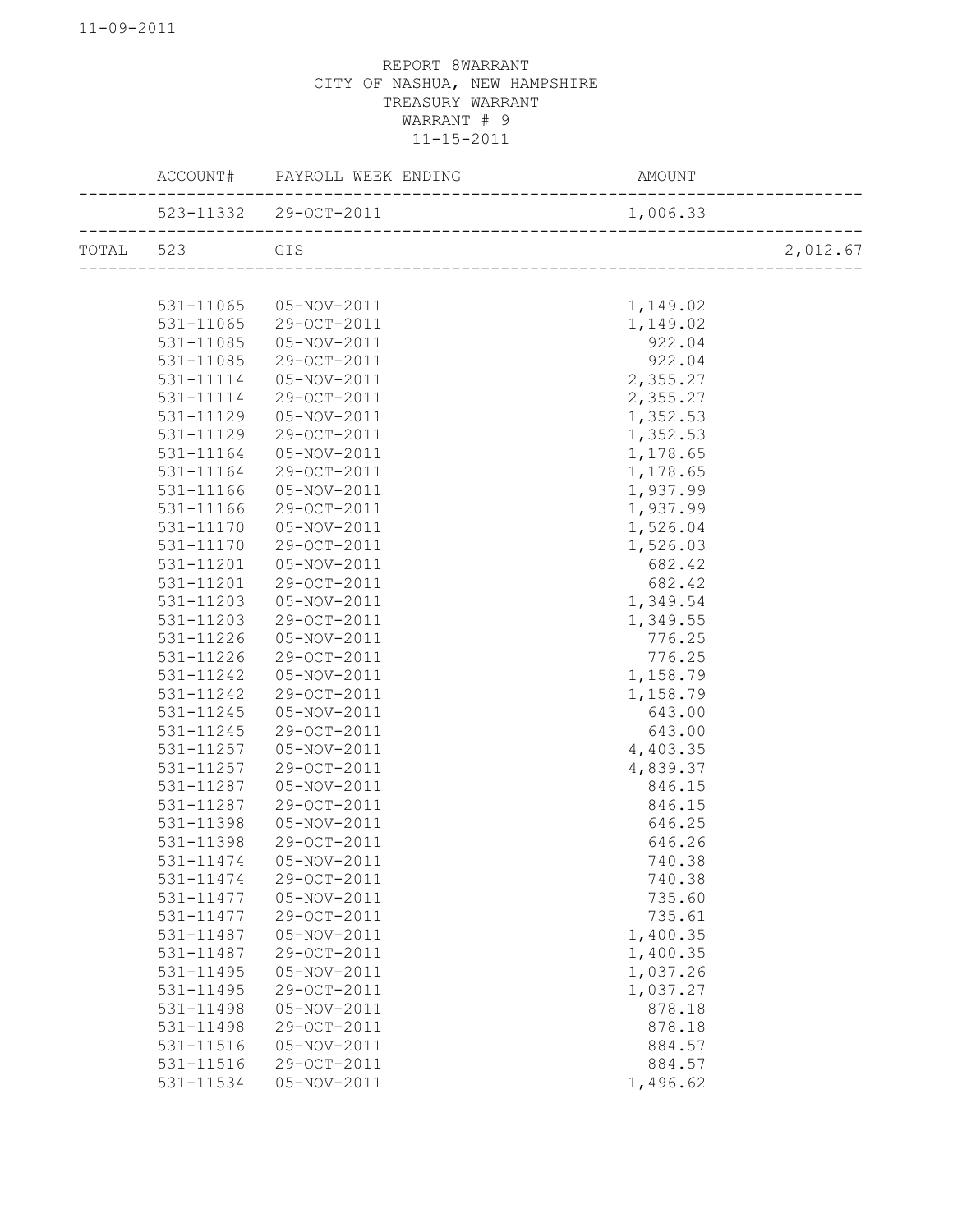| ACCOUNT#  | PAYROLL WEEK ENDING | AMOUNT      |
|-----------|---------------------|-------------|
| 531-11534 | 29-OCT-2011         | 1,496.62    |
| 531-11535 | 05-NOV-2011         | 13,380.91   |
| 531-11535 | 29-OCT-2011         | 15,292.46   |
| 531-11537 | 05-NOV-2011         | 14,485.33   |
| 531-11537 | 29-OCT-2011         | 13,861.38   |
| 531-11538 | 05-NOV-2011         | 922.03      |
| 531-11538 | 29-OCT-2011         | 922.03      |
| 531-11539 | 05-NOV-2011         | 1,587.08    |
| 531-11539 | 29-OCT-2011         | 1,587.08    |
| 531-11544 | 05-NOV-2011         | 4,268.61    |
| 531-11544 | 29-OCT-2011         | 4,268.62    |
| 531-11549 | 05-NOV-2011         | 8,244.06    |
| 531-11549 | 29-OCT-2011         | 8,244.06    |
| 531-11550 | 05-NOV-2011         | 1,914.70    |
| 531-11550 | 29-OCT-2011         | 1,914.70    |
| 531-11552 | 05-NOV-2011         | 9,325.80    |
| 531-11552 | 29-OCT-2011         | 9,325.80    |
| 531-11555 | 05-NOV-2011         | 40,309.00   |
| 531-11555 | 29-OCT-2011         | 43,046.75   |
| 531-11558 | 05-NOV-2011         | 69,932.53   |
| 531-11558 | 29-OCT-2011         | 64, 234.44  |
| 531-11561 | 05-NOV-2011         | 17,776.76   |
| 531-11561 | 29-OCT-2011         | 17,776.76   |
| 531-11567 | 05-NOV-2011         | 34, 187. 10 |
| 531-11567 | 29-OCT-2011         | 34, 385.88  |
| 531-11569 | 05-NOV-2011         | 1,214.02    |
| 531-11569 | 29-OCT-2011         | 1,214.02    |
| 531-11618 | 05-NOV-2011         | 2,713.47    |
| 531-11618 | 29-OCT-2011         | 2,713.47    |
| 531-11622 | 05-NOV-2011         | 3,062.10    |
| 531-11622 | 29-OCT-2011         | 3,062.09    |
| 531-11664 | 05-NOV-2011         | 1,171.16    |
| 531-11664 | 29-OCT-2011         | 1, 171.17   |
| 531-11665 | $05 - NOV - 2011$   | 863.25      |
| 531-11665 | 29-OCT-2011         | 863.25      |
| 531-11719 | 05-NOV-2011         | 949.27      |
| 531-11719 | 29-OCT-2011         | 949.27      |
| 531-11722 | 29-OCT-2011         | 611.85      |
| 531-11732 | 05-NOV-2011         | 6,653.45    |
| 531-11732 | 29-OCT-2011         | 6,034.25    |
| 531-12020 | 05-NOV-2011         | 984.99      |
| 531-12020 | 29-OCT-2011         | 984.99      |
| 531-12042 | 05-NOV-2011         | 1,263.42    |
| 531-12042 | 29-OCT-2011         | 671.95      |
| 531-12066 | 05-NOV-2011         | 666.41      |
| 531-12066 | 29-OCT-2011         | 666.40      |
| 531-12068 | 05-NOV-2011         | 725.99      |
| 531-12068 | 29-OCT-2011         | 725.99      |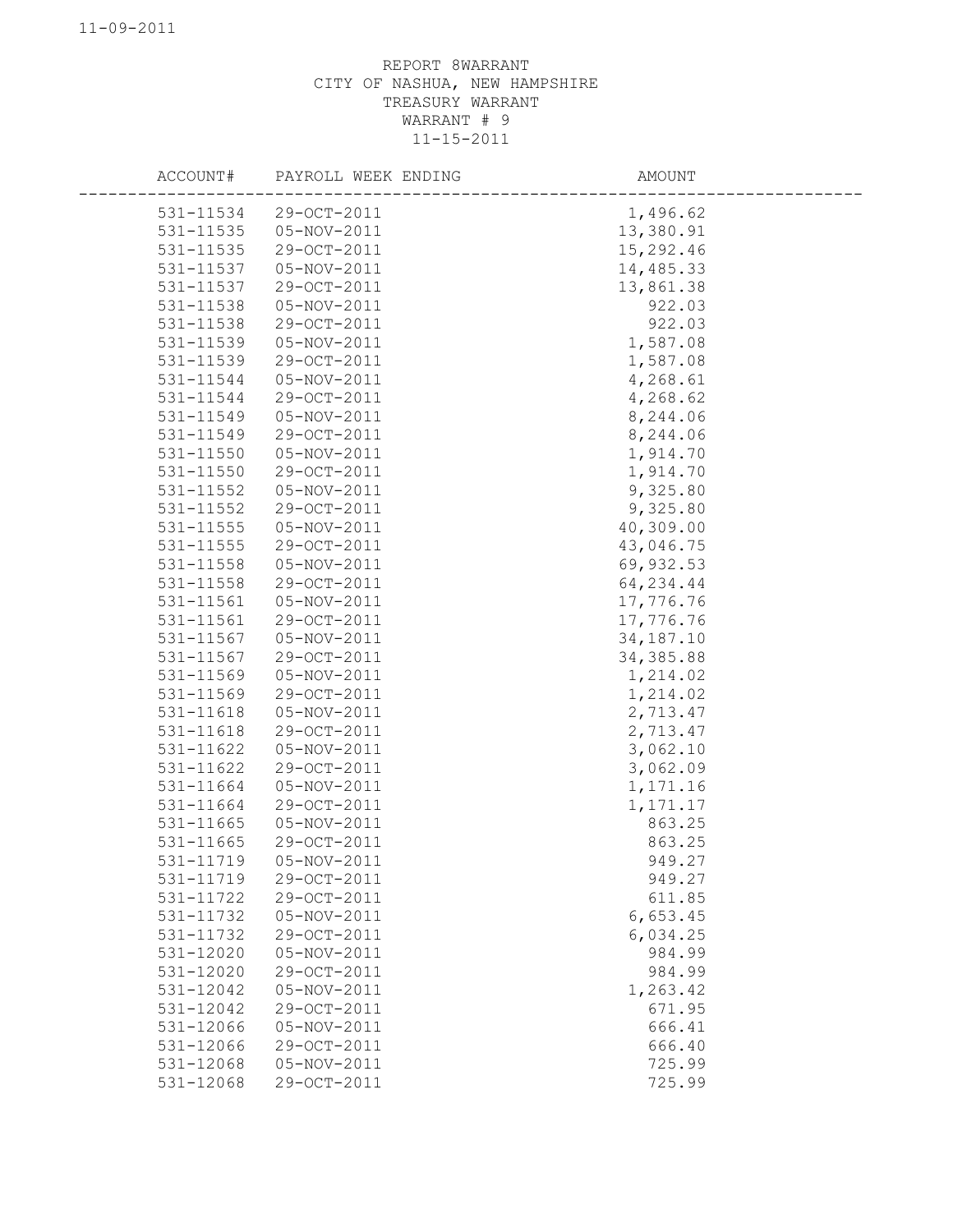|           |           | ACCOUNT# PAYROLL WEEK ENDING | AMOUNT                       |             |
|-----------|-----------|------------------------------|------------------------------|-------------|
|           | 531-12071 | 05-NOV-2011                  | 266.52                       |             |
|           | 531-12071 | 29-OCT-2011                  | 266.52                       |             |
|           | 531-12119 | 05-NOV-2011                  | 1,158.52                     |             |
|           | 531-12119 | 29-OCT-2011                  | 1,158.52                     |             |
|           | 531-13004 | 05-NOV-2011                  | 5, 154.82                    |             |
|           | 531-13004 | 29-OCT-2011                  | 2,498.58                     |             |
|           | 531-13038 | 05-NOV-2011                  | 1,058.09                     |             |
|           | 531-13038 | 29-OCT-2011                  | 1,186.17                     |             |
|           | 531-13040 | 05-NOV-2011                  | 2,949.83                     |             |
|           | 531-13040 | 29-OCT-2011                  | 3,459.63                     |             |
|           | 531-13044 | 05-NOV-2011                  | 1,862.40                     |             |
|           | 531-13044 | 29-OCT-2011                  | 1,849.50                     |             |
|           | 531-13047 | 05-NOV-2011                  | 13,022.87                    |             |
|           | 531-13047 | 29-OCT-2011                  | 10,754.34                    |             |
|           | 531-13048 | 05-NOV-2011                  | 7,946.74                     |             |
|           | 531-13048 | 29-OCT-2011                  | 5,168.29                     |             |
|           | 531-17003 | 05-NOV-2011                  | 550.00                       |             |
|           |           | 531-17003 29-OCT-2011        | 700.00                       |             |
|           |           | 531-17006 05-NOV-2011        | 2,400.00                     |             |
| TOTAL 531 |           | POLICE DEPARTMENT            |                              | 591, 177.99 |
|           |           |                              | ---------------------------- |             |
|           |           |                              |                              |             |
|           | 532-11024 | 05-NOV-2011                  | 2,120.49                     |             |
|           |           | 532-11024 29-OCT-2011        | 2,120.46                     |             |
|           | 532-11036 | 05-NOV-2011                  | 1,929.25                     |             |
|           | 532-11036 | 29-OCT-2011                  | 1,929.25                     |             |
|           | 532-11063 | 05-NOV-2011                  | 1,377.02                     |             |
|           | 532-11063 | 29-OCT-2011                  | 1,377.02                     |             |
|           | 532-11066 | 05-NOV-2011                  | 1,405.64                     |             |
|           | 532-11066 | 29-OCT-2011                  | 1,405.64                     |             |
|           | 532-11069 | 05-NOV-2011                  | 2,726.88                     |             |
|           | 532-11069 | 29-OCT-2011                  | 2,726.90                     |             |
|           | 532-11111 | 05-NOV-2011                  | 1,676.66                     |             |
|           | 532-11111 | 29-OCT-2011                  | 2,240.77                     |             |
|           | 532-11207 | 05-NOV-2011                  | 6,793.69                     |             |
|           | 532-11207 | 29-OCT-2011                  | 6,220.96                     |             |
|           | 532-11281 | 05-NOV-2011                  | 1,005.79                     |             |
|           | 532-11281 | 29-OCT-2011                  | 1,005.79                     |             |
|           | 532-11285 | 05-NOV-2011                  | 8, 414.52                    |             |
|           | 532-11285 | 29-OCT-2011                  | 8, 414.52                    |             |
|           | 532-11291 | 05-NOV-2011                  | 6,770.16                     |             |
|           | 532-11291 | 29-OCT-2011                  | 6,700.34                     |             |
|           | 532-11298 | 05-NOV-2011                  | 1,395.22                     |             |
|           | 532-11298 | 29-OCT-2011                  | 1,395.22                     |             |
|           | 532-11300 | 05-NOV-2011                  | 37, 389.68                   |             |
|           | 532-11300 | 29-OCT-2011                  | 37, 389.68                   |             |
|           | 532-11303 | 05-NOV-2011                  | 1,252.31                     |             |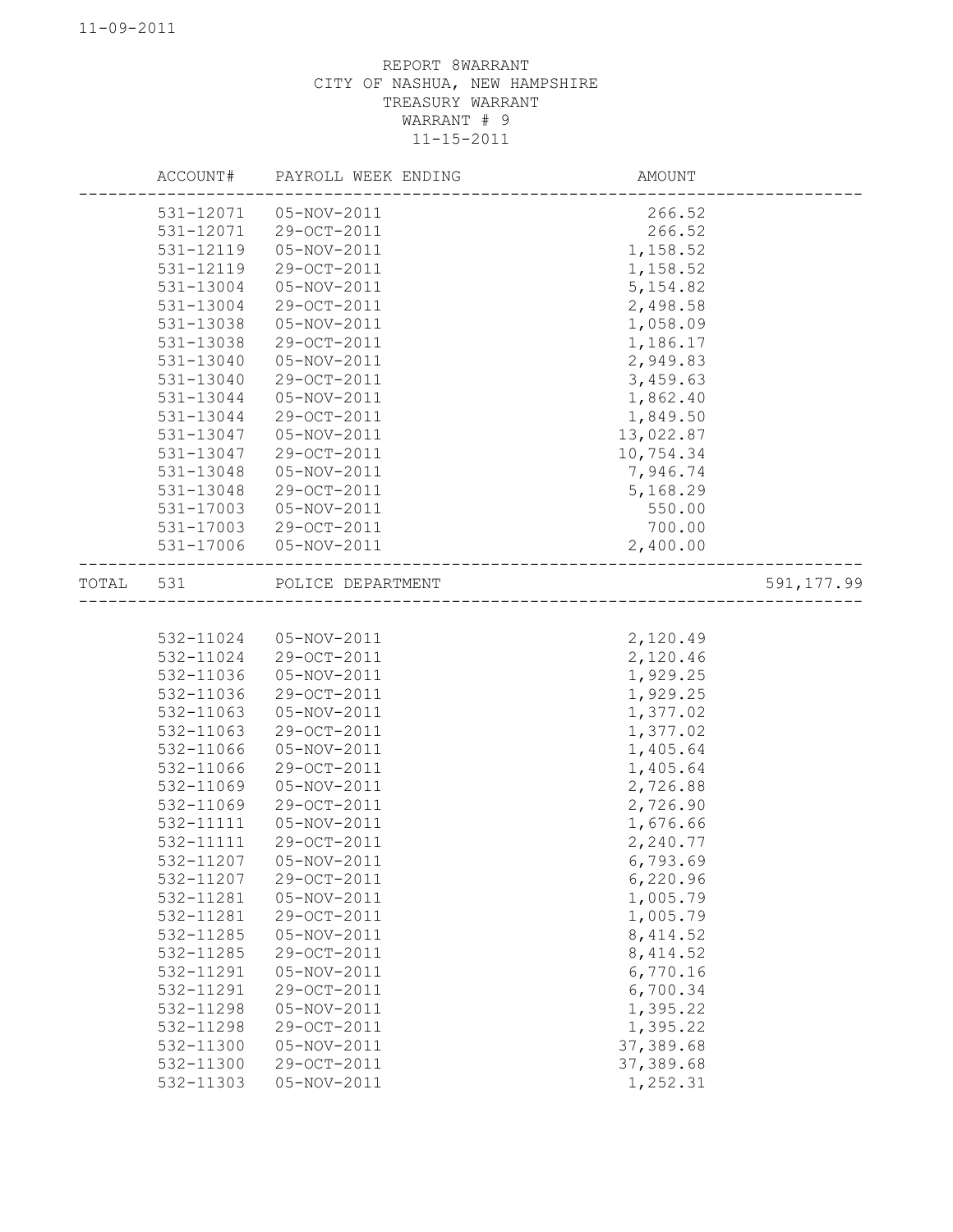|       | ACCOUNT#  | PAYROLL WEEK ENDING  | AMOUNT     |            |
|-------|-----------|----------------------|------------|------------|
|       | 532-11303 | 29-OCT-2011          | 1,252.32   |            |
|       | 532-11309 | 05-NOV-2011          | 100,050.28 |            |
|       | 532-11309 | 29-OCT-2011          | 99,000.85  |            |
|       | 532-11660 | 05-NOV-2011          | 1,535.86   |            |
|       | 532-11660 | 29-OCT-2011          | 1,535.86   |            |
|       | 532-11663 | 05-NOV-2011          | 1,535.86   |            |
|       | 532-11663 | 29-OCT-2011          | 1,535.88   |            |
|       | 532-11666 | 05-NOV-2011          | 1,535.88   |            |
|       | 532-11666 | 29-OCT-2011          | 1,535.88   |            |
|       | 532-11668 | 05-NOV-2011          | 1,551.21   |            |
|       | 532-11668 | 29-OCT-2011          | 1,551.20   |            |
|       | 532-12070 | 05-NOV-2011          | 26,650.83  |            |
|       | 532-12070 | 29-OCT-2011          | 26, 271.21 |            |
|       | 532-13003 | 05-NOV-2011          | 1,068.42   |            |
|       | 532-13003 | 29-OCT-2011          | 783.38     |            |
|       | 532-13004 | 05-NOV-2011          | 5,926.72   |            |
|       | 532-13004 | 29-OCT-2011          | 2,385.59   |            |
|       | 532-13018 | 05-NOV-2011          | 1,378.57   |            |
|       | 532-13018 | 29-OCT-2011          | 952.72     |            |
|       | 532-13024 | 05-NOV-2011          | 4,535.99   |            |
|       |           | 29-OCT-2011          |            |            |
|       | 532-13024 |                      | 2,464.45   |            |
|       | 532-13050 | 05-NOV-2011          | 8,729.81   |            |
|       | 532-13050 | 29-OCT-2011          | 9,013.09   |            |
|       | 532-19231 | 05-NOV-2011          | 1,228.20   |            |
|       | 532-19231 | 29-OCT-2011          | 1,228.20   |            |
|       | 532-19232 | 05-NOV-2011          | 1,850.89   |            |
|       | 532-19232 | 29-OCT-2011          | 1,850.89   |            |
|       | 532-19233 | 05-NOV-2011          | 2,834.22   |            |
|       | 532-19233 | 29-OCT-2011          | 2,834.22   |            |
|       | 532-19234 | 05-NOV-2011          | 1,788.24   |            |
|       | 532-19234 | 29-OCT-2011          | 1,788.24   |            |
| TOTAL | 532       | FIRE DEPARTMENT      |            | 465,368.82 |
|       |           |                      |            |            |
|       | 535-11436 | 05-NOV-2011          | 1,384.62   |            |
|       | 535-11436 | 29-OCT-2011          | 1,384.62   |            |
|       | 535-11980 | 05-NOV-2011          | 96.15      |            |
|       | 535-11980 | 29-OCT-2011          | 96.15      |            |
| TOTAL | 535       | EMERGENCY MANAGEMENT |            | 2,961.54   |
|       |           |                      |            |            |
|       | 536-11200 | 05-NOV-2011          | 1,449.60   |            |
|       | 536-11200 | 29-OCT-2011          | 1,449.60   |            |
|       | 536-12137 | 05-NOV-2011          | 1,230.12   |            |
|       | 536-12137 | 29-OCT-2011          | 1,230.12   |            |
|       | 536-13004 | 05-NOV-2011          | 489.24     |            |
|       |           |                      |            |            |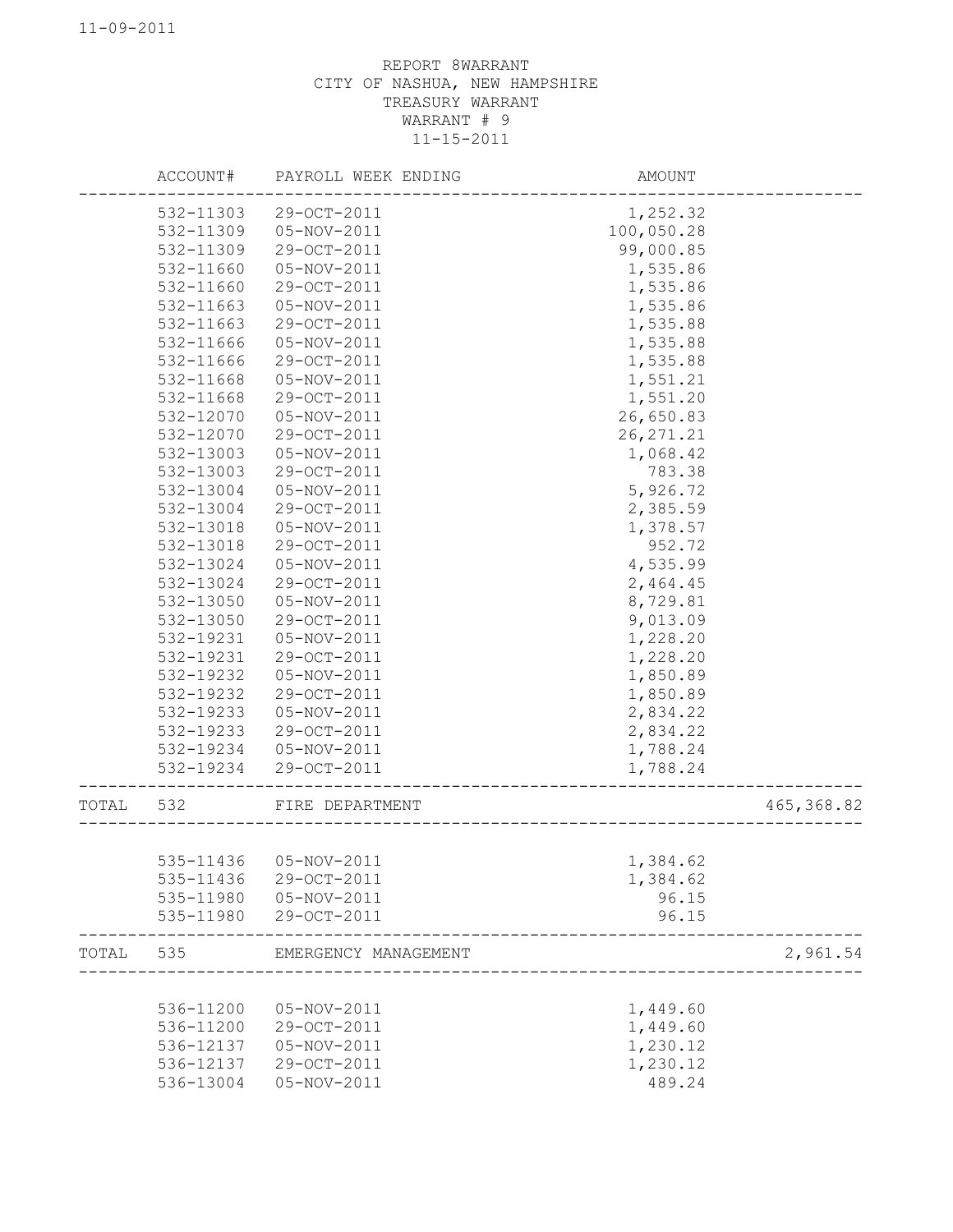|       | ACCOUNT#      | PAYROLL WEEK ENDING         | <b>AMOUNT</b> |           |
|-------|---------------|-----------------------------|---------------|-----------|
|       | TOTAL 536     | CITYWIDE COMMUNICATIONS     |               | 5,848.68  |
|       |               |                             |               |           |
|       | 541-11024     | 05-NOV-2011                 | 396.53        |           |
|       | 541-11024     | 29-OCT-2011                 | 396.53        |           |
|       | 541-11240     | 05-NOV-2011                 | 1,558.90      |           |
|       | $541 - 11240$ | 29-OCT-2011                 | 1,558.91      |           |
|       | 541-11346     | 05-NOV-2011                 | 437.48        |           |
|       | 541-11346     | 29-OCT-2011                 | 437.48        |           |
| TOTAL | 541           | COMMUNITY SERVICES DIVISION |               | 4,785.83  |
|       |               |                             |               |           |
|       | 542-11024     | 05-NOV-2011                 | 660.89        |           |
|       | 542-11024     | 29-OCT-2011                 | 660.88        |           |
|       | 542-11484     | 05-NOV-2011                 | 156.80        |           |
|       | 542-11484     | 29-OCT-2011                 | 156.80        |           |
|       | 542-11584     | 05-NOV-2011                 | 2,934.59      |           |
|       | 542-11584     | 29-OCT-2011                 | 2,934.59      |           |
|       | 542-12044     | 05-NOV-2011                 | 515.12        |           |
| TOTAL | 542           | COMMUNITY HEALTH            |               | 8,019.67  |
|       |               |                             |               |           |
|       | 543-11380     | 05-NOV-2011                 | 993.15        |           |
|       | 543-11380     | 29-OCT-2011                 | 993.15        |           |
|       | 543-11438     | 05-NOV-2011                 | 1,331.50      |           |
|       | 543-11438     | 29-OCT-2011                 | 1,331.51      |           |
|       | 543-11602     | 05-NOV-2011                 | 914.39        |           |
|       | 543-11602     | 29-OCT-2011                 | 914.39        |           |
|       | 543-11604     | 05-NOV-2011                 | 1,581.50      |           |
|       | 543-11604     | 29-OCT-2011                 | 1,581.50      |           |
|       | 543-11605     | 05-NOV-2011                 | 990.06        |           |
|       | 543-11605     | 29-OCT-2011                 | 990.07        |           |
| TOTAL | 543           | ENVIRONMENTAL HEALTH DEPT.  |               | 11,621.22 |
|       |               |                             |               |           |
|       | 544-11008     | 05-NOV-2011                 | 770.29        |           |
|       | 544-11008     | 29-OCT-2011                 | 770.29        |           |
|       | 544-11099     | 05-NOV-2011                 | 2,171.97      |           |
|       | 544-11099     | 29-OCT-2011                 | 2,171.97      |           |
|       | 544-11112     | 05-NOV-2011                 | 881.65        |           |
|       | 544-11112     | 29-OCT-2011                 | 881.65        |           |
|       | 544-11367     | 05-NOV-2011                 | 862.72        |           |
|       | 544-11367     | 29-OCT-2011                 | 862.72        |           |
|       | 544-11777     | 05-NOV-2011                 | 1,334.82      |           |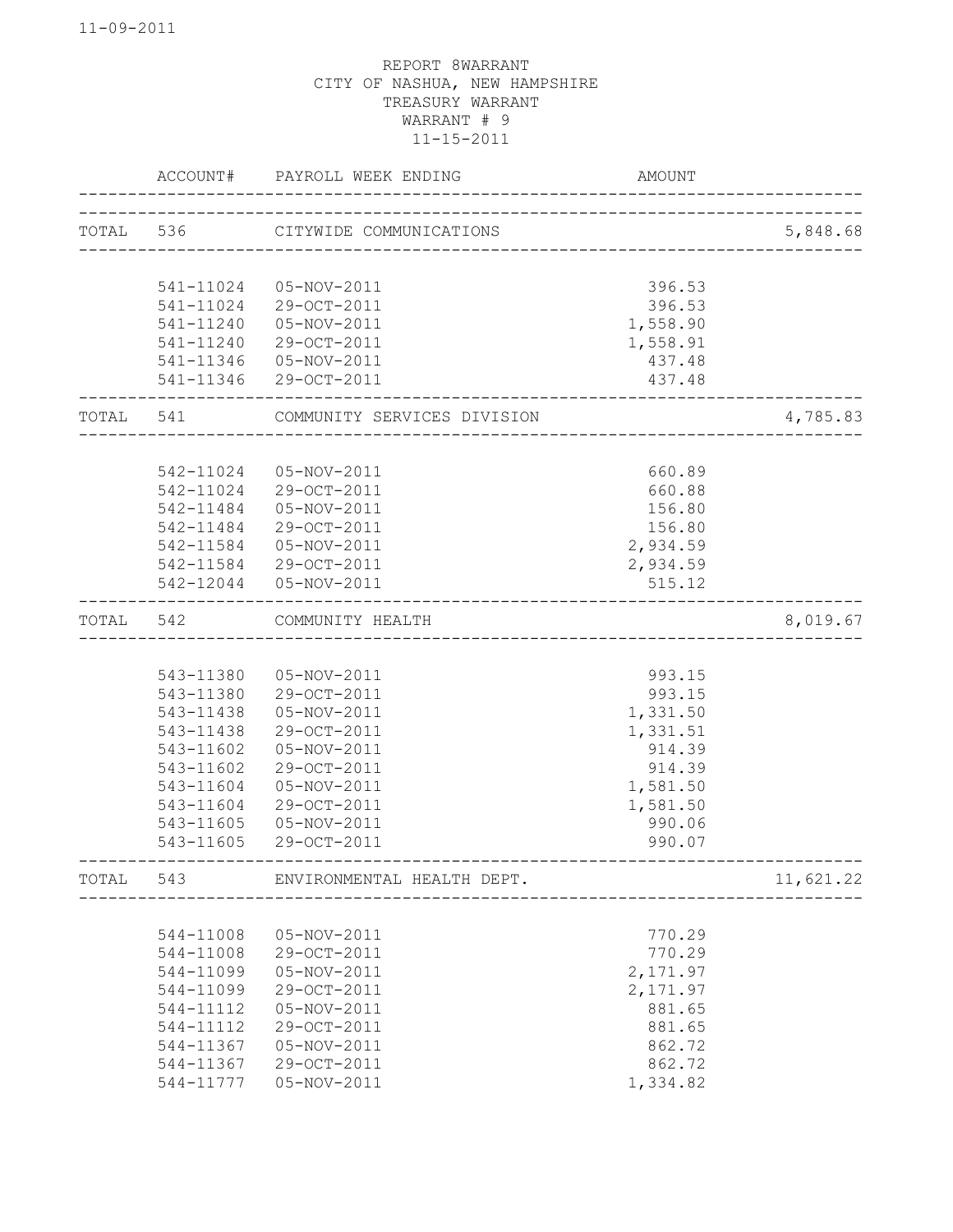|       |               | ACCOUNT# PAYROLL WEEK ENDING                          | AMOUNT   |            |
|-------|---------------|-------------------------------------------------------|----------|------------|
|       |               | 544-11777 29-OCT-2011<br>____________________________ | 1,334.82 |            |
|       |               | TOTAL 544 WELFARE ADMINISTRATION                      |          | 12,042.90  |
|       |               |                                                       |          |            |
|       | 551-11024     | 05-NOV-2011                                           | 639.72   |            |
|       | 551-11024     | 29-OCT-2011                                           | 639.71   |            |
|       | $551 - 11057$ | 05-NOV-2011                                           | 920.69   |            |
|       | 551-11057     | 29-OCT-2011                                           | 920.69   |            |
|       | 551-11094     | 05-NOV-2011                                           | 313.78   |            |
|       | 551-11094     | 29-OCT-2011                                           | 313.78   |            |
|       | 551-11097     | 05-NOV-2011                                           | 1,101.98 |            |
|       | 551-11097     | 29-OCT-2011                                           | 1,101.98 |            |
|       | 551-11211     | 05-NOV-2011                                           | 635.27   |            |
|       | 551-11211     | 29-OCT-2011                                           | 635.27   |            |
|       | 551-11249     | 05-NOV-2011                                           | 1,359.29 |            |
|       | 551-11249     | 29-OCT-2011                                           | 1,359.29 |            |
|       | 551-11268     | 05-NOV-2011                                           | 650.13   |            |
|       | 551-11268     | 29-OCT-2011                                           | 650.13   |            |
|       | 551-11273     | 05-NOV-2011                                           | 1,735.80 |            |
|       | 551-11273     | 29-OCT-2011                                           | 1,735.80 |            |
|       | 551-11435     | 05-NOV-2011                                           | 941.42   |            |
|       | 551-11435     | 29-OCT-2011                                           | 941.42   |            |
|       | 551-11462     | 05-NOV-2011                                           | 1,059.21 |            |
|       | 551-11462     | 29-OCT-2011                                           | 1,059.21 |            |
|       | 551-11620     | 05-NOV-2011                                           | 1,190.53 |            |
|       | 551-11620     | 29-OCT-2011                                           | 1,190.53 |            |
|       | 551-11638     | 05-NOV-2011                                           | 1,218.12 |            |
|       | 551-11638     | 29-OCT-2011                                           | 1,218.12 |            |
|       |               | 551-13004  05-NOV-2011                                | 413.26   |            |
| TOTAL | 551           | PUBLIC WORKS DIV & ENGINEERING                        |          | 23, 945.13 |
|       |               |                                                       |          |            |
|       |               | 552-11024  05-NOV-2011                                | 706.27   |            |
|       | 552-11024     | 29-OCT-2011                                           | 706.26   |            |
|       | 552-11077     | 05-NOV-2011                                           | 1,338.14 |            |
|       | 552-11077     | 29-OCT-2011                                           | 1,338.14 |            |
|       | 552-11087     | 05-NOV-2011                                           | 840.40   |            |
|       | 552-11087     | 29-OCT-2011                                           | 840.40   |            |
|       | 552-11143     | 05-NOV-2011                                           | 878.00   |            |
|       | 552-11143     | 29-OCT-2011                                           | 878.00   |            |
|       | 552-11324     | 05-NOV-2011                                           | 4,236.84 |            |
|       | 552-11324     | 29-OCT-2011                                           | 4,236.84 |            |
|       | 552-11339     | 05-NOV-2011                                           | 3,012.80 |            |
|       | 552-11339     | 29-OCT-2011                                           | 3,640.97 |            |
|       | 552-11342     | 05-NOV-2011                                           | 790.80   |            |
|       | 552-11342     | 29-OCT-2011                                           | 790.80   |            |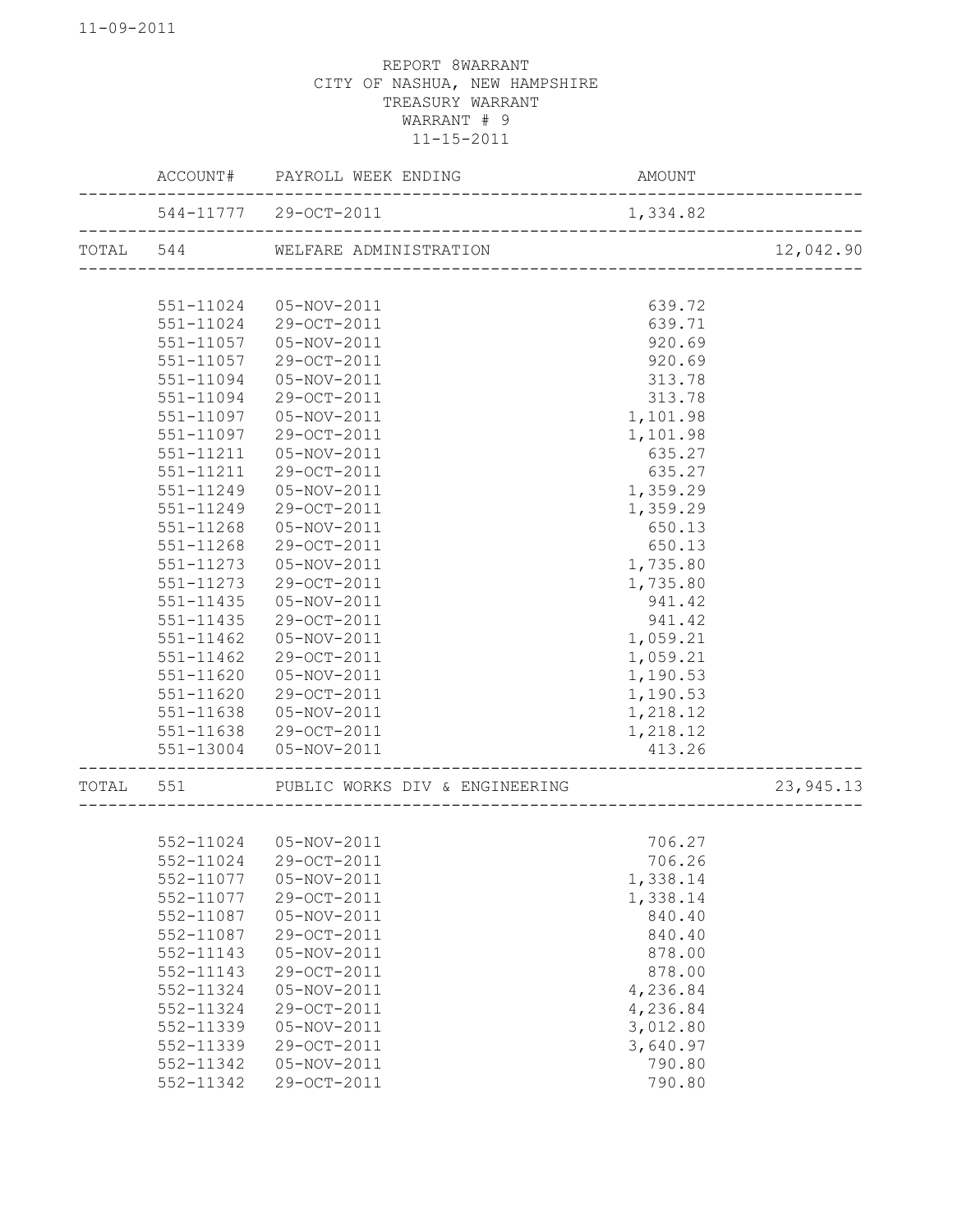|           |           | ACCOUNT# PAYROLL WEEK ENDING | AMOUNT              |           |
|-----------|-----------|------------------------------|---------------------|-----------|
|           | 552-11343 | 05-NOV-2011                  | 2,665.20            |           |
|           | 552-11343 | 29-OCT-2011                  | 2,665.20            |           |
|           | 552-11407 | 05-NOV-2011                  | 5,469.60            |           |
|           | 552-11407 | 29-OCT-2011                  | 5,469.61            |           |
|           | 552-11492 | 05-NOV-2011                  | 836.40              |           |
|           | 552-11492 | 29-OCT-2011                  | 836.40              |           |
|           | 552-11562 | 05-NOV-2011                  | 462.55              |           |
|           | 552-11562 | 29-OCT-2011                  | 420.52              |           |
|           | 552-11580 | 05-NOV-2011                  | 1,019.77            |           |
|           | 552-11580 | 29-OCT-2011                  | 1,019.77            |           |
|           | 552-11672 | 05-NOV-2011                  | 1,575.29            |           |
|           | 552-11672 | 29-OCT-2011                  | 1,575.29            |           |
|           | 552-11750 | 05-NOV-2011                  | 803.60              |           |
|           | 552-11750 | 29-OCT-2011                  | 819.60              |           |
|           | 552-12156 | 29-OCT-2011                  | 800.00              |           |
|           | 552-13004 | 05-NOV-2011                  | 13,805.65           |           |
|           | 552-13004 | 29-OCT-2011                  | 5,843.81            |           |
|           | 552-13009 | 05-NOV-2011                  | 1,108.16            |           |
|           | 552-13009 | 29-OCT-2011                  | 608.40              |           |
|           | 552-13067 | 05-NOV-2011                  | 1,388.73            |           |
|           |           | 552-13067 29-OCT-2011        | 304.08              |           |
|           |           | 552-17002  05-NOV-2011       | 500.00              |           |
| TOTAL 552 |           | PARKS AND RECREATION         | ------------------- | 74,232.29 |
|           |           |                              |                     |           |
|           | 553-11024 | 05-NOV-2011                  | 344.48              |           |
|           | 553-11024 | 29-OCT-2011                  | 358.50              |           |
|           | 553-11078 | 05-NOV-2011                  | 1,374.43            |           |
|           | 553-11078 | 29-OCT-2011                  | 1,374.43            |           |
|           | 553-11098 | 05-NOV-2011                  | 1,038.42            |           |
|           | 553-11098 | 29-OCT-2011                  | 1,038.42            |           |
|           | 553-11192 | 05-NOV-2011                  | 977.06              |           |
|           | 553-11192 | 29-OCT-2011                  | 977.06              |           |
|           | 553-11279 | 05-NOV-2011                  | 6,146.00            |           |
|           | 553-11279 | 29-OCT-2011                  | 6,146.00            |           |
|           | 553-11327 | 05-NOV-2011                  | 4,236.83            |           |
|           | 553-11327 | 29-OCT-2011                  | 4,236.84            |           |
|           | 553-11375 | 05-NOV-2011                  | 833.20              |           |
|           | 553-11375 | 29-OCT-2011                  | 1,923.20            |           |
|           | 553-11465 | 05-NOV-2011                  | 3,178.32            |           |
|           | 553-11465 | 29-OCT-2011                  | 3,178.32            |           |
|           | 553-11474 | 05-NOV-2011                  | 3,856.81            |           |
|           | 553-11474 | 29-OCT-2011                  | 3,856.81            |           |
|           | 553-11475 | 05-NOV-2011                  | 2,934.30            |           |
|           | 553-11475 | 29-OCT-2011                  | 2,919.30            |           |
|           | 553-11477 | $05 - NOV - 2011$            | 1,756.00            |           |
|           | 553-11477 | 29-OCT-2011                  | 1,756.00            |           |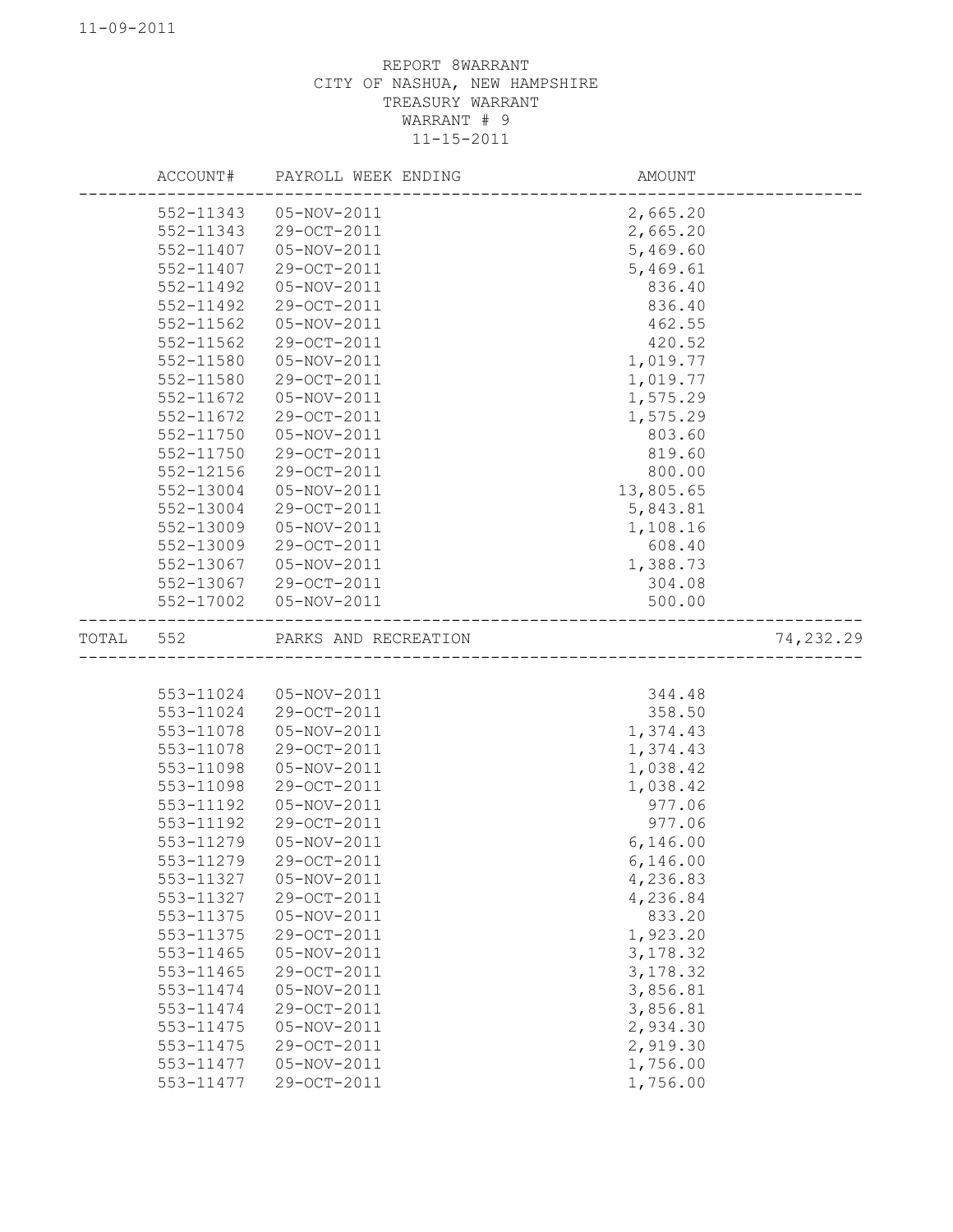|       | ACCOUNT#  | PAYROLL WEEK ENDING   | <b>AMOUNT</b> |            |
|-------|-----------|-----------------------|---------------|------------|
|       | 553-11478 | 05-NOV-2011           | 694.58        |            |
|       | 553-11478 | 29-OCT-2011           | 882.00        |            |
|       | 553-11648 | 05-NOV-2011           | 1,063.44      |            |
|       | 553-11648 | 29-OCT-2011           | 1,063.44      |            |
|       | 553-11678 | 05-NOV-2011           | 1,493.12      |            |
|       | 553-11678 | 29-OCT-2011           | 1,493.12      |            |
|       | 553-11759 | 05-NOV-2011           | 11,858.85     |            |
|       | 553-11759 | 29-OCT-2011           | 12, 152.20    |            |
|       | 553-11771 | 05-NOV-2011           | 1,901.60      |            |
|       | 553-11771 | 29-OCT-2011           | 1,901.60      |            |
|       | 553-13004 | 05-NOV-2011           | 4,839.01      |            |
|       | 553-13004 | 29-OCT-2011           | 1,069.75      |            |
|       | 553-13009 | 05-NOV-2011           | 27, 253.47    |            |
|       | 553-13009 | 29-OCT-2011           | 14,262.34     |            |
| TOTAL | 553       | STREET DEPARTMENT     |               | 136,369.25 |
|       |           |                       |               |            |
|       |           | 555-11024 05-NOV-2011 | 344.49        |            |
|       |           |                       |               |            |
|       | 555-11024 | 29-OCT-2011           | 358.50        |            |
|       | 555-11058 | 05-NOV-2011           | 1,019.76      |            |
|       | 555-11058 | 29-OCT-2011           | 1,019.77      |            |
|       | 555-11461 | 05-NOV-2011           | 1,541.28      |            |
|       | 555-11461 | 29-OCT-2011           | 1,541.28      |            |
|       | 555-11505 | 05-NOV-2011           | 1,225.81      |            |
|       | 555-11505 | 29-OCT-2011           | 1,225.81      |            |
|       | 555-11639 | 05-NOV-2011           | 836.40        |            |
|       | 555-11639 | 29-OCT-2011           | 836.40        |            |
|       | 555-11640 | 05-NOV-2011           | 779.20        |            |
|       | 555-11640 | 29-OCT-2011           | 779.20        |            |
|       | 555-11738 | 05-NOV-2011           | 2,000.00      |            |
|       | 555-11738 | 29-OCT-2011           | 2,000.00      |            |
|       | 555-11745 | 05-NOV-2011           | 831.60        |            |
|       | 555-11745 | 29-OCT-2011           | 831.60        |            |
|       | 555-11746 | 05-NOV-2011           | 1,179.38      |            |
|       | 555-11746 | 29-OCT-2011           | 1,179.38      |            |
|       | 555-13004 | 05-NOV-2011           | 711.08        |            |
|       | 555-13004 | 29-OCT-2011           | 225.00        |            |
|       | 555-13068 | 05-NOV-2011           | 263.37        |            |
|       | 555-13068 | 29-OCT-2011           | 263.15        |            |
| TOTAL | 555       | TRAFFIC DEPARTMENT    |               | 20,992.46  |
|       |           |                       |               |            |
|       | 557-11024 | 05-NOV-2011           | 639.71        |            |
|       | 557-11024 | 29-OCT-2011           | 639.71        |            |
|       | 557-11161 | 05-NOV-2011           | 1,268.16      |            |
|       | 557-11161 | 29-OCT-2011           | 1,268.16      |            |
|       |           |                       |               |            |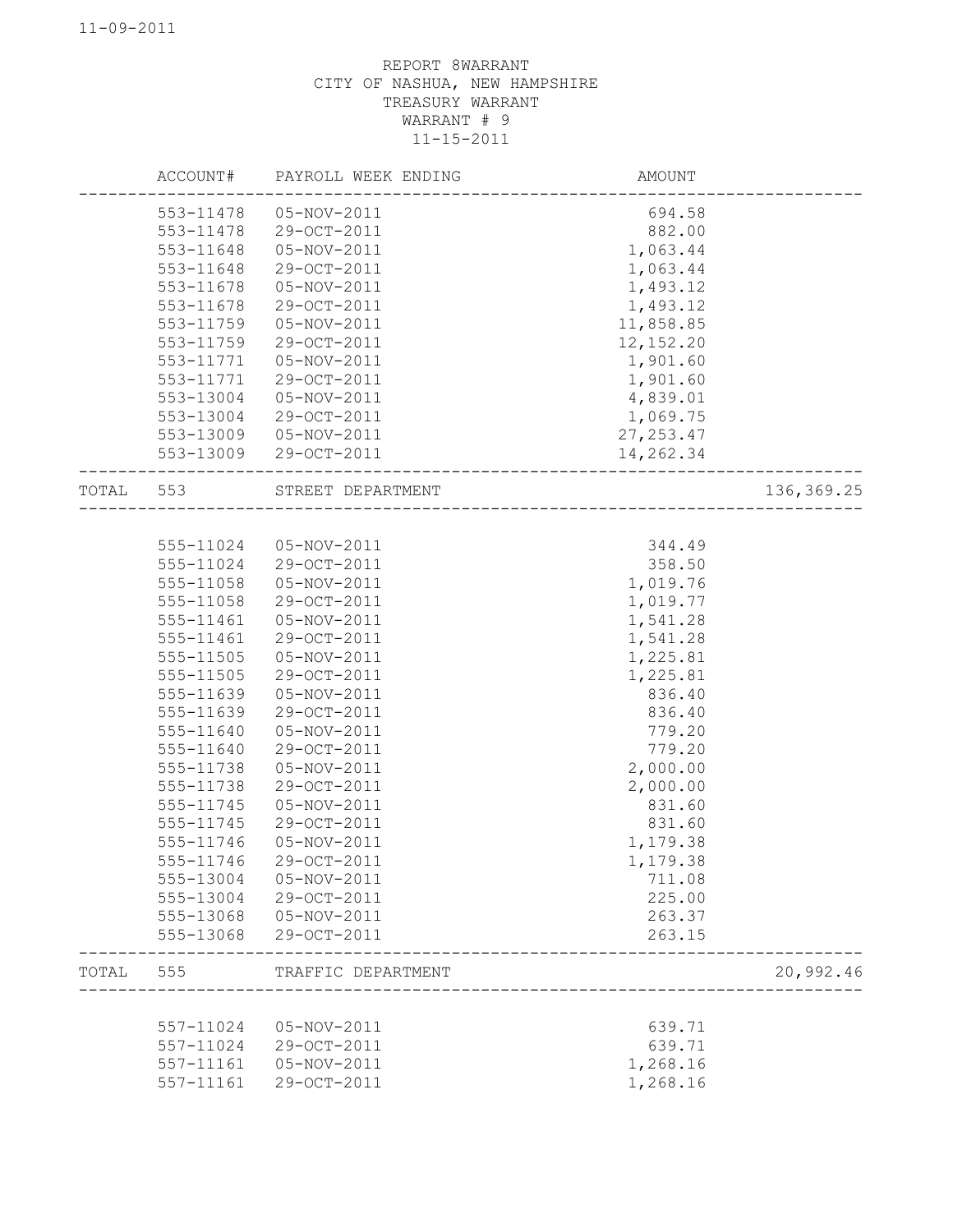|       | ACCOUNT#  | PAYROLL WEEK ENDING        | AMOUNT   |          |
|-------|-----------|----------------------------|----------|----------|
|       | 557-11751 | 05-NOV-2011                | 72.86    |          |
|       | 557-11751 | 29-OCT-2011                | 72.86    |          |
|       | 557-13004 | 05-NOV-2011                | 380.45   |          |
|       | 557-13009 | 05-NOV-2011                | 380.45   |          |
| TOTAL | 557       | PARKING LOTS               |          | 4,722.36 |
|       |           |                            |          |          |
|       | 561-11345 | 05-NOV-2011                | 1,247.10 |          |
|       | 561-11345 | 29-OCT-2011                | 1,247.10 |          |
|       | 561-11651 | 05-NOV-2011                | 890.19   |          |
|       | 561-11651 | 29-OCT-2011                | 890.19   |          |
|       | 561-11658 | 05-NOV-2011                | 1,080.99 |          |
|       | 561-11658 | 29-OCT-2011                | 1,080.99 |          |
|       | 561-12153 | 05-NOV-2011                | 80.00    |          |
|       | 561-12153 | 29-OCT-2011                | 310.00   |          |
|       | 561-13004 | 05-NOV-2011                | 80.25    |          |
| TOTAL | 561       | EDGEWOOD CEMETERY          |          | 6,906.81 |
|       |           |                            |          |          |
|       | 563-11345 | 05-NOV-2011                | 1,199.48 |          |
|       | 563-11345 | 29-OCT-2011                | 1,199.46 |          |
|       | 563-11651 | 05-NOV-2011                | 792.54   |          |
|       | 563-11651 | 29-OCT-2011                | 792.54   |          |
|       | 563-11657 | 05-NOV-2011                | 990.49   |          |
|       | 563-11657 | 29-OCT-2011                | 990.49   |          |
|       | 563-12153 | 05-NOV-2011<br>29-OCT-2011 | 400.00   |          |
|       | 563-12153 |                            | 320.00   |          |
| TOTAL | 563       | WOODLAWN CEMETERY          |          | 6,685.00 |
|       |           |                            |          |          |
|       | 571-11024 | 05-NOV-2011                | 639.71   |          |
|       | 571-11024 | 29-OCT-2011                | 639.71   |          |
|       | 571-11237 | 05-NOV-2011                | 2,059.24 |          |
|       | 571-11237 | 29-OCT-2011                | 2,059.23 |          |
| TOTAL | 571       | COMMUNITY DEVELOPMENT      |          | 5,397.89 |
|       | 572-11024 | 05-NOV-2011                | 672.17   |          |
|       | 572-11024 | 29-OCT-2011                | 672.17   |          |
|       | 572-11215 | 05-NOV-2011                | 3,727.01 |          |
|       | 572-11215 | 29-OCT-2011                | 3,727.01 |          |
|       | 572-11238 | 05-NOV-2011                | 882.38   |          |
|       | 572-11238 | 29-OCT-2011                | 882.38   |          |
|       | 572-11450 | 05-NOV-2011                | 1,780.04 |          |
|       |           |                            |          |          |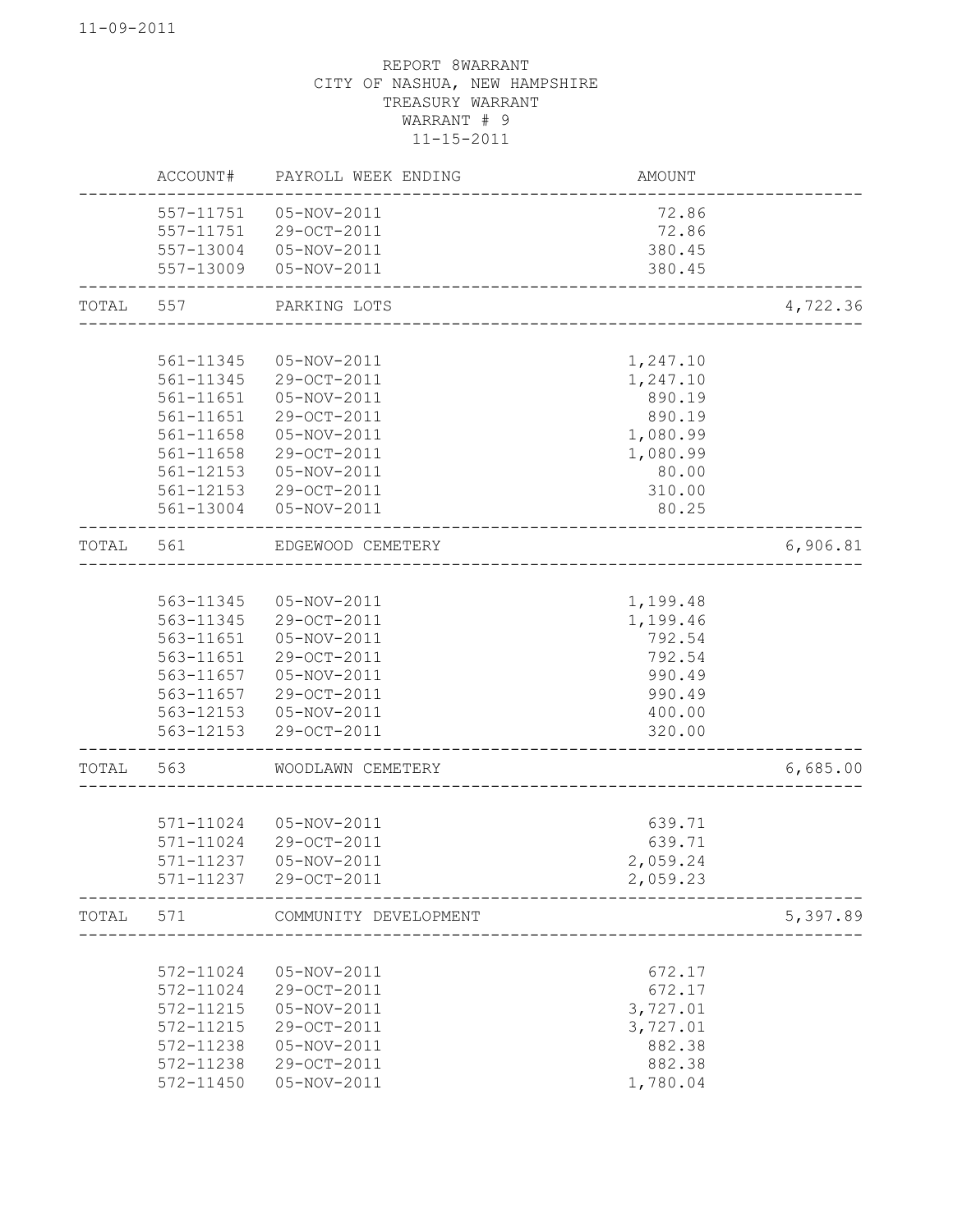|       | ACCOUNT#  | PAYROLL WEEK ENDING    | AMOUNT    |           |
|-------|-----------|------------------------|-----------|-----------|
|       | 572-11450 | 29-OCT-2011            | 1,780.04  |           |
|       | 572-11522 | 05-NOV-2011            | 858.42    |           |
|       | 572-11522 | 29-OCT-2011            | 858.42    |           |
|       | 572-11525 | 05-NOV-2011            | 1,058.00  |           |
|       | 572-11525 | 29-OCT-2011            | 1,058.00  |           |
|       | 572-58005 | 05-NOV-2011            | 200.00    |           |
|       | 572-58005 | 29-OCT-2011            | 100.00    |           |
| TOTAL | 572       | PLANNING DEPARTMENT    |           | 18,256.04 |
|       |           |                        |           |           |
|       |           | 573-11444  05-NOV-2011 | 1,715.72  |           |
|       | 573-11444 | 29-OCT-2011            | 1,715.72  |           |
|       | 573-12029 | 05-NOV-2011            | 370.43    |           |
|       | 573-12029 | 29-OCT-2011            | 370.43    |           |
| TOTAL | 573       | ECONOMIC DEVELOPMENT   |           | 4,172.30  |
|       |           |                        |           |           |
|       | 575-11032 | 05-NOV-2011            | 742.01    |           |
|       | 575-11032 | 29-OCT-2011            | 742.01    |           |
|       | 575-11042 | 05-NOV-2011            | 1,478.66  |           |
|       | 575-11042 | 29-OCT-2011            | 1,478.66  |           |
|       | 575-11189 | 05-NOV-2011            | 1,135.75  |           |
|       | 575-11189 | 29-OCT-2011            | 1,135.75  |           |
|       | 575-11246 | 05-NOV-2011            | 1,735.56  |           |
|       | 575-11246 | 29-OCT-2011            | 1,735.55  |           |
|       | 575-11365 | 05-NOV-2011            | 462.30    |           |
|       | 575-11365 | 29-OCT-2011            | 462.30    |           |
|       | 575-11387 | 05-NOV-2011            | 7,061.51  |           |
|       | 575-11387 | 29-OCT-2011            | 7,061.53  |           |
|       | 575-11393 | 05-NOV-2011            | 3,696.26  |           |
|       | 575-11393 | 29-OCT-2011            | 3,696.26  |           |
|       | 575-11400 | 05-NOV-2011            | 8,465.62  |           |
|       | 575-11400 | 29-OCT-2011            | 8,465.63  |           |
|       | 575-11401 | 05-NOV-2011            | 3, 311.91 |           |
|       | 575-11401 | 29-OCT-2011            | 3,311.90  |           |
|       | 575-11403 | 05-NOV-2011            | 790.75    |           |
|       | 575-11403 | 29-OCT-2011            | 790.75    |           |
|       | 575-11404 | 05-NOV-2011            | 803.50    |           |
|       | 575-11404 | 29-OCT-2011            | 803.50    |           |
|       | 575-11627 | 05-NOV-2011            | 646.72    |           |
|       | 575-11627 | 29-OCT-2011            | 646.72    |           |
|       | 575-12090 | 05-NOV-2011            | 1,252.87  |           |
|       | 575-12090 | 29-OCT-2011            | 1,331.16  |           |
|       | 575-12114 | 05-NOV-2011            | 1,379.14  |           |
|       | 575-12114 | 29-OCT-2011            | 1,415.68  |           |
|       | 575-13035 | 05-NOV-2011            | 1,145.32  |           |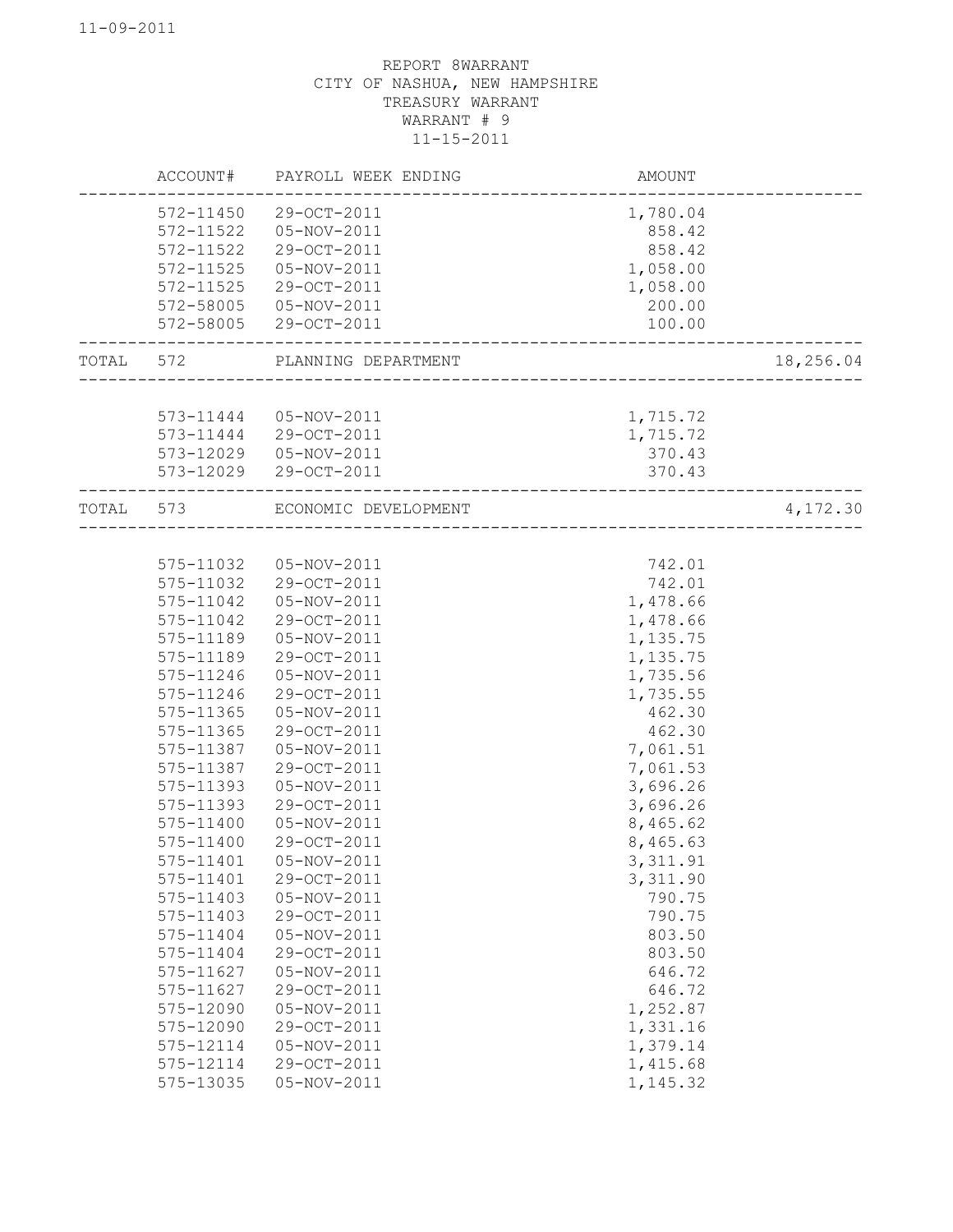|       | ACCOUNT#  | PAYROLL WEEK ENDING                             | <b>AMOUNT</b> |           |
|-------|-----------|-------------------------------------------------|---------------|-----------|
|       |           | 575-13035 29-OCT-2011<br>____________________   | 890.93        |           |
| TOTAL | 575       | PUBLIC LIBRARIES                                |               | 68,076.21 |
|       |           |                                                 |               |           |
|       | 576-11059 | 05-NOV-2011                                     | 1,334.81      |           |
|       | 576-11059 | 29-OCT-2011                                     | 1,334.82      |           |
|       | 576-11221 | 05-NOV-2011                                     | 1,326.82      |           |
|       | 576-11221 | 29-OCT-2011                                     | 1,092.14      |           |
|       | 576-11315 | 05-NOV-2011                                     | 762.17        |           |
|       | 576-11315 | 29-OCT-2011                                     | 762.16        |           |
|       | 576-11361 | 05-NOV-2011                                     | 3, 113.66     |           |
|       | 576-11361 | 29-OCT-2011                                     | 3, 113.64     |           |
|       | 576-11362 | 05-NOV-2011                                     | 1, 114.73     |           |
|       | 576-11362 | 29-OCT-2011                                     | 1, 114.73     |           |
|       | 576-12045 | $05 - NOV - 2011$                               | 304.26        |           |
|       | 576-12045 | 29-OCT-2011                                     | 304.26        |           |
|       | 576-12134 | 05-NOV-2011                                     | 494.60        |           |
|       | 576-12134 | 29-OCT-2011                                     | 494.60        |           |
|       | 576-12149 | 05-NOV-2011                                     | 399.20        |           |
|       |           | 576-12149 29-OCT-2011                           | 399.20        |           |
|       | 576-91010 | 29-OCT-2011                                     | 246.00        |           |
| TOTAL | 576       | BUILDING DEPARTMENT                             |               | 17,711.80 |
|       |           |                                                 |               |           |
|       |           | 577-11067  05-NOV-2011                          | 1,222.78      |           |
|       |           | 577-11067 29-OCT-2011                           | 1,222.78      |           |
|       |           | 577-11183  05-NOV-2011                          | 1,894.23      |           |
|       | 577-11183 | 29-OCT-2011                                     | 1,894.22      |           |
| TOTAL | 577       | CODE ENFORCEMENT<br>_ _ _ _ _ _ _ _ _ _ _ _ _ _ |               | 6, 234.01 |
|       |           |                                                 |               |           |
|       |           | 581-11012  05-NOV-2011                          | 3,791.84      |           |
|       | 581-11076 | 05-NOV-2011                                     | 3,907.92      |           |
|       | 581-11162 | 05-NOV-2011                                     | 41,798.37     |           |
|       | 581-11162 | 29-OCT-2011                                     | 55, 335.36    |           |
|       | 581-11204 | 05-NOV-2011                                     | 16,871.00     |           |
|       | 581-11204 | 29-OCT-2011                                     | 12,874.45     |           |
|       | 581-11347 | 05-NOV-2011                                     | 2,472.35      |           |
|       | 581-11348 | 05-NOV-2011                                     | 86,070.01     |           |
|       | 581-11366 | 05-NOV-2011                                     | 72, 173.69    |           |
|       | 581-11366 | 29-OCT-2011                                     | 54,035.74     |           |
|       | 581-11396 | 05-NOV-2011                                     | 40,563.58     |           |
|       | 581-11402 | 05-NOV-2011                                     | 690.70        |           |
|       | 581-11402 | 29-OCT-2011                                     | 3,453.47      |           |
|       | 581-11408 | 05-NOV-2011                                     | 22,968.93     |           |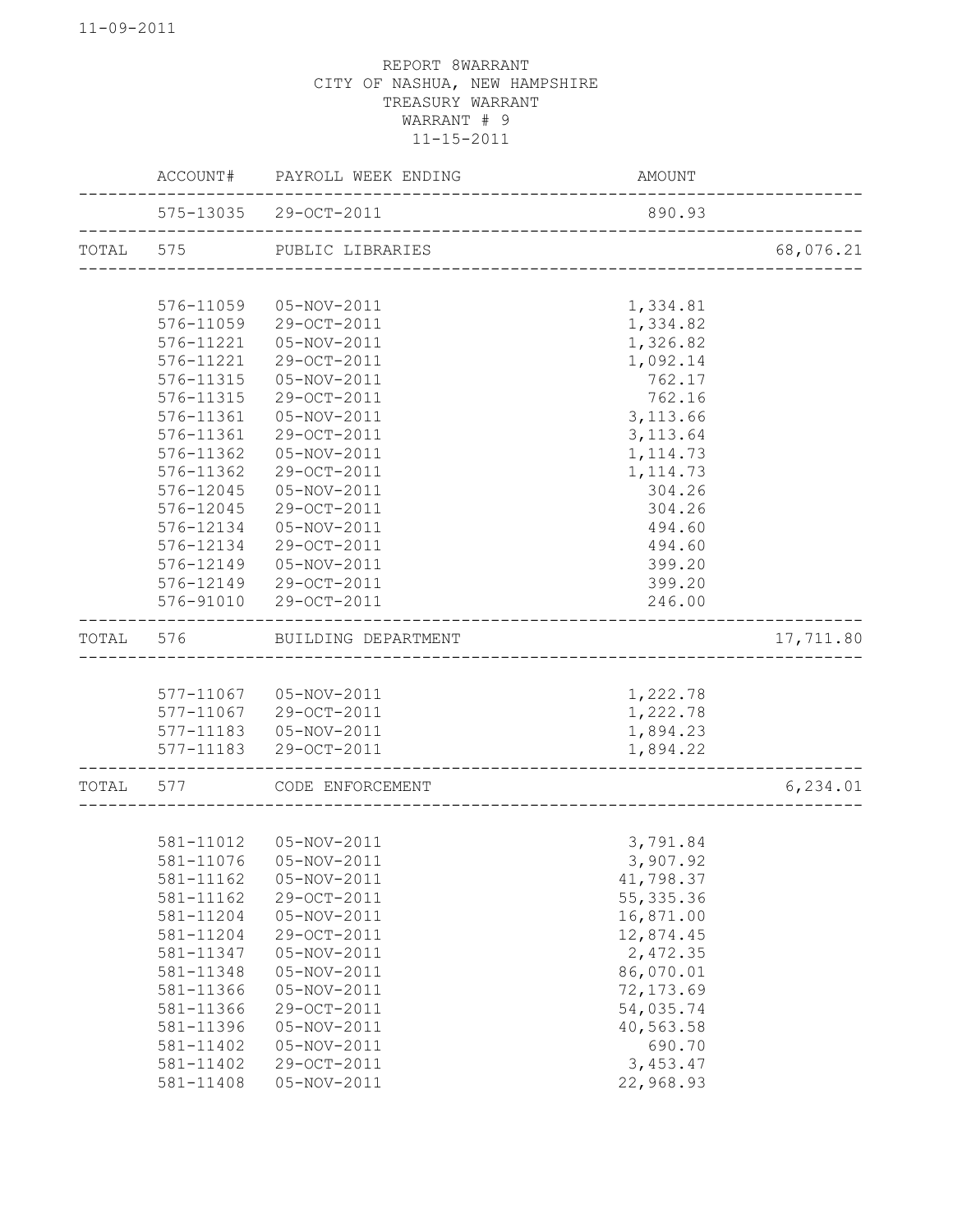| ACCOUNT#  | PAYROLL WEEK ENDING | AMOUNT       |
|-----------|---------------------|--------------|
| 581-11408 | 29-OCT-2011         | 18,489.93    |
| 581-11486 | 05-NOV-2011         | 40,641.61    |
| 581-11515 | 05-NOV-2011         | 1,657.58     |
| 581-11570 | 05-NOV-2011         | 65,045.93    |
| 581-11572 | 05-NOV-2011         | 56,900.46    |
| 581-11579 | 05-NOV-2011         | 41, 112.20   |
| 581-11628 | 05-NOV-2011         | 2,487.40     |
| 581-11628 | 29-OCT-2011         | 4,498.16     |
| 581-11675 | 05-NOV-2011         | 5,223.46     |
| 581-11709 | 05-NOV-2011         | 5,838.12     |
| 581-11711 | 05-NOV-2011         | 2,946.52     |
| 581-11726 | 05-NOV-2011         | 1,697,974.55 |
| 581-11800 | 05-NOV-2011         | 36,188.02    |
| 581-11801 | 05-NOV-2011         | 22,751.04    |
| 581-11801 | 29-OCT-2011         | 274.50       |
| 581-11802 | 05-NOV-2011         | 15,526.11    |
| 581-11803 | 05-NOV-2011         | 13,981.12    |
| 581-11803 | 29-OCT-2011         | 731.55       |
| 581-11805 | 05-NOV-2011         | 28, 315.67   |
| 581-11812 | 05-NOV-2011         | 2,693.53     |
| 581-11830 | 05-NOV-2011         | 5,853.97     |
| 581-11845 | 29-OCT-2011         | 289.35       |
| 581-11850 | 05-NOV-2011         | 382.89       |
| 581-11850 | 29-OCT-2011         | 1,805.06     |
| 581-11860 | 05-NOV-2011         | 6,647.19     |
| 581-12021 | 05-NOV-2011         | 36,551.01    |
| 581-12021 | 29-OCT-2011         | 42,497.00    |
| 581-12060 | 05-NOV-2011         | 598.47       |
| 581-12060 | 29-OCT-2011         | 3,051.46     |
| 581-12078 | 05-NOV-2011         | 2,250.00     |
| 581-12078 | 29-OCT-2011         | 812.50       |
| 581-12081 | 05-NOV-2011         | 2,463.73     |
| 581-12084 | 05-NOV-2011         | 600.00       |
| 581-12084 | 29-OCT-2011         | 2,087.50     |
| 581-12111 | 05-NOV-2011         | 105,790.38   |
| 581-12111 | 29-OCT-2011         | 152, 575.85  |
| 581-12112 | 05-NOV-2011         | 1,349.17     |
| 581-12112 | 29-OCT-2011         | 7,344.54     |
| 581-12126 | 05-NOV-2011         | 1,523.22     |
| 581-12126 | 29-OCT-2011         | 4,494.82     |
| 581-12135 | 05-NOV-2011         | 1,521.54     |
| 581-12135 | 29-OCT-2011         | 4,670.87     |
| 581-12136 | 05-NOV-2011         | 186.71       |
| 581-12136 | 29-OCT-2011         | 651.03       |
| 581-12138 | 05-NOV-2011         | 167.72       |
| 581-12138 | 29-OCT-2011         | 383.36       |
| 581-12141 | 29-OCT-2011         | 170.00       |
| 581-12198 | 05-NOV-2011         | 37,598.75    |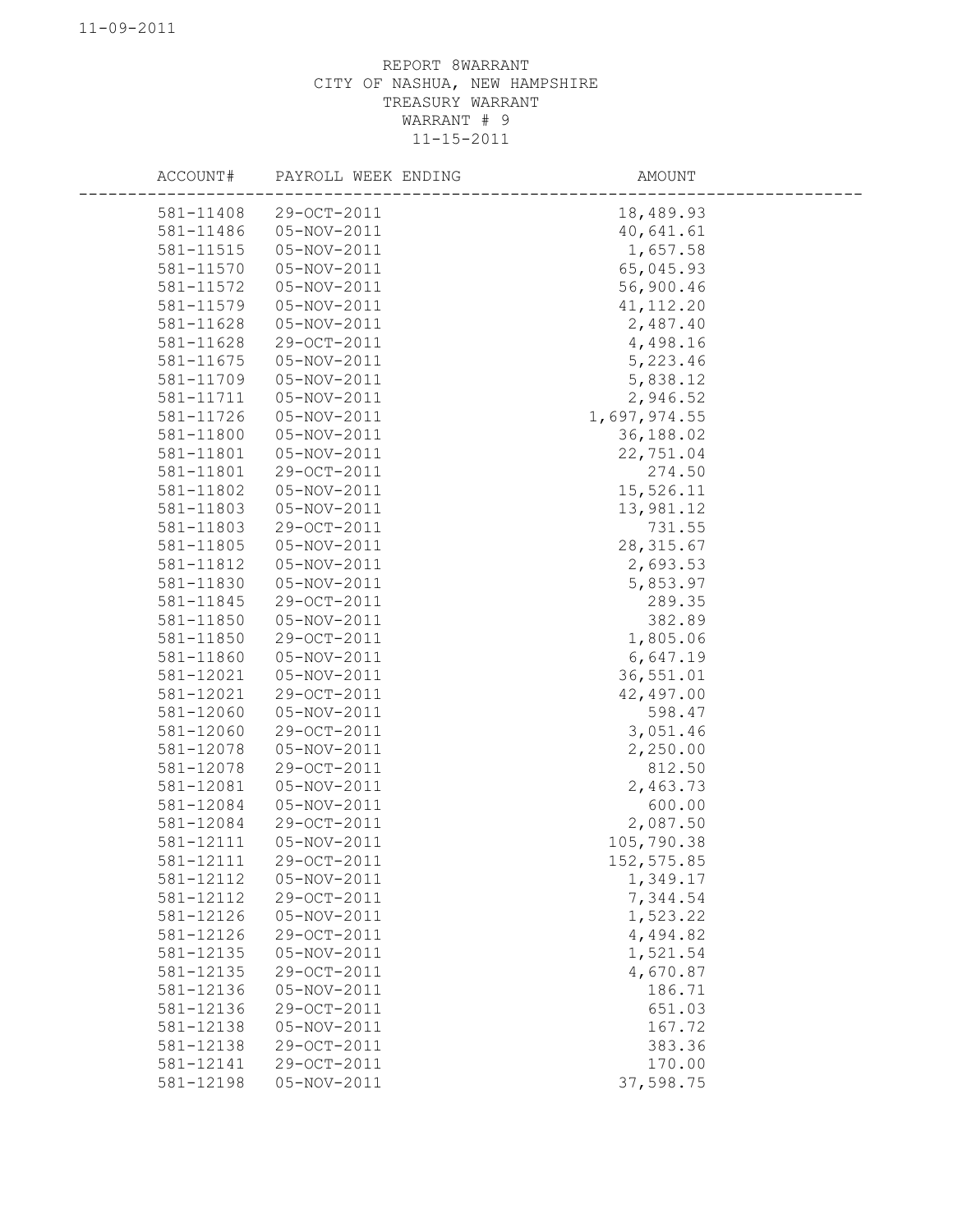|       | ACCOUNT#  | PAYROLL WEEK ENDING | AMOUNT    |              |
|-------|-----------|---------------------|-----------|--------------|
|       | 581-12201 | 05-NOV-2011         | 7,934.63  |              |
|       | 581-12201 | 29-OCT-2011         | 29,352.96 |              |
|       | 581-13004 | 05-NOV-2011         | 670.00    |              |
|       | 581-13004 | 29-OCT-2011         | 370.00    |              |
|       | 581-13021 | 05-NOV-2011         | 3,978.60  |              |
|       | 581-13021 | 29-OCT-2011         | 1,243.57  |              |
|       | 581-13032 | 05-NOV-2011         | 405.62    |              |
|       | 581-13032 | $29 - OCT - 2011$   | 840.80    |              |
|       | 581-13120 | 05-NOV-2011         | 6,558.96  |              |
|       | 581-13120 | 29-OCT-2011         | 6,349.31  |              |
|       | 581-13133 | 05-NOV-2011         | 1,275.00  |              |
|       | 581-13133 | 29-OCT-2011         | 350.00    |              |
|       | 581-19000 | 05-NOV-2011         | 8,200.88  |              |
|       | 581-19240 | 05-NOV-2011         | 224.70    |              |
|       | 581-19310 | 05-NOV-2011         | 3,576.00  |              |
|       | 581-94030 | 05-NOV-2011         | 50.00     |              |
| TOTAL | 581       | SCHOOL DEPARTMENT   |           | 2,975,983.99 |
|       |           |                     |           |              |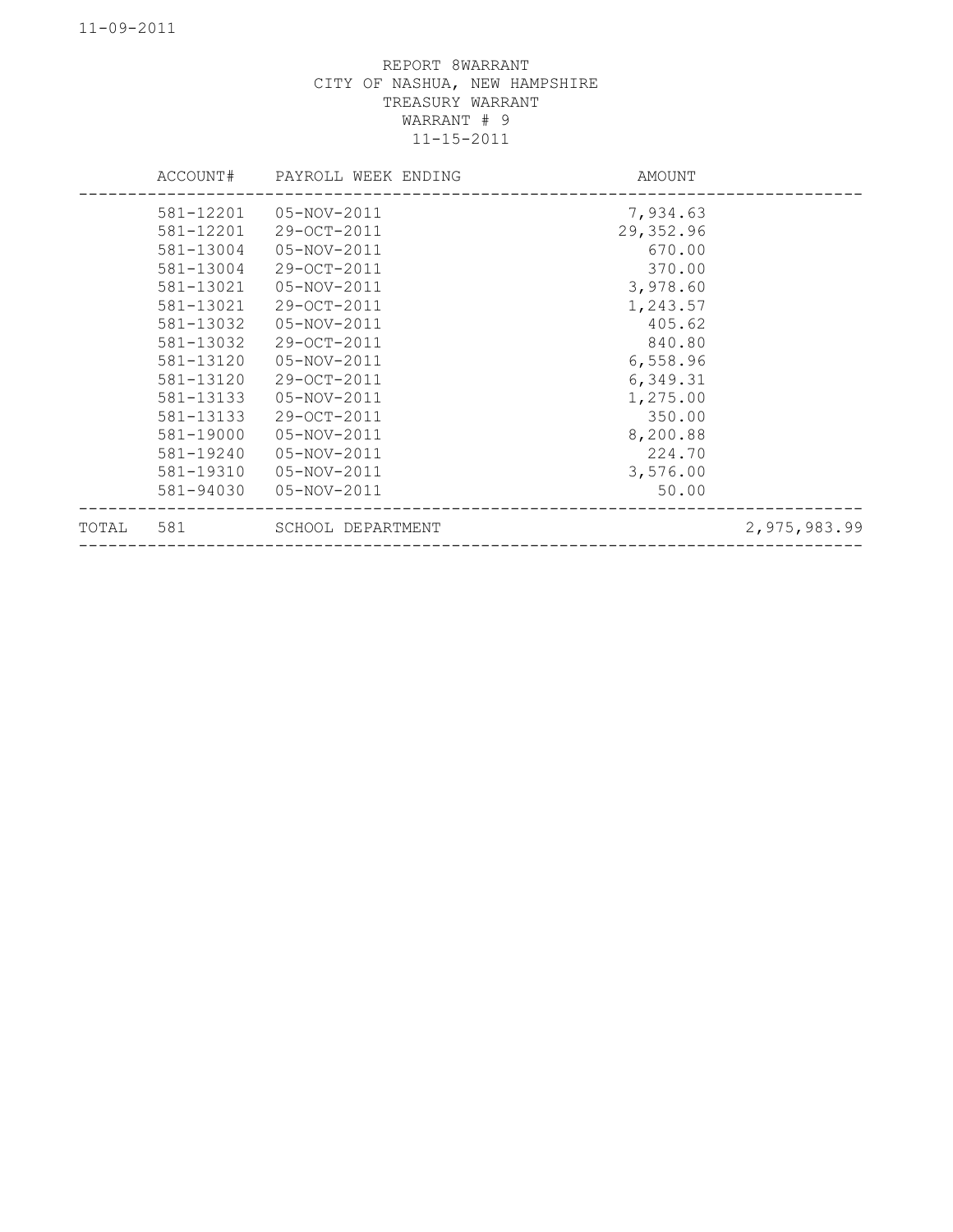|       | ACCOUNT#               | PAYROLL WEEK ENDING        | AMOUNT               |          |
|-------|------------------------|----------------------------|----------------------|----------|
|       | 722-12890<br>722-12890 | 05-NOV-2011<br>29-OCT-2011 | 1,350.25<br>1,193.13 |          |
| TOTAL | 722                    | CPF-INFORMATION TECHNOLOGY |                      | 2,543.38 |
|       | 753-11468<br>753-11468 | 05-NOV-2011<br>29-OCT-2011 |                      |          |
| TOTAL | 753                    | CPF-STREET DEPT            |                      |          |
|       | 792-13004<br>792-13004 | 05-NOV-2011<br>05-NOV-2011 | 185.96<br>461.16     |          |
| TOTAL | 792                    | CPF-WASTEWATER USER FUND   |                      | 647.12   |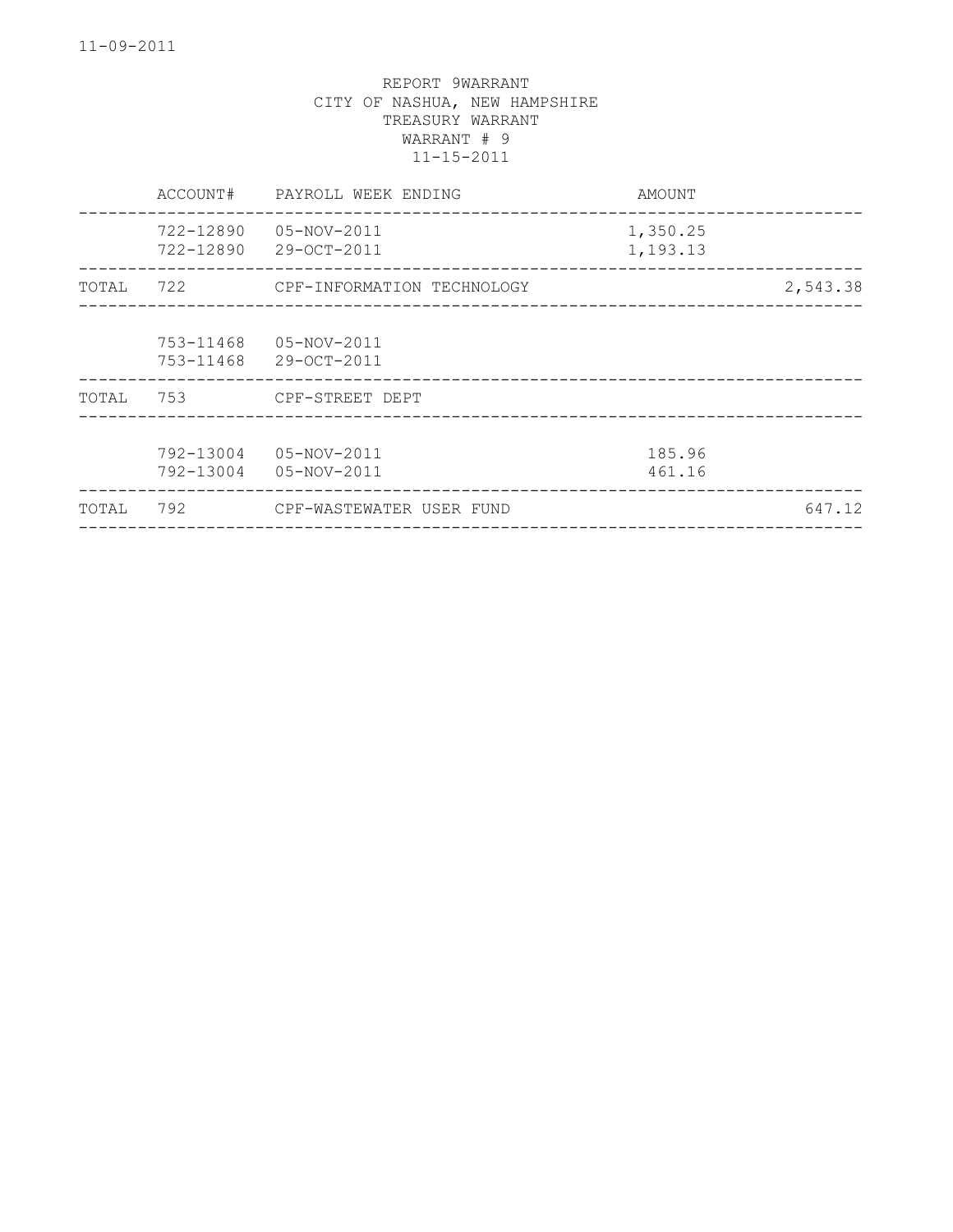| ACCOUNT#  | PAYROLL WEEK ENDING    | AMOUNT    |  |
|-----------|------------------------|-----------|--|
|           | 801-11008  05-NOV-2011 | 608.42    |  |
| 801-11008 | 29-OCT-2011            | 608.42    |  |
| 801-11024 | 05-NOV-2011            | 639.71    |  |
| 801-11024 | 29-OCT-2011            | 639.71    |  |
| 801-11064 | 05-NOV-2011            | 145.36    |  |
| 801-11064 | 29-OCT-2011            | 145.36    |  |
| 801-11094 | 05-NOV-2011            | 104.59    |  |
| 801-11094 | 29-OCT-2011            | 104.59    |  |
| 801-11190 | 05-NOV-2011            | 421.45    |  |
| 801-11190 | 29-OCT-2011            | 421.44    |  |
| 801-11193 | 05-NOV-2011            | 1,025.44  |  |
| 801-11193 | 29-OCT-2011            | 1,025.44  |  |
| 801-11211 | 05-NOV-2011            | 70.59     |  |
| 801-11211 | 29-OCT-2011            | 70.59     |  |
| 801-11222 | 05-NOV-2011            | 218.59    |  |
| 801-11222 | 29-OCT-2011            | 218.59    |  |
| 801-11249 | 05-NOV-2011            | 194.19    |  |
| 801-11249 | 29-OCT-2011            | 194.19    |  |
| 801-11268 | 05-NOV-2011            | 139.32    |  |
| 801-11268 | 29-OCT-2011            | 139.32    |  |
| 801-11271 | 05-NOV-2011            | 1,190.53  |  |
| 801-11271 | 29-OCT-2011            | 1,190.52  |  |
| 801-11276 | 05-NOV-2011            | 5,384.41  |  |
| 801-11276 | 29-OCT-2011            | 5,384.40  |  |
| 801-11289 | 05-NOV-2011            | 350.06    |  |
| 801-11289 | 29-OCT-2011            | 350.06    |  |
| 801-11431 | 05-NOV-2011            | 194.45    |  |
| 801-11431 | 29-OCT-2011            | 194.45    |  |
| 801-11435 | 05-NOV-2011            | 282.43    |  |
| 801-11435 | 29-OCT-2011            | 282.43    |  |
| 801-11595 | 05-NOV-2011            | 4,154.00  |  |
| 801-11595 | 05-NOV-2011            | 4,153.99  |  |
| 801-11595 | 29-OCT-2011            | 4,984.80  |  |
| 801-11595 | 29-OCT-2011            | 4,153.99  |  |
| 801-11596 | 05-NOV-2011            | 3,512.00  |  |
| 801-11596 | 29-OCT-2011            | 3,512.00  |  |
| 801-11598 | 05-NOV-2011            | 870.00    |  |
| 801-11598 | 29-OCT-2011            | 870.00    |  |
| 801-11599 | 05-NOV-2011            | 1, 114.71 |  |
| 801-11599 | 05-NOV-2011            | 1, 114.71 |  |
| 801-11599 | 29-OCT-2011            | 1, 114.71 |  |
| 801-11599 | 29-OCT-2011            | 1, 114.71 |  |
| 801-11606 | 05-NOV-2011            | 725.29    |  |
| 801-11606 | 29-OCT-2011            | 725.29    |  |
| 801-11647 | 05-NOV-2011            | 1,485.69  |  |
| 801-11647 | 29-OCT-2011            | 1,782.83  |  |
| 801-12594 | 05-NOV-2011            | 832.00    |  |
| 801-12594 | 29-OCT-2011            | 4,160.00  |  |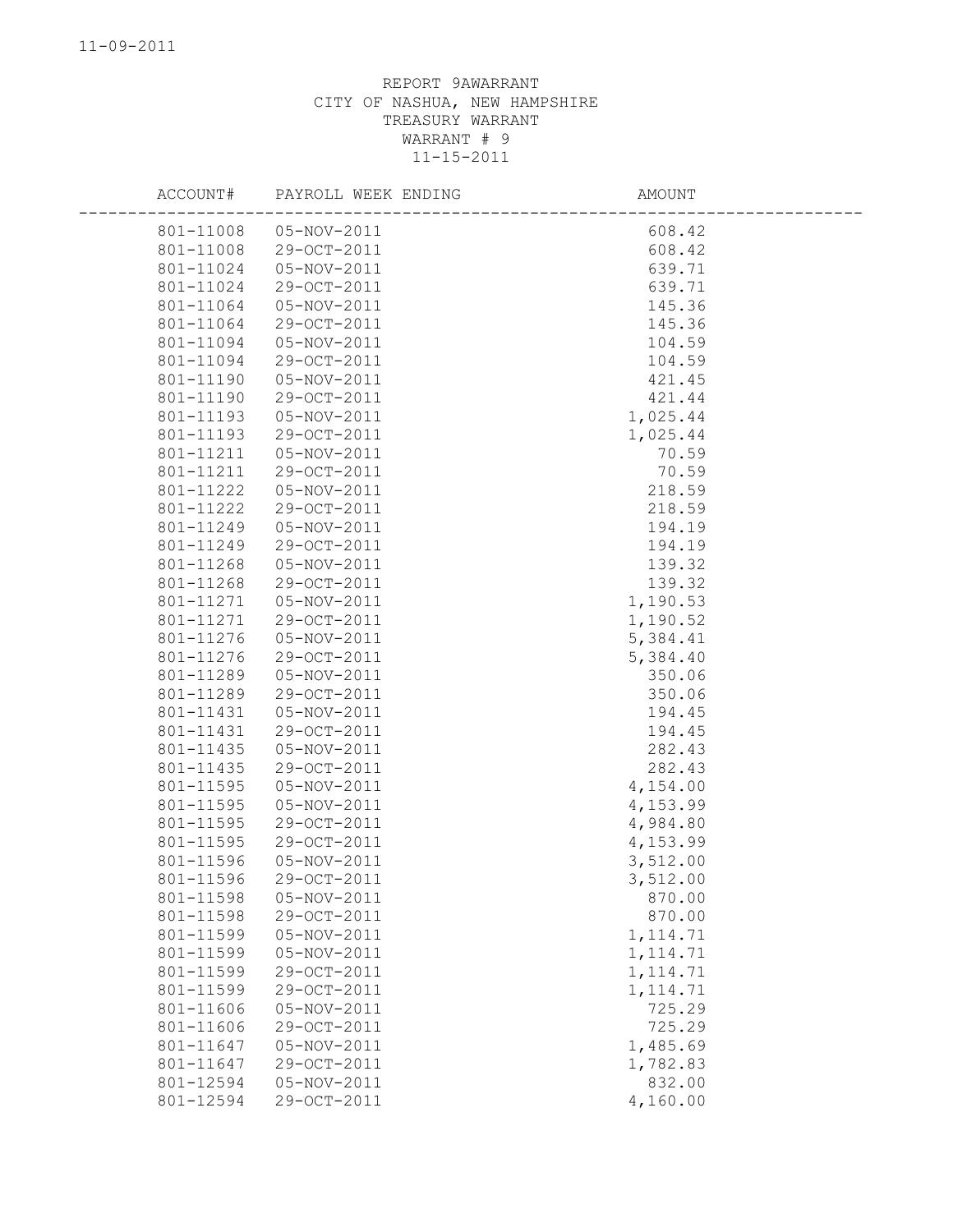|           | ACCOUNT#  | PAYROLL WEEK ENDING  | AMOUNT   |           |
|-----------|-----------|----------------------|----------|-----------|
|           | 801-13004 | 05-NOV-2011          | 4,140.53 |           |
|           | 801-13004 | 05-NOV-2011          | 1,077.53 |           |
|           | 801-13004 | 05-NOV-2011          | 471.45   |           |
|           | 801-13004 | 05-NOV-2011          | 1,219.84 |           |
|           | 801-13004 | 29-OCT-2011          | 2,183.06 |           |
|           | 801-13004 | 29-OCT-2011          | 624.25   |           |
|           | 801-13004 | 29-OCT-2011          | 126.64   |           |
|           | 801-17002 | 29-OCT-2011          | 500.00   |           |
| TOTAL 801 |           | SOLID WASTE DISPOSAL |          | 72,663.07 |
|           |           |                      |          |           |
|           | 802-11024 | 05-NOV-2011          | 172.90   |           |
|           | 802-11024 | 05-NOV-2011          | 691.60   |           |
|           | 802-11024 | 29-OCT-2011          | 155.94   |           |
|           | 802-11024 | 29-OCT-2011          | 623.77   |           |
|           | 802-11064 | 05-NOV-2011          | 145.36   |           |
|           | 802-11064 | 05-NOV-2011          | 145.36   |           |
|           | 802-11064 | 29-OCT-2011          | 145.36   |           |
|           | 802-11064 | 29-OCT-2011          | 145.36   |           |
|           | 802-11091 | 05-NOV-2011          | 1,145.44 |           |
|           | 802-11091 | 29-OCT-2011          | 1,145.45 |           |
|           | 802-11092 | 05-NOV-2011          | 807.20   |           |
|           | 802-11092 | 29-OCT-2011          | 816.80   |           |
|           | 802-11094 | 05-NOV-2011          | 313.79   |           |
|           | 802-11094 | 05-NOV-2011          | 313.78   |           |
|           | 802-11094 | 29-OCT-2011          | 313.79   |           |
|           | 802-11094 | 29-OCT-2011          | 313.78   |           |
|           | 802-11096 | 05-NOV-2011          | 959.79   |           |
|           | 802-11096 | 29-OCT-2011          | 959.79   |           |
|           | 802-11102 | 05-NOV-2011          | 1,046.62 |           |
|           | 802-11102 | 29-OCT-2011          | 987.90   |           |
|           | 802-11105 | 05-NOV-2011          | 1,148.55 |           |
|           | 802-11105 | 29-OCT-2011          | 1,185.65 |           |
|           | 802-11124 | 05-NOV-2011          | 760.65   |           |
|           | 802-11124 | 29-OCT-2011          | 760.65   |           |
|           | 802-11155 | 05-NOV-2011          | 1,050.42 |           |
|           | 802-11155 | 29-OCT-2011          | 1,050.42 |           |
|           | 802-11157 | 05-NOV-2011          | 903.76   |           |
|           | 802-11157 | 29-OCT-2011          | 878.00   |           |
|           | 802-11158 | 05-NOV-2011          | 956.40   |           |
|           | 802-11158 | 29-OCT-2011          | 942.40   |           |
|           | 802-11190 | 05-NOV-2011          | 421.44   |           |
|           | 802-11190 | 29-OCT-2011          | 421.44   |           |
|           | 802-11211 | 05-NOV-2011          | 282.34   |           |
|           | 802-11211 | 05-NOV-2011          | 423.52   |           |
|           | 802-11211 | 29-OCT-2011          | 282.34   |           |
|           | 802-11211 | 29-OCT-2011          | 423.52   |           |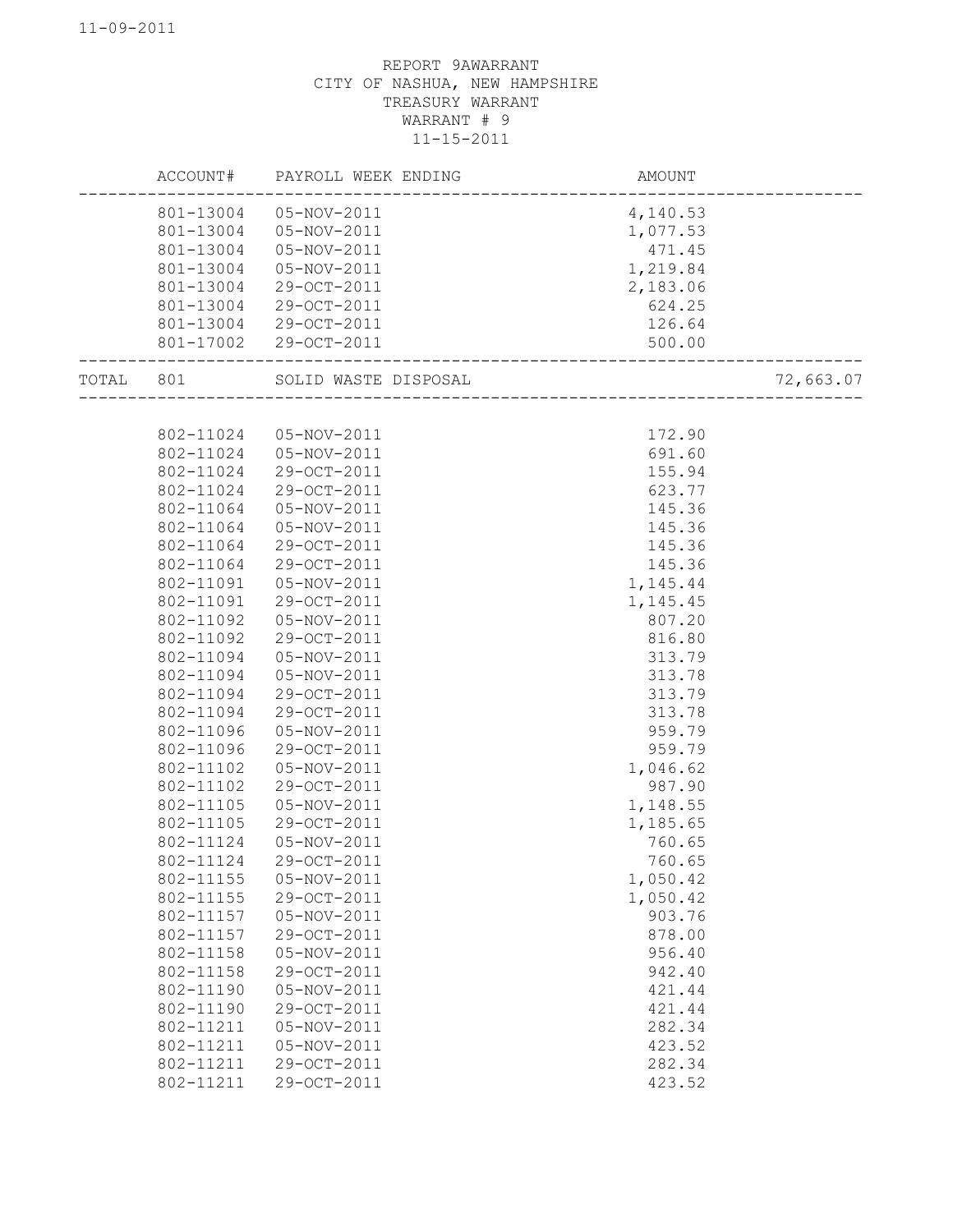|       | ACCOUNT#  | PAYROLL WEEK ENDING      | AMOUNT            |           |
|-------|-----------|--------------------------|-------------------|-----------|
|       |           | 802-11222  05-NOV-2011   | 218.59            |           |
|       | 802-11222 | 29-OCT-2011              | 218.59            |           |
|       | 802-11249 | 05-NOV-2011              | 194.19            |           |
|       | 802-11249 | 05-NOV-2011              | 194.19            |           |
|       | 802-11249 | 29-OCT-2011              | 194.19            |           |
|       | 802-11249 | 29-OCT-2011              | 194.19            |           |
|       | 802-11260 | 05-NOV-2011              | 2,008.00          |           |
|       | 802-11260 | 29-OCT-2011              | 2,008.00          |           |
|       | 802-11268 | 05-NOV-2011              | 46.44             |           |
|       | 802-11268 | 05-NOV-2011              | 92.88             |           |
|       | 802-11268 | 29-OCT-2011              | 46.44             |           |
|       | 802-11268 | 29-OCT-2011              | 92.88             |           |
|       | 802-11270 | 05-NOV-2011              | 1, 114.73         |           |
|       | 802-11270 | 29-OCT-2011              | 1, 114.73         |           |
|       | 802-11289 | 05-NOV-2011              | 350.06            |           |
|       | 802-11289 | 29-OCT-2011              | 350.06            |           |
|       | 802-11330 | 05-NOV-2011              | 1, 114.71         |           |
|       | 802-11330 | 29-OCT-2011              | 1, 114.71         |           |
|       | 802-11333 | 05-NOV-2011              | 1,092.86          |           |
|       | 802-11333 | 29-OCT-2011              | 1,092.86          |           |
|       | 802-11431 | 05-NOV-2011              | 194.45            |           |
|       | 802-11431 | 29-OCT-2011              | 194.45            |           |
|       | 802-11435 | 05-NOV-2011              | 470.71            |           |
|       | 802-11435 | 05-NOV-2011              | 188.28            |           |
|       | 802-11435 | 29-OCT-2011              | 470.71            |           |
|       | 802-11435 | 29-OCT-2011              | 188.28            |           |
|       | 802-11480 | 05-NOV-2011              | 2,901.60          |           |
|       | 802-11480 | 29-OCT-2011              | 2,901.60          |           |
|       | 802-11513 | 05-NOV-2011              | 5,139.71          |           |
|       | 802-11513 | 29-OCT-2011              | 5,217.64          |           |
|       | 802-11514 | 05-NOV-2011              | 3,034.00          |           |
|       | 802-11514 | 29-OCT-2011              | 3,036.40          |           |
|       | 802-11681 | 05-NOV-2011              | 326.04            |           |
|       | 802-11681 | 05-NOV-2011              | 1,304.17          |           |
|       | 802-11681 | 29-OCT-2011              | 326.04            |           |
|       | 802-11681 | 29-OCT-2011              | 1,304.17          |           |
|       | 802-11764 | 05-NOV-2011              | 1,225.81          |           |
|       | 802-11764 | 29-OCT-2011              | 1,225.81          |           |
|       | 802-13004 | 05-NOV-2011              | 1,266.03          |           |
|       | 802-13004 | 05-NOV-2011              | 5,297.57          |           |
|       | 802-13004 | 29-OCT-2011              | 1,535.51          |           |
|       | 802-13004 | 29-OCT-2011              | 3,892.90          |           |
|       | 802-31050 | 29-OCT-2011              | $-34.00$          |           |
|       |           |                          |                   |           |
| TOTAL | 802       | SEWERAGE DISPOSAL SYSTEM | ----------------- | 77,702.46 |
|       |           |                          |                   |           |

951-01510 05-NOV-2011 230.00